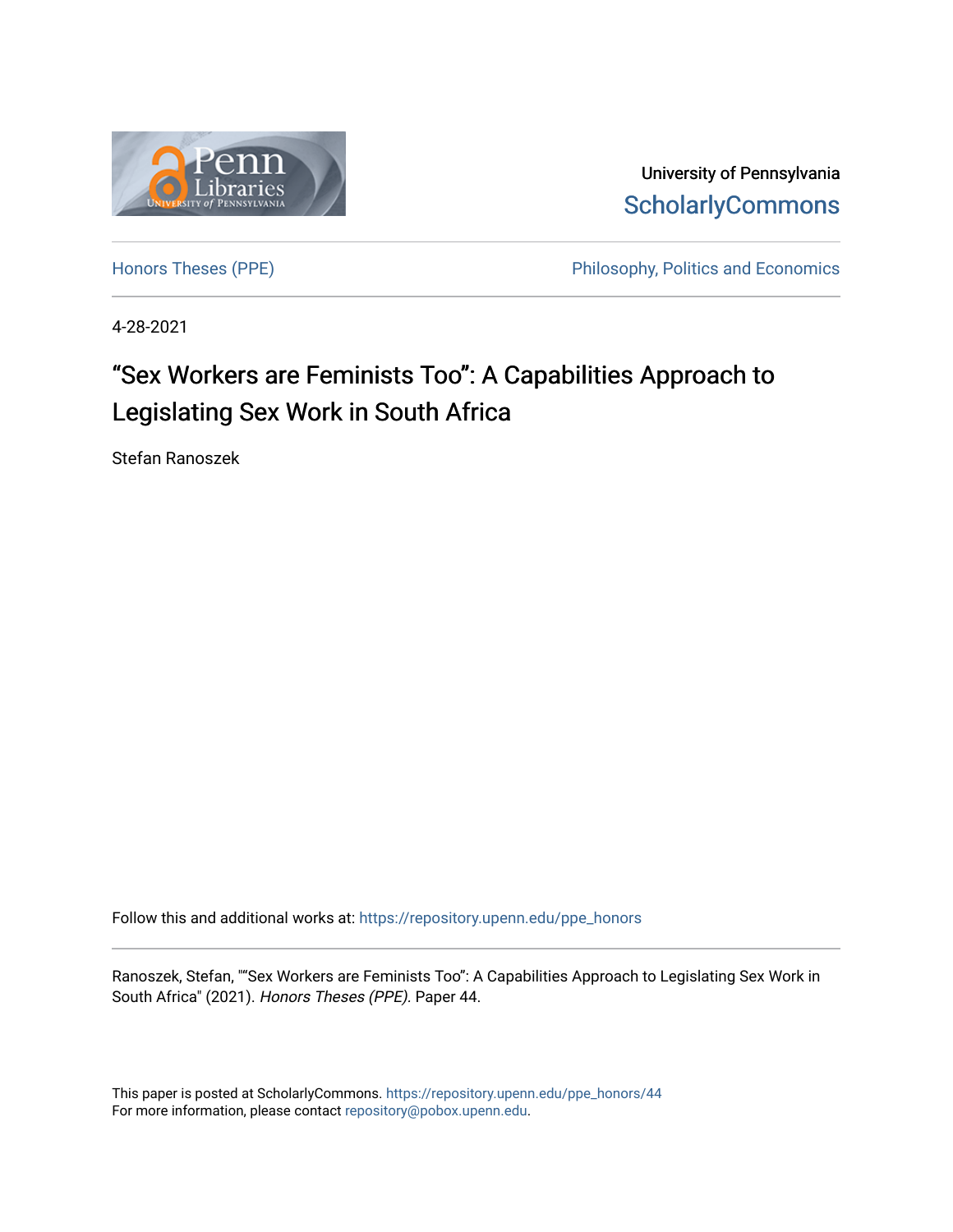# "Sex Workers are Feminists Too": A Capabilities Approach to Legislating Sex Work in South Africa

# Abstract

This project combines an analytic normative framework, drawing from Martha Nussbaum's capabilities approach, with field research – including a 67-participant survey study of sex workers in Cape Town – to investigate regulatory models for the commercial sex industry in in South Africa. Though this paper advocates, based both on normative principles and empirical findings, for the full decriminalisation of sex work, arguments for its partial decriminalisation are given significant attention through analysis of Carole Pateman and Elizabeth Anderson's alienation theories. By considering survey study findings through a capabilities lens this project shows that the full decriminalisation of sex work would, more effectively than other regulatory models, protect South Africa's sex workers, promote their central human capabilities, and unequivocally affirm their equal dignity.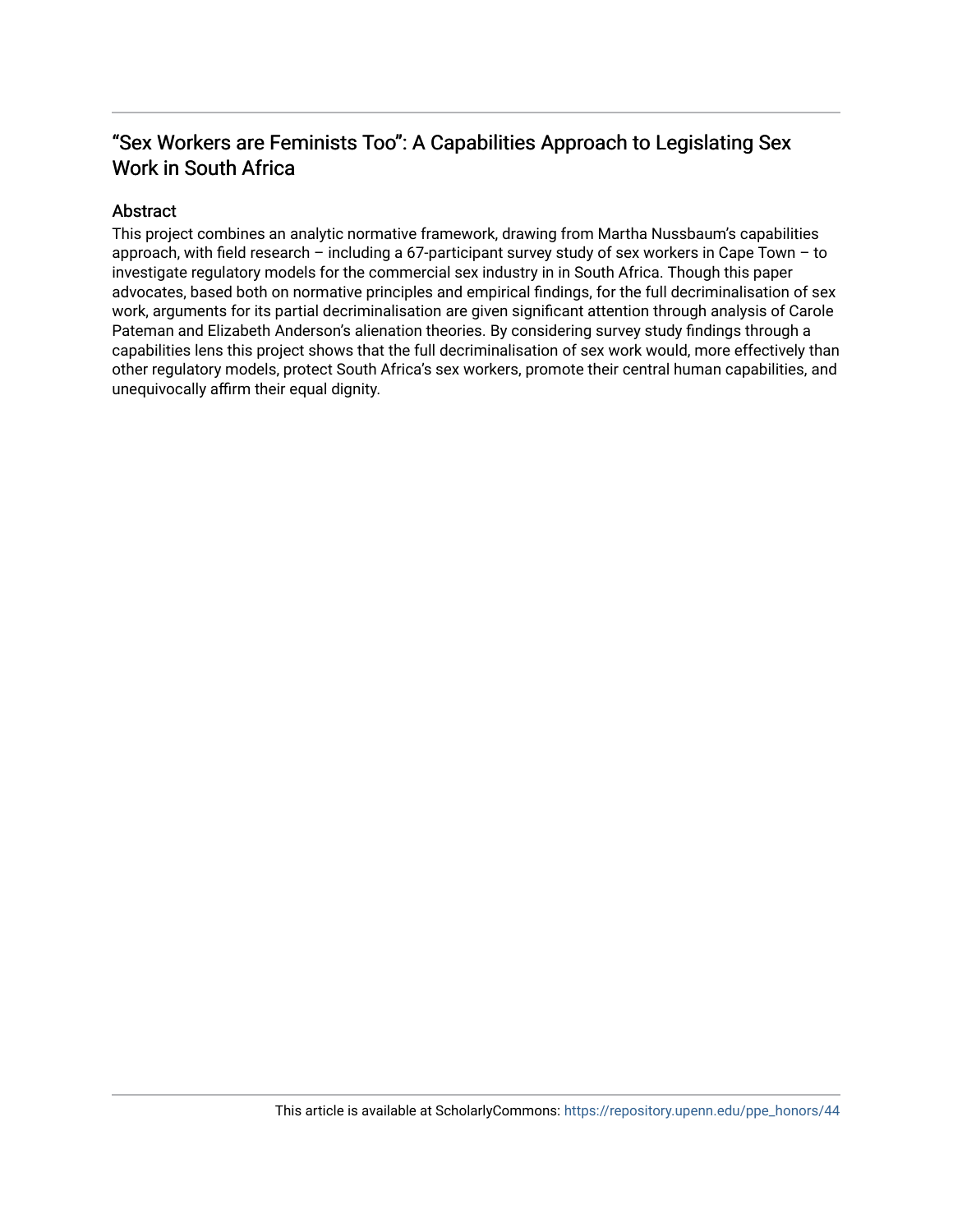# **"Sex Workers are Feminists Too"<sup>1</sup>**

*A Capabilities Approach to Legislating Sex Work in South Africa*

Stefan Ranoszek

*Submitted to the Philosophy, Politics and Economics Program at the University of Pennsylvania in partial fulfillment of the requirements for Honors.*

Thesis Advisor: Professor Nancy Hirschmann

Date of Submission: 28 April, 2021

<sup>1</sup> Asijiki Coalition. "A Struggle of Another Woman Is a Struggle for Every Woman. Sex Workers Are Feminists Too." Tweet. *@Asijiki4decrim* (blog), December 10, 2020. [https://twitter.com/Asijiki4decrim/status/1337057398620626945.](https://twitter.com/Asijiki4decrim/status/1337057398620626945)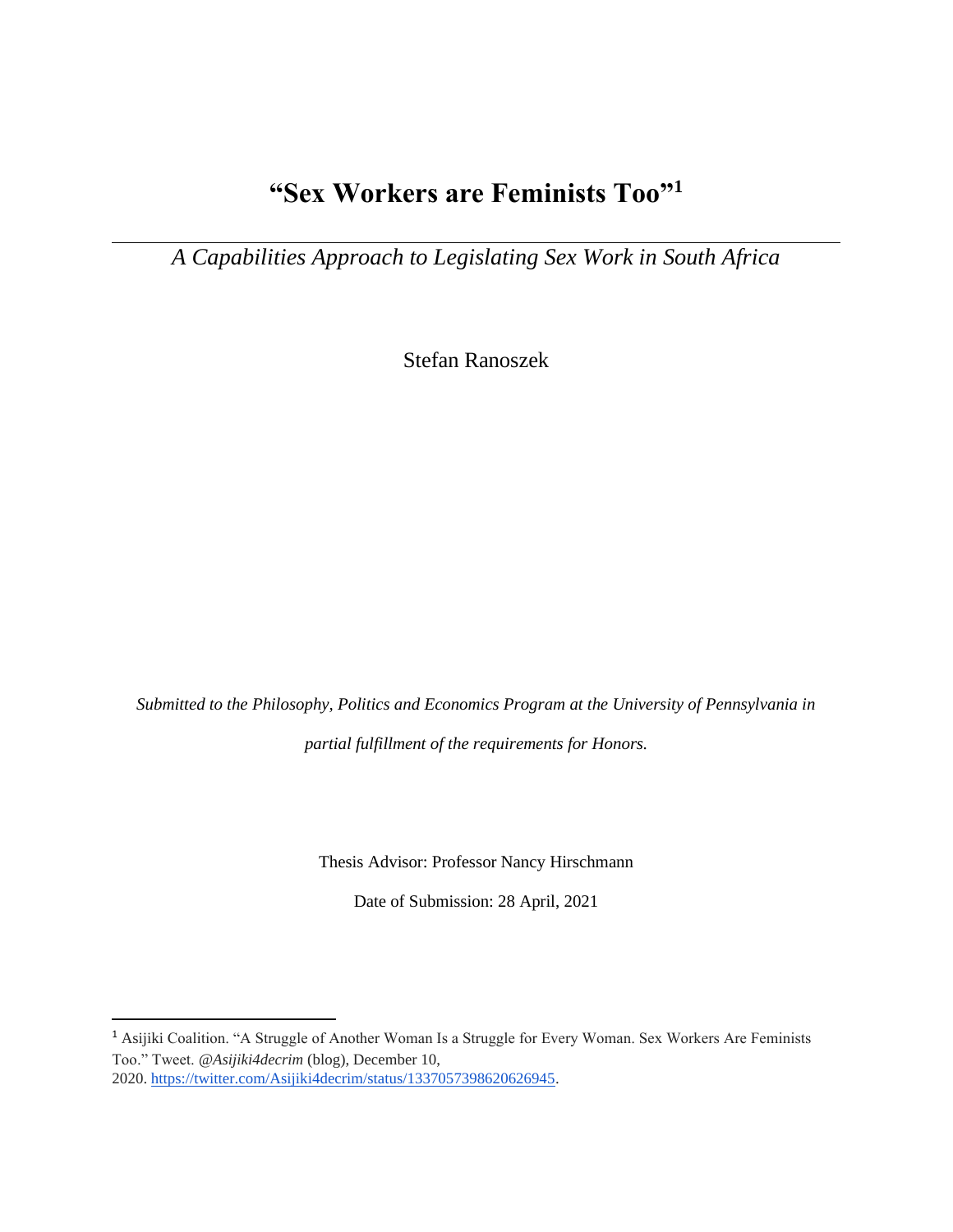#### **Abstract**

This project combines an analytic normative framework, drawing from Martha Nussbaum's capabilities approach, with field research – including a 67-participant survey study of sex workers in Cape Town – to investigate regulatory models for the commercial sex industry in in South Africa. Though this paper advocates, based both on normative principles and empirical findings, for the full decriminalisation of sex work, arguments for its partial decriminalisation are given significant attention through analysis of Carole Pateman and Elizabeth Anderson's alienation theories. By considering survey study findings through a capabilities lens this project shows that the full decriminalisation of sex work would, more effectively than other regulatory models, protect South Africa's sex workers, promote their central human capabilities, and unequivocally affirm their equal dignity.

#### **Acknowledgments:**

The survey study at the heart of this project was made possible by, and conducted through, the Asijiki Coalition for the Decriminalisation of Sex Work in South Africa. I am particularly grateful to Constance Nothando Mathe, the Coordinator of Asijiki, for her singular help and insight.

I want to acknowledge the help and support provided by Penn's Andrea Mitchell Centre for the study of democracy who funded my summer field research in South Africa.

My thanks also go to Professor Nancy Hirschmann, my faculty advisor for this thesis, for her guidance, editorial advice, and ceaseless patience in writing graduate recommendations.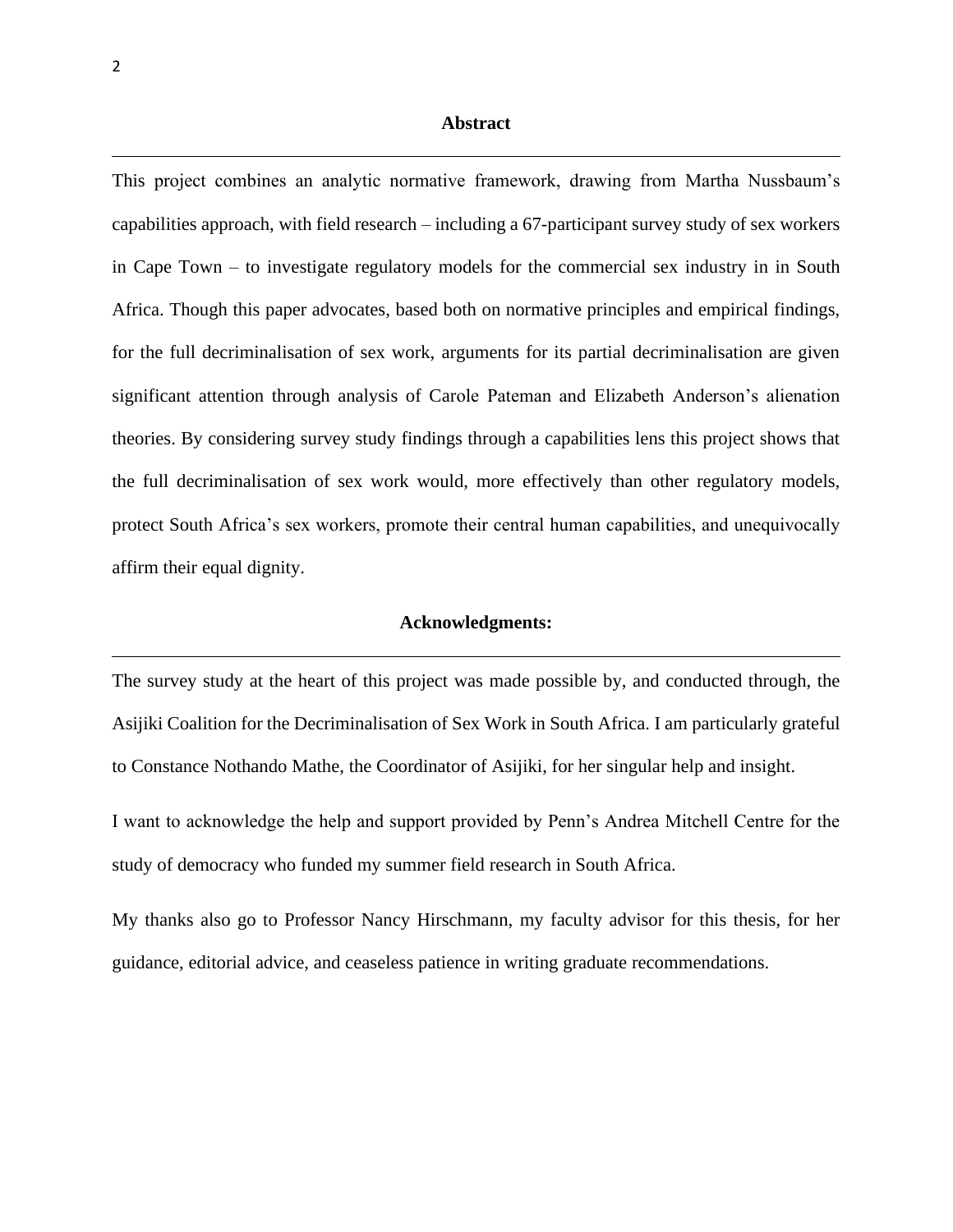# **Table of Contents:**

| The Capabilities Approach: A Normative Framework for Evaluating the Law19             |
|---------------------------------------------------------------------------------------|
| The Sex Worker Education and Action Taskforce (SWEAT) and the South African Context23 |
|                                                                                       |
|                                                                                       |
|                                                                                       |
| Embrace Dignity and the Fight for Partial Decriminalisation47                         |
|                                                                                       |
|                                                                                       |
|                                                                                       |
|                                                                                       |
|                                                                                       |
|                                                                                       |
|                                                                                       |
|                                                                                       |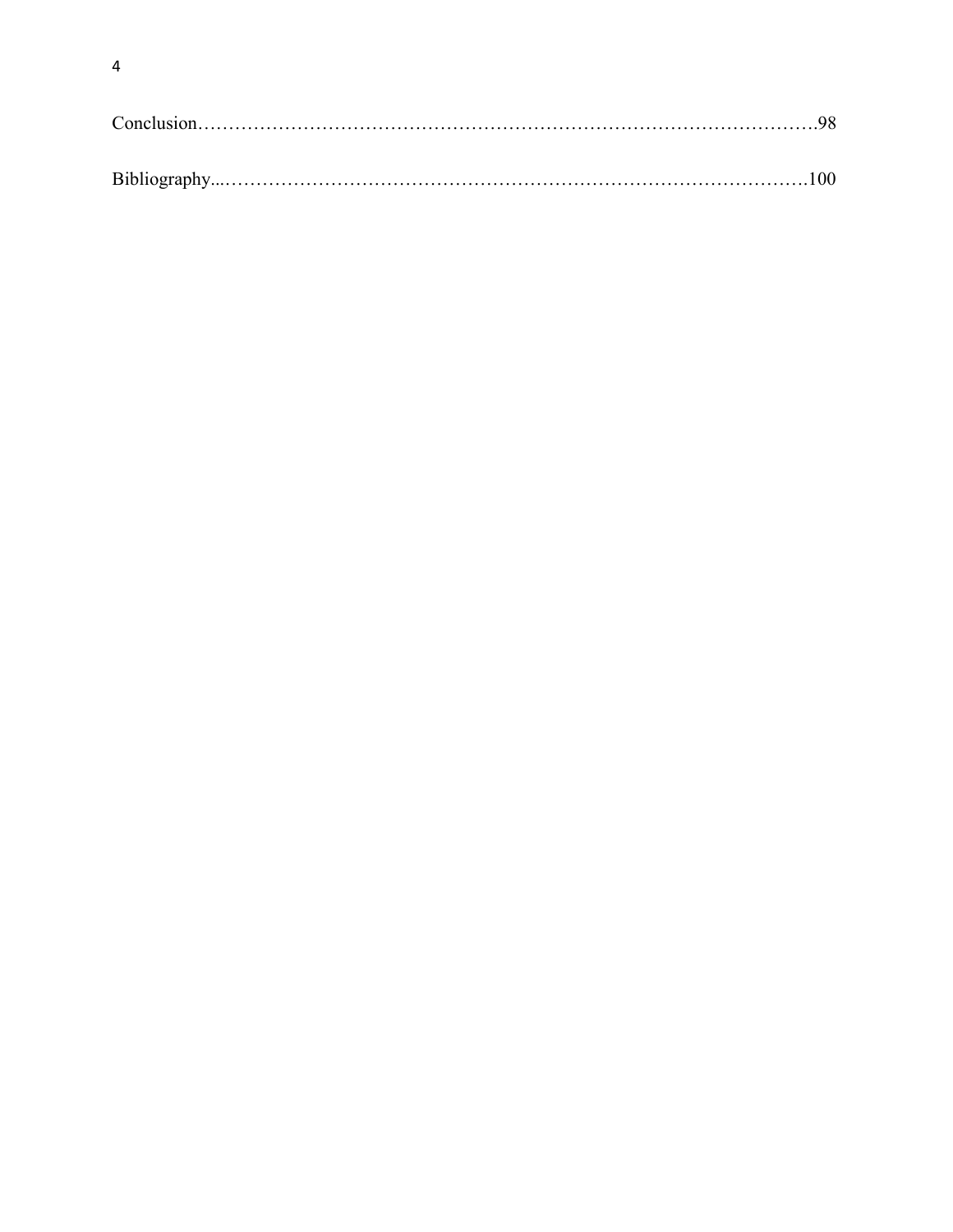COVID-19 has exacerbated South Africa's worst characteristics, exposing the fragility of the nation's post-apartheid political economy. Sex workers — mostly poor, Black women — have, above all, been failed by relief measures that neglect those trapped outside of the formal economy. The social and economic exclusion of South Africa's sex workers is not, however, the isolated consequence of this national health crisis alone. Rather, these effects are manifestations of a system which ineffectually criminalises sex work and, in doing so, perpetuates government ambivalence towards the needs of this marginalized group, inhibits sex workers from accessing vital healthcare resources, and permits the continued, and now intensified, molestation of vulnerable women at the hands of police.<sup>2</sup> Globally the commercial sex industry has become the focus of intense and emotive debate. Human rights concerns form foundational elements of the arguments both for and against decriminalisation, while political, ethical, and cultural factors continue to obscure the lived realities of sex workers on the ground. Even the oft referred-to dichotomy between criminalisation and legalisation is misleading in its simplification of a complex, intersectional discussion. Despite this complexity, there is universal consensus that prostitution – or sex work, as the practice will be referred to in this paper – and the surrounding socio-economic framework in which it is situated facilitates suffering on an egregious scale. The relegation of society's most vulnerable to a life of violence, exploitation, and persecution has come to the fore as one the great failings of humanity and activists, academics, and politicians alike have sought to respond.

<sup>&</sup>lt;sup>2</sup> For more information about the impact COVID-19 regulations have had on South Africa's sex workers refer to the linked article I was fortunate enough to have published in the online newspaper New Frame in August 2020: Ranoszek, S., *Sex workers: Ignored by the state, abused by police,* (August, 2020), [https://www.newframe.com/sex](https://www.newframe.com/sex-workers-ignored-by-the-state-abused-by-police/)[workers-ignored-by-the-state-abused-by-police/](https://www.newframe.com/sex-workers-ignored-by-the-state-abused-by-police/)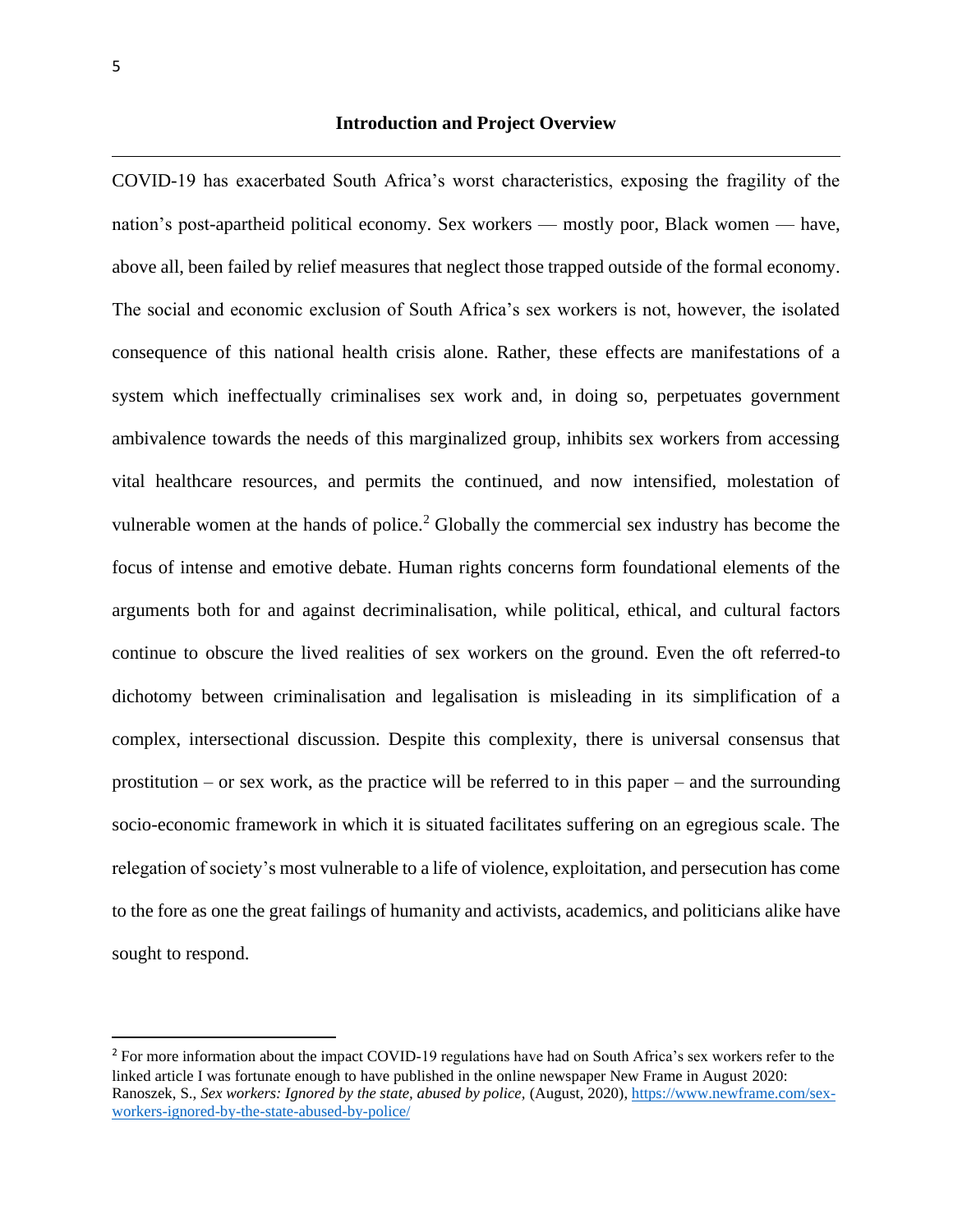The profound nature of the pain the commercial sex industry proliferates has seen deep ideological divides emerge where legislature is concerned. While formal alterations to laws will not provide an all-encompassing remedy, the legislative framework in which the commercialised sale of sex is situated defines and shapes efforts toward a resolution. Several nations have decriminalised or sought to regulate sex work, notably the Netherlands, Germany, and New Zealand, while a host of Scandinavian countries, including Sweden and Finland, have opted for policies of partial decriminalisation. Sex work is currently criminalised across the vast majority of Africa which sees the worst of the ills associated with the enterprise continue to develop at an alarming rate. This project concerns the South African case but – through a deliberate focus on employing a complex normative framework rooted in Martha Nussbaum's capabilities approach – aims to develop morally significant, generalizable recommendations for regulating the commercial sex industry in a manner consistent with equal human dignity and autonomy.

Before developing Nusbaum's capabilities approach this paper will elaborate on the four broad categories of legislative models for regulating the commercial sex industry. This project describes, and provides examples of, the policies of criminalisation, regulation, partialdecriminalisation (the decriminalisation of the sale of sex only), and full-decriminalisation. Nussbaum proposes that where criminal and abusive conditions do exist in the commercial sex industry, sex workers should be viewed as poor women with limited options and the law should be used to protect their persons and dignity. In "Women and Equality: The Capabilities Approach"<sup>3</sup> Nussbaum explicates her capabilities approach to assessing life quality and determining public policy aims; with a particular focus on addressing gendered inequalities. The capabilities approach

<sup>3</sup> Nussbaum, M., *"Whether from Reason or Prejudice": Taking Money for Bodily Services* (The Journal of Legal Studies, 1998), 693-723.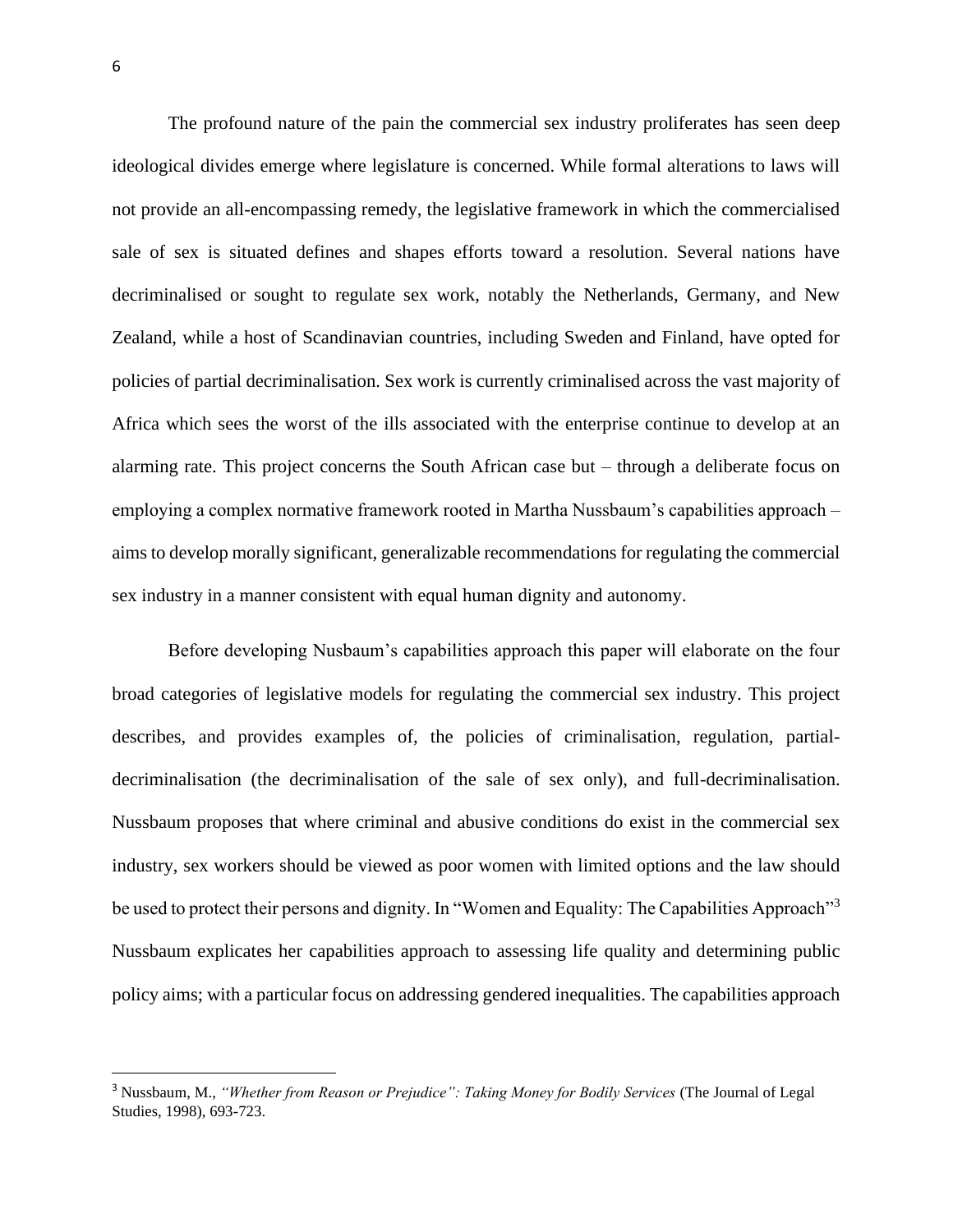draws from Kantian and Marxist principles to develop a normatively complex and contextually responsive methodology. For Nussbaum the correct response to the issues raised by the sex work debate is to enhance the economic autonomy and personal dignity of sex workers, not stigmatise women who do make a living this way. $4$  In considering the consequences of alternative legislative models for the commercial sex industry in South Africa the capabilities approach serves as an effective, and normatively sound, evaluative tool for assessing the life quality of sex workers confronted with intersecting social and economic inequalities. Its sensitivity to context – the disparate needs of and obstacles faced by sex workers – and its foundational respect for human dignity renders this approach compatible with Carole Pateman and Elizabeth Anderson's frameworks; both of which will be presented in constructing a case for the partial decriminalization of sex work. This project, ultimately, applies the capabilities approach to the findings of my 2019 field study in Cape Town South Africa – and subsequent interviews and research – to evaluate the normative and empirical viability of the policies of full or partial decriminalisation as alternatives to the fully criminalised status quo.

The debate over legislating sex work in South Africa is dominated by the agendas of Embrace Dignity, a non-governmental organisation and leading advocate of partialdecriminalisation, and the Sex Worker Education and Action Task Force (SWEAT) the longeststanding NGO lobbying group on this issue committed to a full decriminalisation agenda. Aspects of SWEAT's legislative proposals and research will be explicated in order to situate the commercial sale of sex in South Africa and propose a preliminary argument for full decriminalisation in terms of Nussbaum's capabilities. According to SWEAT, sex work provides a valuable source of income to poor, and often uneducated, women and their families. That many

<sup>4</sup> Ibid.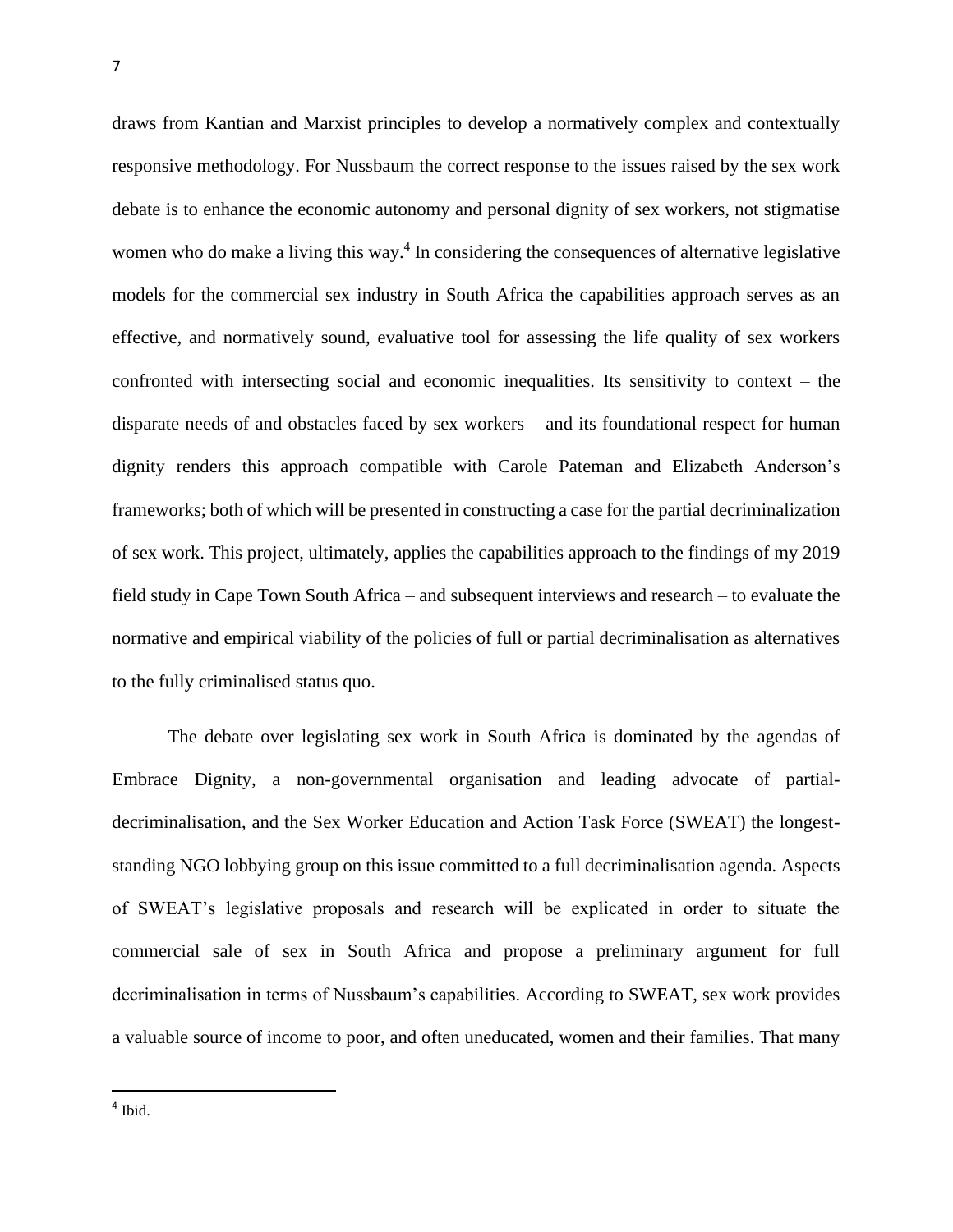South African women are driven by economic necessity to enter the commercial sex market does not undermine the legitimacy of their decision to do so (a point that Nussbaum reiterates). Given the limited set of economic opportunities available to them the law should work to protect the autonomy and persons of poor women, not limit their options further. This line of reasoning echoes Nussbaum's emphasis on the importance of respecting sex workers' agency and promoting their capability to exercise practical reasoning in their decisions. SWEAT's arguments pertaining to criminalisation's role in perpetuating an antagonistic relationship between sex workers and law enforcement – and fostering the harmful stigmatisation of sex workers through denying their equal standing in society – illustrate how the status quo undermines sex workers' affiliation, control over their environments, and physical health capabilities. Conversely, full decriminalisation, according to SWEAT, effectively promotes these constituent components of human flourishing.

This project presents and develops Carole Pateman's theory of *The Sexual Contract* as a normative basis for Embrace Dignity's case. Pateman describes the contracting process as creating an illusion of mutual consent which facilitates and justifies men's ownership of women's bodies and persons.<sup>5</sup> Sex work sees vulnerable women alienate fundamental elements of their identities in the market and subordinate themselves to their clients' ends. The decriminalisation of sex work represents the harmful public affirmation, by government, of the implicit contractual premise that women's bodies are the property of men. Elizabeth Anderson, through her theory of value, develops a complimentary case for the prohibition of sex work. For Anderson, the good of personal relationships – and the value of human sexuality – derives from the objective ideals of intimacy and commitment; both of which are at odds with market norms. The commodification of sex destroys the kind of reciprocity required to realise the true value of human sexuality as a shared

<sup>5</sup> Pateman, C., *The Sexual Contract,* (Stanford University Press, 1989).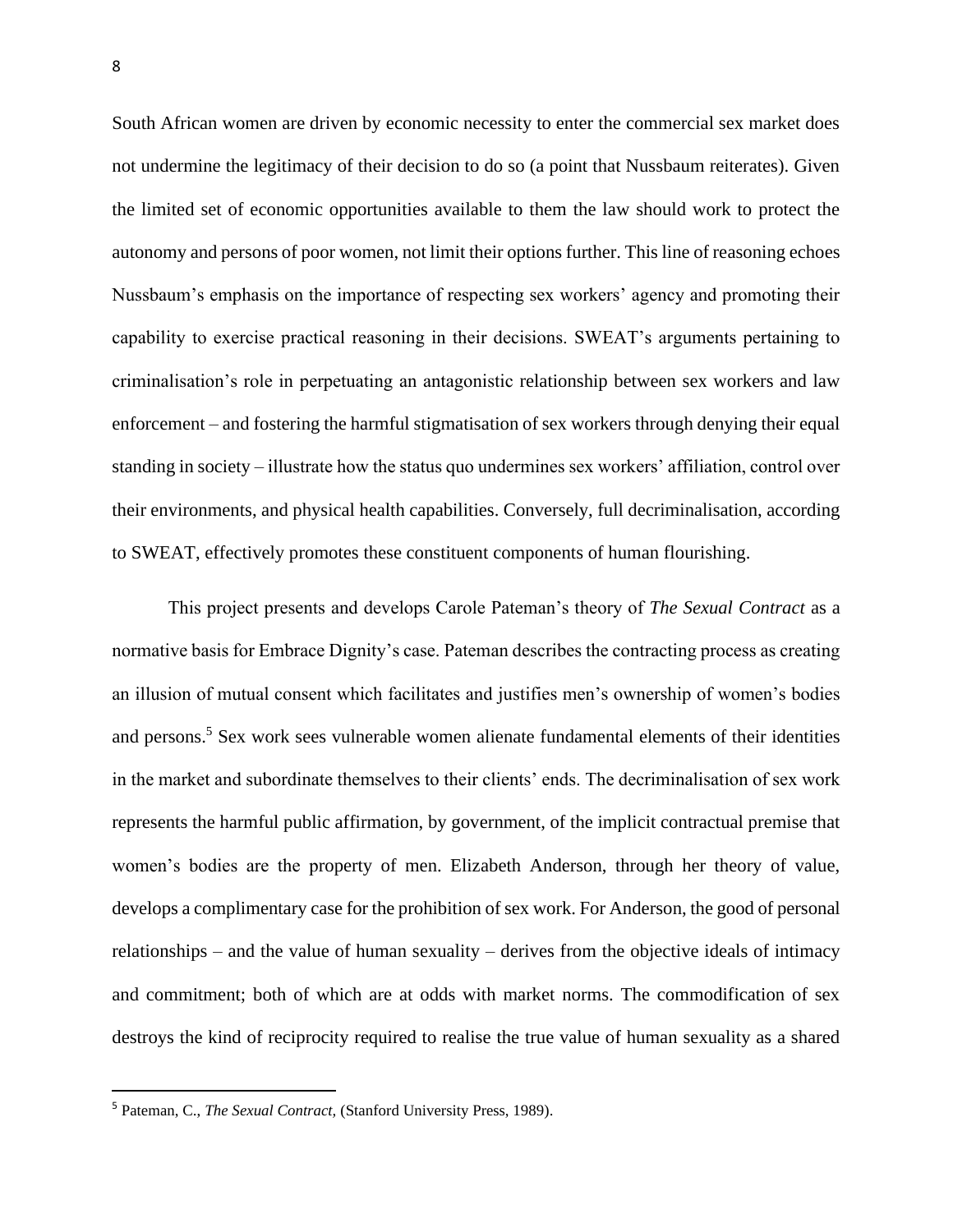good.<sup>6</sup> Aligning with Pateman's delineation of market transactions as mechanisms for alienating property in one's person, Anderson argues that the purchase of sex – an intimate facet of a woman's identity embodied in her person – expresses a valuation of her as rightful male property.<sup>7</sup> Decriminalised sex work undermines the freedom and autonomy of, not just sex workers, but all women in society who are increasingly perceived as male property and whose actions represent valuations imposed on them by men. Pateman and Anderson both depict sex workers as victims of unjust exploitation. While criminalisation aims to eradicate the commercial sex industry it is ineffective in achieving this end and fails to recognise the unique vulnerability of sex workers. Taken together Pateman and Anderson's arguments thus combine to present a compelling case in favor of partial decriminalisation; a regulative model which works to protect sex workers while simultaneously targeting the demand for commercialised sex and working abolish an inherently damaging and degrading practice.

Conversely, Martha Nussbaum in ""Whether from Reason or Prejudice": Taking Money for Bodily Services" forcefully rejects Pateman and Anderson's respective alienation and commodification analyses. On Nussbaum's account, arguments for the prohibition of sex work embody either an irrationally grounded immorality charge bound up in implicit ideals of class privilege and sexual taboos, or, a totalizing ignorance of the material context in which sex workers struggle to provide for themselves and their families.<sup>8</sup> A substantive examination of the sources of stigma toward sex workers – as well as a contextualising comparison between sex work and related, legitimate forms of employment women currently accept wages to perform – will lead into

<sup>6</sup> Anderson, E., *Value in Ethics and Economics,* (Harvard University Press, 1995), 150.

 $<sup>7</sup>$  Anderson, E., 150.</sup>

<sup>8</sup> Nussbaum, M., *"Whether from Reason or Prejudice": Taking Money for Bodily Services* (The Journal of Legal Studies, 1998), 693-723.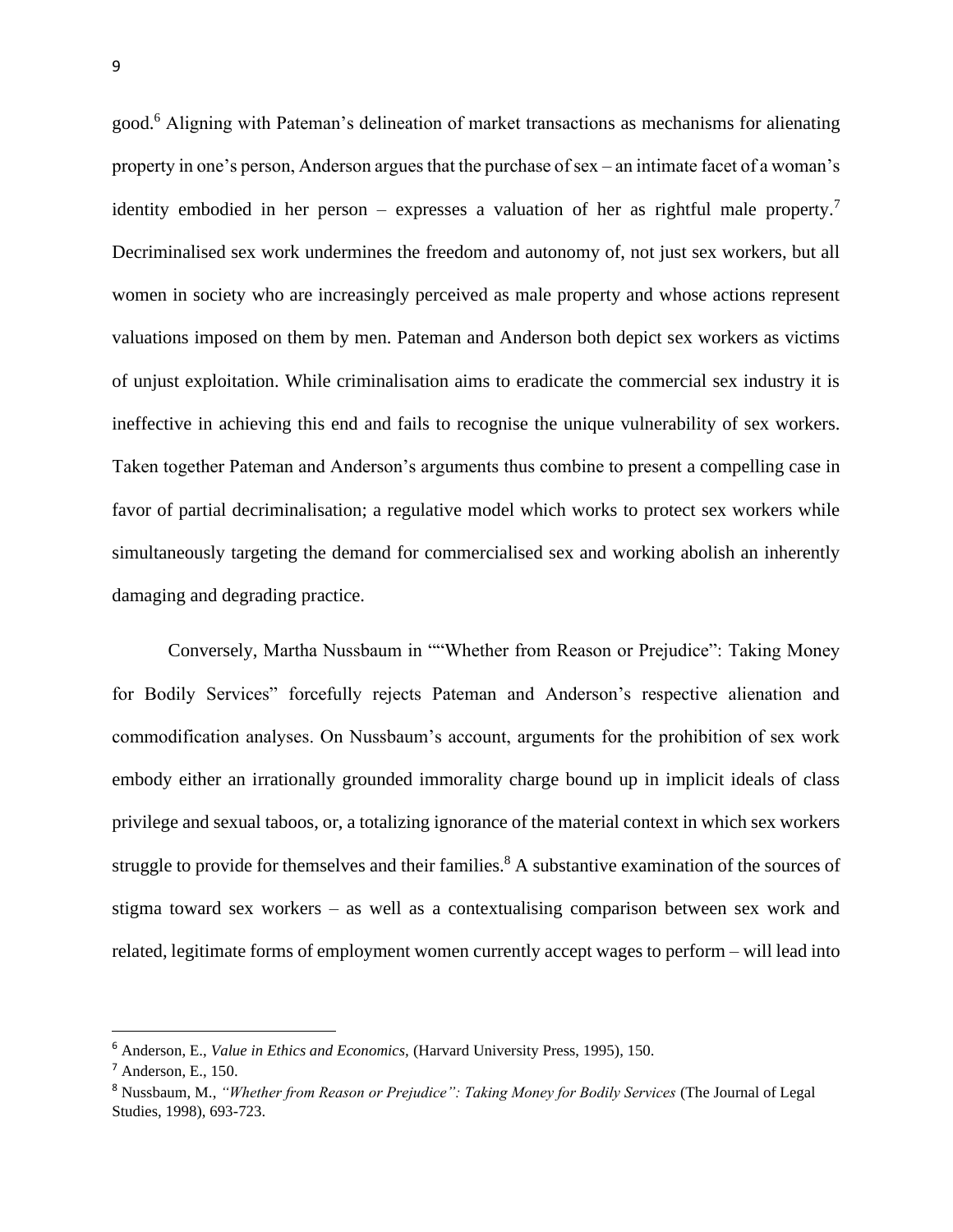a presentation of Nussbaum's responses to six commonly cited objections to decriminalised sex work. These arguments address Pateman and Anderson's theoretical objections to decriminalising the commercial sale of sex while remaining firmly rooted in the constrained material environment sex workers must negotiate. This belies what Nussbaum takes as the most urgent issue raised by the discussion of sex work: the lack of employment opportunities for working women and their limited control over the conditions under which they labour.<sup>9</sup> "Far from promoting the demise of love", Nussbaum maintains, "the legalisation of sex work is likely to make things a little better for women who have too few options to begin with."<sup>10</sup>

While numerous studies have sought to quantify the deleterious consequences of criminalisation the opinions and lived realities of poor sex workers themselves are still too often overlooked, spoken for by advocacy groups, academic experts, and political figure heads. The basis for this project is a survey study of 67 sex workers from Cape Town and the surrounding rural areas I conducted in the summer of 2019. Twenty-six of the survey participants were black South Africa women who work in Cape Town, twenty-two black South African women from farms and the rural areas surrounding Cape Town (Grenadendal, Haarlem, Kranshoek and Reitpoort), and nineteen black foreign sex workers working in Cape Town. The overwhelming majority of South African sex workers are women and so this study consisted of women only – not to neglect or dismiss the plight of male or trans sex workers – but to maintain consistency across the sample group and limit the scope of this project.<sup>11</sup> This study endeavoured to provide insight into the experiences and opinions of South African sex workers and bring their concerns to bare in the

<sup>9</sup> Nussbaum, M., (1989), 697.

 $10$  Ibid.

<sup>11</sup> ["Sex Work and Feminism,"](https://www.zotero.org/google-docs/?ypQsuP) *[Sonke Gender Justice](https://www.zotero.org/google-docs/?ypQsuP)* [\(blog\), accessed April 29,](https://www.zotero.org/google-docs/?ypQsuP) 2020, [https://genderjustice.org.za/publication/sex-work-feminism/.](https://www.zotero.org/google-docs/?ypQsuP)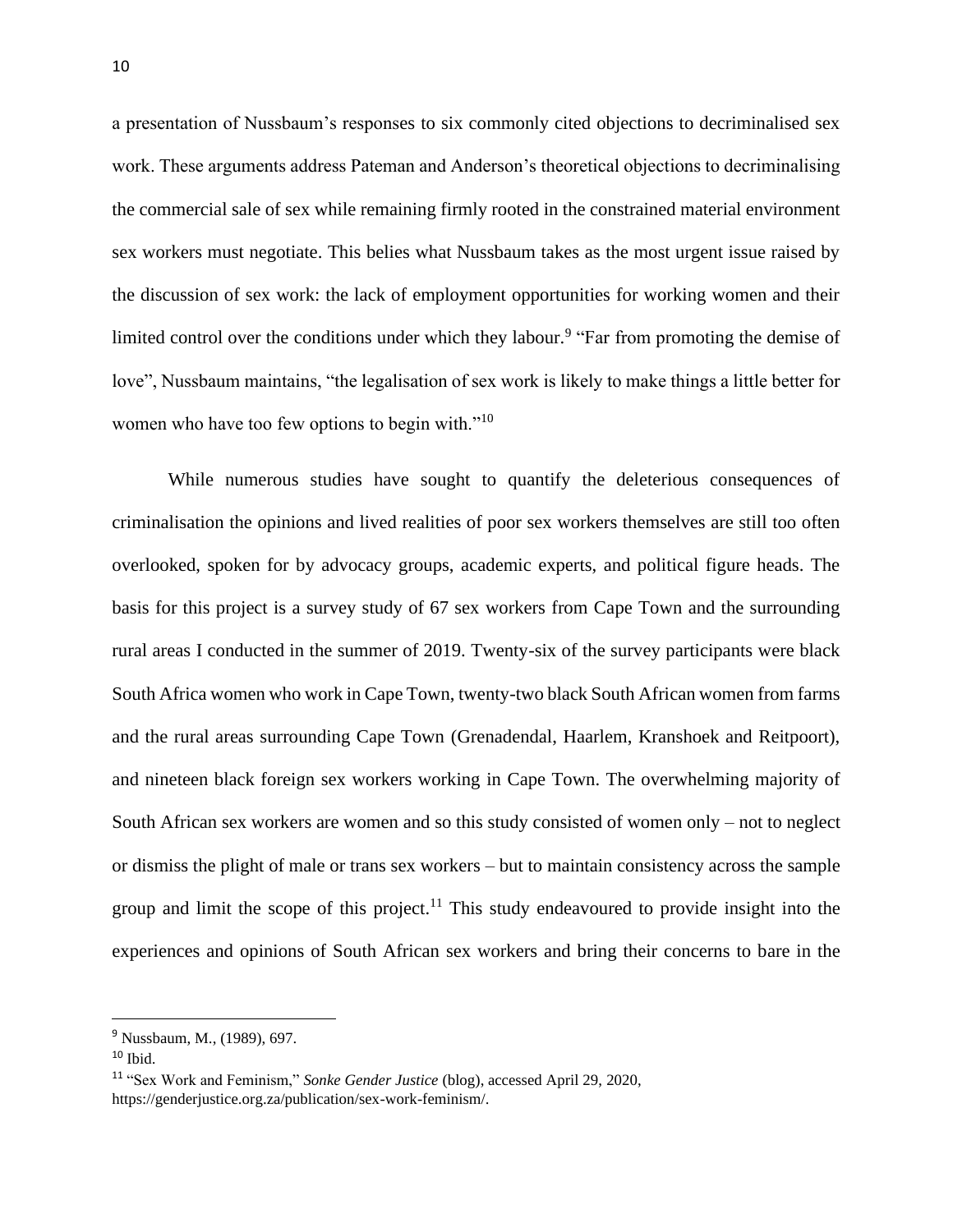discussion of legislative change. In doing so five overarching, pertinent issue categories emerged: Economic necessity, stigma and its relation to law, sex worker-client relations, health concerns and condom use, and sex worker-law enforcement relations. To a lesser extent, sex worker-third party relations were also a topic of inquiry. While a similar number of questions were devoted to this issue as to others it became clear through interviews and follow up qualitative questions that the self-reporting structure of this study was limited in its capacity to construct a full image of participants' array of experiences under this heading.

Ultimately, through applying Nussbaum's capabilities approach to the findings of this study – in conjunction with a thorough consideration of opposing normative argumentation, extensive analysis of academic research, and sustained scrutiny of Embrace Dignity, SWEAT, and the South African Law Reform Commission's proposals – this project concludes in favor of the full-decriminalisation of the commercial sex industry in South Africa. As Nussbaum shows, there is nothing inherently immoral or degrading about the use of one's body to earn a living wage. Sex workers, however, are profoundly and deeply affected by the ongoing stigmatisation of their work and their legal status as second-class citizens. While partial decriminalisation purports to enhance sex workers' dignity inherent within this model's framework is the claim that sex work is degrading. Partial decriminalisation thus – importantly for both Nussbaum's normative analysis and SWEAT's empirical arguments – does not work to eradicate the stigma which afflicts sex workers. This policy infantilises sex workers as victims in need of saving, even from themselves, and in doing so violates the equal respect owed to their persons. In a country plagued by an ongoing gender-based violence epidemic sex workers – vulnerable, low-income, women – can no longer be ignored and undermined by policy makers. While full decriminalisation is not a catch-all solution to the problems that pervade the commercial sex industry, it is a necessary and efficacious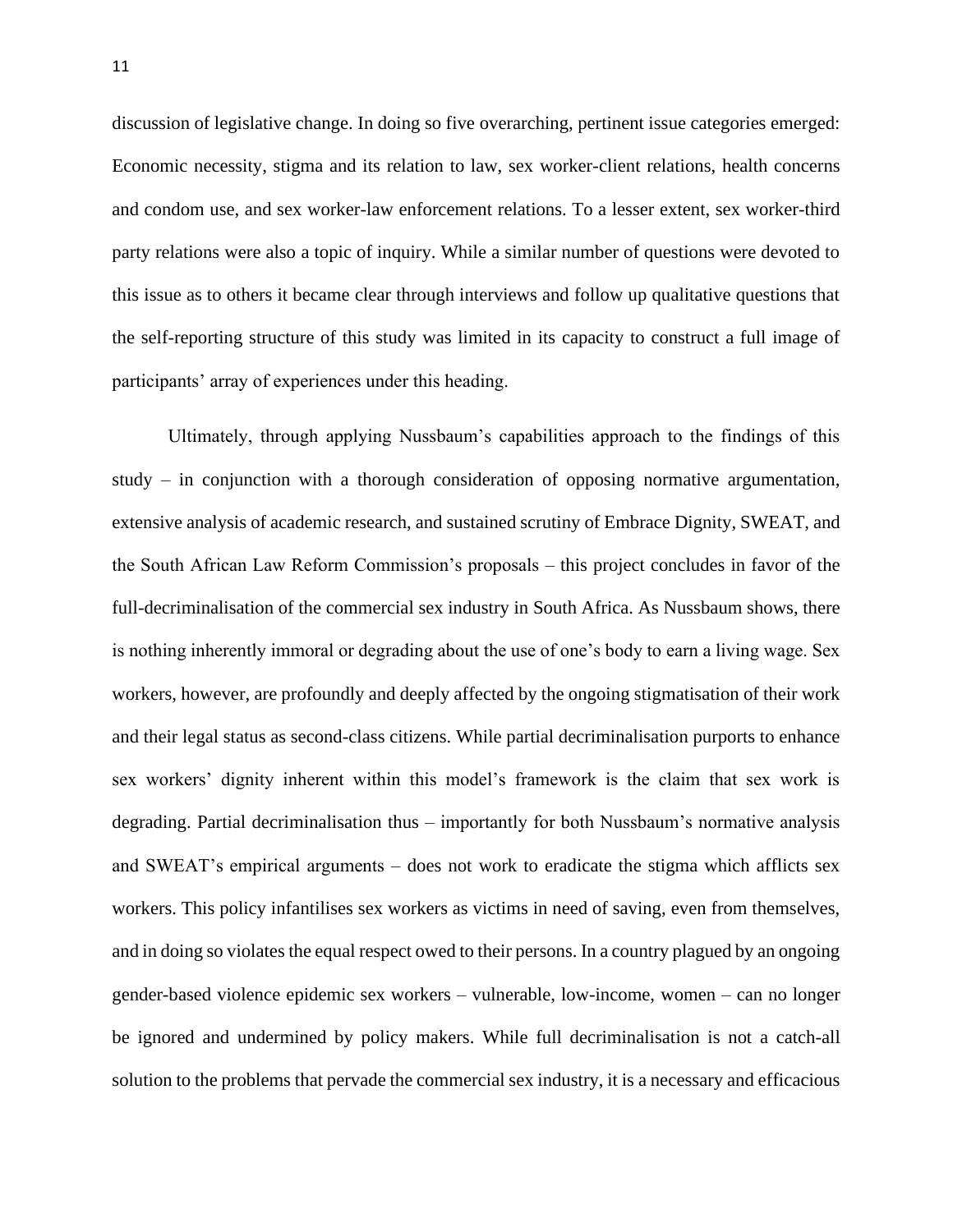first step toward respecting the dignity of sex workers and safeguarding their persons. This legislative alteration would substantively protect South Africa's sex workers, promote their central human capabilities, and unequivocally affirm their equal human worth in society.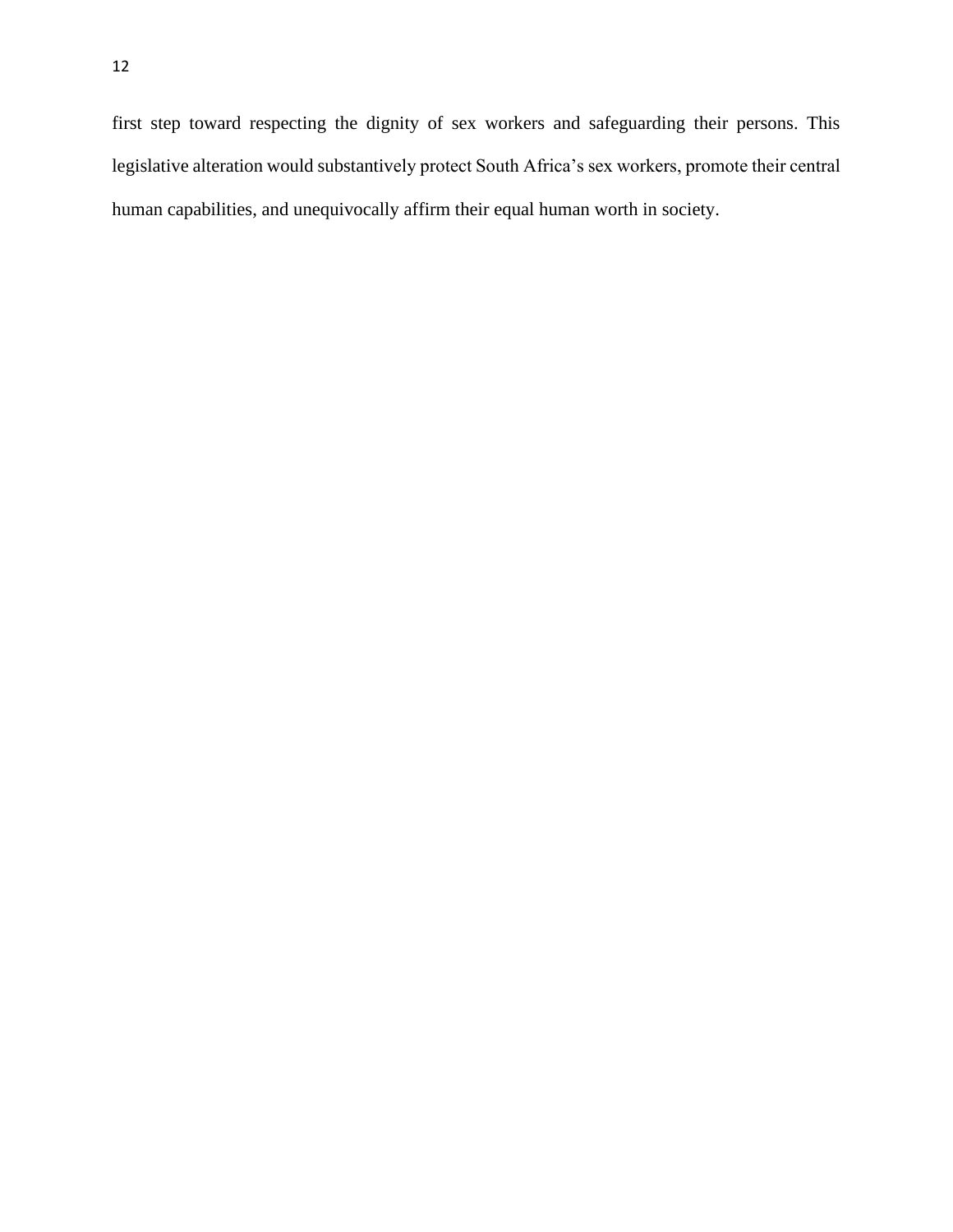## **Definitions**

#### Sex Worker:

Aside from quotation, paraphrasing or references to written law, this project utilises the term 'sex worker' to refer to the sellers of sex in the commercial sex industry. This phrasing, as opposed to 'prostitute' or 'prostituted person', definitively and deliberately characterises sex work as a legitimate occupation and respects the personhood of those to whom it applies. Conversely advocates of partial decriminalisation who perceive sex work as inherently violent and exploitive, Embrace Dignity being the key example here, use the term 'prostituted person'.

## Third-party Actors:

Encompasses pimps, brothel owners and managers, human traffickers who supply the commercial sex market, people who coerce or lead others into prostitution, and those who facilitate prostitution financially or logistically (e.g. connecting buyers to sellers).

## Buyers and Clients:

Refers to the purchasers of commercial sex.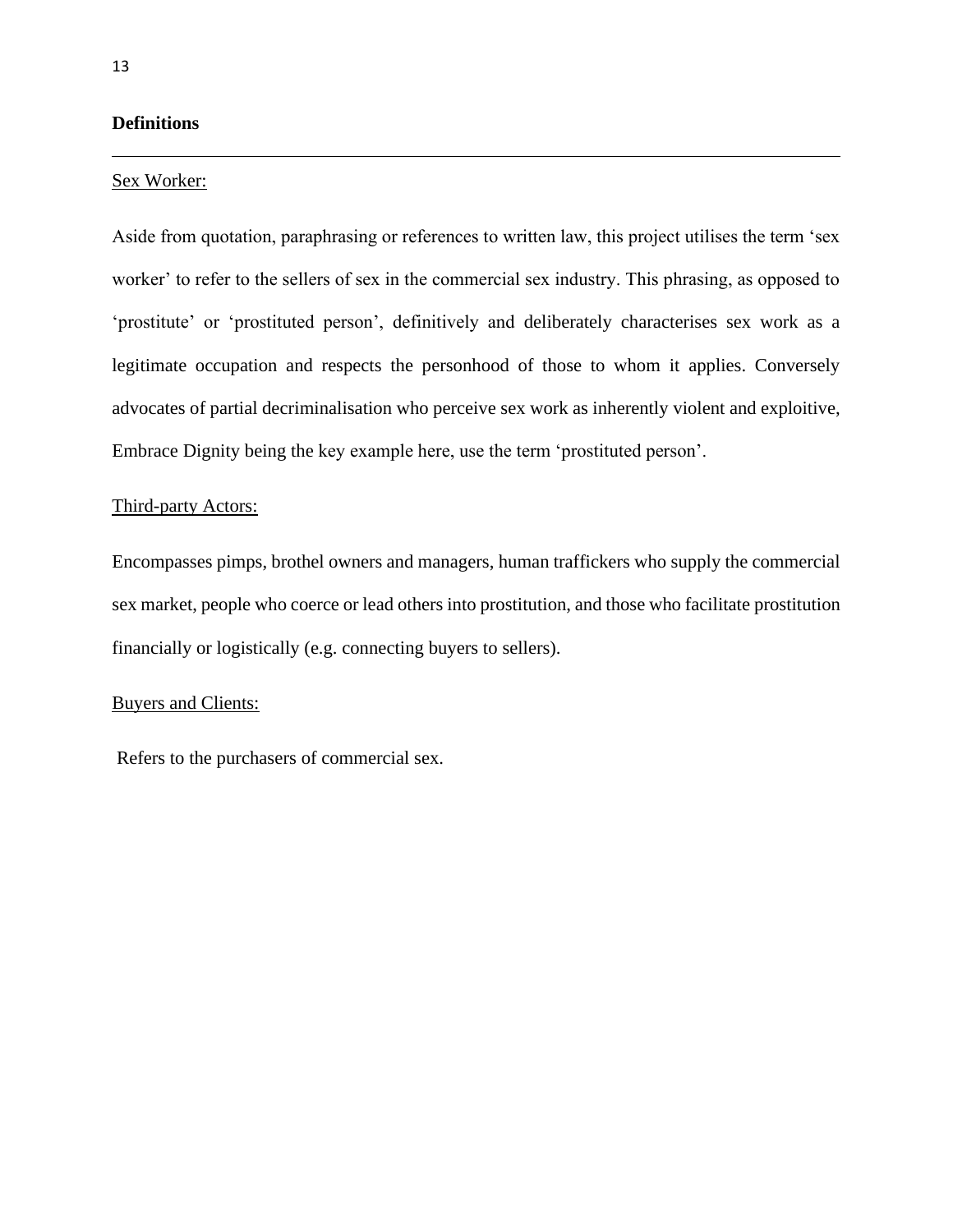Broadly categorised, there are four regulatory models used in the context of the commercial sex industry: full-criminalisation, partial-decriminalisation, regulation, and full-decriminalisation.

Full criminalisation, as mentioned previously, is the current model employed in South Africa under which the sale, purchase, and third-party facilitation of commercial sex is illegal. Under South African law Section  $20(1A)(a)$  of the Sexual Offences Act 505 provides that any person who has unlawful carnal intercourse or commits an act of indecency with another person for reward, commits an offence.<sup>12</sup> A person cannot, however, be arrested simply for being known or suspected to be a sex worker; law enforcement must establish a reasonable claim that an indecent act has been or will be committed by said person at the time in question.<sup>13</sup> This stipulation has translated into police officers searching suspected sex workers for condoms, which they confiscate as evidence of intent to sell sex, and the harassment of sex workers. Full criminalisation defines the commercial sale of sex as inherently exploitative and detrimental to society at large. It thus seeks to eliminate practice of sex work entirely. Such a policy is characterised by an adversarial relationship between sex workers and law enforcement, the disproportionate arrest and prosecution of the sellers of sex, widespread stigmatisation of sex workers, the underground and unregulated operation of sex workers and coercive third-party influences, and sex workers having limited access to healthcare and other social services as a result of their criminal status.

This project limits the discussion of the partial decriminalisation model to that of decriminalising the sale of sex only, as is the current law in Sweden, and is often referred to as

<sup>12</sup>Decriminalisation of Adult Sex Work; SALRC Project 107" (South African Law Reform Commission), accessed April 29, 2020, https://www.justice.gov.za/salrc/reports/r-pr107-SXO-AdultProstitution-2017-Sum.pdf.

<sup>&</sup>lt;sup>13</sup> ["Decriminalisation of Adult Sex Work; SALRC Project 107."](https://www.zotero.org/google-docs/?Jum0kc)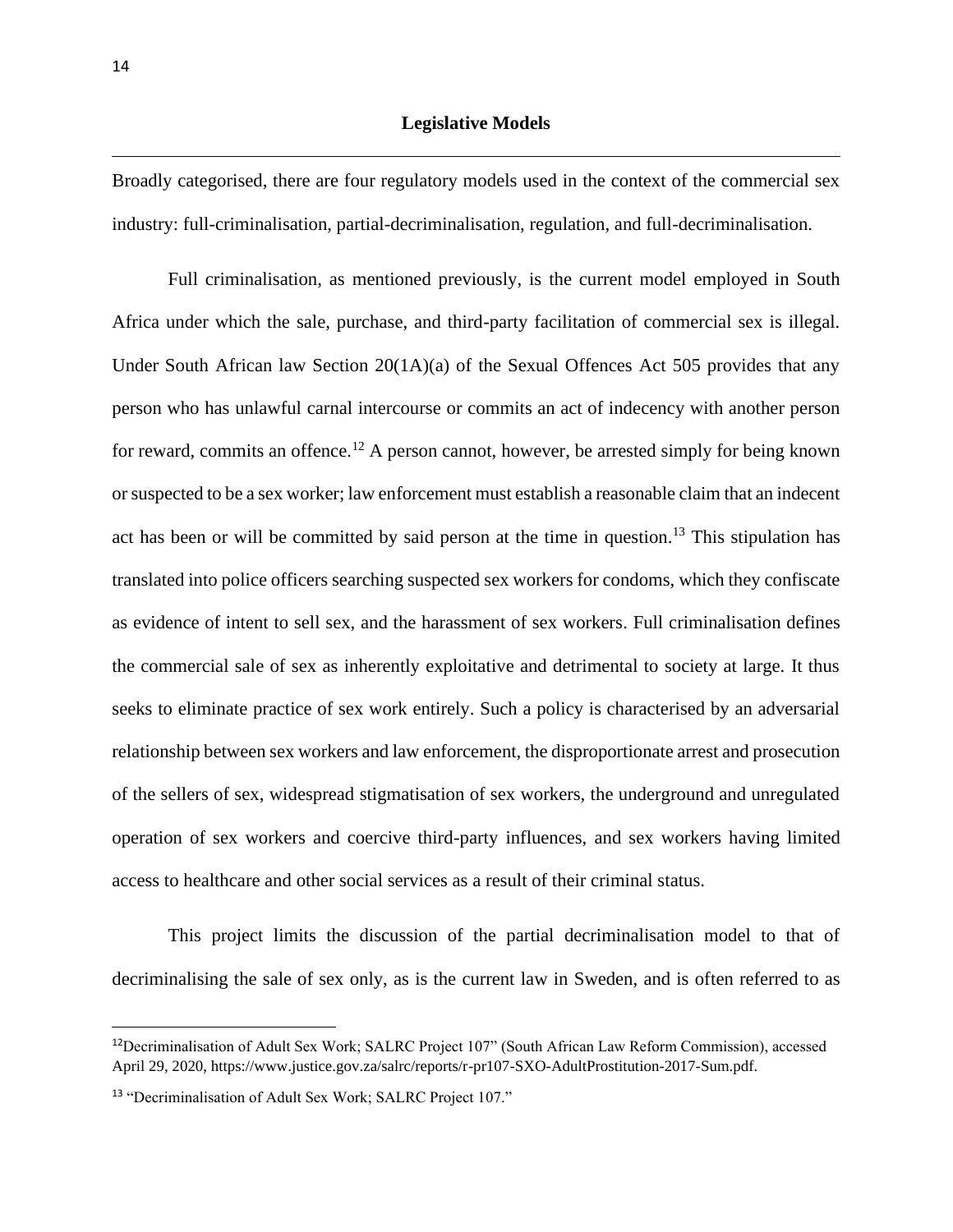either the Swedish or Nordic model. Since 1999, under the Swedish Penal Code, sex work is not criminalised but the buyers of sex and other third parties may face criminal consequences.<sup>14</sup> Norway, Iceland, Finland, Israel, Korea and the United Kingdom have since adopted similar legislative models. Similarly, to a system of full criminalisation 'prostitution' is regarded as inherently exploitative and a form of violence against women symptomatic of gender inequality.<sup>15</sup> The intent here is to afford formal legal protections to those victimised by the sex industry while deliberately targeting the demand for paid sex. Such a model is abolitionist in that it seeks eliminate the sex industry rather than to regulate it or mitigate its harm.

Government regulation of the sex industry within a non-criminalised framework has been implemented in the Netherlands and Germany. Sex work is decriminalised in the Netherlands but subject to municipal regulations on location and practice.<sup>16</sup> Provided the proper licenses have been obtained from the relevant municipality it is legal to own and operate a brothel as well as sell sex directly.<sup>17</sup> A deliberate focus on combatting criminal elements and eradicating involuntary prostitution whilst pursuing the integration of sex work into the formal economy is facilitated by administrative and labour laws.<sup>18</sup> Regionalised regulatory responsibility sees local governments enforce licensing and health and safety requirements.<sup>19</sup> Licensing stipulations detail permitted substance consumption by sex workers, safe sex practices, and the right to refuse clients or specific

 $17$  Ibid.

 $18$  Ibid.

 $19$  Ibid.

<sup>14</sup> ["Sex Work Decriminalisation: Commission on Gender Equality, SWEAT, South African Law Reform](https://www.zotero.org/google-docs/?rHJxJH)  [Commission, Department of Justice, Parliamentary Legal Services | PMG," accessed April 30, 2020,](https://www.zotero.org/google-docs/?rHJxJH)  [https://pmg.org.za/committee-meeting/23084/.](https://www.zotero.org/google-docs/?rHJxJH)

<sup>&</sup>lt;sup>15</sup> "Sex Work [Decriminalisation."](https://www.zotero.org/google-docs/?pko5UJ)

<sup>16</sup> ["Decriminalisation of Adult Sex Work; SALRC Project 107."](https://www.zotero.org/google-docs/?dog0yx)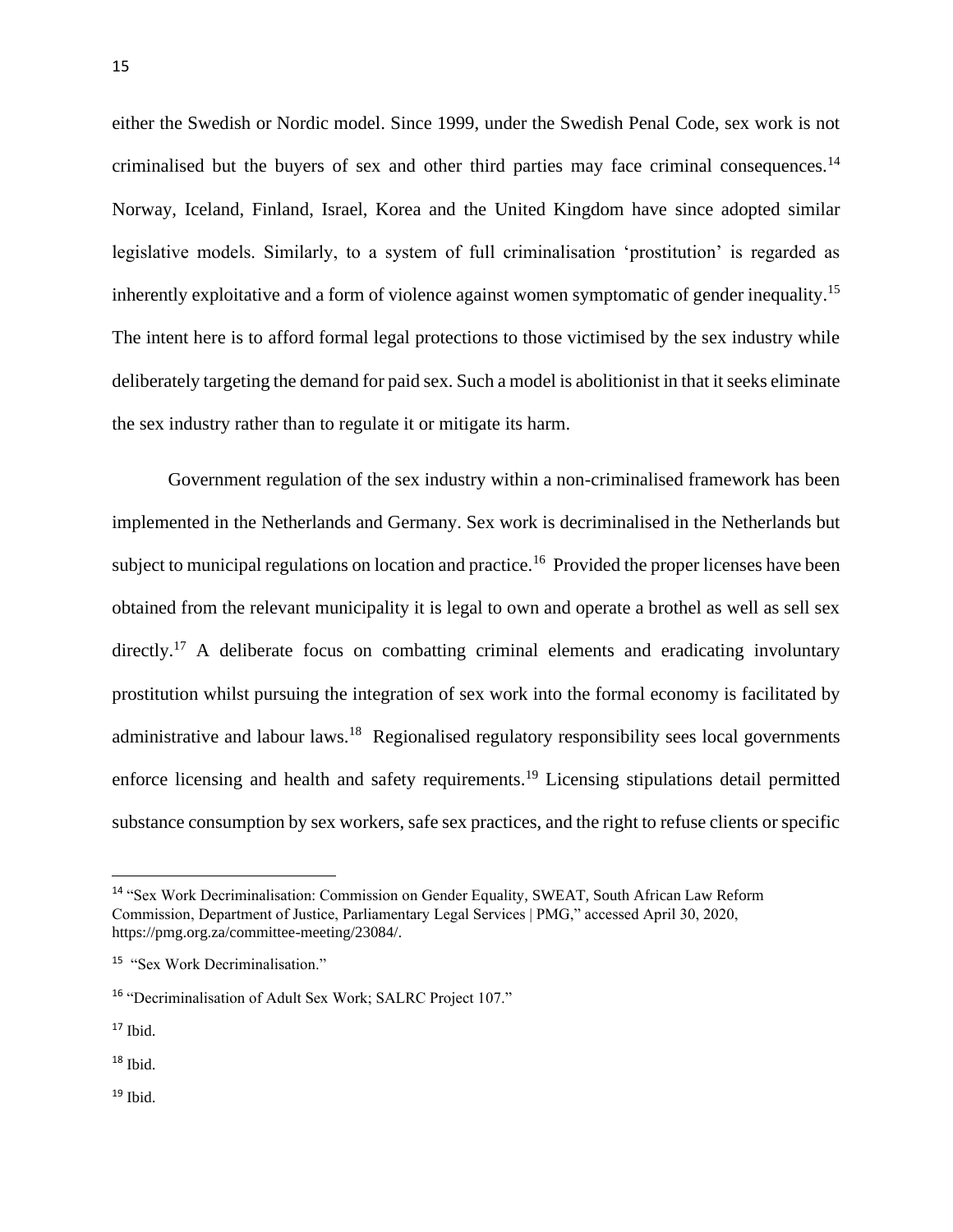sex acts.<sup>20</sup> Roughly half of Dutch municipalities require sex workers who operate from their homes or to possess licenses to do so. The Aliens Employment Act of 1944 prohibits the issuing of a work permit for the sex industry to undocumented foreigners and requires that people operating in such a capacity be deported as illegal aliens.<sup>21</sup>

The discussion of the efficacy of government regulation as a legislative model for the sex industry is contentious, nuanced, and still ongoing in Netherlands.<sup>22</sup> While this paper draws on information and experiences gleaned from studies pertaining to the Dutch model it does not take regulation to be a viable option in the South African context. Any potential legislative framework for the South African sex industry should prioritise the concerns of low-income women, who make up the majority of South Africa's sex worker population.<sup>23</sup> Licensing and locational regulations would be both unenforceable and detrimental in the South African case. Sex workers, who currently face stigma from society at large, and abuse at the hands of law enforcement, would be unwilling to register with municipal authorities.<sup>24</sup> This buy-in problem is evident in Senegal, the only African state to implement the regulatory legal model for its sex industry, which currently sees an estimated 8% to 25% of its sex worker population registered for the appropriate licenses.<sup>25</sup> Formal registration is perceived as labelling oneself for exploitation and numerous NGOs confirm

<sup>20</sup> Ibid.

<sup>21</sup> ["Decriminalisation of Adult Sex Work; SALRC Project 107."](https://www.zotero.org/google-docs/?8AzoTo)

<sup>&</sup>lt;sup>22</sup> ["Decriminalisation of Adult Sex Work; SALRC Project 107."](https://www.zotero.org/google-docs/?UbHerH)

<sup>23</sup> ["Sexuality, Poverty and Law," accessed April 30, 2020, http://spl.ids.ac.uk/sexworklaw.](https://www.zotero.org/google-docs/?2Hz5kM)

<sup>24</sup> ["Sexuality, Poverty and Law."](https://www.zotero.org/google-docs/?ftYsAk)

<sup>&</sup>lt;sup>25</sup> ["Sexuality, Poverty and Law."](https://www.zotero.org/google-docs/?KtO1Cd)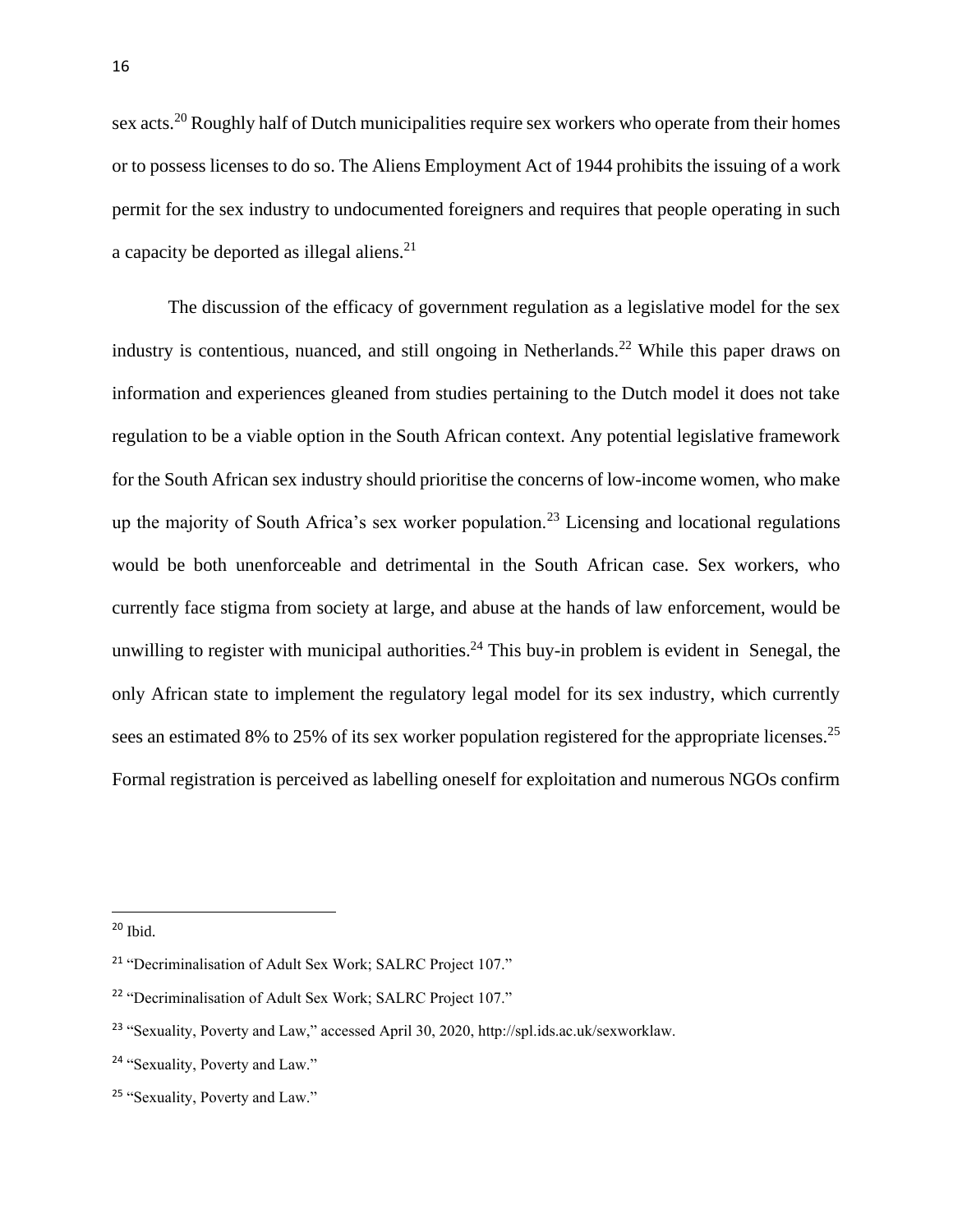this concern reporting that police routinely harass sex workers demanding bribes or sex.<sup>26</sup>In the case of South Africa's rural sex worker population licensing and locational restrictions are likely to be treated as obstacles to be overcome rather than as efforts to protect the interests of sex workers. Currently, the criminal status of sex workers in South Africa isolates vulnerable women, preventing them from accessing social services and the protection of law enforcement or exiting the industry once convicted. Rather than mitigate these issues, partially enforceable regulations with low participation rates would merely perpetuate the exclusion of the majority of sex workers in a different form. Regulation does not do enough to alter the dynamics between sex workers and law enforcement or how sex workers are perceived in society.

The Prostitution Reform Act 28 of 2003 saw sex work entirely decriminalised in New Zealand with respect to people selling their bodies for sexual services, brothel keeping, living off the proceeds of someone else's sex work, and street solicitation.<sup>27</sup> New Zealand's decriminalisation of sex work is an oft cited event in the arguments proposed by SWEAT, the leading proponent of decriminalisation in South Africa. Like regulation, full decriminalisation facilitates the integration of sex work into the formal economy and aims to guarantee the physical safety and agency of sex workers. However, full decriminalisation does not require sex workers to register for licenses or operate in circumscribed areas. Beyond the buy-in issues described previously this aspect of decriminalisation enhances sex workers' social basis of self-respect and autonomy. Full decriminalisation recognises sex workers as independent business owners within a legitimate profession. That sex work does entail special, restrictive, regulations beyond health

<sup>26</sup> [Maya Lau, "Sex Tourism In Senegal," HuffPost, September 8, 2011, https://www.huffpost.com/entry/senegalese](https://www.zotero.org/google-docs/?uxk45U)sex-tourism **b** 952640.

<sup>&</sup>lt;sup>27</sup> ["Sex Work Decriminalisation."](https://www.zotero.org/google-docs/?pko5UJ)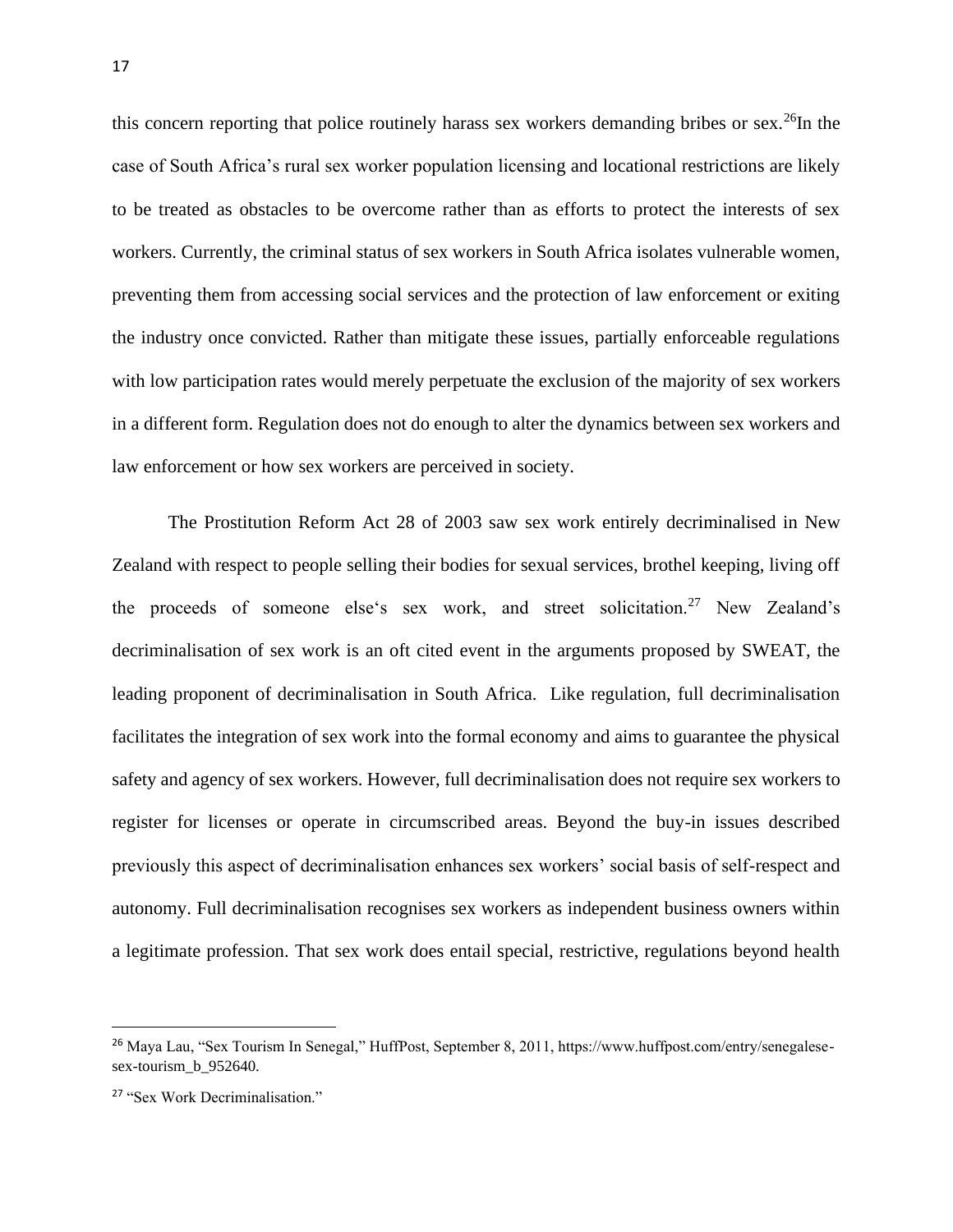and safety standards publicly affirms that the practice is not immoral or in some other way degrading. Sex workers are empowered as equal citizens to access healthcare resources, seek protection from law enforcement officials as innocents in need of help, and pursue compensation for injuries through the courts without fear of self-incrimination.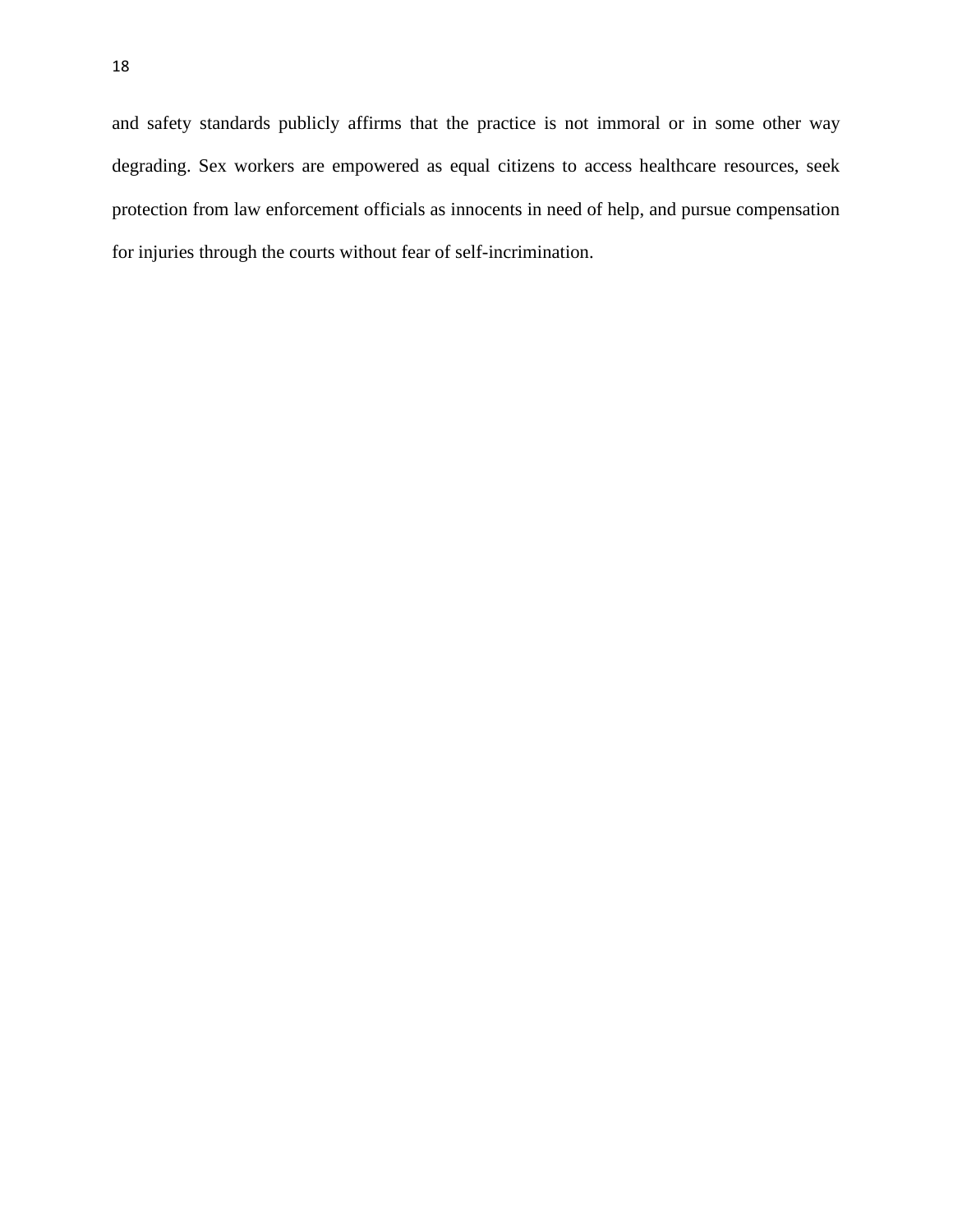#### **The Capabilities Approach: A Normative Framework for Evaluating the Law**

Inherent within each regulatory model for the commercial sex industry is a consequentialist calculus deriving from a set of normative assumptions about legitimate labour, personal dignity, and individual autonomy under risky or restrictive circumstances. Common to criminalisation, partial decriminalisation, and full decriminalisation – the primary subjects of this project – is the assumed worth of sex workers as ends within themselves, as equal citizens deserving of respect and protection. This base premise underwrites this paper's focus on the opinions and lived experiences of sex workers in evaluating the consequences of regulatory policy. Where criminal and abusive conditions do exist, the law should be used to enhance sex workers' dignity. In "Women and equality: The Capabilities Approach", Martha Nussbaum develops a "capabilities approach" to assessing life quality and determining public policy aims, with a particular focus on addressing gendered inequalities. The following section outlines Nussbaum's capabilities framework and explicates the normative justifications for her methodology. The arguments this paper considers for both partial and full decriminalization are compatible with Nussbaum's respect for sex workers' personhood. This paper, ultimately, applies the capabilities approach to my study's empirical survey results and interview data to assess whether full or partial decriminalisation will more effectively enhance the capability of South African sex workers to lead lives of dignity and human flourishing.

Nussbaum's capabilities approach, drawing from Kant and Marx, takes as a foundational premise that human beings have inherent dignity and are deserving of respect from legal and social institutions. To respect the dignity and equal worth of persons is to promote their pluralistic pursuits of the good. However, human dignity is often violated and degraded on the basis of sex. Traditional economic approaches to measuring life quality are unable to quantify and capture the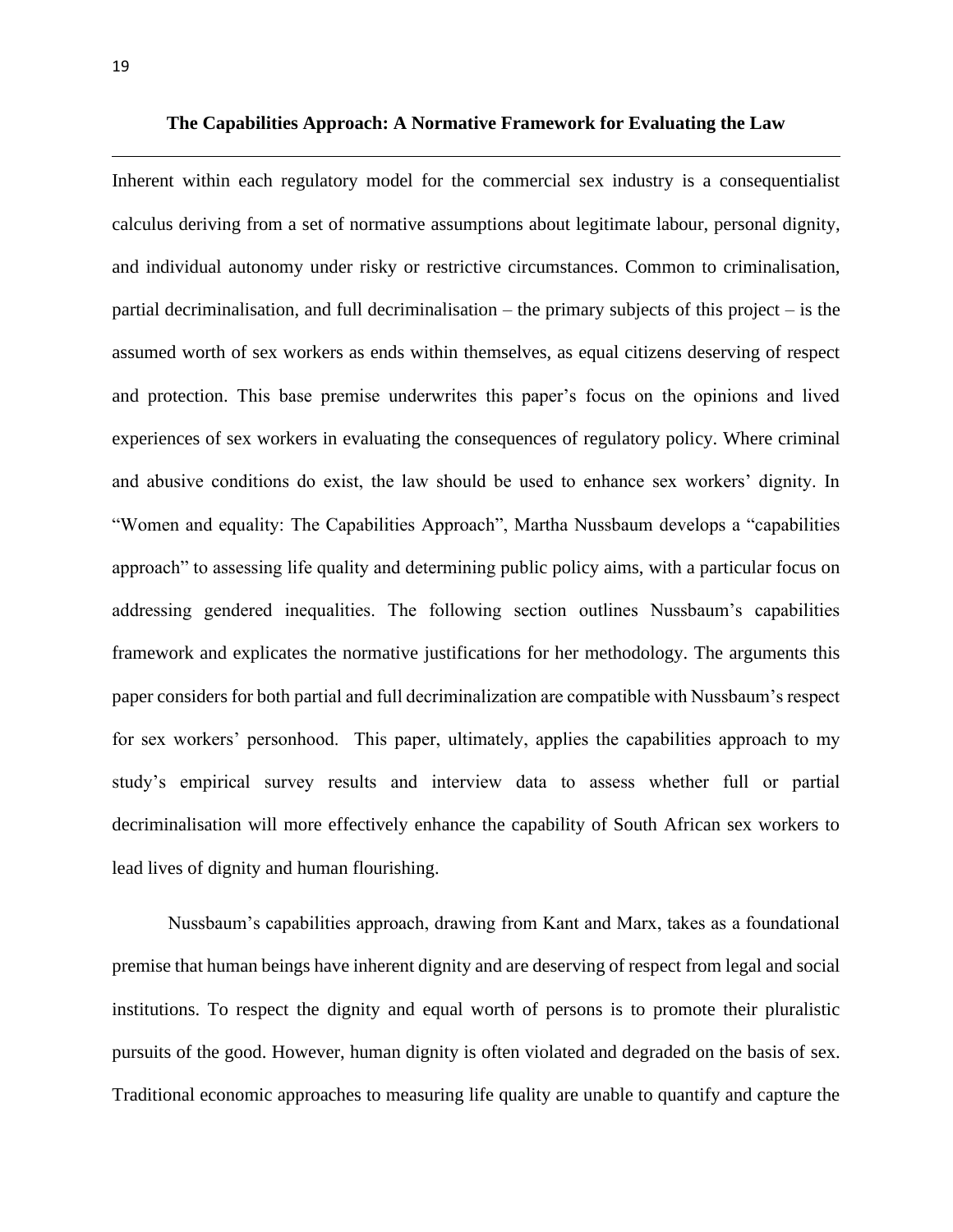overlapping socio-political factors that shape poor women's lived realities. Carefully calibrated indices of basic goods overlook contextual dynamics – such as cultural prejudices against educating young girls – that impose additional costs on women and result in disparate abilities to convert these resources into functions. The protection of pluralistic autonomy requires more than a formal defense of basic liberties or a guarantee of the same basic economic threshold. Nussbaum's cross-cultural normative standard situates the liberties of choice within material preconditions. Liberty is not just a matter of legal rights on paper but the positive capability to exercise these rights within one's social and material environments. States which effectively guarantee basic liberties therefore adopt redistributive policies to meet material pre-conditions.

Nussbaum describes the primary question underwriting her capabilities approach as "what is she able to do and be?" From this starting point, she develops a working list of the functions central to human life. The importance of specific functions derives from two intuitive sources. First, there are those base functions that are physically necessary to human survival and without which life would cease. Secondly  $-$  as Marx found in Aristotle  $-$  there is something important about performing these functions in a truly human way. Many people, confronted with extreme poverty or political repression, lead lives which do not rise to the level of dignity owed to a human being. They go on living at a base level, unable to develop or exercise their higher human powers. For Marx, a starving person doesn't consume food in a fully human way – infused with practical reason and sociability – but, instead, realises only the animal function of its physical sustenance. Similarly, the human senses can operate at an animal level if they are not cultivated by education, valuable associations with others, expressive and associational liberty, and leisure for play and self-expression. For Nussbaum human abilities thus exert a moral claim that they ought to be developed. When a person is deprived of the necessary educational, social, and material support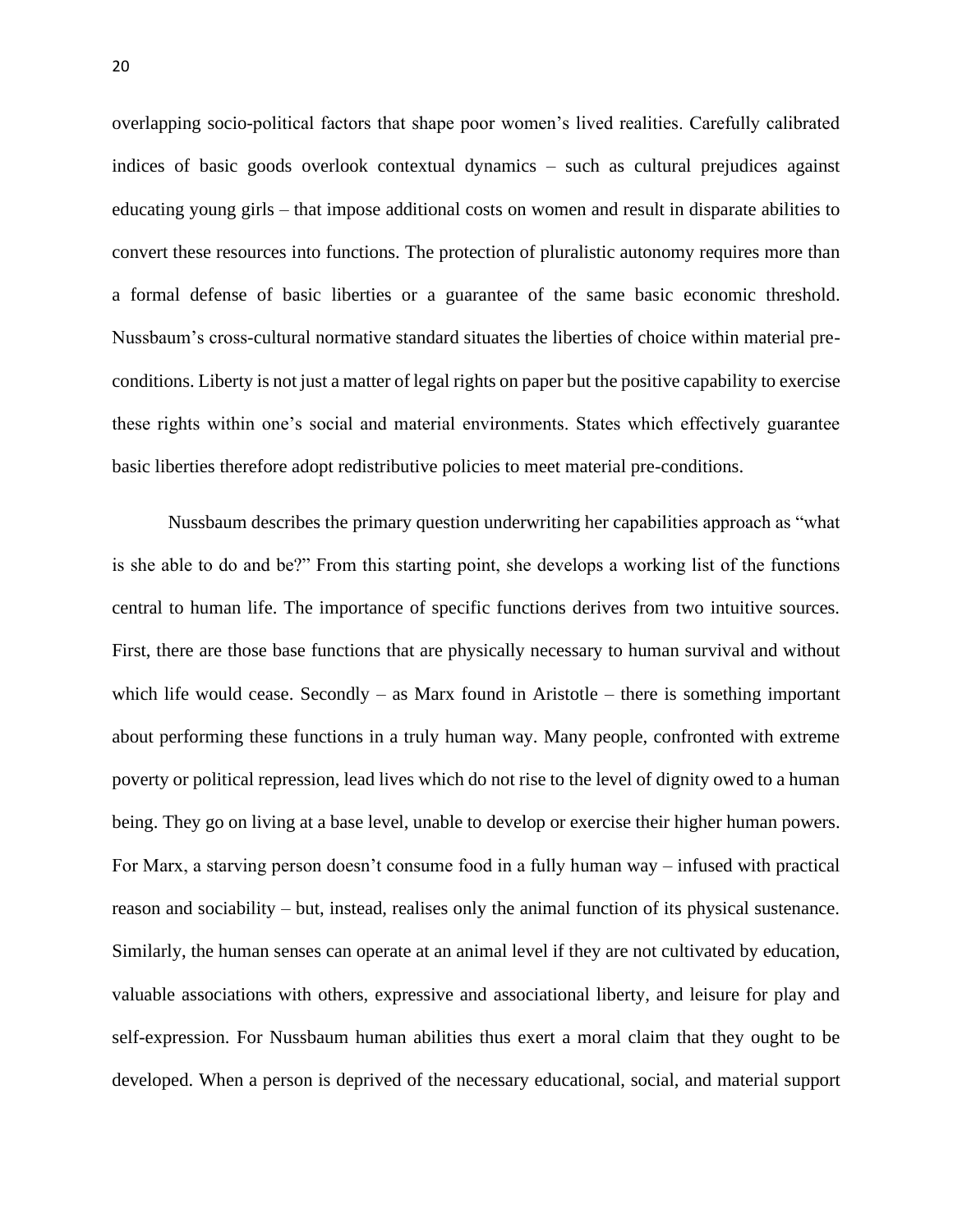to transform their basic, lower-level, capabilities into higher-order ones, it is a tragic waste of potential and a violation of their inherent, human dignity.

The capabilities approach makes each person a bearer of value and – in line with Marx as well as Carole Pateman and Elizabeth Anderson whose arguments for partial decriminalisation will be considered later in this project – maintains that it is profoundly wrong to subordinate the ends of some individuals to those of others. Nussbaum distinguishes between three types of capabilities: basic capabilities are the foundational capacities necessary for developing higherorder, human capabilities; internal capabilities are described as the mental and emotional states of the person herself which enable her to exercise the requisite functions; combined capabilities, as the term suggests, incorporate both of these concepts and can be defined as internal capabilities in conjunction with suitable external conditions. To realise combined capabilities entails both promoting the development of one's internal powers as well as preparing the choice environment so that one is able to exercise practical reason and the other major functions. Capability is, therefore, a demanding standard that is attentive to material conditions but does prescribe functioning.

Nussbaum constructs a list of ten central combined capabilities as the crux of her approach. This project briefly explicates several of those most pertinent to the discussion of regulating sex work. The Practical Reason capability comprises the human ability to form a conception of the good and engage in critical reflection about the planning of one's life. The Affiliation capability requires maintaining the "social bases of self-respect and non-humiliation; being able to be treated as a dignified being whose worth is equal to that of others." Promoting this capability entails public provisions of non-discrimination on the grounds sex, race, class, nationality and religion. Control over one's (material) Environment is enhanced by the positive right to seek employment on an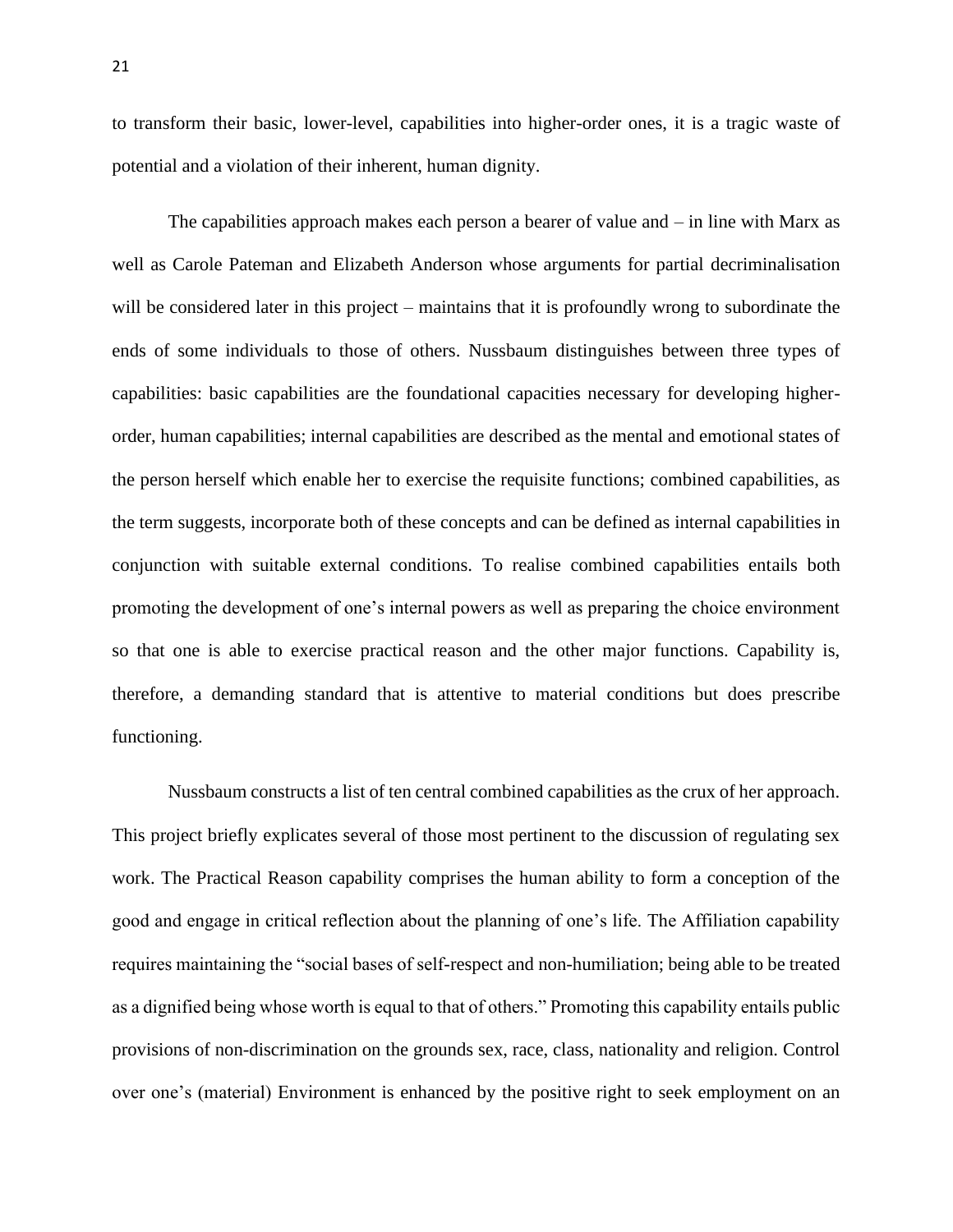equal basis with others, earn a living wage, and the guarantee of freedom from unwarranted search and seizure. The combined capabilities of Life, Bodily Health, and Bodily Integrity encompass a person's physical health and bodily autonomy.

Capabilities protect and do not close off spheres of human freedom. Provided a person is capable of consuming food there is no mandate that she must perform this function which would conflict with her decision to fast. This respect for individual autonomy and pluralistic conceptions of the good is indicative of the heightened importance Nussbaum gives to the capability of Practical Reason. Alongside Affiliation these two capabilities organise and suffuse all the others making their pursuit truly human. The capabilities approach is intended to serve as an evaluative tool for the life quality of women confronted with intersecting social and economic inequalities in both developed and developing nations. Its responsiveness to context and its foundational respect for human dignity render this approach compatible with Pateman and Anderson's arguments and positions this framework as an effective mechanism through which to assess the impact of regulative policies on sex workers.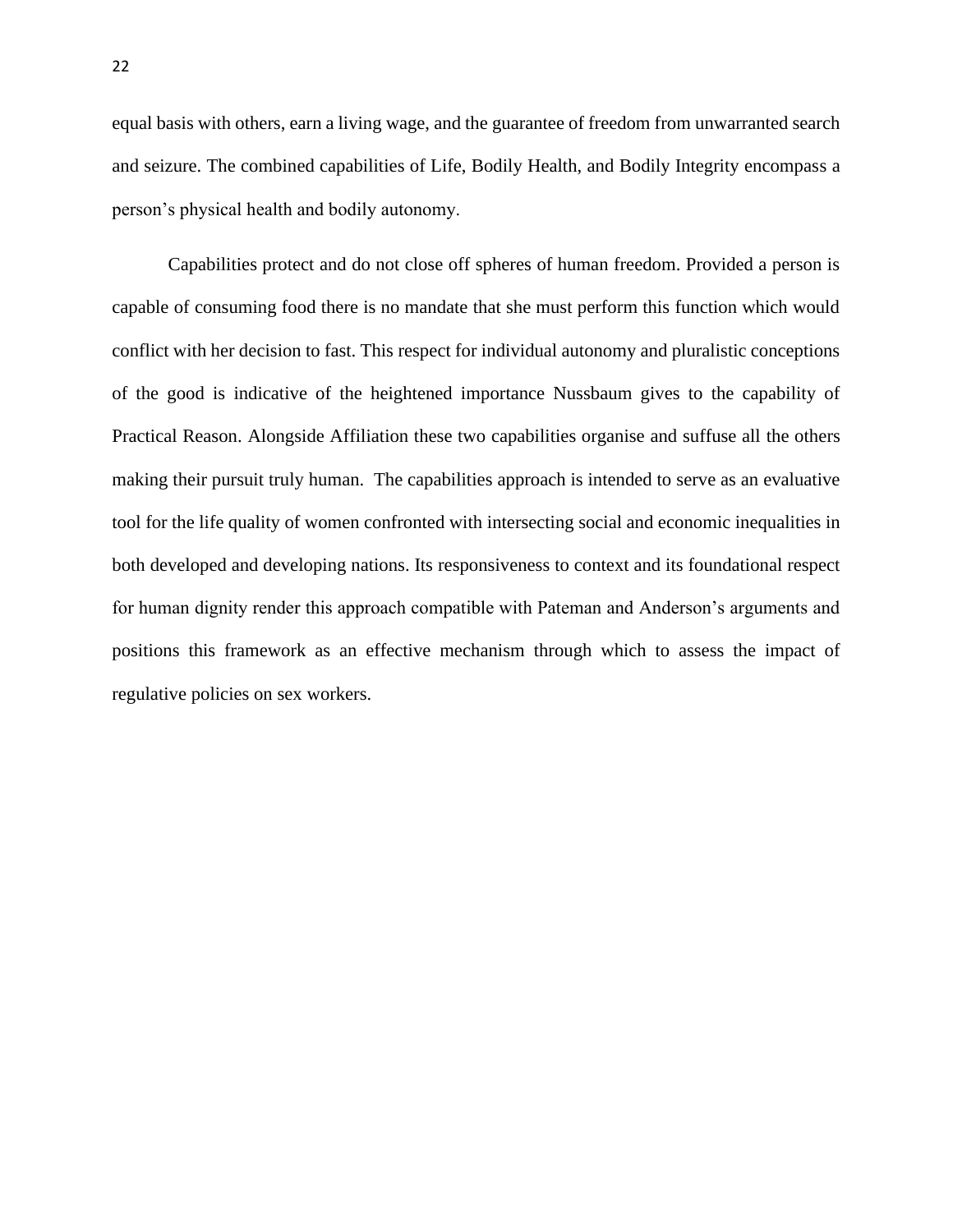### **The Sex Worker Education and Action Taskforce (SWEAT) and the South African Context**

Founded by Shan Petzer, a male sex worker, and Ilse Pauw, a Clinical Psychologist, in the early 1990s the Sex Worker Education and Action Taskforce has become one of South Africa's leading advocates for the total decriminalisation of sex work.<sup>28</sup> SWEAT makes deliberate use of the term 'sex worker' as a part of this advocacy campaign. Working alongside the Women's Legal Centre SWEAT offers pro-bono legal advice to sex workers while pursuing the case for decriminalisation in the nation's courts. By 2003, SWEAT initiated a research program aimed at gathering credible information on the commercial sex industry and documenting the experiences of sex workers to further legitimise the decriminalisation movement. SWEAT's legislative stance maintains that the criminalisation of the commercial sex industry is the primary cause of many of the problems sex workers in South Africa are currently faced with. By labelling sex workers as criminals, the state indirectly endorses a harmful stigma and sees them denied equal treatment by healthcare workers, routinely abused and harassed by police, and ostracised by society at large. This project uses aspects of SWEAT's research and policy arguments, here, to contextualize the current state of the commercial sex industry in South Africa and offer a pre-liminary case for decriminalisation as the most effective legislative model for ensuring and enhancing sex workers' combined capabilities. This analysis will then be contrasted against the normative arguments of Carole Pateman and Elizabeth Anderson which favour the partial decriminalisation model espoused by Embrace Dignity, SWEAT's main ideological opposition.

<sup>28</sup> ["Sex Work Decriminalisation."](https://www.zotero.org/google-docs/?pmMEkF)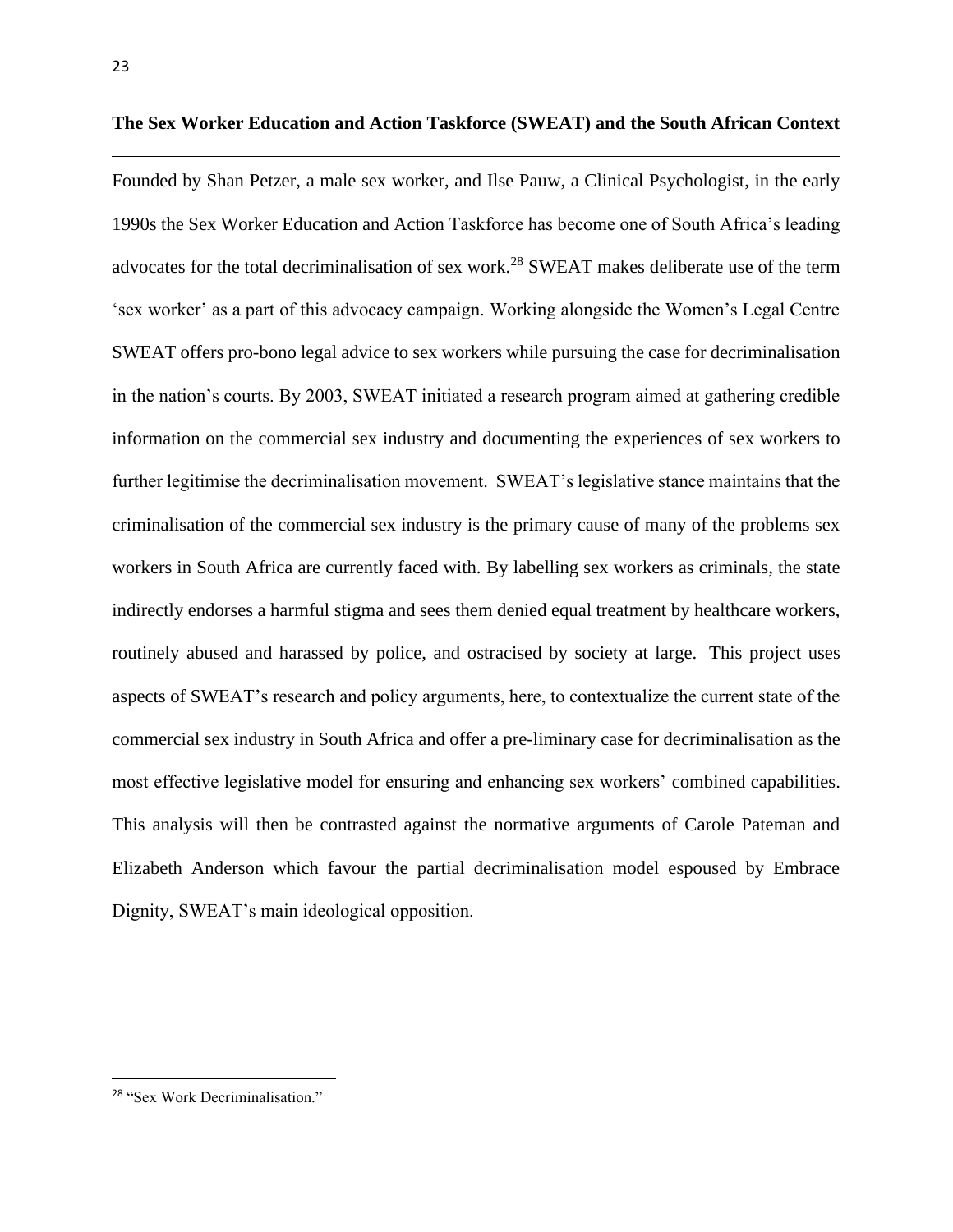The South African commercial sex industry comprises an estimated 130,000 to 180,000 sex workers, 90% of which are female and the remaining 10% male or transgender.<sup>29</sup> Poverty in South Africa is highly feminised with women shouldering the responsibility for the vast majority of unpaid domestic work. 27.1% of women compared to 15.6% of men occupy the poorest fifth of households in the country.<sup>30</sup> The limited number of employment opportunities for low-income women has seen sex work emerge as a valuable source of income for poor, female-headed, households. A 2010 study of sex workers on Cape Town's streets found that participants earned between 1.5 and 5.4 times more than they had in previous employment depending on their education levels.<sup>31</sup> Although most female sex workers in South Africa have not completed high school the same study found that they earned on average more than double the mean income of employed South Africans and 76% of participants in the study reported that their primary reasons for selling were financial.<sup>32</sup> Sex work allows women with familial or other dependents to set their own working hours and effectively meet domestic obligations through earning a more lucrative hourly income.<sup>33</sup>

That many South African women are driven by economic necessity to perform domestic labour, sex work, or one of many other unpleasant forms of bodily work does not undermine the legitimacy of their decisions (a point that Nussbaum reiterates). All but the extremely, independently wealthy are forced to labour for a living under capitalism. Given this reality, rather

<sup>29</sup> ["Sex-Workers-Size-Estimation-Study-2013.Pdf," accessed April 30, 2020, http://www.sweat.org.za/wp](https://www.zotero.org/google-docs/?uUVXhk)[content/uploads/2019/09/Sex-Workers-Size-Estimation-Study-2013.pdf.](https://www.zotero.org/google-docs/?uUVXhk)

<sup>&</sup>lt;sup>30</sup> ["Sex Work and Feminism."](https://www.zotero.org/google-docs/?9wroLW)

<sup>&</sup>lt;sup>31</sup> ["Sex Work and Feminism."](https://www.zotero.org/google-docs/?rhRWKP)

 $32$  Ibid

 $33$  Ibid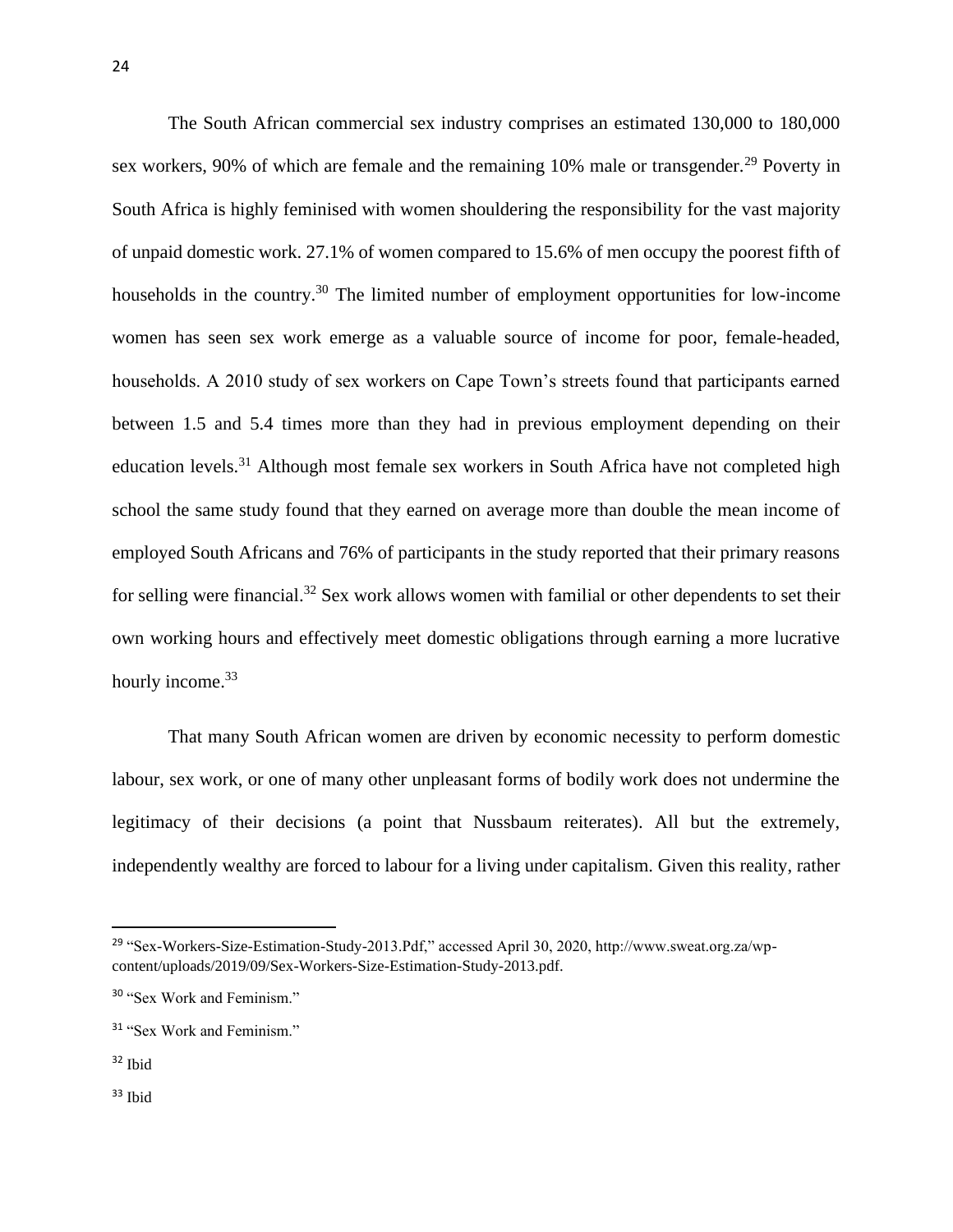than limit impoverished women's freedoms further, the law should work to protect their autonomy and persons. Decriminalised sex work would expand the choice set of poor women and facilitate their use of practical reason in deciding how to earn a living. In doing so the law recognises sex workers as fully autonomous, equal citizens and enhances their control over their material environments. The increased earning potential of sex work results in subsidiary bodily health benefits for both sex workers and their dependents. Criminalisation fixates on the specious immorality of transactional sexual exchanges. By identifying sex workers as offenders criminalisation fails to mitigate coercive influences or provide poor women with economic alternatives.

In addition to limiting the autonomy of low-income women, for SWEAT, sex workers' criminal status provides the framework through which the associated societal ills of the industry are proliferated. The current illegality of the sex work in South Africa drives sex workers underground – away from social services – and fosters animosity between sex workers and law enforcement. Police abuse, harassment, and rape of sex workers is widely documented in South Africa.<sup>34</sup> A report published by SWEAT and Sonke Gender Justice in 2017 found that of the sex workers surveyed 74% answered yes to the question 'Is local policing behaviour a problem and do you avoid police?'<sup>35</sup> This distrust manifests in the majority of sex workers being reluctant or unwilling to report crimes to the police and one participant was quoted as saying, "I am very scared of the police. I am scared the police might shoot me again. I am worried that if I follow up my complaint this Metro Police Officer might himself, or send another person, to arrest me or hurt me

<sup>34</sup> Ibid

<sup>35</sup>Ibid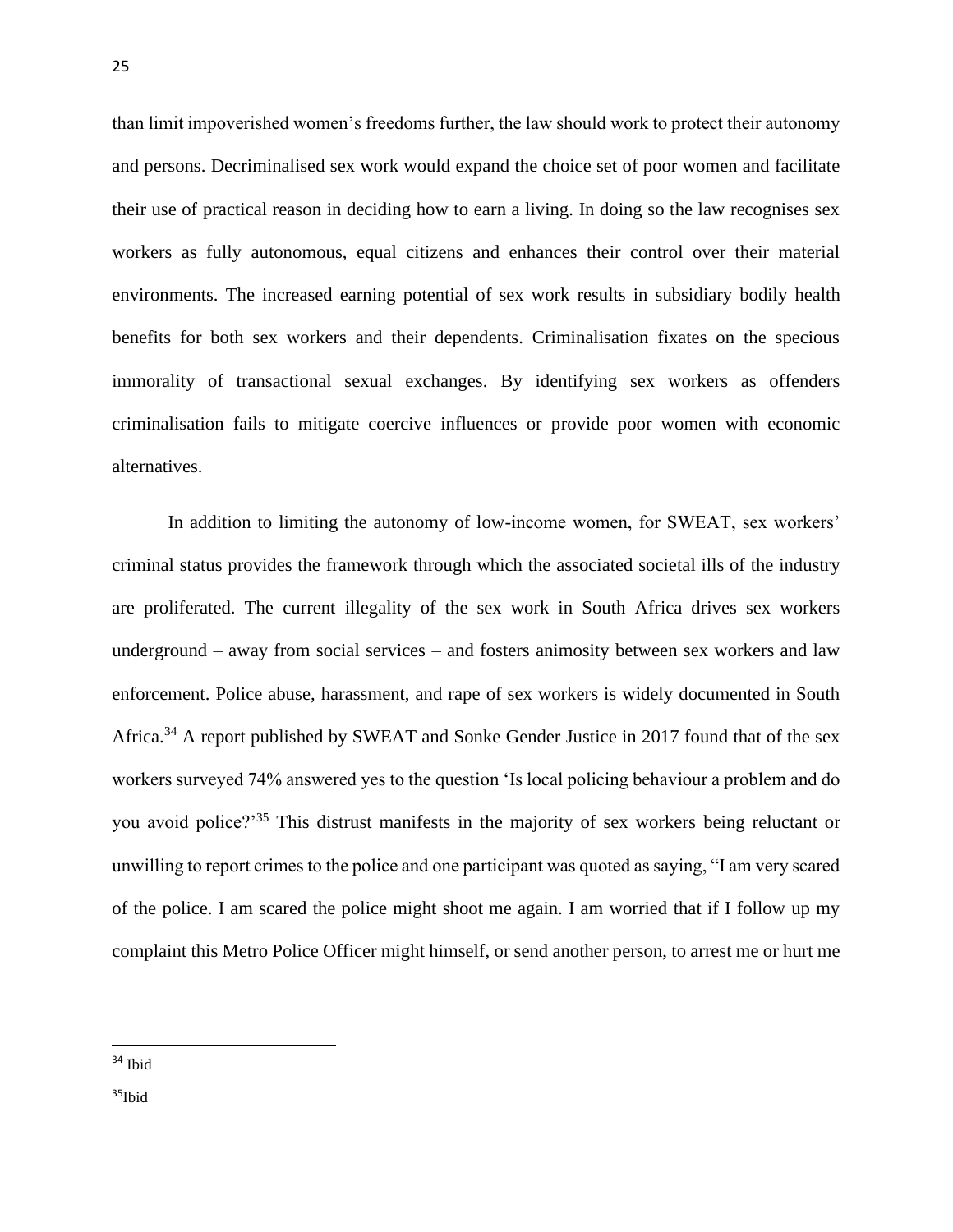again."<sup>36</sup> Nussbaum's Control over one's material environment capability explicitly identifies freedom from unwarranted search and seizure as necessary to itself realisation. Furthermore, the continued abuse of sex workers by police isolates these vulnerable women from protections against coercion by third parties and violence at the hands of their clients. This antagonistic relationship, and cycle of exploitation, can only be broken by the effective and mutual alliance of sex workers and law enforcement. Partial decriminalisation positions sex workers as leads for police to follow to their clients. It does not – in the same way that full decriminalisation does – mandate that law enforcement officers protect and serve women participating in a legally recognized profession.

According to SWEAT this aspect of full decriminalisation – the unqualified avowal of sex workers as equal citizens engaging in a legitimate form of work – indispensably serves to mitigate the harmful stigma currently associated with the practice and perpetuated by criminalisation. Nussbaum too, as this paper will describe in later sections, identifies the stigmatisation of sex work as intimately linked to the law and responsible for inflicting considerable suffering upon vulnerable women. The societal reproach of sex workers undermines their Affiliation capability – one of Nussbaum's two essential capabilities for human functioning – by degrading sex workers' social basis of self-respect. The promotion of this capability requires that the law make public provisions for non-discrimination akin to full decriminalisation's definitive recognition of sex workers as autonomous, law-abiding people worthy of our respect.

Toward illustrating the manifestations of stigma arising from sex workers' criminal status, SWEAT cites obstacles sex workers encounter in accessing reproductive healthcare, including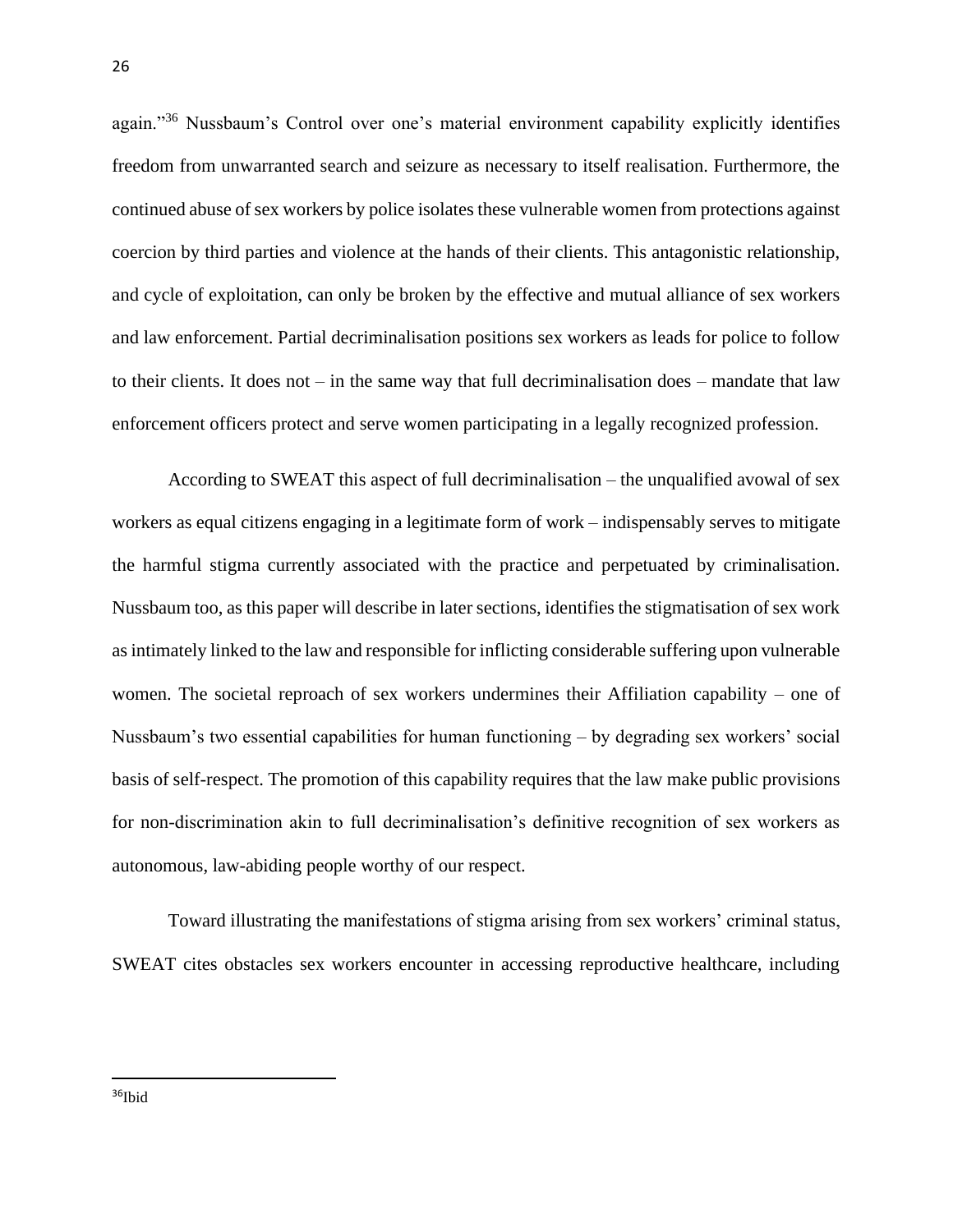condoms and HIV treatments.<sup>37</sup> Sex workers are hesitant to go to reproductive health clinics for fear of being insulted and ostracised by nurses and doctors who perceive them as criminals who ought to suffer the consequences of their lifestyle choices. That sex workers are commonly denied treatment at clinics endangers their physical health as well as that of their clients and further undermines their equal standing in society. Criminalisation means that sex workers who wish to report incidents of treatment being withheld or abuse risk being arrested themselves. This fear of self-incrimination is perhaps the clearest illustration of the role the current illegality of sex work in South Africa plays in perpetuating stigma and discrimination against sex workers who are then unable to access – on equal terms – health, labour, and safety laws afforded to all South African citizens. <sup>38</sup> In Kylie versus CCMA 2010, the Labour Appeals Court ruled that sex workers are protected by South African labour law despite the present illegality of their work.<sup>39</sup> However, owing to the stigma associated with sex work it is unlikely that any real benefits will flow from this ruling. Sex workers are technically entitled to equal protection under South African law yet substantially unable to exercise this right. $40$  Even those combined capabilities which the law does not explicitly deny them are thus, too often, unrealised in reality.

SWEAT's case for the full decriminalisation of sex work in South Africa can be stated succinctly as follows: The dangers faced by sex workers and the associated societal ills of the commercial sex industry are predominantly a product of the risky and abusive environment created

 $40$  Ibid.

<sup>&</sup>lt;sup>37</sup> ["Sex Work and Feminism."](https://www.zotero.org/google-docs/?p24ZP3)

<sup>38</sup> Ibid

<sup>&</sup>lt;sup>39</sup> ["Decriminalisation of Adult Sex Work; SALRC Project 107."](https://www.zotero.org/google-docs/?1GQbn3)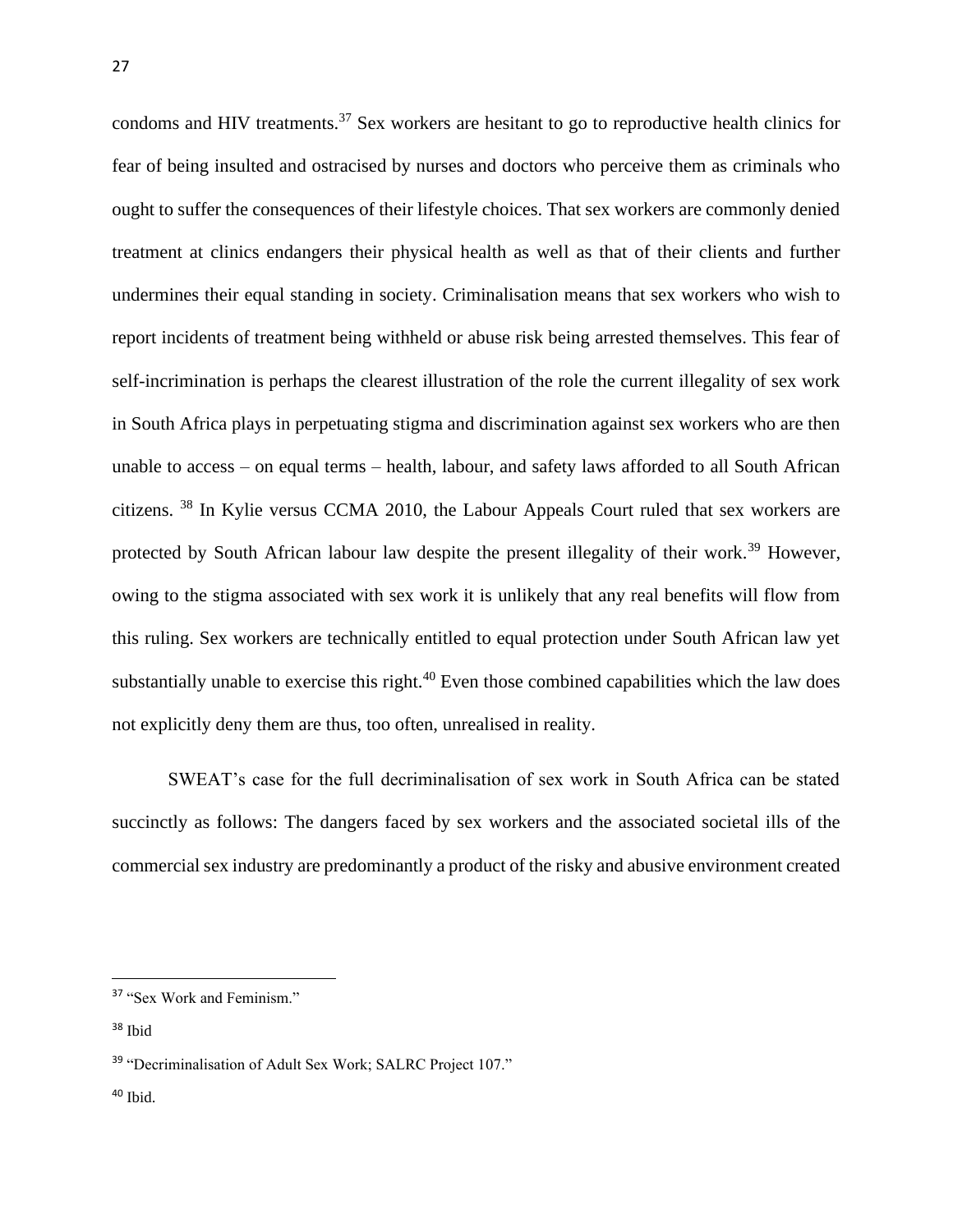by criminalisation.<sup>41</sup> Decriminalisation entails the removal of all laws which outlaw sex work its incorporation into the formal economy.<sup>42</sup> The commercial sex industry would fall under the jurisdiction of labour laws and extend occupational protections, such as health and safety regulations, to sex workers. Sex workers are able to work as contractors and unionise, enhancing the control they have other their work and creating more space for the exercise of practical reason.<sup>43</sup> Decriminalising sex work does not necessitate an endorsement thereof.<sup>44</sup> Rather it recognises the ineffective and dangerous consequences of criminalisation and serves as a public acknowledgement of the equal humanity of sex workers.<sup>45</sup> Rather than attempting to remove sex work as an option decriminalisation enshrines and reinforces the sexual and reproductive health rights of sex workers.<sup>46</sup> It is not the prerogative of the government to dictate under what circumstances consenting adults engage in sexual activities especially when attempting to do so perpetuates the very harms such laws are meant to guard against.<sup>47</sup>

28

<sup>47</sup>Ibid

<sup>41</sup> ["Sex Work Decriminalisation."](https://www.zotero.org/google-docs/?jxcU4R)

<sup>42</sup> ["Sex Work and Feminism."](https://www.zotero.org/google-docs/?VDBv3V)

<sup>43</sup> Ibid

<sup>44</sup>Ibid

<sup>45</sup> Ibid

<sup>46</sup> ["Decriminalisation of Adult Sex Work; SALRC Project 107."](https://www.zotero.org/google-docs/?1GQbn3)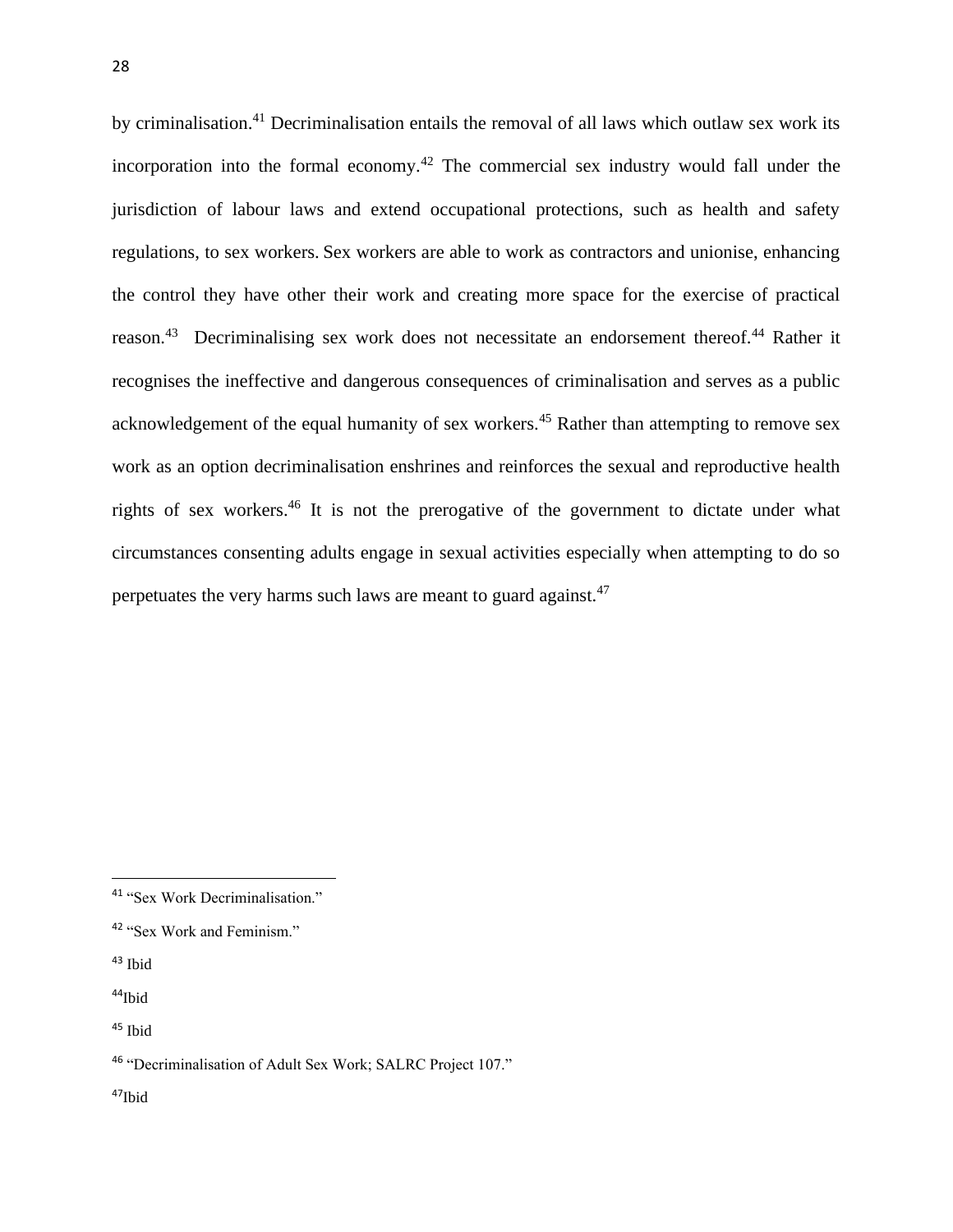SWEAT's arguments for full decriminalisation assume that sex work is a legitimate form of labour which poor women ought to be able to pursue. That South Africa's sex workers currently suffer violent abuse at the hands of their clients and law enforcement officers, face obstacles to obtaining basic reproductive health resources, and are subjected to dehumanising stigma, are indeed a tragedies that we should care deeply about and use the law to amend. However, the failings of the criminalised status quo alone do not establish full decriminalisation as the best or, morally justified, legislative alternative. This project takes the counter arguments made by proponents of partial decriminalisation seriously. The following sections present Carole Pateman and Elizabeth Anderson's normative arguments against the decriminalisation of sex work. Sex work entails the alienation and commodification of women's sexuality through market transactions. These exchanges acknowledge men's rightful ownership, not just of the services of sex worker's bodies, but of important constituent elements of their identities. Sex work thus facilitates the unjust subordination of women, as sexual objects, to the ends of men. This normative characterisation of sex work as inherently exploitative and unjust supports Embrace Dignity's arguments in favour of the partial decriminalisation of sex work.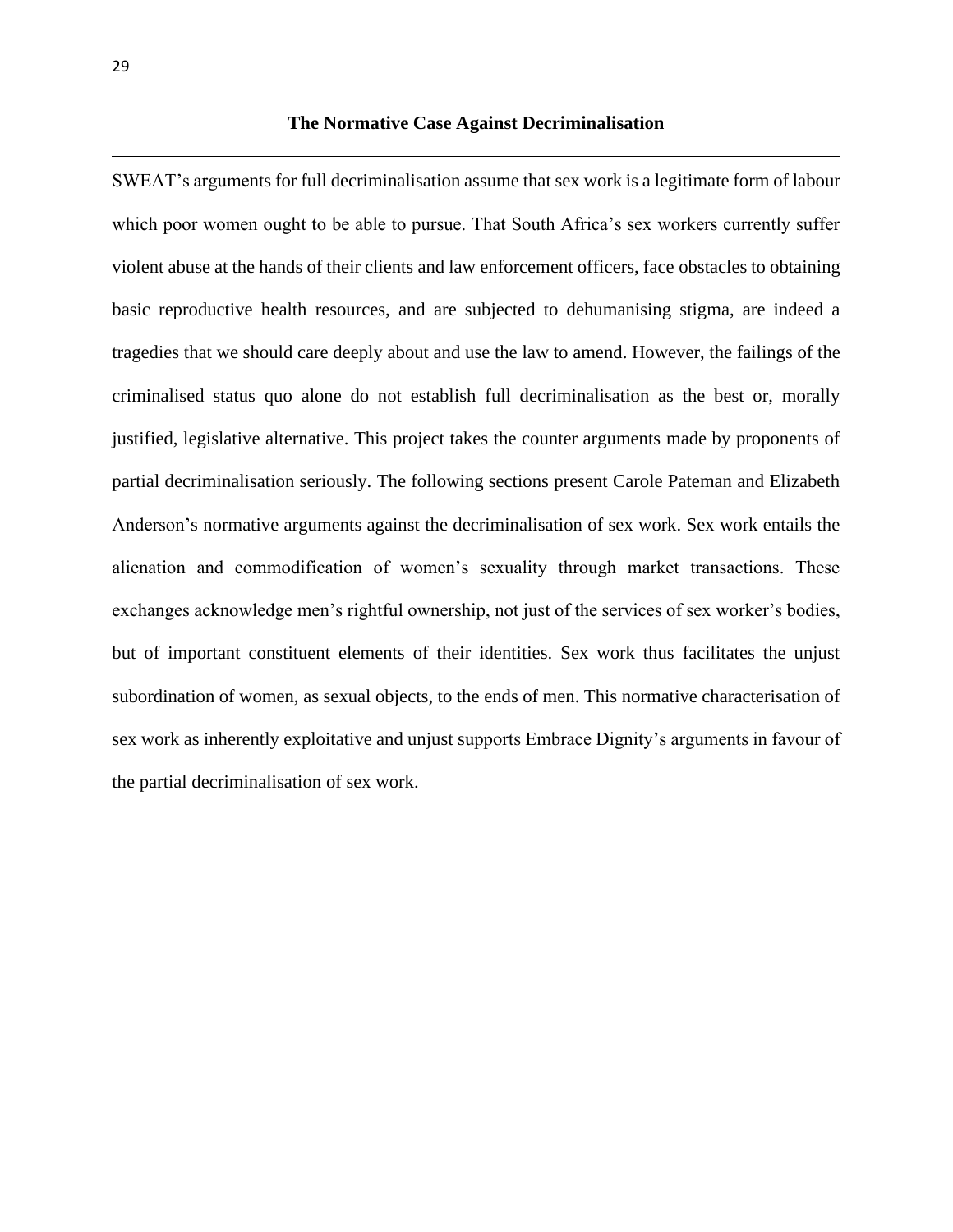In *The Sexual Contract* Carole Pateman develops a gendered framework that lays bare the subversive and deliberately unstated dynamics between men and women inherent in the contractarian tradition. Pateman argues that – rather than serving as a mechanism for guaranteeing the cooperation of equally situated parties – contracting creates a pernicious illusion of mutual consent, justifying and perpetuating men's access to women's bodies.<sup>48</sup> This law of male sex-right is manifested in both the public and private spheres and substantively shapes the social construction of masculine and feminine identities. Ultimately, and pertinently to the discussion of sex work, Pateman echoes Mill and Marx in maintaining that contracting gives rise to the political fiction of property in the person. This facilitates the alienation of vital, and substantial, parts of one's identity within relationships of subordination.<sup>49</sup> Pateman draws these concepts together in "What's Wrong with Prostitution?" to argue that decriminalised sex work represents the public affirmation, by government, of the law of male sex right and the ratification of the implicit contractual premise: that women's bodies are the property of men.

For Pateman, modern contract theorists misguidedly subsume sexual difference within the universal, gender-neutral, concept of the individual.<sup>50</sup> This abstraction works to disguise, but not fundamentally amend, the paradoxical reality of women as both parties to, and the subjects of, the original contracts as imagined by Kant, Hobbes, and Rousseau.<sup>51</sup> For contractarians, if the individual owns his mental and bodily capacities then he stands in the same external relation to

<sup>48</sup> Pateman, C., *The Sexual Contract,* (Stanford University Press, 1989).

<sup>49</sup> Pateman, C., 211.

<sup>50</sup> Pateman, C., 51.

<sup>51</sup> Pateman, C., 72.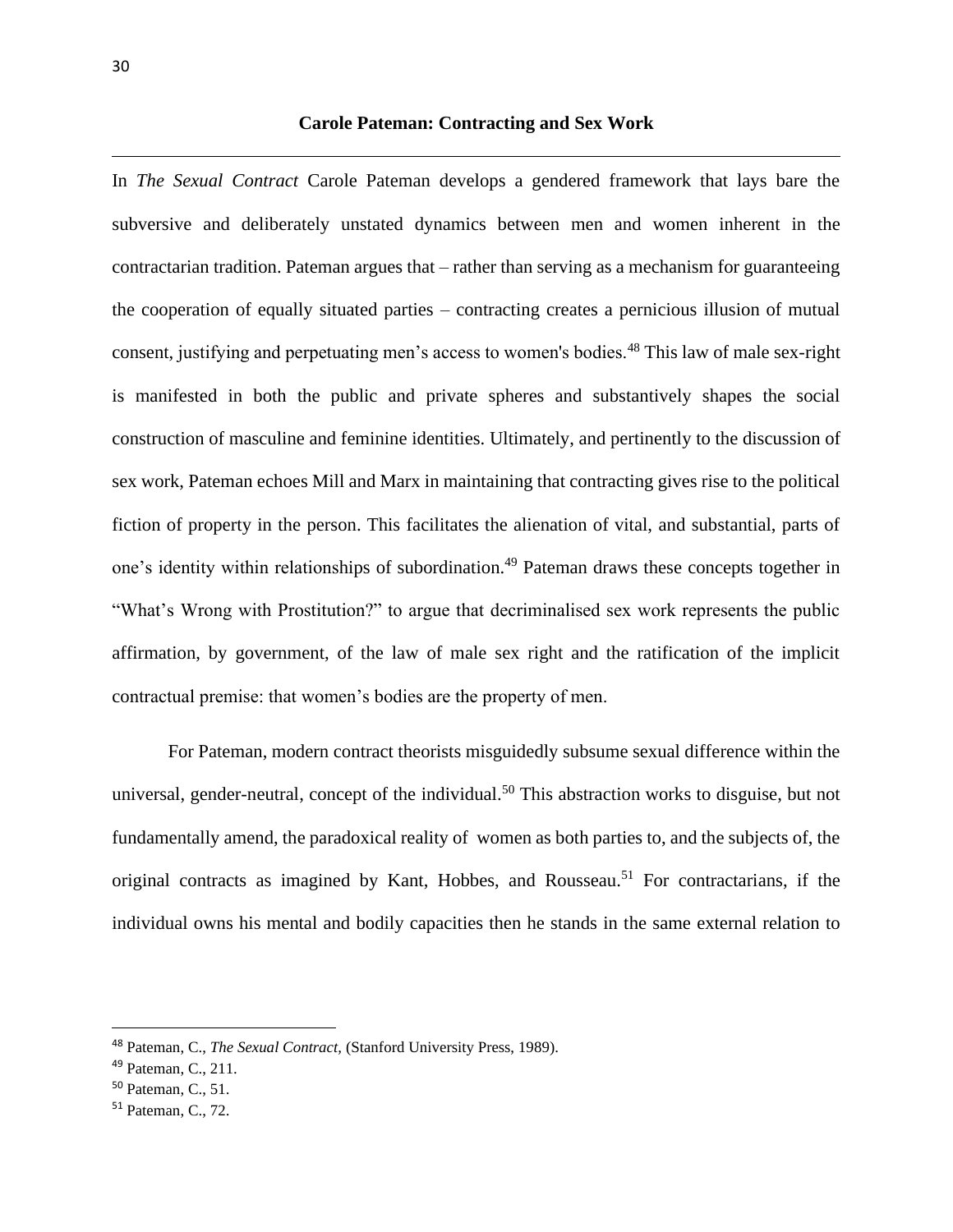these intimate functions as he does to any other form of property.<sup>52</sup> To assert his will over these functions and render his person truly 'his' he must establish a relation between himself and this innate, bodily property. The social contract thus emerges as a consequence of the mutual recognition of oneself and other persons as property owners.<sup>53</sup> Parties to the original contract bargain in good faith and recognise that contracts must be kept in order to safeguard their own property in their person and maximise individual freedom. While Kant's hypothetical original contract and Rawls' abstract original position speciously elicit the consent of equally situated parties, Pateman argues that this is illusory. Contracting entails the creation of a transactional relationship and does not guarantee that this exchange is equal or that it occurs between equally situated contractors. These inequalities facilitate the coerced 'consent' of weaker parties and, even in cases where overt coercion is absent, permit people to enter into relationships of subordination.<sup>54</sup>

Pateman takes particular issue with theorists' disregard for the consent of women in contracting. In her critique of Kant's marriage contract, Pateman illustrates the deep hypocrisies embedded in this approach:

Women exemplify the individuals who consent theorists have declared to be incapable of consenting. Yet, simultaneously, women have been presented as always consenting, and their explicit non-consent has been treated as irrelevant or has been reinterpreted as consent.<sup>55</sup>

Indeed, Kant, to varying degrees across his writings, excludes women from full moral agency.<sup>56</sup> This proscription has been interpreted as stemming both from women's natural inability to develop

<sup>52</sup> Pateman, C.,65.

<sup>53</sup> Pateman, C.,65.

<sup>54</sup> Pateman, C.,50.

<sup>55</sup> Pateman, C.,72.

<sup>56</sup> Hirschmann, N.J., *Gender Class, & Freedom In Modern Political Theory,* (Princeton University Press, 2008), 195.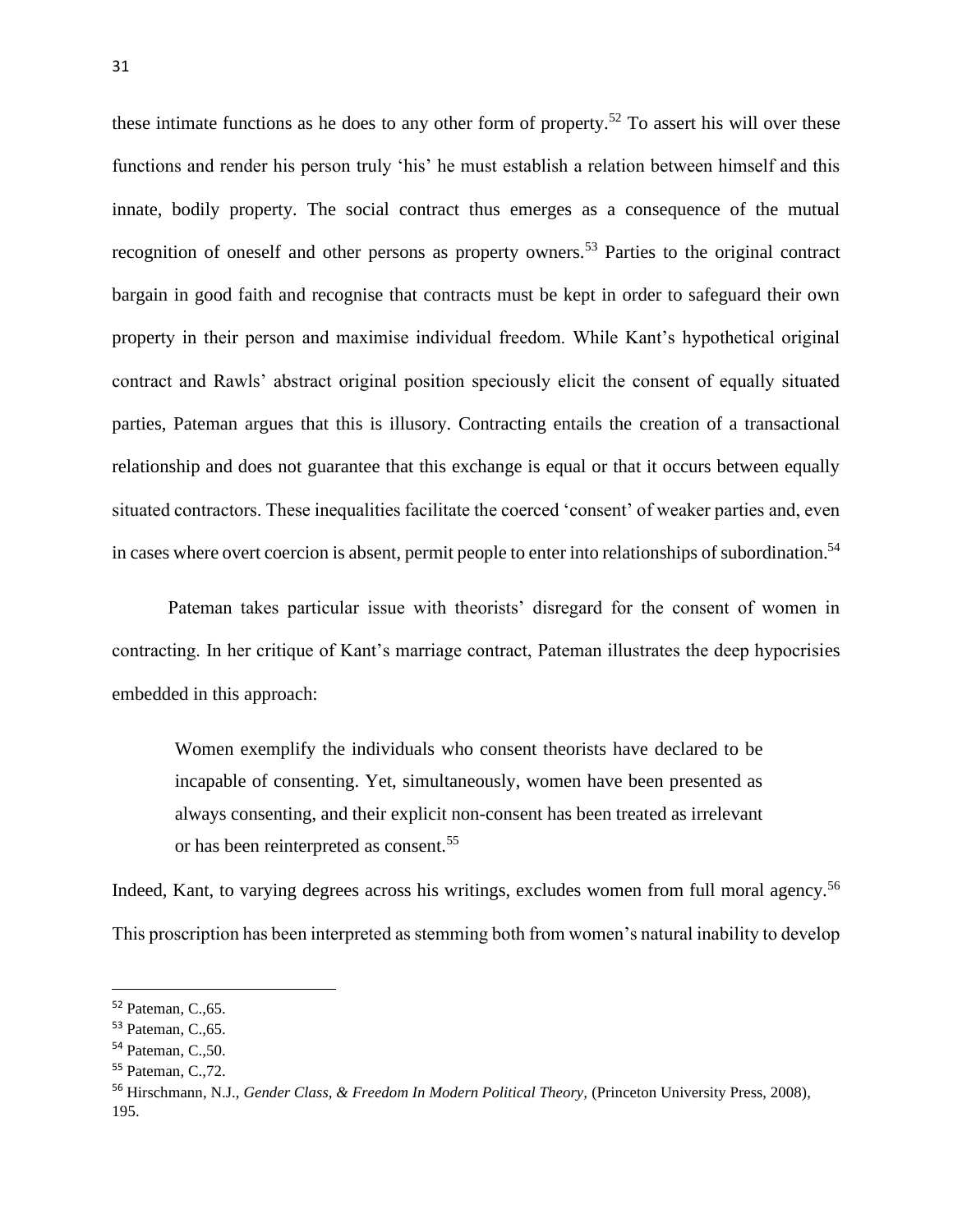the higher power of reason or, as Hirschmann describes, as a deliberate prescription to curtail women's reasoning capacities.<sup>57</sup> On both readings Kant's social contract is explicitly gendered and positions women as not in full possession of their persons. For Kant, sex embodies the worst of the phenomenal realm -- an act in which one is driven by animal desire to treat another as a means to an end.<sup>58</sup> The Kantian marriage contract works to contain and order this base desire to conform with categorical morality. Within the matrimonial contract equal rights are accorded to husband and wife and both agree to transfer the entirety of their respective persons to the other.<sup>59</sup> This reciprocal exchange is not, however, grounded in substantive equality. Rather, it is a mechanism for negating the natural, and disparate, powers men and women have over one another. This creates a scenario of "mutual domination," or complementary superiority, wherein woman's "natural talent for mastering man's desire for her" and man's "physical power and strength" are held in reflexive equilibrium.<sup>60</sup> Kant establishes this balance of dominions in favour of men, stating that "there certainly can be only one who coordinates all transactions in accordance with one end, which is his."<sup>61</sup> Laws that privilege the rights of husbands over those of their wives are thus consistent with man's natural capacity to promote the shared interests of 'his' household.<sup>62</sup> Within the Kantian marriage contract the equal status of women is wholly dependent on man's ability to discern the categorical imperative and maintain a state of mutual domination.

Pateman describes the illusory consent generated by the original contract in similar terms. Women who are not recognised as being in full possession of their persons independently of men,

<sup>57</sup> Hirschmann, N.J., 2008, 196.

<sup>58</sup> Hirschmann, N.J., 2008, 197.

<sup>59</sup> Hirschmann, N.J., 2008, 198.

 $60$  Ibid.

<sup>61</sup> Hirschmann, N.J., 2008, 199.

 $62$  Ibid.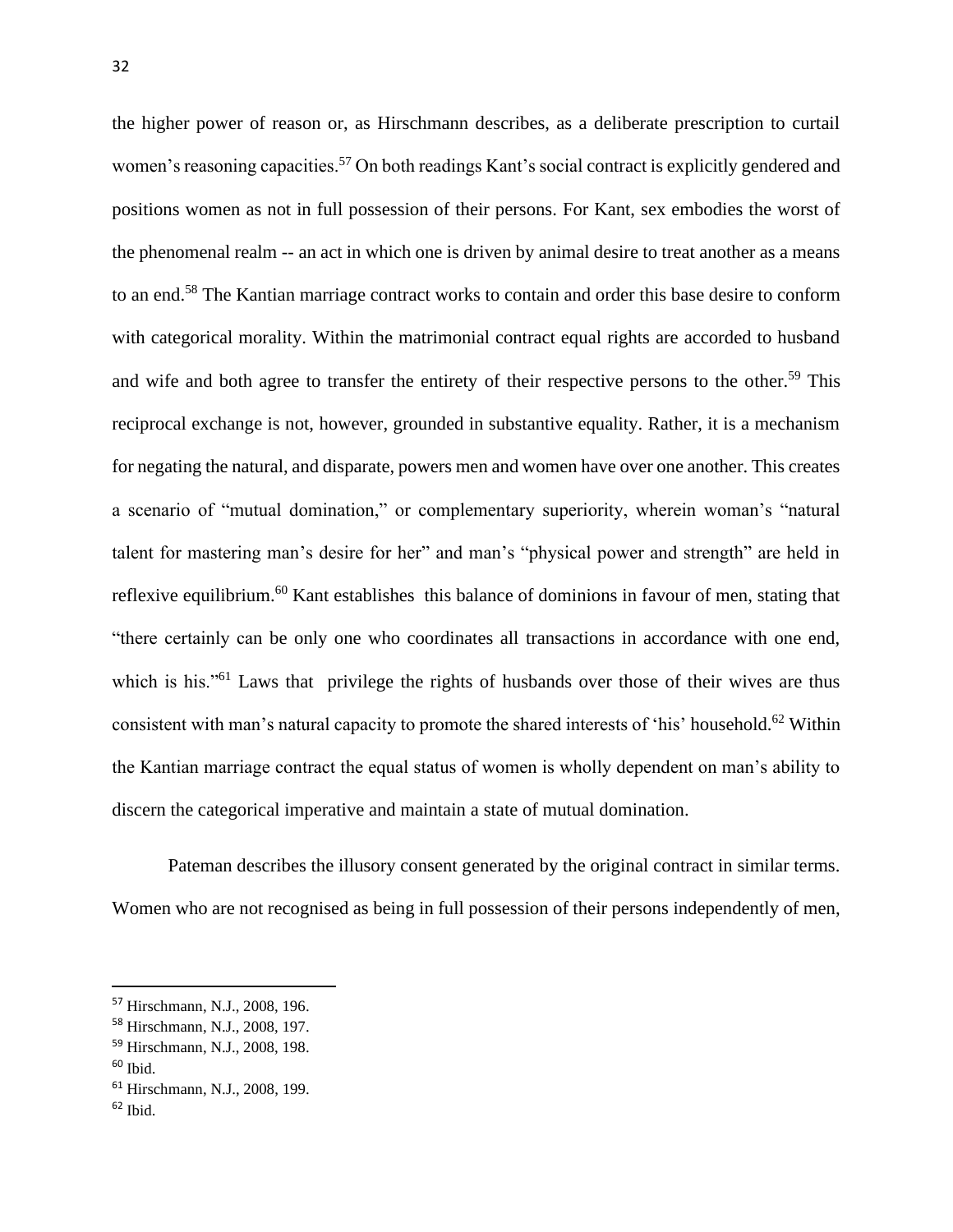and thereby lack the capacities necessary to make contracts, are supposed to agree voluntarily to the social compact. $63$  The supposedly voluntary nature of contractual relationships masks their instrumental role in establishing and maintaining gendered inequalities. For Pateman the original contract is a fraternal pact predicated on the exclusion of women. Beyond affirming men's status as a property owner -- and securing men's right of self-government -- this agreement ensures collective, patriarchal access to women's bodies.<sup>64</sup> In the emergent society, "civil individuals have a fraternal bond, as men, they share a common interest in upholding the contract which legitimises their masculine patriarchal right and allows them to gain material and psychological benefit from women's subjection."<sup>65</sup> The law of male sex right is reaffirmed by the legal, political, and familial systems that establish men's orderly access to women and deny women full possession of the property in their persons.

In the original agreement creation story of civil society, the private sphere is often treated by political theorists and activists as a necessary but distinct foundation of civil, public, life.<sup>66</sup> Women are brought into the new social order as partially autonomous actors within this private principality; a subsect of civil society removed from the public world of contracts, rights, and citizenship.<sup>67</sup> Pateman argues that the theoretical divorce of the private and public worlds is misleading insofar as it suggests that thelaw of male sex right is confined to the private matters of family and marriage. Rather, she contends that civil society as a whole is patriarchal and that is the subjugation of women to men which binds these domains together into a social whole.<sup>68</sup> For

<sup>64</sup> Pateman, C., 43.

<sup>63</sup> Pateman, C.,6.

 $65$  Ibid.

<sup>66</sup> Pateman, C.,11.

 $67$  Ibid.

<sup>68</sup> Pateman, C.,113.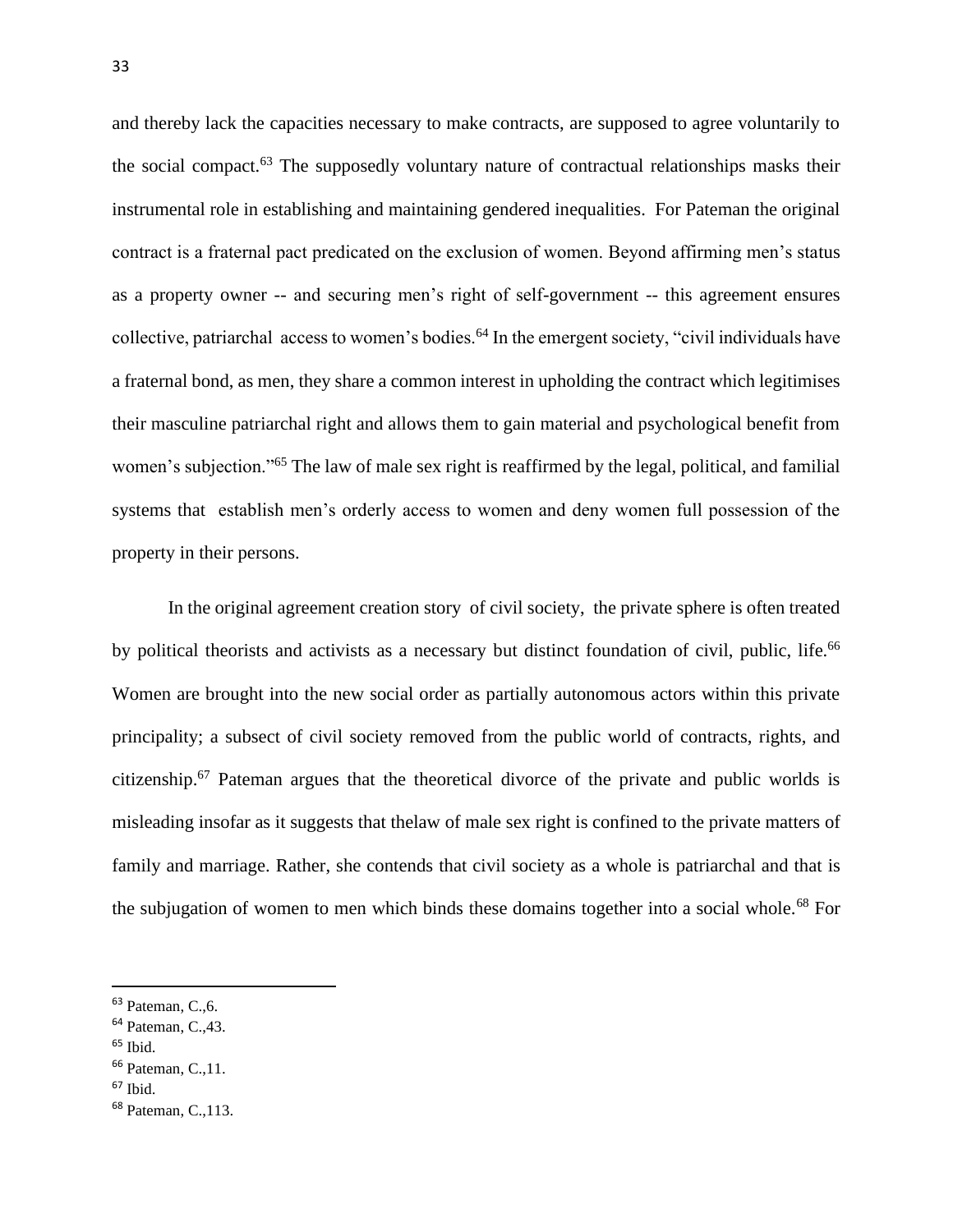women, the personal is political, as public factors structure individual circumstances.<sup>69</sup> Pateman cites laws about rape and abortion, the status of wives, policies on childcare and the allocation of welfare benefits, and, pertinently for this paper, the legal status of prostitution as examples of this reality. Women are thus confronted with the "Wollstonecraft Dilemma": an inherent tension between the drive toward full and equal socio-political status (on par with that of men) and the need for differentiated citizenship owing to the unique capacities, talents, and biology of women.<sup>70</sup>

Applying this theoretical framework to the question of sex-work regulation, Pateman argues in "What's Wrong with Prostitution"<sup>71</sup> that the commercial sex sector functions as a fundamental driver of the capitalist, patriarchal system. Through facilitating men's access to women's bodies in the market, "freedom of contract" comes to embody a patriarchal right and not a mere economic liberty.<sup>72</sup> Contemporary contractarian arguments in favour of decriminalised sex work are, thus, the primary points of contention for Pateman's case. On the contractarian view, the sex work contract – when entered into by consenting adults – is an agreement exchanging a form of labour power for money and should not be treated as distinct from other contracts of employment.<sup>73</sup> The sex worker, like other individuals, stands in external relation to the property in her person. A sex worker thus does not sell herself, her body, or parts thereof, but temporarily contracts out the use of sexual services. Conceiving of the sex worker as a service-provider addresses the commonly levied accusation that sex work is degrading to the self.<sup>74</sup> Pateman characterises the rise to prominence of the contractarian argument as intimately linked to third-

<sup>69</sup> Pateman, C.131.

 $70$  Ibid.

<sup>71</sup> Pateman, C., *What's Wrong with Prostitution?,* (Women's Studies Quarterly, 1999), 55.

<sup>72</sup> Pateman, C., (1999), 55.

<sup>73</sup> Pateman, C., (1999), 56.

<sup>74</sup> Ibid.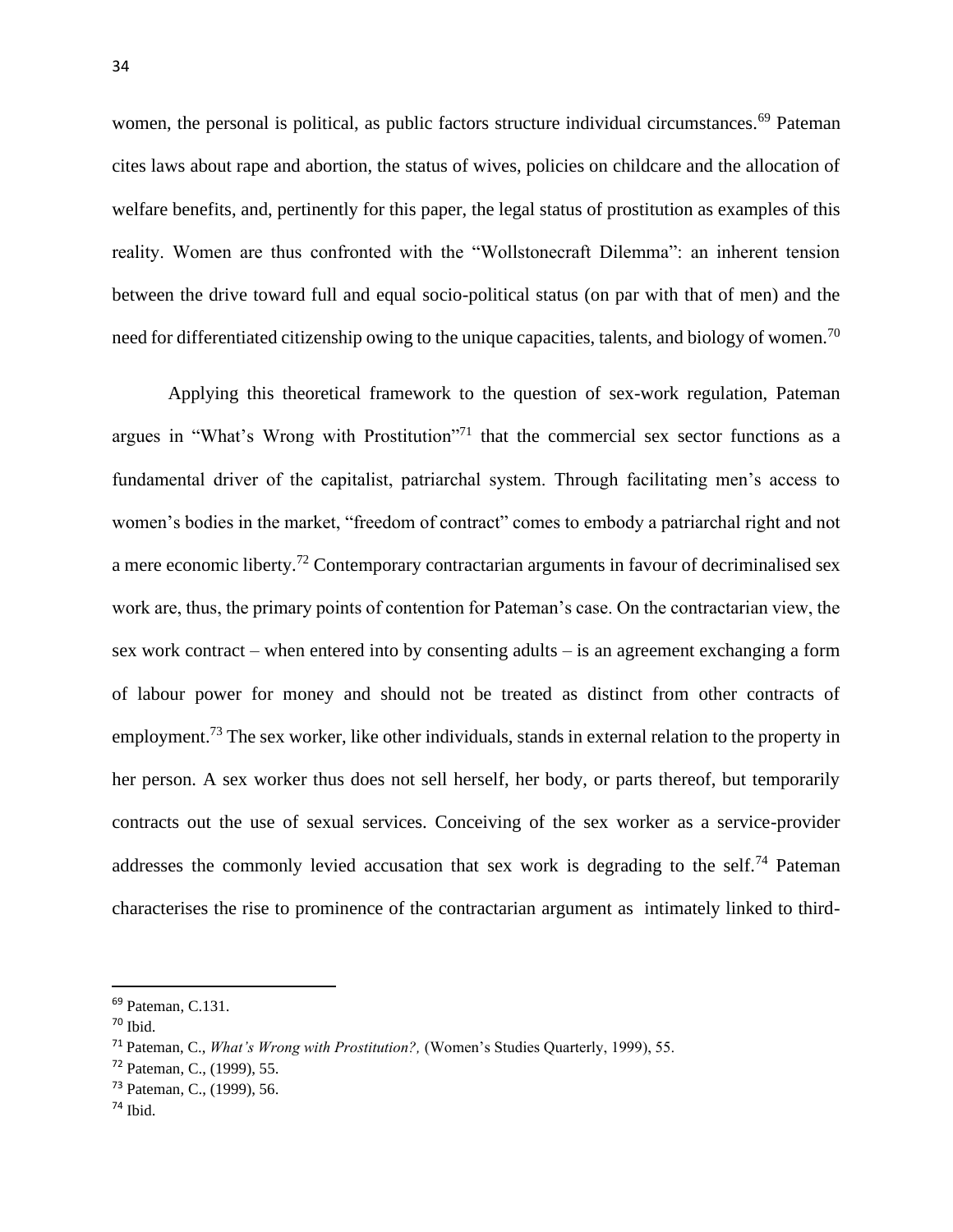wave feminist ideals of sexual liberation.<sup>75</sup>Entwined with the contractarian case, third-wave thinkers describe concerns over degradation as reflecting archaic and restrictive attitudes toward women's sexual freedom fostered by male propaganda.<sup>76</sup> Proponents of the contractarian view have been influential in advocating for addressing the Wollstonecraft Dilemma through genderneutral policies which guarantee women identical political and economic liberties as men. Thus, for contractarians, while certain reforms of the commercial sex industry to protect sex workers are necessary, a sound, non-gendered formulation of the sex market is both achievable and preferable to the criminalised alternative. Sex work would, then, come into its own as a form of therapy akin to other intimate services (such as care taking of the elderly).<sup>77</sup> Ultimately, the gendered contract between the buyers and sellers of sex would give way to neutral agreements between individuals.

For Pateman, that the universal, contractarian defence of sex work denies the significance of the gender imbalance between buyers and sellers reveals embedded problems in this approach. Feminist contractarian rhetoric works to obscure the illusory nature of sex workers' consent and distract from whose interests are served by the contracting mechanism. Criticising the commercial sex industry does not necessitate a criticism of sex workers themselves, nor does doing so vilify female sexuality. Rather, Pateman endeavours to draw a distinction between women themselves and the structural problem of sex work – a problem analogous to the Kantian marriage contract..<sup>78</sup> The consent of wives – given from a position of inherent dependence – to their husbands' subjugation does not legitimise the matrimonial covenant, and an objection to this institution does not represent a critique of women themselves. Instead, it perceives how the contracting process

<sup>75</sup> Ibid.

<sup>76</sup> Pateman, C., (1999) 57.

 $77$  Ibid.

<sup>78</sup> Pateman, C., (1999) 60.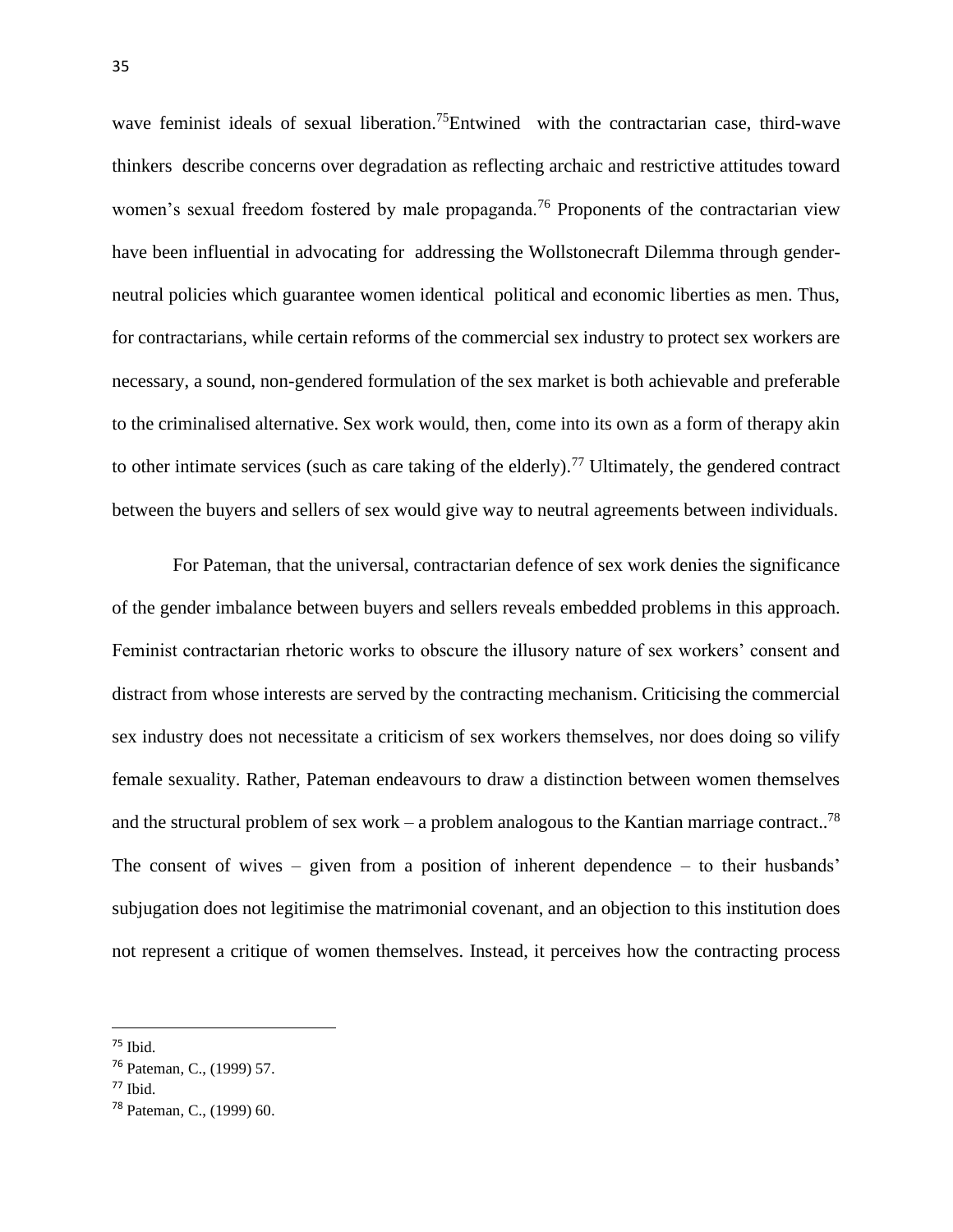establishes and maintains husbands' access to, and control over, their wives. Similarly, Pateman's objection to the decriminalisation of sex work focuses on the question of why men demand that women's bodies are sold in the market. Here, Pateman describes sex work as an extension of the law of male sex right; it is merely another way in which men guarantee access to women's bodies. Unlike even the most casual social sexual encounter, sex work does not entail the mutual, pleasurable, exchange of the use of bodies but, rather, the unilateral control of a woman by a man in exchange for money.<sup>79</sup>

For Pateman, sex work represents a uniquely pernicious form of civil subordination. In responding the contractarian case, she questions the legitimacy of any employment contract that alienates property in one's person to establish a relationship of servitude and, especially, sex work contracts that combine this exploitation with the perpetuation of the law of male sex right. The divorce of human beings from their bodies, labour power, services, and agency, alongside the assertion that persons need lay claim to themselves at all, represent political fictions generated by the contracting process.

People do not relate externally to the property in their persons. Rather, these capacities are inalienable facets of a person's identity.<sup>80</sup> The fiction of property in one's person existing independently of oneself renders these capacities alienable and subject to contractual agreements.<sup>81</sup> For Pateman, contracts involving property in the person – within the context of juridical and civil freedom – inherently create relationships of civil subordination (such as between a husband and wife or worker and employer).<sup>82</sup> Contracts of this kind undermine the freedom and basic equality

<sup>79</sup> Ibid.

<sup>80</sup> Pateman, C., (1988), 150.

 $81$  Ibid.

 $82$  Ibid.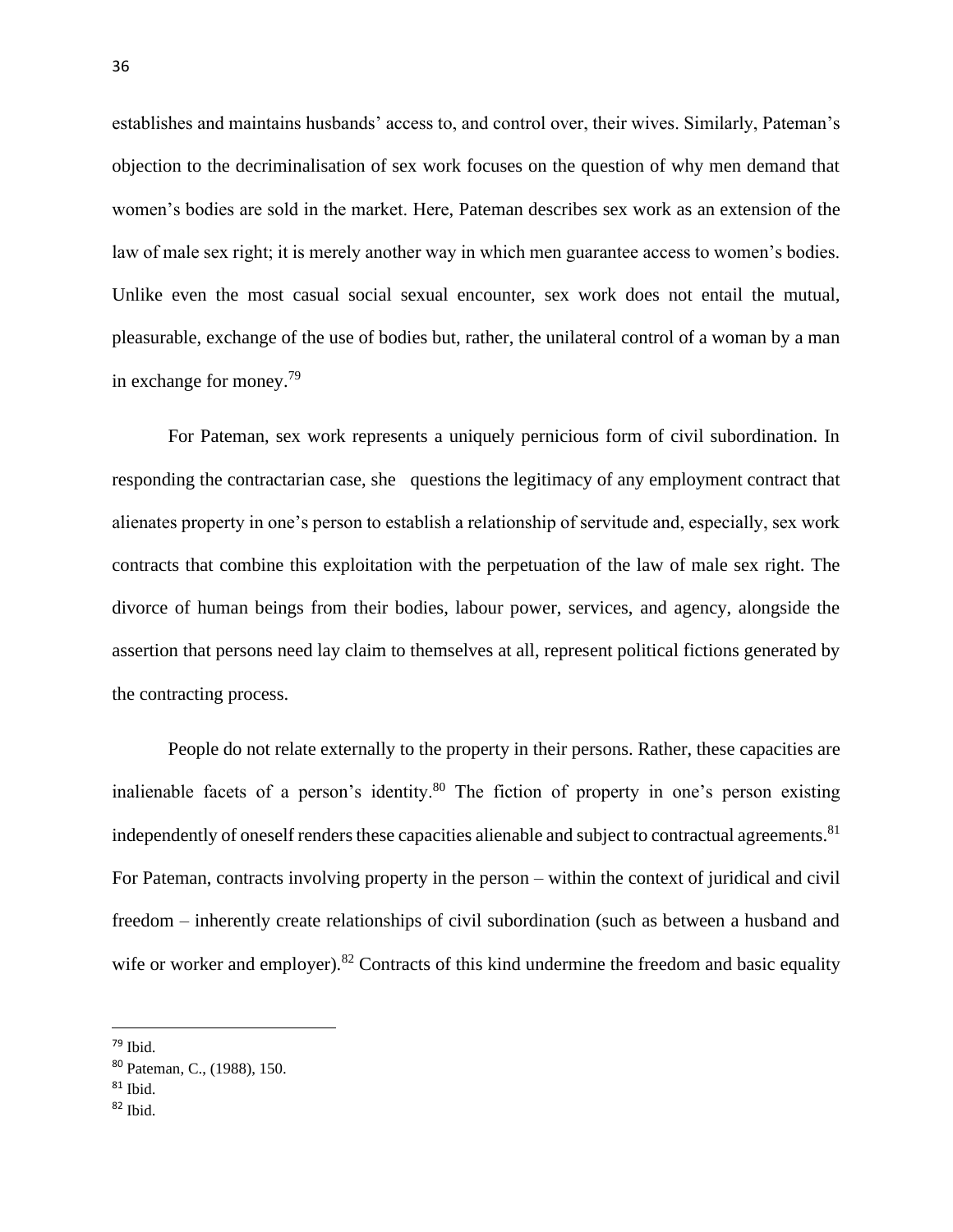of those who submit to them. Civil subordination thus "depends upon the capacity of human beings to act as if they could contract out labour power or services rather than, as they must, contract out themselves and their labour to be used by another."<sup>83</sup>

Inherent within the political system established by the original contract is the denial that a woman owns the same property in her person as a man.<sup>84</sup> Contract theory maintains that women, "both possess and lack the capacities required to contract – and contract demands their womanhood be both denied and affirmed."<sup>85</sup> While Pateman objects to all exploitative employment contracts – on the grounds that a worker's capacities form an integral part of his self-identity – she views the case of sex work to be singularly destructive. Masculinity and femininity are sexual identities and, while they do not constitute the self in its entirety, they are inseparable from its construction.<sup>86</sup> Through attaining sexual access to women's bodies, men affirm their manhood. Womanhood, too, is substantiated through sexual activity. $87$  While no form of labour power can be separated from the body, only the prostitution contract gives the employer unilateral right to the direct sexual use of a woman's body.<sup>88</sup>

A woman entering the prostitution contract, therefore, does sell herself – or at least a fundamental part of herself – in a way that other female labourers do not.<sup>89</sup> Beyond the alienation of one's labour power within the employment contract the commercial sexual contract appropriates a fundamental part of the female identity. For self-protection she must seek to distance herself from her sexual use. Thus, the construction of prostitution as an economic contract entails the

<sup>83</sup> Pateman, C., (1988), 231.

<sup>84</sup> Pateman, C., (1988), 224.

<sup>85</sup> Pateman, C., (1988), 60.

 $86$  Ibid.

<sup>87</sup>Ibid.

<sup>88</sup>Ibid.

<sup>89</sup> Pateman, C., (1988), 63.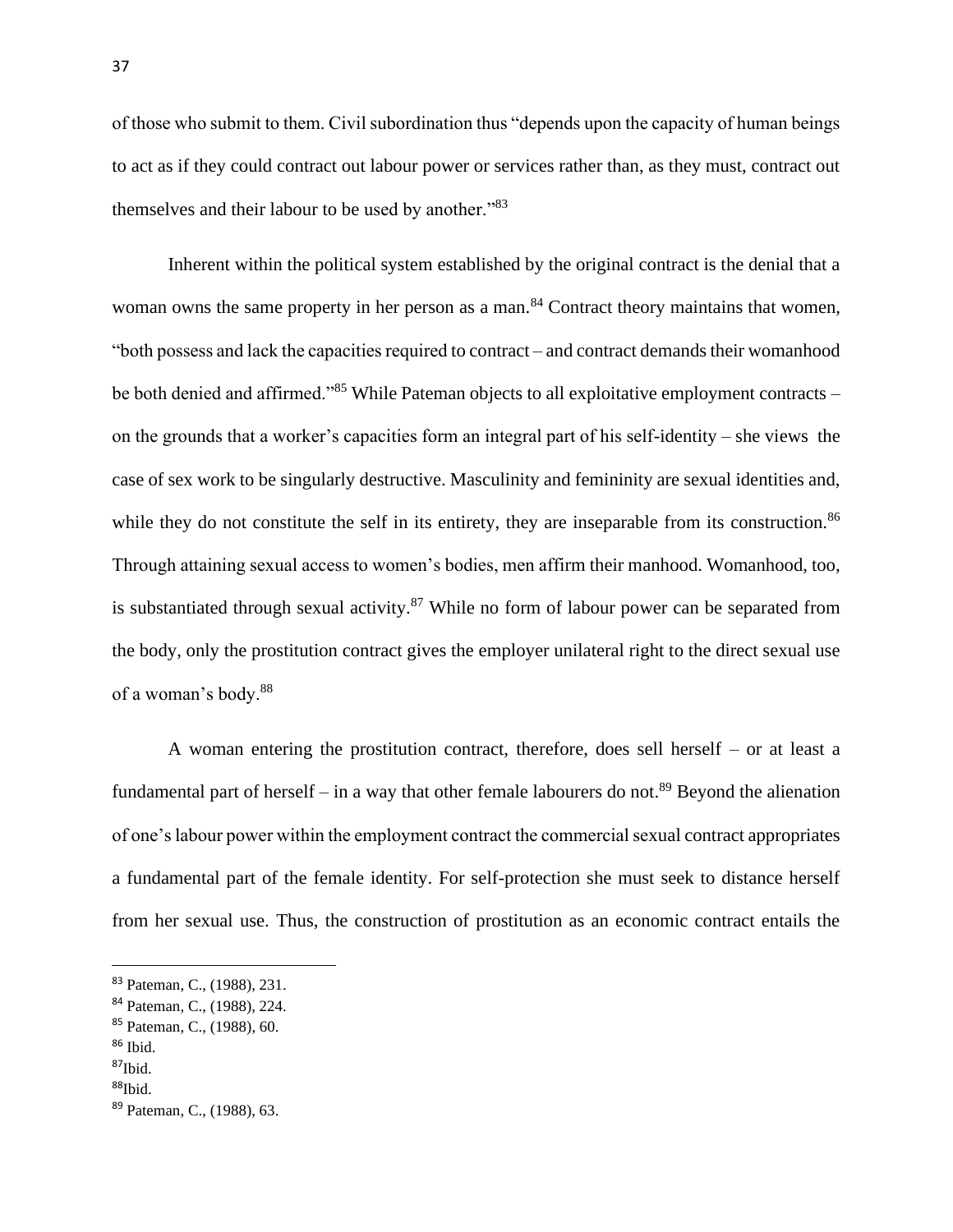divorce of sex, body, and self, and sex workers come to perceive a fundamental human experience and expression of their identity as a labourious, dispassionate source of income. This creates a conflict for the clients of sex workers who, as researchers have documented, complain about the emotional "coldness" of the women they solicit. Herein lies the crux of Pateman's argument; while manufactured plastic substitutes and unenthusiastic sex workers fulfil the purely functional end of the prostitution contract, they do not provide the buyer with the kind of dominance over a woman necessary to affirm his male identity -- i.e. Kantian control over her whole self.<sup>90</sup> The deleterious, individual effects of the prostitution contract can be extended to our analysis of women within society as a whole. For Pateman, by decriminalising sex work, the state acknowledges the law of male sex right explicitly and in the public domain. The implicit contractual premise – that women do not own their bodies in the same manner as men – is legitimised, in both the market and private spheres, by the laws and emergent social norms of societies where sex work is permitted freely. Thus, Pateman concludes, in the context of sex work:

> The sex act itself provides acknowledgment of patriarchal right. When women's bodies are on sale as commodities in the capitalist market, the terms of the original contract cannot be forgotten; the law of male sex right is publicly affirmed, and men gain public acknowledgment as women's sexual masters - that is what is wrong. $91$

<sup>90</sup> Ibid.

<sup>91</sup> Pateman, C., (1988), 64.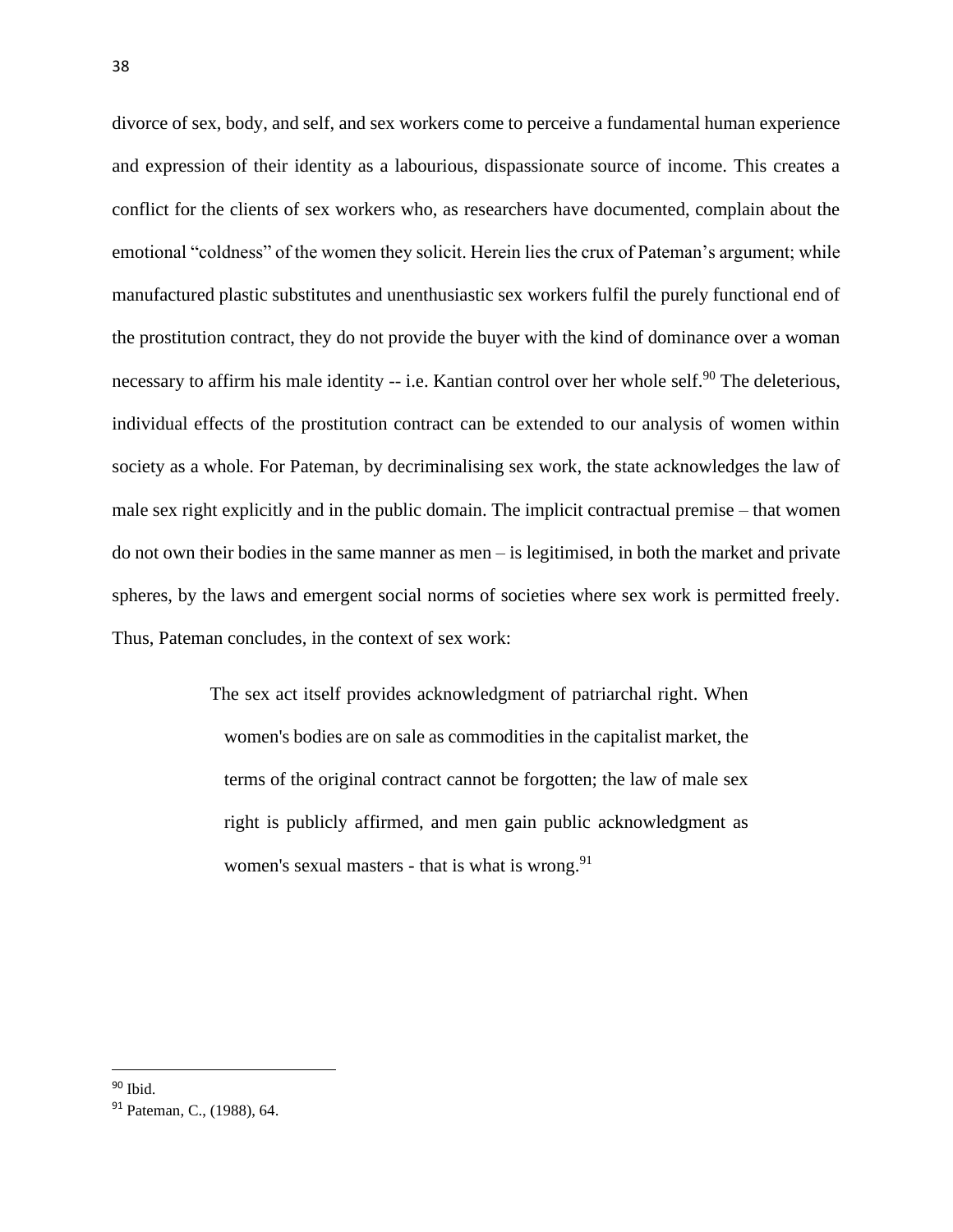**Elizabeth Anderson: Commodifying One's Sexual Identity**

In *Value in Ethics and Economics* Elizabeth Anderson develops a pluralistic, prosocial theory of value.<sup>92</sup> Her aim is to "explain and vindicate [the] pluralism of ordinary evaluative thought and to develop some of its practical and theoretical implications.<sup>"93</sup> Anderson argues that, in quotidian affairs, we value things and people in different ways. Some things are valuable for their uses, others draw value from emotive, socially constructed foundations such as honour or duty, while personal relationships are forged and sustained through the giving of gifts which are appreciated within the context of the relationship. Anderson contends that people act rationally when they adequately express their own rational valuations; that is, when a person acts in accordance with the objectively valid, expressive norms connected to a particular sort of socially constructed valuation in the relevant case.<sup>94</sup> Norms, for Anderson, are objectively valid when they are reflectively endorsed through an open social dialogue between equally situated actors.<sup>95</sup> In responding to critiques of ethical relativism she develops a standard of authenticity in which a valuation is authentic if a rational actor acknowledges that it makes sense to guide their actions by it, and if said valuation's claim to authority is not rooted in delusion, error, or other cognitive defect.<sup>96</sup> A person maintains an authentic valuation "when it seems to make sense to her and when it survives the gamut of critical strategies that can be launched against it in discussions governed by the norms of objectivity."<sup>97</sup>

<sup>92</sup> Maybee, J.E., *Book Review: Value in Ethics and Economics,* (Hypatia 10, no. 3, 1995), 175.

<sup>93</sup> Maybee, J.E., 175.

<sup>94</sup> Maybee, J.E., 177.

<sup>95</sup> Maybee, J.E., 178.

<sup>96</sup> Ibid.

<sup>97</sup> Maybee, J.E., 180.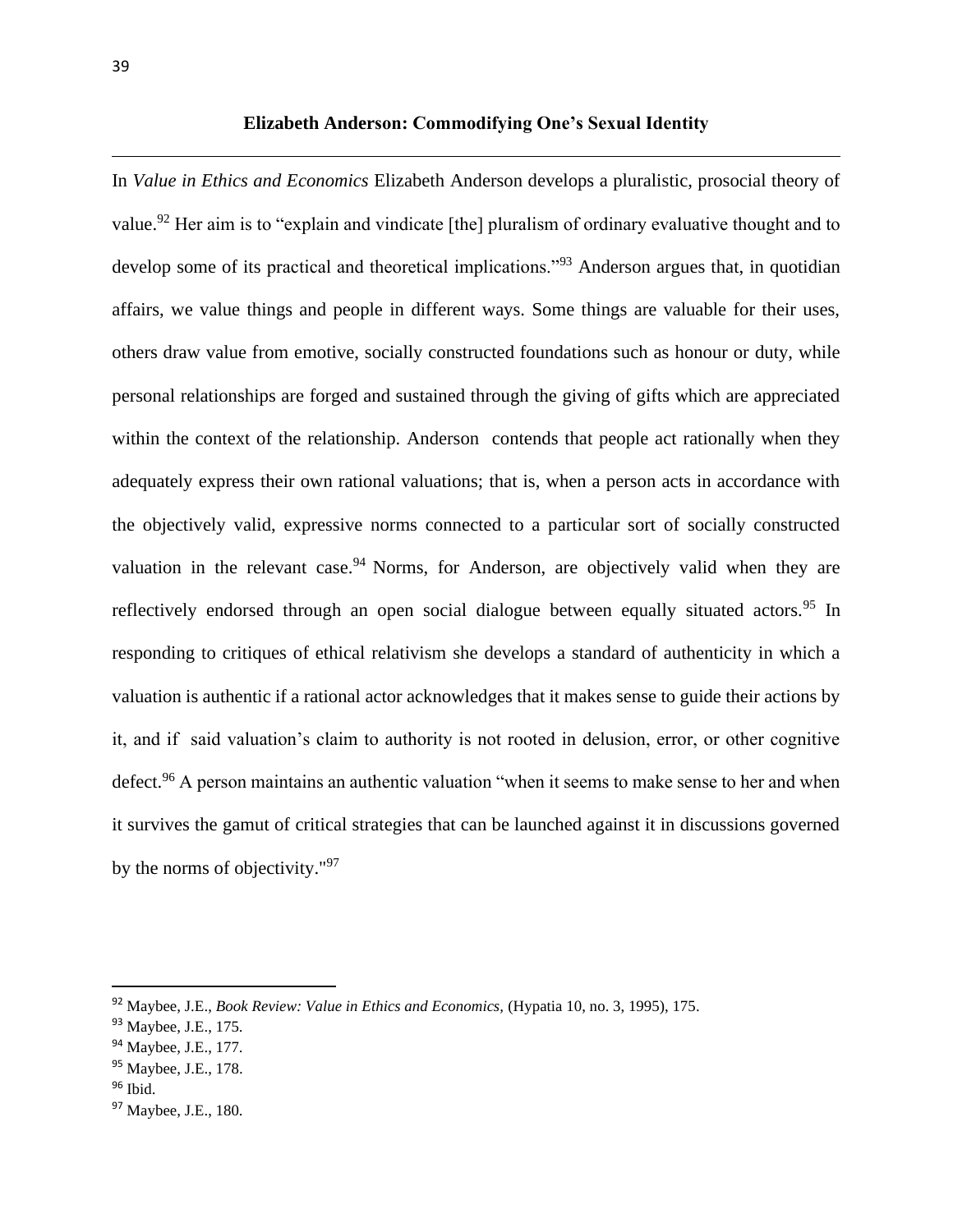Anderson distinguishes between personal and market relations. In doing so, she does not definitively separate the private and public spheres. Instead, Anderson applies her pluralistic theory of value to illustrate how norms governing personal and market relations differ, and how these disparate modes of valuation are derived. For Anderson, personal relationships are founded on the ideals of intimacy and commitment.<sup>98</sup> Living on intimate terms with another person should involve sharing one's cherished emotions and personal concerns, while being attuned the other's personal characteristics.<sup>99</sup> Intimacy embodies passion, affection, and trust – but not necessarily devotion, as these sentiments may be fleeting. Commitment truly realised, however, involves dedicating oneself permanently to living a shared life with another.<sup>100</sup> The goodness of such a life is shared by each partner and cannot be realised by either as an individual. A person's committed interests are thus defined and satisfied in communal terms; sharing in one another's happiness or lack thereof.<sup>101</sup> Anderson maintains that these ideals inform people's valuations of those with whom they have personal relationships and, thus, determine the nature of goods exchanged in this context.

The goods of the personal sphere can only be realised fully through what Anderson describes as "gift exchange;" they cannot be bought or annexed, rather, the worth of these goods depends upon the motives of the people providing them.<sup>102</sup> The gift exchange of trust, loyalty, affection, and companionship affirms the bond between the giver and receiver while maintaining little intrinsic value outside of this relational context. The norms of gift exchange thus differ markedly from market transactions. While gift-giving acknowledges and strengthens the shared

<sup>98</sup> Anderson, E., *Value in Ethics and Economics,* (Harvard University Press, 1995), 150.

<sup>&</sup>lt;sup>99</sup> Anderson, E., 150.

 $100$  Ibid.

<sup>101</sup> Ibid.

<sup>102</sup> Anderson, E., 151.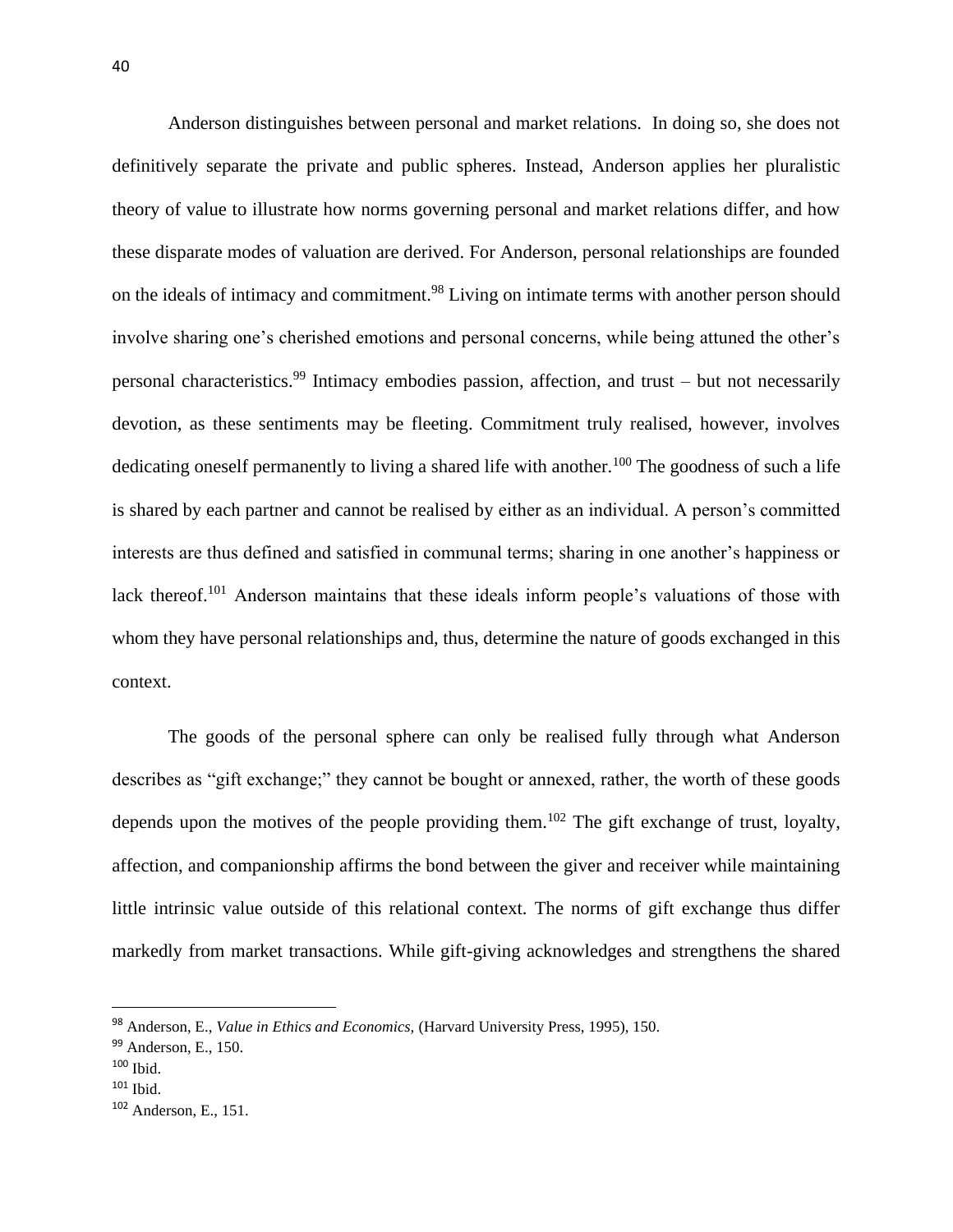goods of a relationship, market exchanges aim to realise distinct goods for each party.<sup>103</sup> In the market an uncontracted deviation from the stipulated terms of reciprocation is course for formal legal action. Conversely, gift exchange incorporates an informal, personalised understanding of reciprocity over the long term. A gift freely given expresses an intrinsic valuation of the recipient, and gifts are tailored to the particular qualities of the friendship.<sup>104</sup> The isolated individualism and inherent wariness of others that underwrite the accounting mentality of the market are, thus, greatly removed from Anderson's pro-social conception of personal relationships. For Anderson, therefore, these differences illustrate how personal goods are undermined when market norms govern their circulation.<sup>105</sup>

Anderson's characterisation of personal relations and gift exchange has been criticised by feminist theorists for masking the sources of women's oppression in the personal sphere. The social norms of intimacy and commitment are, themselves, informed by gendered power relations and have historically served to subordinate wives to their husbands. In this asymmetric context, intimacy thus guarantees a husband's access to his wife's body and commitment is a manifestation of economic dependence which limits a woman's capacity to freely exit the relationship.<sup>106</sup> Rather than expressing her own valuation of a personal relationship, a woman's gifts to her male partner embody his determination of her worth and reinforce the domineering dynamic between them.<sup>107</sup> When the basis for gift exchange embodies the very disparities it is supposed to remedy, women

 $105$  Ibid.

<sup>103</sup> Ibid.

<sup>104</sup> Anderson, E., 152.

<sup>106</sup> Ibid.

 $107$  Ibid.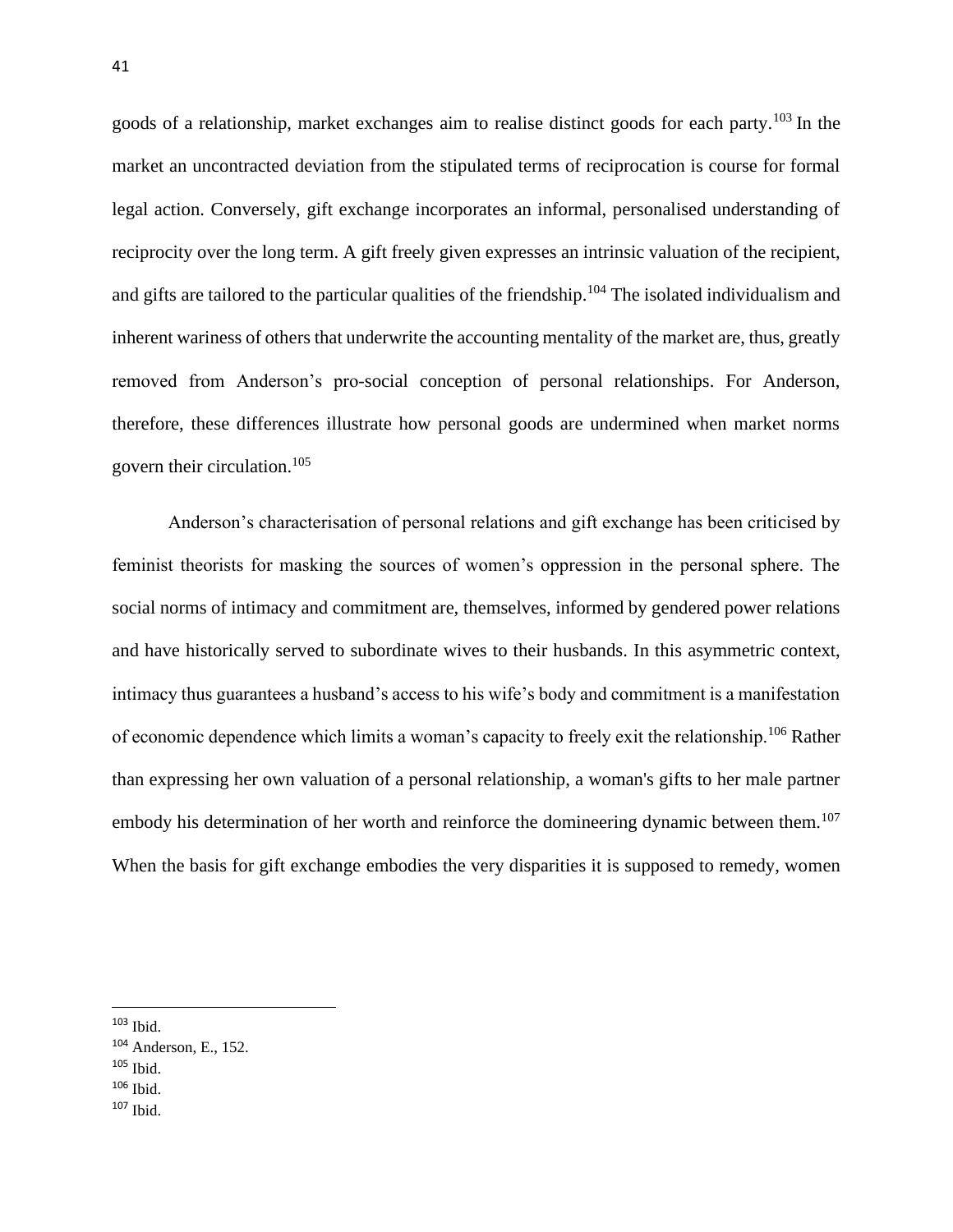can only achieve equality if they acquire full property in their persons, and the freedom to remake the marriage contract as active participants.

Anderson's standard of authentic valuations and reflexive endorsement within norms of objectivity allows her to respond to critiques of this kind which characterise intimacy and commitment as entirely socially constructed. Rather, Anderson proposes that the objective ideals of intimacy and commitment provide a means of criticising contemporary personal life, and are not themselves products of the personal sphere.<sup>108</sup> Intimacy requires honesty and sensitivity to each other's needs – ends that are undermined by oppressive, gendered dynamics within relationships. Commitment to a shared life entails mutual respect and the reconfiguration of individual desires as subsets of shared aims. A masculine identity that is threatened by the equality of its feminine counterpart is incompatible with true commitment. The concepts of intimacy and commitment, governed by the norms of objectivity, work to forge relationships of mutual respect between partners related as equals. This framework, Anderson argues, provides grounds to question whether women can be freed from relationships of subordination by proposals making use of impersonal, transactional, market norms to regulate women's sexual and reproductive powers. <sup>109</sup> Here, Anderson echoes Pateman's criticism of the contracting process; rather than maximising freedom and equality, contractual agreements use the language of consent to obscure inequalities between actors and the fiction of property in the person to justify relationships of subordination.

Anderson takes legalising sex work to be a definitive example of how commodification – and, with it, contractual norms – debases both the value of a gift and its giver. Proponents of legalised sex work argue that through according women property rights in their bodies which they

<sup>108</sup> Anderson, E., 153.

<sup>109</sup> Ibid.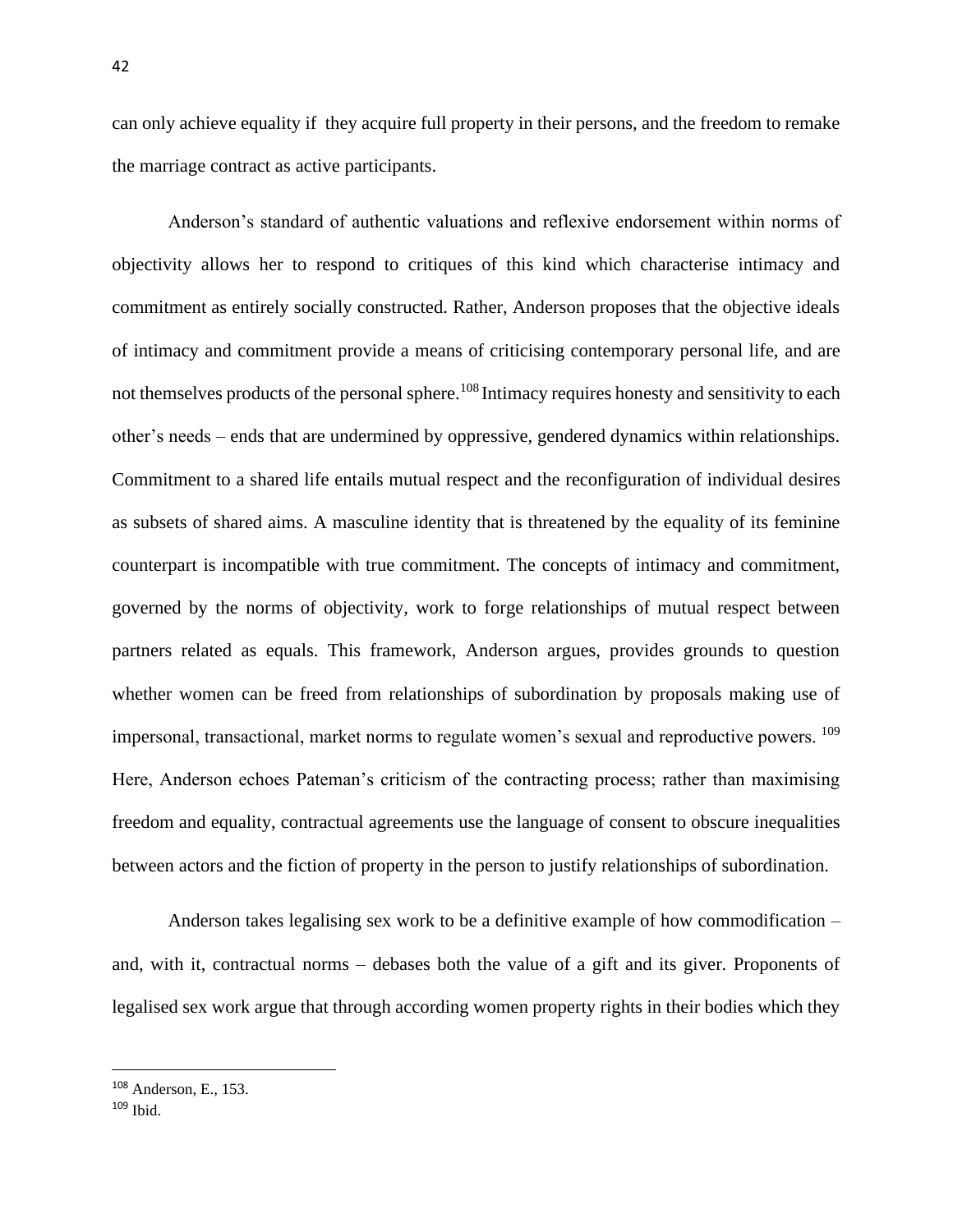currently lack, women are empowered to use their sexuality for economic gains independently of any one man.<sup>110</sup> Women's economic freedoms are thus advanced, while in the private sphere they are acknowledged as having full property in their persons. For Anderson the commodification of sexual services destroys the kind of reciprocity required to realise the true value of sexuality as a shared good.<sup>111</sup> The good of human sexual acts exchanged as gifts is rooted in the mutual affirmation of an intimate relationship through the sincere offering of each partner's self to the other.<sup>112</sup> The value of this shared good can only be realised when each partner reciprocates the other's gift in kind; offering her own sexuality in the same spirit which she received the other's.<sup>113</sup> The commodification of sexuality creates distinct individual goods for the parties and results in each partner valuing the other only instrumentally .<sup>114</sup>

Yet, the nature of contractual sexual exchange does not degrade human sexuality independently of the contractors, or even debase both actors equally. The buyer of sexual services offers only an impersonal, fully alienable, payment to the sex worker. He thus yields no power over his own person to her.<sup>115</sup> Conversely the sex worker sells her sexuality (which is, necessarily, embodied in her person.) Aligning with Pateman's arguments, Anderson maintains that mental and bodily capacities are not discrete from, or in external relation to, the self but are, instead, its constituent parts. Therefore, in appropriating a sex worker's sexuality – an intrinsic aspect of her identity and humanity – a customer expresses a valuation of her as rightful male property.<sup>116</sup> She is an object to be owned and used for men's sexual purposes, which need not respond to her own

 $112$  Ibid.

 $114$  Ibid.

<sup>110</sup> Anderson, E., 154.

 $111$  Ibid.

 $113$  Ibid.

<sup>115</sup> Anderson, E., 155.

 $116$  Ibid.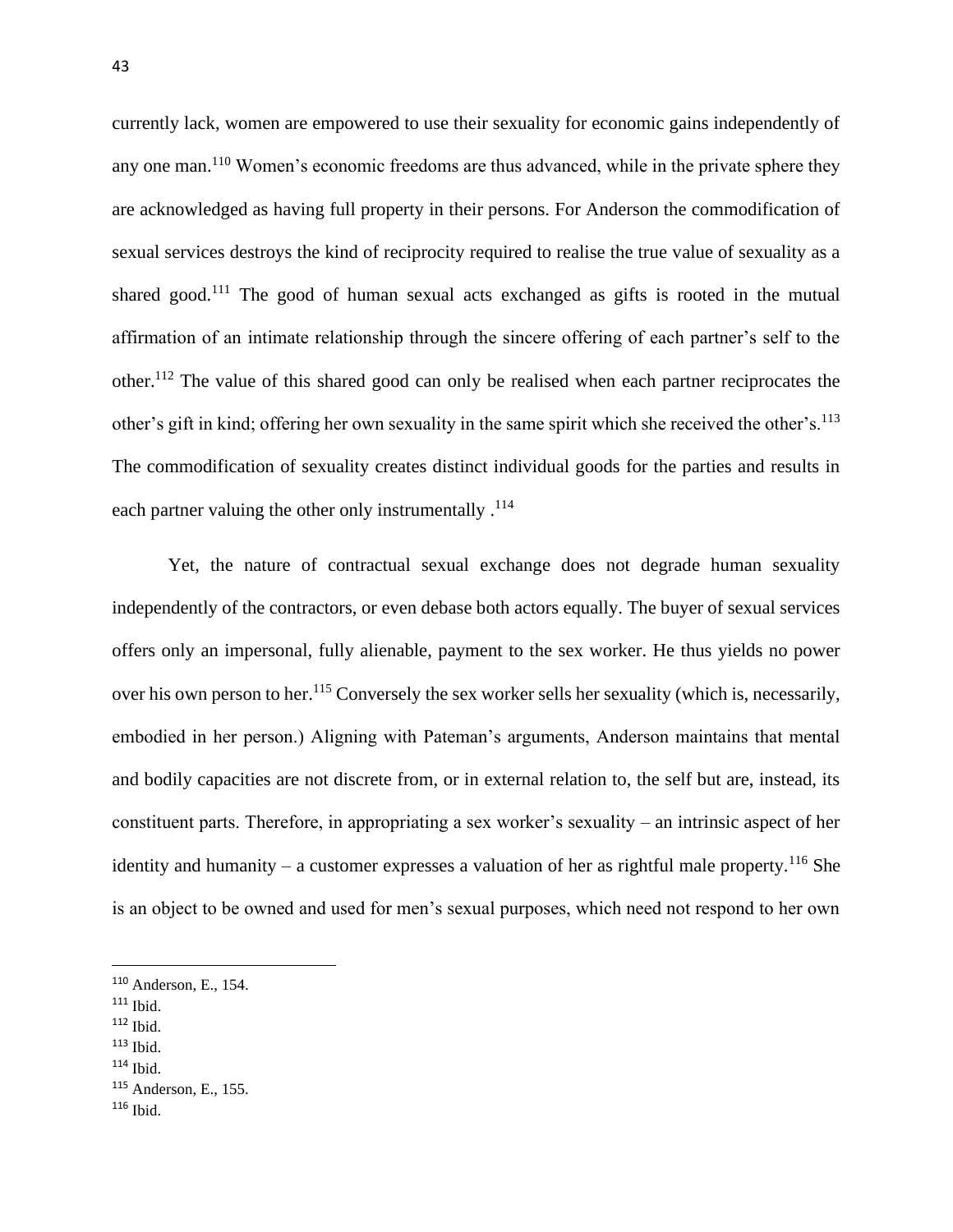needs. This one-sided appropriation of another person embodies Pateman's characterisation of an unjust relationship of subordination. This legitimised, explicitly gendered ownership of women's sexuality by men further instantiates the law of male sex right within the market domain.

However, Anderson does not take the debasing of human sexuality, or even the degradation of sex workers, to be sufficient grounds for the formal prohibition of sex work. For Anderson, it is possible to argue that the limited commodification of sexual exchanges increases pluralistic freedom.<sup>117</sup> The liberal commitment to safeguarding pluralistic conceptions of the good permits those with conflicting ideals to pursue them in private spaces, protected from state-sponsored interference by adherents of rival ideals (provided that doing so does not diminish the freedom or autonomy of those involved.)<sup>118</sup> Why not let those who value non-commodified sex enjoy it as a higher good, and those who value it as a commodity exchange it in the market? Anderson argues that the state can legitimately restrict the commodification of a good if doing so increases freedom – by creating significant opportunities for people to value different kinds of good in different ways – and if it increases autonomy (defined as the power of people to value goods in ways they reflexively endorse.) $119$ 

While Anderson's formulation of the differential norms of personal and market relations may suggest a prima facie separation of the public and private spheres, she maintains that there are deep connections between the ways women's sexuality is valued by men in both estates. Analogising with Pateman's law of male sex right, Anderson describes the heterosexual masculine identity as partly defined by possessing the power and capacity to have sex with women.<sup>120</sup> Sex

<sup>117</sup> Ibid.

<sup>118</sup> Ibid.

<sup>119</sup> Ibid.

<sup>120</sup> Anderson, E., 155.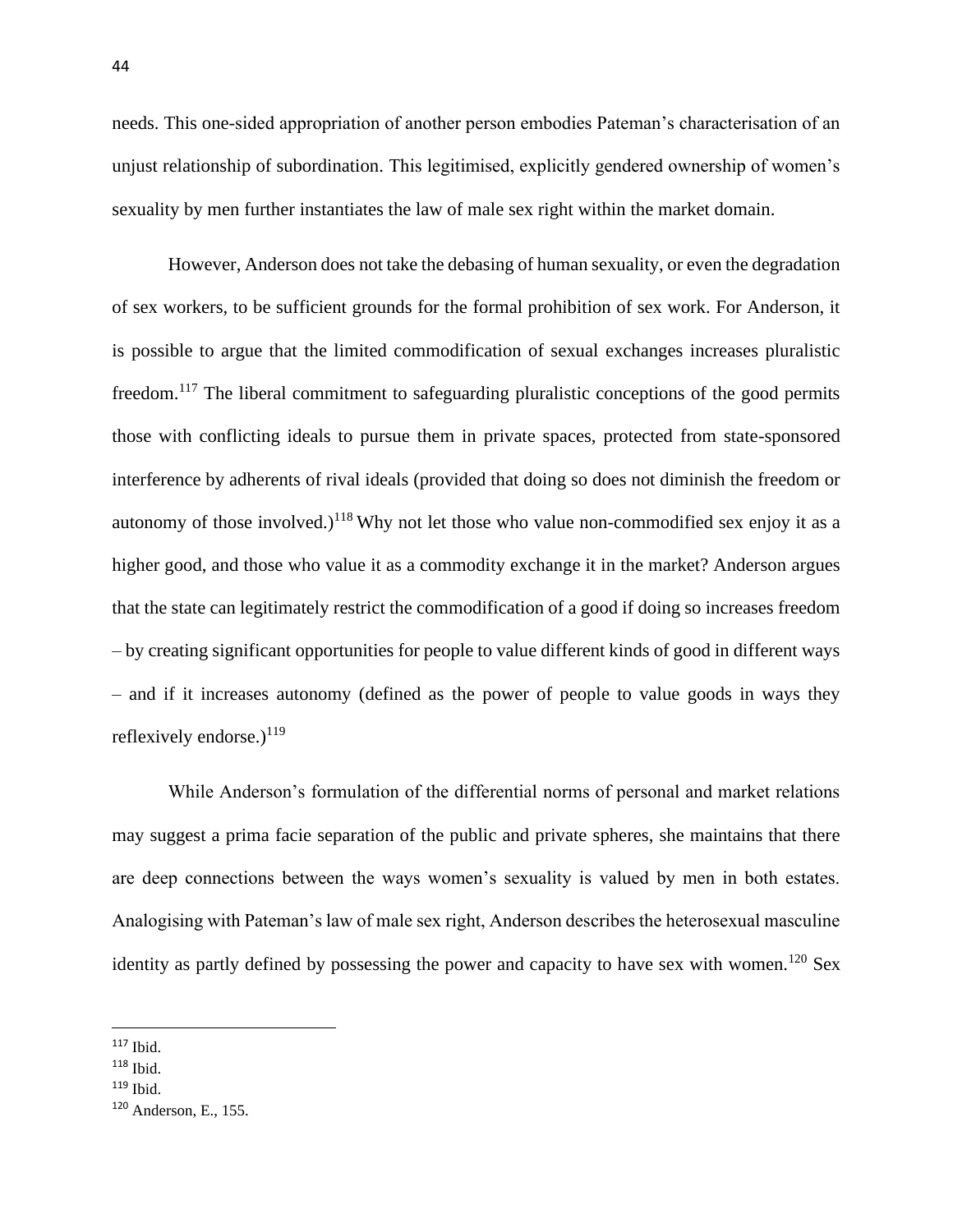work and pornography provide avenues through which the unmet demand for sex, generated in the personal sphere, can be satisfied by the market. The contractual terms which govern these market transactions provide models of sexual gratification which men then import back into the sphere of personal relations.<sup>121</sup> This is not to claim that legalised sex work results in women being treated solely as sexual property within personal relations; rather, Anderson proposes that within heterosexual personal relations an element of the masculine identity imposes an appropriative and unshared dimension on sexual exchanges that contradicts the personal valuation ideals of intimacy and commitment.<sup>122</sup> Decriminalised sex work enables this annexationist aspect of masculinity to be gratified through both personal and commodified sexual relations.<sup>123</sup> These domineering, appropriative, dynamics that emerge in the private sphere are the only elements of masculinity to be satiated in the economic realm. This aspect of male sexuality, for Anderson, becomes increasingly prevalent within personal relationships, diminishing the capacity of men and women to realise human sexuality as a shared good defined by the ideals of intimacy and commitment.<sup>124</sup> Pluralistic freedom and the dignity of women may therefore be enhanced by prohibiting the commodification of sexual exchanges.

Anderson's argument on autonomy grounds is a restatement of her prior analysis that property in the person is inalienable. In selling her sexuality, a sex worker alienates a good embodied in her person and subjects herself to the demands of the buyer.<sup>125</sup> Her actions under contract therefore do not express her own ends or valuations but, instead, those of her customer. Similarly, her decisions related to whom she serves and how she operates do not express her own

 $121$  Ibid.

<sup>122</sup> Anderson, E., 155.

 $123$  Ibid.

<sup>124</sup> Anderson, E., 156.

 $125$  Ibid.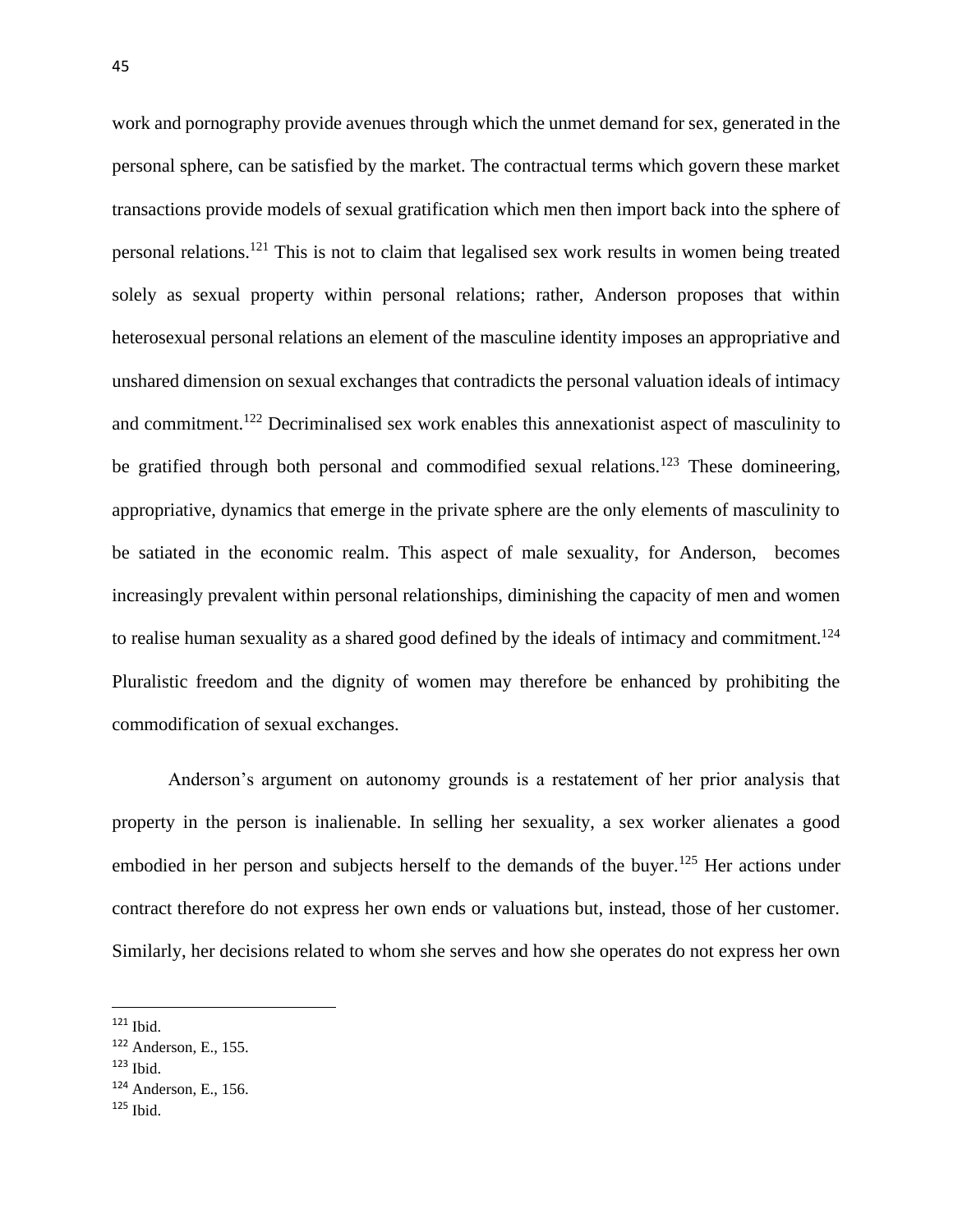valuations but, instead, those of her pimp or other controlling, third-party actors. Despite the claims of contractualists, sex work does not enhance women's autonomy over their sexuality; instead, it constitutes another mode by which men can appropriate it for their own uses in an extension of the law of male sex right.<sup>126</sup> The power of women to value their sexuality in a manner that they reflexively endorse is thus enhanced by laws that ensure that their sexuality – a good embodied in their person – remains inalienable.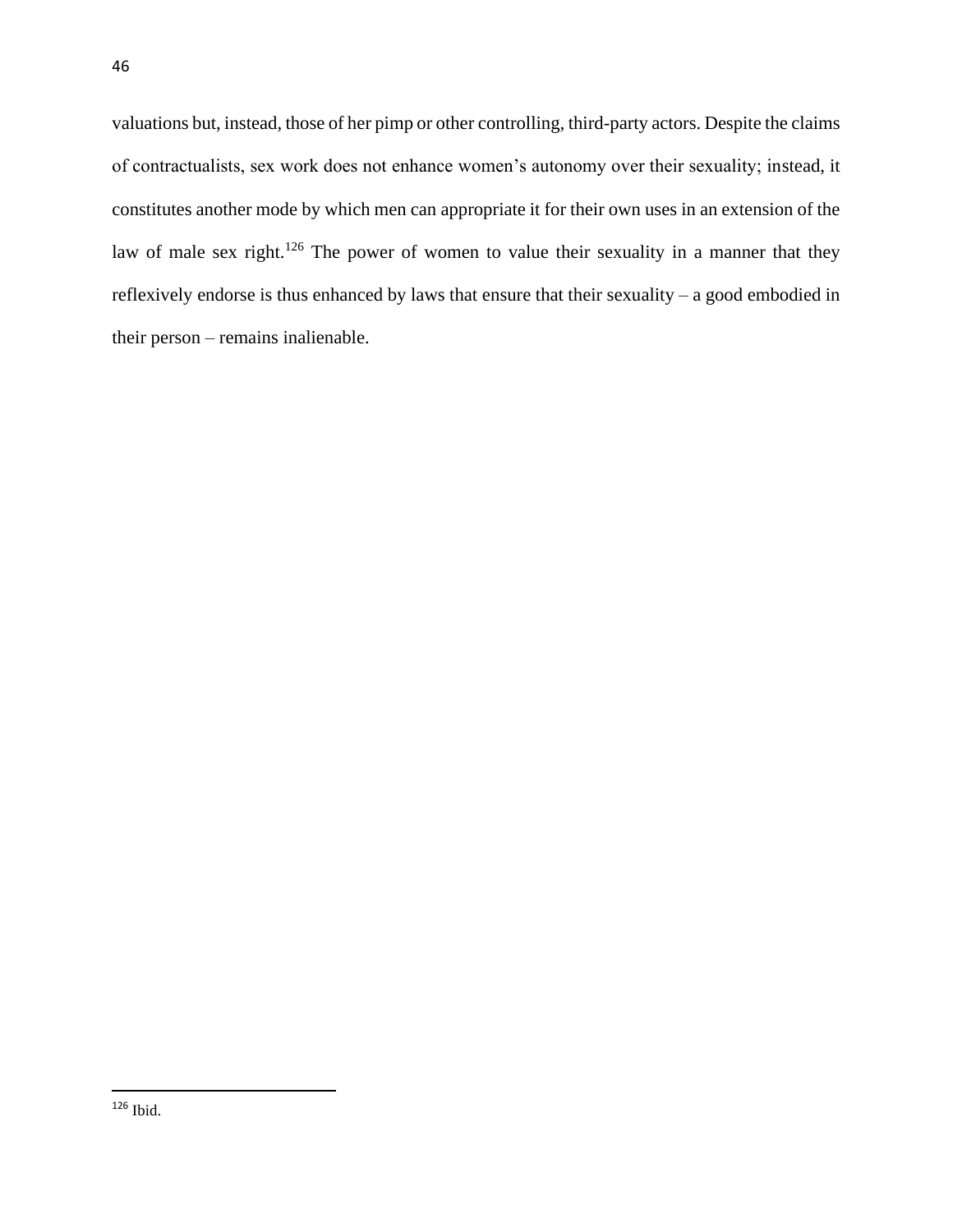Taken together Pateman and Anderson's theories construct a compelling normative case for the abolishment of sex work as an inherently immoral and damaging practice. However, as SWEAT's research suggests, a policy of criminalisation may not best achieve this end. Pateman and Anderson describe sex workers as victims of predatory gendered power structures in need of our sympathy and protection, not criminal prosecution. The dual mandates to protect the vulnerable women exploited and degraded by those who demand that their bodies are sold in the market, while simultaneously striving to eradicate the commercial sale of sex in all its forms, are embodied in Embrace Dignity's campaign for the partial decriminalisation of sex work in South Africa.

Embrace Dignity is a South African feminist and abolitionist human rights advocacy NGO established in 2010.<sup>127</sup> Embrace Dignity characterises sex work as an inherently exploitative form of gender-based violence and works to provide support for women attempting to exit the commercial sex industry, examine men's demand for commercial sex, and advocate for legal reform.<sup>128</sup> On their view, sex workers are referred to as prostituted peoples to emphasise the existence of male oppression and differentiate commercial sex from other economic transactions.<sup>129</sup> Sex work is degrading not only for sex workers but for women in general as the practice thereof submits to the will of men who would seek to own women's bodies.<sup>130</sup> Mickey Meji, the advocacy manager at Embrace Dignity, said at a 2019 conference in Germany,

<sup>127</sup> "Embrace Dignity - [Join Us in the Fight against Sexual Exploitation in SA," accessed April 30, 2020,](https://www.zotero.org/google-docs/?Oayxlf)  [http://embracedignity.org.za/.](https://www.zotero.org/google-docs/?Oayxlf)

 $128$  Ibid

<sup>&</sup>lt;sup>129</sup> ["Sex Work Decriminalisation."](https://www.zotero.org/google-docs/?W7HBfK)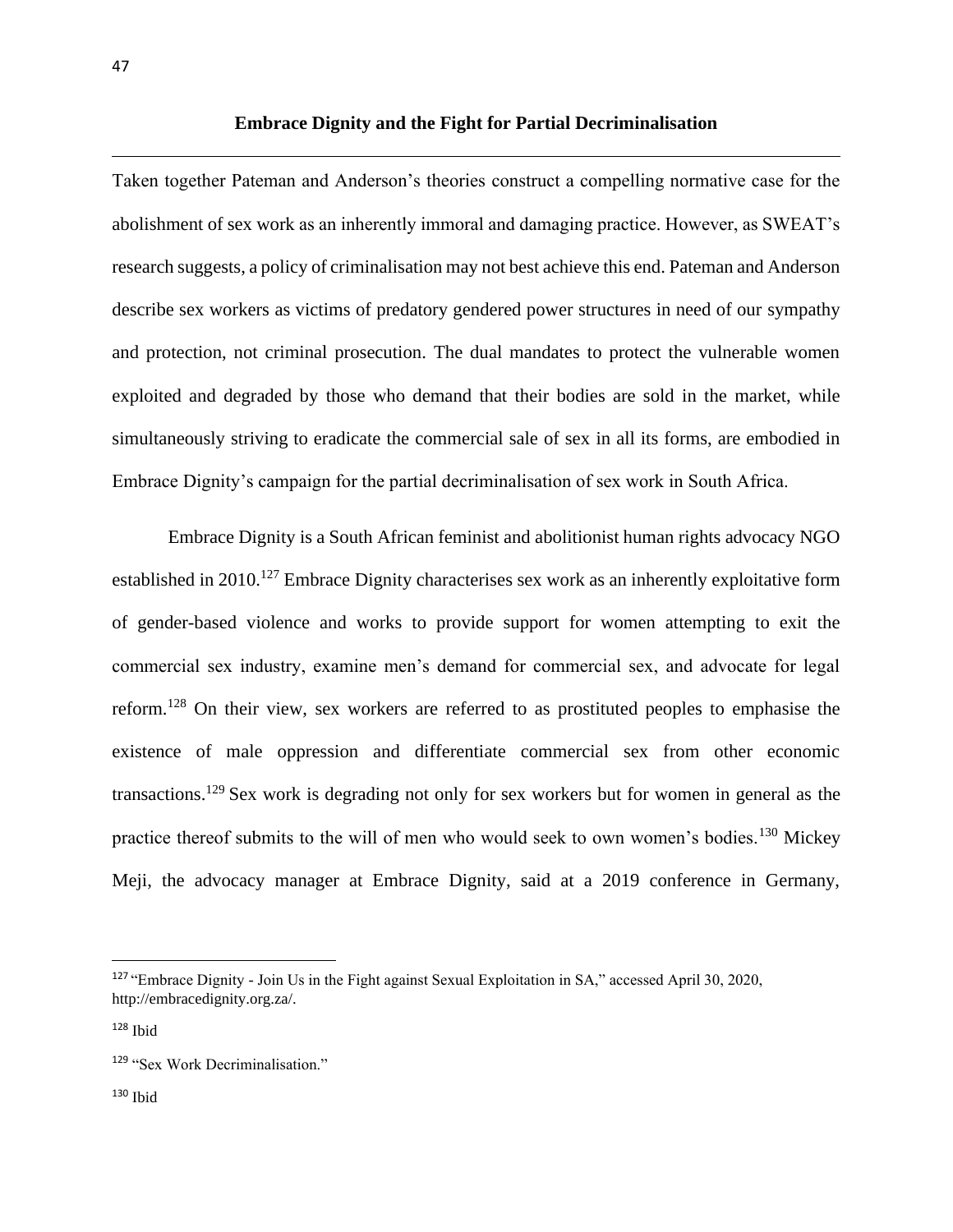"prostitution is neither sex nor work, nor is it a free choice."<sup>131</sup> She is a vocal critic of decriminalisation and argues that in order for the law to respect the dignity and equal value of women in society it should seek to abolish sex work, not condone it.<sup>132</sup> Embrace Dignity acknowledges the deeply harmful effects of the criminalised commercial sex industry on sex workers but maintains that decriminalisation would exacerbate rather than address these ills.<sup>133</sup> The organisation is thus an outspoken proponent of the partial decriminalisation legislative model pioneered by several Scandinavian countries and Sweden in particular. This 'Swedish Model' for legislating the commercial sex industry, which entails the decriminalisation of the sale of sex only, works to address the flaws inherent within the status quo and presents a viable alternative to full decriminalisation.<sup>134</sup>

### **Swedish Model**

In Sweden sex work is regarded as an aspect of male violence against women and as a symptom of inequality between the sexes.<sup>135</sup> In order to protect the vulnerable actors in the commercial sex sector Swedish law does not criminalise the sellers of sex but targets their clients and third party actors.<sup>136</sup>Since 1999 it has been illegal under the Swedish Penal Code 546 to buy sexual services.<sup>137</sup> The maximum penalty for soliciting a sex worker was revised upwards in 2011 to one year in

 $134$  Ibid

 $135$  Ibid

 $136$  Ibid

 $137$  Ibid

<sup>131</sup> ["Don't Decriminalise Sex Work, Former Cape Town Prostitute Tells World Congress," TimesLIVE, accessed](https://www.zotero.org/google-docs/?z0U85p)  [April 30, 2020, https://www.timeslive.co.za/news/south-africa/2019-04-04-dont-decriminalise-sex-work-former](https://www.zotero.org/google-docs/?z0U85p)[cape-town-prostitute-tells-world-congress/.](https://www.zotero.org/google-docs/?z0U85p)

<sup>132</sup> Ibid

<sup>133</sup> ["Sex Work Decriminalisation."](https://www.zotero.org/google-docs/?G6ulCH)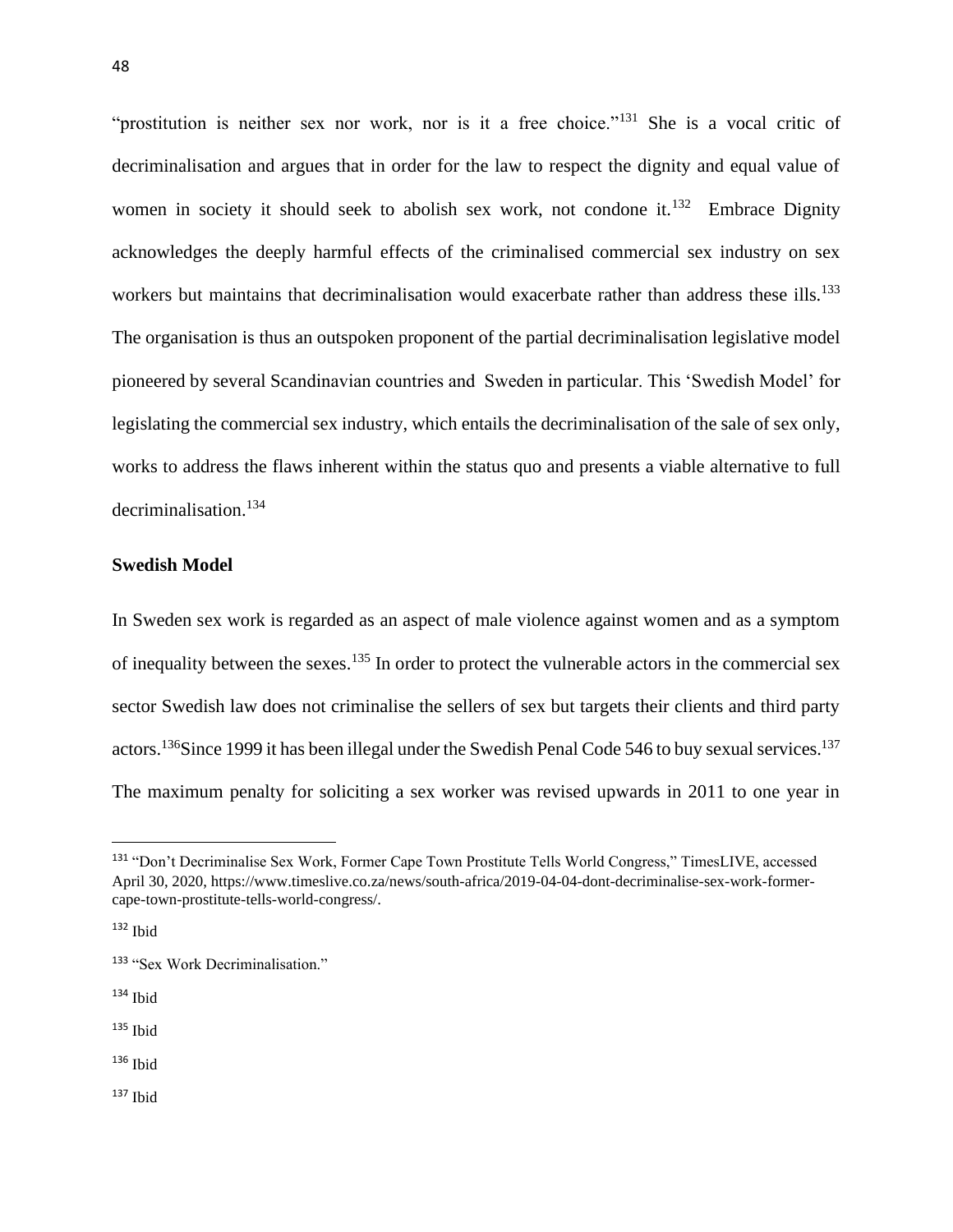prison to reflect the Swedish government's prioritisation of this issue. This legislative model is 'abolitionist' in that its ultimate aim is to eradicate the commercial sex sector entirely through targeting the demand for paid sex.<sup>138</sup>The financial need of sex workers does not justify their submission to this violent form of exploitation; a stance indicative of Sweden's strong social welfare system and low levels of poverty.<sup>139</sup> Following an inquiry by the Chancellor of Justice to evaluate the effects of the law 10 years after its implementation the Swedish government published a report in 2010.<sup>140</sup> It noted that sex work had not increased in Sweden over the previous 10 years and that 'street prostitution' had been cut in half.<sup>141</sup> There was no evidence that former street sex workers had migrated indoors or were now conducting their business over the internet.<sup>142</sup> The Swedish government, law enforcement agencies, and NGOs have all reported that there has been far less trafficking for sex since the prohibition compared to that of neighbouring countries.

### **Partial Decriminalisation in the South African Context**

Grizelda Grootboom, the author of 'Exit,' a book about her experiences as a prostitute in South Africa and her eventual escape from the violent world she became trapped in, is a vocal opponent of decriminalisation.<sup>143</sup> In response to a question about whether sex work is a job like any other she replied:

<sup>138</sup> ["Sex Work Decriminalisation."](https://www.zotero.org/google-docs/?j9kGTK)

 $139$  Ibid

 $140$  Ibid

<sup>141</sup> Ibid

<sup>142</sup> Ibid

<sup>143</sup> [Taina Bien-Aime, ContributorExecutive Director, and Coalition Against Trafficking in Women, "Blessing The](https://www.zotero.org/google-docs/?IDNyML)  [Sex Trade In South Africa: A Sex Trafficking And Prostitution Survivor Testifies," HuffPost, 15:14 400AD,](https://www.zotero.org/google-docs/?IDNyML)  [https://www.huffpost.com/entry/post\\_12702\\_b\\_11220970.](https://www.zotero.org/google-docs/?IDNyML)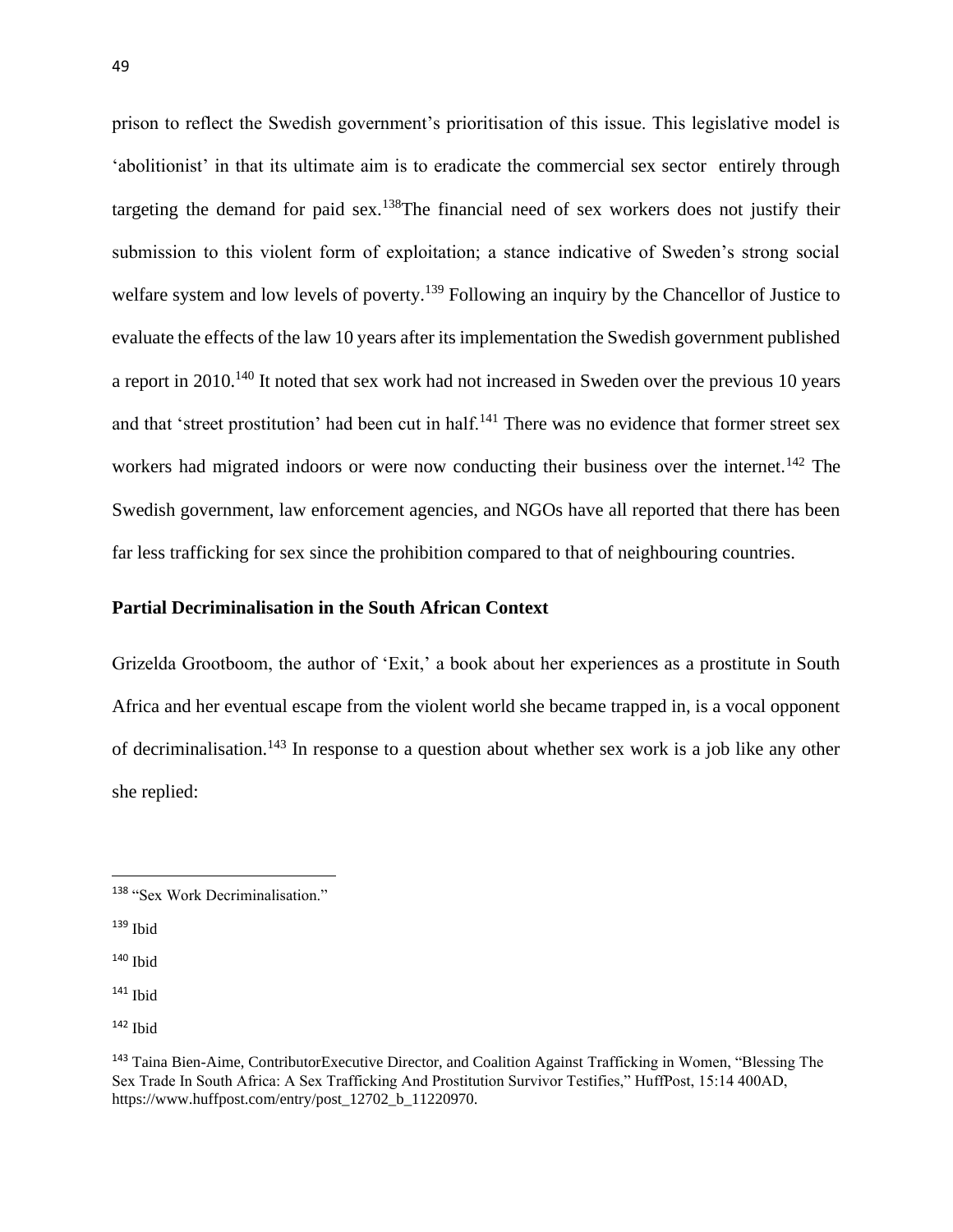"I often ask them what they mean by "sex worker": the 16-year-old sold on the street? The stripper who was gang-raped as a child? The privileged white woman who dabbles in escorting? In South Africa so-called "sex workers" aren't just any women they're Black women. In prostitution, we are stripped of our dignity and often left to die. How can that be a job?"<sup>144</sup>

The South African Law Reform Commission's 2015 report on Adult Prostitution echoed these sentiments in justifying its rejection of full decriminalisation as a viable option. Decriminalisation would entail "tolerating the creation of a separate, expendable, throwaway class of women."<sup>145</sup> The report presented two legislative recommendations for South African lawmakers: pursue an agenda of partial decriminalisation in the mould of the Swedish Model or, retain the full criminalisation status quo. The decriminalisation of the sale of sex only in South Africa would see the country adopt the view that, "their (sex workers) desperate economic plight should not be manipulated against them by institutionalising businesses that specialise in facilitating the sale of sex as a legitimate business."<sup>146</sup> Sex workers are characterised as victims in need of protection, even from themselves, in the same manner that government prohibits one from selling oneself into slavery.<sup>147</sup> Regardless of the conditions under which one's decision to engage in sex work was made this 'choice' is characterised as either coerced or degrading to oneself and therefore not a legitimate exercise of individual autonomy.

 $144$  Ibid

<sup>145</sup> ["Decriminalisation of Adult Sex Work; SALRC Project 107."](https://www.zotero.org/google-docs/?1GQbn3)

<sup>&</sup>lt;sup>146</sup> ["Decriminalisation of Adult Sex Work; SALRC Project 107."](https://www.zotero.org/google-docs/?1GQbn3)

<sup>147</sup> [Hyunsoo Chung, "Sex Work and the Law in South Africa, Sweden and New Zealand: An Evidence Based](https://www.zotero.org/google-docs/?ZWe5mO)  [Argument for Decriminalisation,"](https://www.zotero.org/google-docs/?ZWe5mO) *[The Journal of Global Health](https://www.zotero.org/google-docs/?ZWe5mO)*[, 2015, //](https://www.zotero.org/google-docs/?ZWe5mO)[www.ghjournal.org/sex-work-and-the-law](http://www.ghjournal.org/sex-work-and-the-law-in-south-africa-sweden-and-new-zealand-an-evidence-based-argument-for-decriminalization/)[in-south-africa-sweden-and-new-zealand-an-evidence-based-argument-for-decriminalisation/](http://www.ghjournal.org/sex-work-and-the-law-in-south-africa-sweden-and-new-zealand-an-evidence-based-argument-for-decriminalization/)[.](https://www.zotero.org/google-docs/?LHKyis)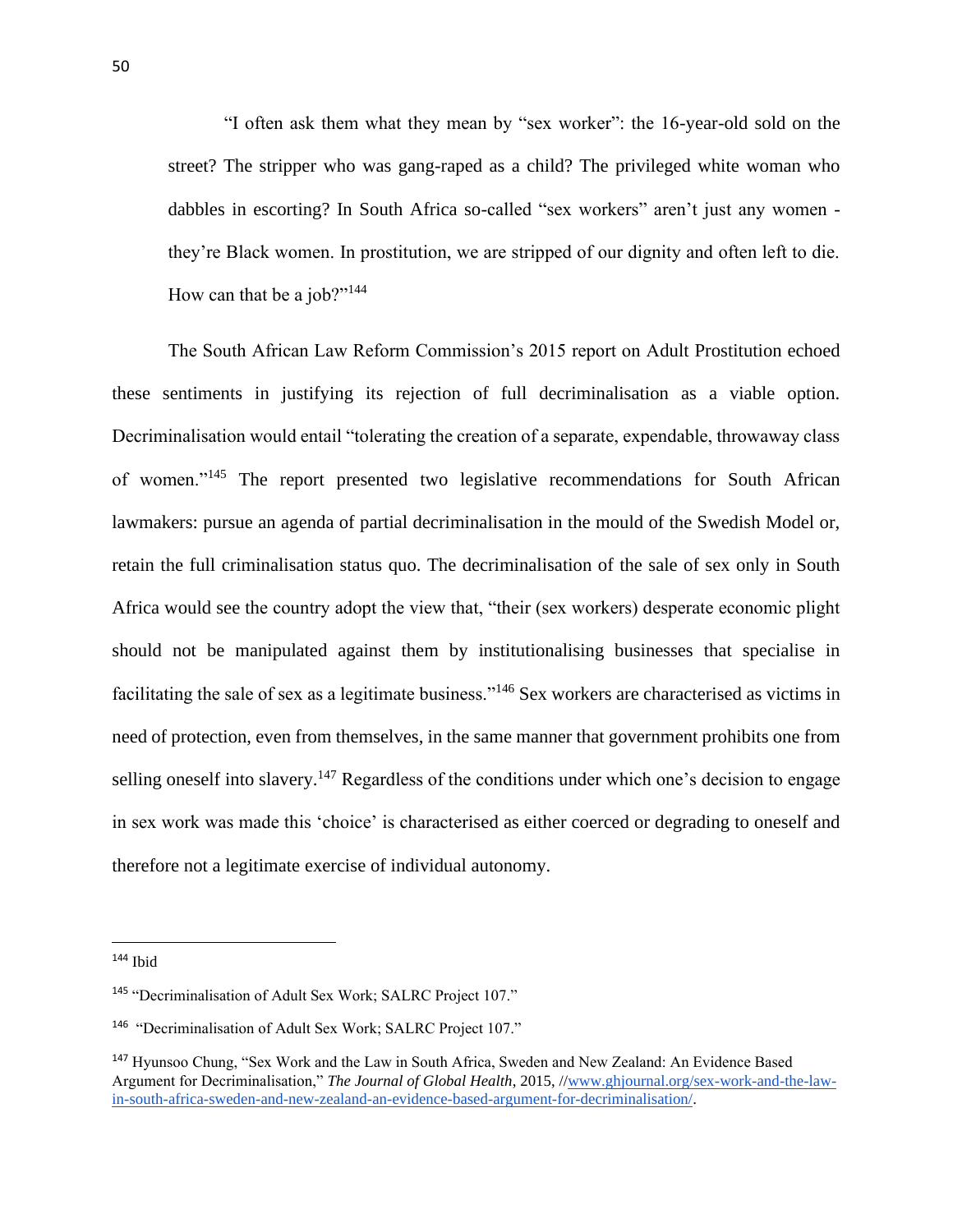Partial decriminalisation purports to respect the dignity of women who fall victim to an abusive and exploitative practice. It does so through affording them formal legal and police protections which serve to lessen the power imbalance between sex workers and their clients who are now the sole party operating outside of the law. This regulative model better positions sex workers to negotiate condom use and access healthcare services.<sup>148</sup>The unique vulnerability of sex workers is thus accounted for by a legal framework which, simultaneously, does not condone or permit the proliferation of sex work. However, partial decriminalisation has unintended consequences. While this regulatory model no longer explicitly labels sex workers as criminals it does facilitate their continued stigmatisation. The commercial exchange of sex is still a crime and sex workers are still associated with illegal activities and societal degradation.<sup>149</sup> Law enforcement officers no longer take sex workers to be the primary subjects of their attention but treat them as leads to arresting their clients.<sup>150</sup> In order to avoid arrest the buyers of sex will demand to conduct business in more secluded locations which increases the risks taken by sex workers.<sup>151</sup> As sex workers are driven further underground they have less access to health services and are less able to exchange information about risky clients.<sup>152</sup>

 $152$  Ibid

<sup>148</sup> ["Sex Work Decriminalisation."](https://www.zotero.org/google-docs/?6sMEqn)

 $149$  Ibid

 $150$  Ibid

 $151$  Ibid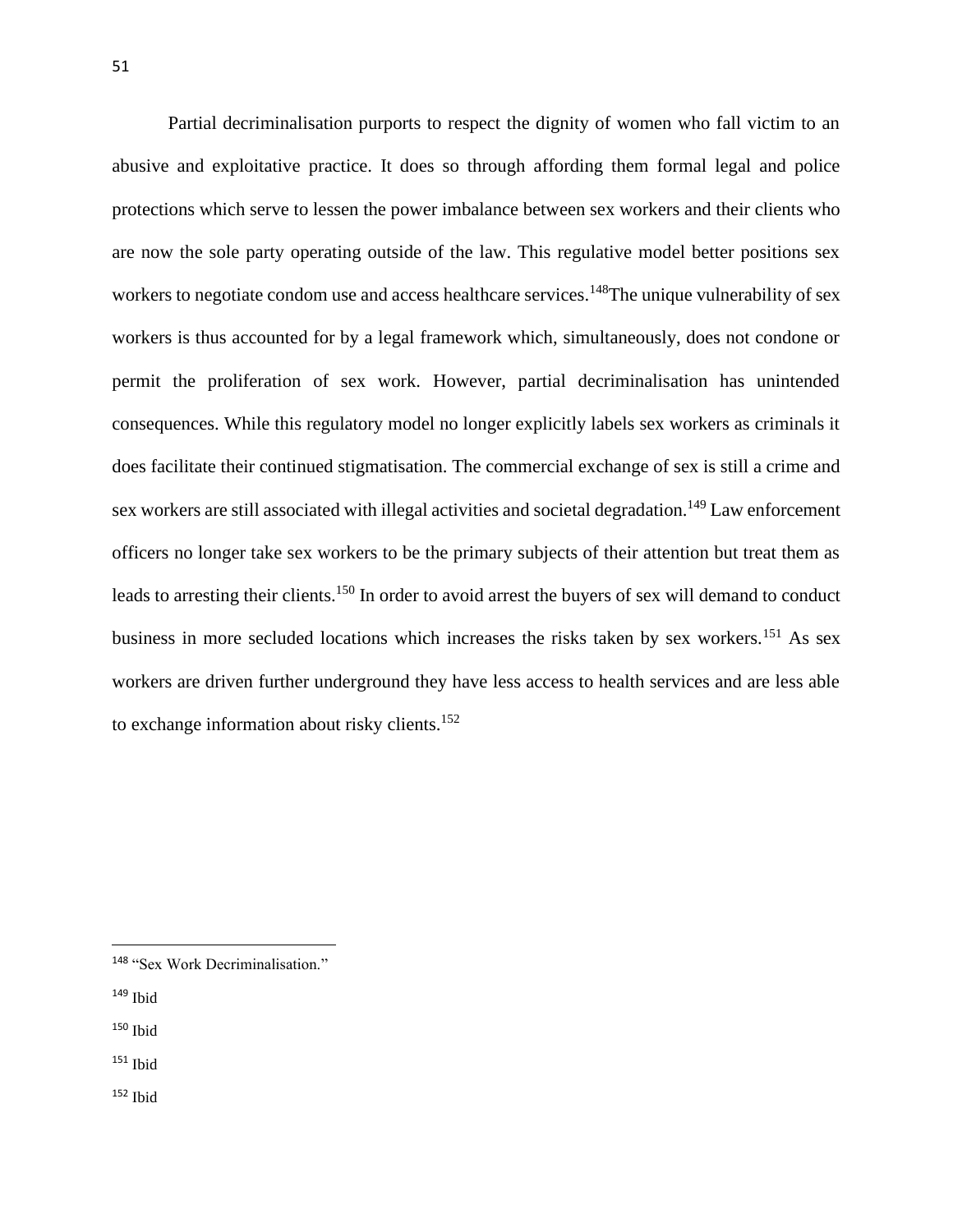Toward constructing a nuanced normative argument in favour of full decriminalisation and responding to Pateman and Anderson's case for partial decriminalisation, this paper develops Marth Nussbaum's defense of decriminalised sex work. Martha Nussbaum locates the origins of theoretical debates about the morality and legality of sex work in two key areas: first, a broad analysis of the beliefs and practices shaping perceptions of accepting money for the use of one's body and, second, a general awareness of the material conditions limiting the choice options of poor women. Through considering the historical bases of stigma pertaining to the sale of bodily services, Nussbaum shows that intuitive rejections of sex work as immoral or degrading stem, fundamentally, from an incoherent combination of class prejudices and sexual taboos. Through a comparison with several related, legitimate professions, Nussbaum argues that most of the problematic elements of sex work are common to other market activities. Yet, sex work, uniquely, is often considered by philosophers and theorists, like Pateman and Anderson, in abstraction from the material context in which it is situated. This belies what Nussbaum takes as the most urgent issue raised by the discussion of sex work: the lack of decent economic opportunities for working women, and women's limited control over the conditions under which they labour. "Far from promoting the demise of love," Nussbaum maintains, "the legalisation of sex work is likely to make things a little better for women who have too few options to begin with."

All people, save the vastly wealthy, accept money for services rendered by their bodies in varying contexts. Some people are well compensated for their work and others poorly, some have a high degree of control over their working conditions and others are cogs in larger production processes, and some forms of employment are stigmatised while others are not. Nussbaum considers a number of examples demonstrating how the social aversion to sex work is malleable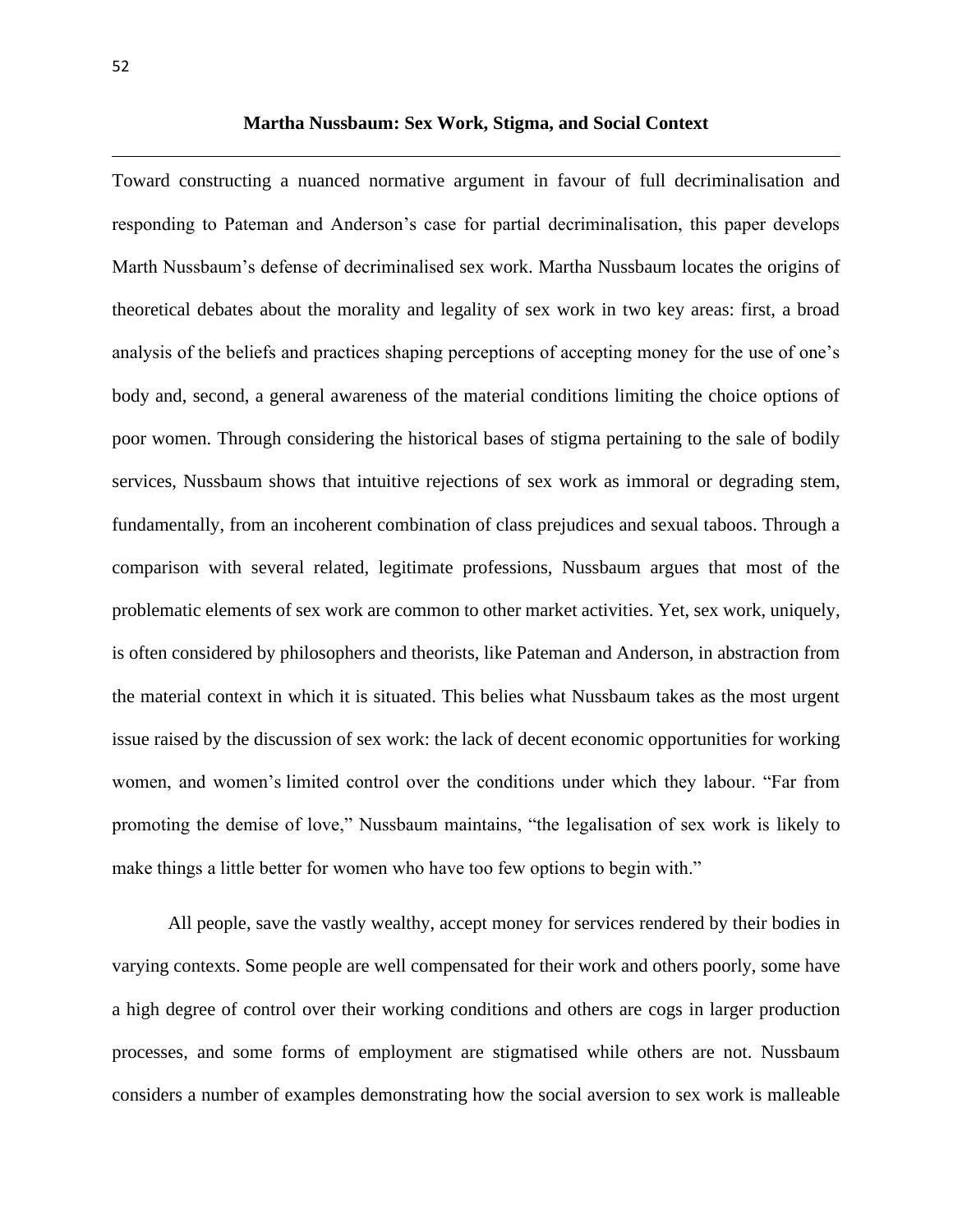in its construction and, therefore, receptive to changing cultural conceptions. Two centuries ago, Adam Smith described opera singers in need of an exorbitant wage to compensate them for the stigma attached to publicly prostituting themselves. Today, rather than being perceived as cheapening her talent, fair compensation under contract guarantees an opera singer the necessary income and working conditions to develop her artform and reach her full potential. Nussbaum argues, therefore, that the historical stigmatisation of paid artists and performers is rooted in class conflict.

Originating with the Greek aristocratic aversion to earning wages, prejudicial views about accepting compensation for one's labour were deeply embedded in the hierarchical class structure of modern Europe. These prejudices did not attach to the activities themselves but to the use of one's talents for money. Consequently, those with inherited wealth were free to become opera singers (provided their doing so embodied the respected and acceptable sentiment of genteel amateurism.) Social stigma against money-making and commodification – with specious claims to moral superiority over working people -- have permeated a range of activities throughout history. The case of stigma against sex work thus requires closer scrutiny to discern and root out class prejudices. Intersecting with this belief is the powerful, historical notion that it is shameful for women to display their bodies in public, or expose themselves to strangers, especially in the expression of passionate emotions. When considering why forms of women's labour are stigmatised Nussbaum thus cautions against perpetuating irrational conclusions rooted in class conflict and fear of the female body and its passions.

Before investigating the sources of sex work's stigmatisation, Nussbaum situates the sex worker in comparison to women, throughout history and across the world, who accept economic compensation for their bodily services. This contrast establishes a number of similarities between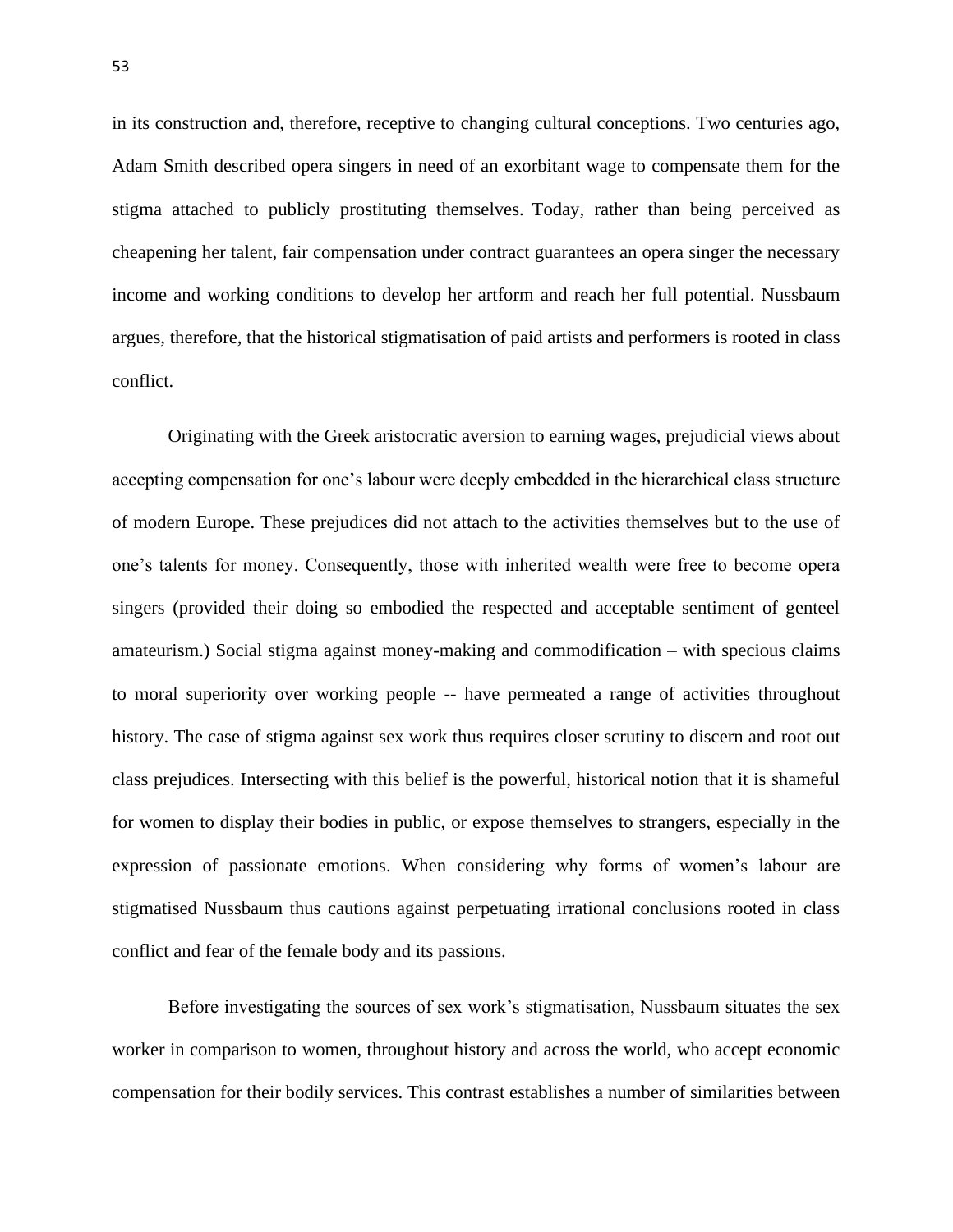sex work and other occupations and clarifies the differential nature of the social stigma sex workers are subjected to. Nussbaum begins this discussion by contrasting the sex worker alongside a factory worker in a Perdue chicken factory who plucks feathers from nearly frozen chickens. Both the sex and factory workers face health risks, although, Nussbaum emphasises, the threat of violence and sexual disease transmission to the sex worker would be greatly reduced by decriminalisation. Contrarily, the factory worker faces a heightened chance of nerve damage in her hands. The sex worker does endure invasion of her internal private space, however, provided that she is a consenting adult, this does not strike Nussbaum as unacceptable.

While both occupations can be low-paying, sex-work wages often increase with decriminalisation. Under a legalised, regulated regime, the sex worker might enjoy better working hours and conditions than the factory worker in all but the most extreme situations. The sex worker's greater control over her material environment blends with her capability to exercise practical reason through her work. A sex worker has a degree of control over the clients she accepts, the services she performs, and her tasks require skill and responsiveness. Conversely, the factory work has no such latitude for thought or autonomy as she performs the same unthinking task over and over again. Sex workers, though, are the subjects of uniquely pervasive social stigma. The factory worker is not perceived as perpetuating harmful gender hierarchies and her occupation is not bound up in gendered conflicts. The sex worker, by contrast, suffers greatly from public reproach.

Following this discussion, Nussbaum uses the example of a Professor of Philosophy to focus her investigation on the unique stigma attached to sex work. Like a sex worker, the Professor takes money in exchange for an especially intimate part of herself: her thoughts, writings, and theories as they relate to understanding the human search for meaning and purpose. In ancient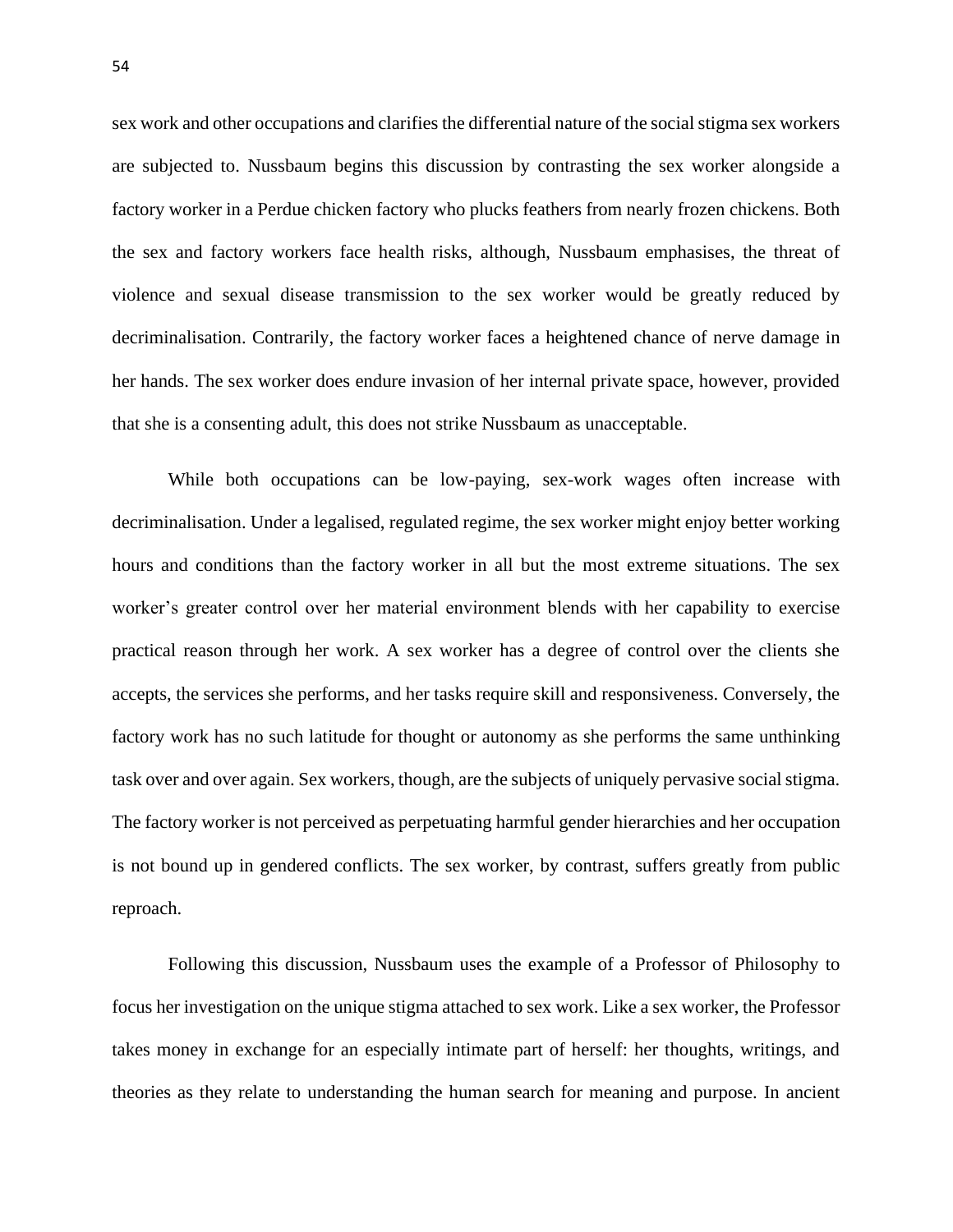Greece, and later in the European clergy, the talent for pondering these questions was thought to be cheapened by the receipt of a wage. Today, the Professor may even be perceived as a credit to all women for subverting gender hierarchies and succeeding in a male-dominated profession. Conversely, the sex worker is denounced for her role in perpetuating gendered inequalities.

For Nussbaum, a comparison between the sex worker and the domestic servant or care worker yields important parallels between the two occupations. In South Africa, domestic service and care work are deeply feminised forms of labour, and usually entail worse hours and pay than sex work (which, of course, involves the invasion of one's body and greater health risks.) These occupations are also closely associated with a woman's working-class status, and involve intimate, physical interactions in exchange for pay, yet, sex work carries the added social burdens of criminality and immorality. Despite the trying nature of their work domestic servants in South Africa are proud of their status as employed women providing for their families. In crowded minibus taxis, during the week, domestic workers will often wear the uniforms they clean houses in to signal their occupation to others. Similarly, sex work allows poor women to support their families, however, sex workers are stigmatised for their efforts. Nussbaum questions whether the use of one's body – in intimate physical contact with a client in exchange for money – should, justifiably, illicit such disparate moral attitudes based solely on whether sex acts are part of the transaction. Nussbaum describes a number of intuitive defenses for this distinction (i.e. that women shouldn't have sex with strangers, and that commercialised sex degrades women) as rooted in patriarchal conceptions of female sexuality.

Here Nussbaum turns to address the arguments of reflexive feminists, like Pateman and Anderson who maintain that sex work is bound up with patriarchy and sustains male domination over the female body. These arguments view sex workers as victims of unjust systems; while they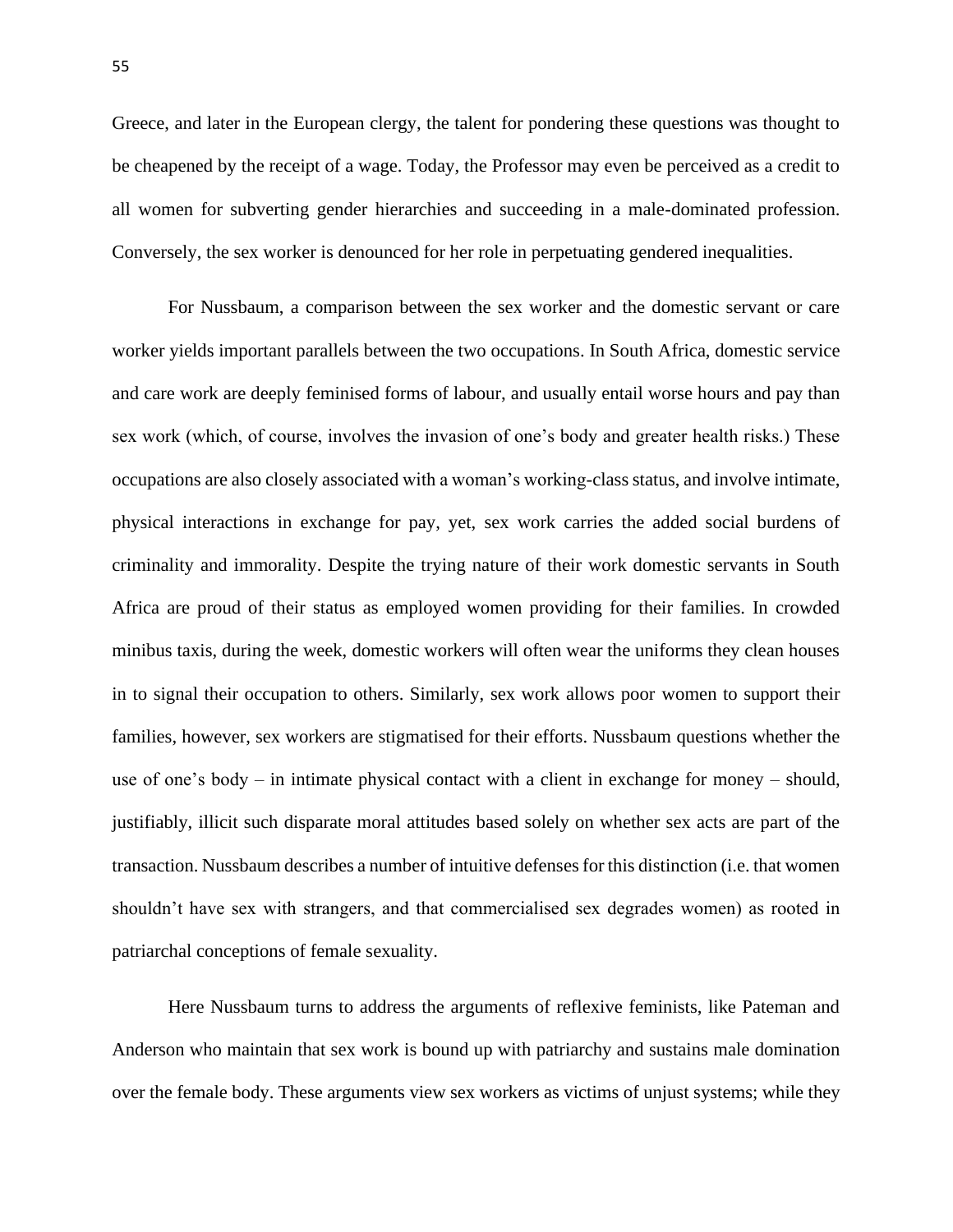depict commercialised sex as the extension of the masculine desire to control women, Nussbaum concedes that they are hardly the source of the universal stigmatisation of sex work. The societal reproach of sex workers that differs so markedly from public perceptions of related forms of work has a long history that predates the emergence of reflexive feminism. Nussbaum proposes that gendered hierarchies explain the stigma associated with sex work via a different mechanism: people committed to restricting the power of women's sexuality and reproductive labours have long vilified extra-marital sex, and sex workers, in particular, as a means of maintaining the maledominated social order.

In this view, marriage serves as a safe outlet for men's sexuality while various social meanings are deployed to keep female sexuality securely within its designated, monogamous bounds. Nussbaum cites a study by Alain Corbin into the regulation of late 19<sup>th</sup>-century French sex workers to illustrate this point. Corbin shows that the legal regulation of sex work was justified by the public interest in reigning in, and subordinating, a dangerous form of female sexuality that could potentially corrode marriage and disrupt the social order. For Nussbaum, against reflexive feminist critiques, this sexual hierarchy thus causes stigma against sex workers (rather than sex work itself perpetuating sexual oppression.) Prejudice towards sex work draws from the same set of social meanings that have justified the seclusion, veiling, and genital mutilation of women. The sex worker embodies the threat of unrestricted female sexuality and, thus, must be undermined constantly; "as an honest woman, a woman of dignity, she will wreck society." Feminists therefore have good reason to connect the stigma associated with sex work with patriarchal, background conditions. Yet, so long as sex work is stigmatised, women continue to be injured by that stigma in powerful way. This is not best addressed through legal prohibition, Nussbaum argues, but,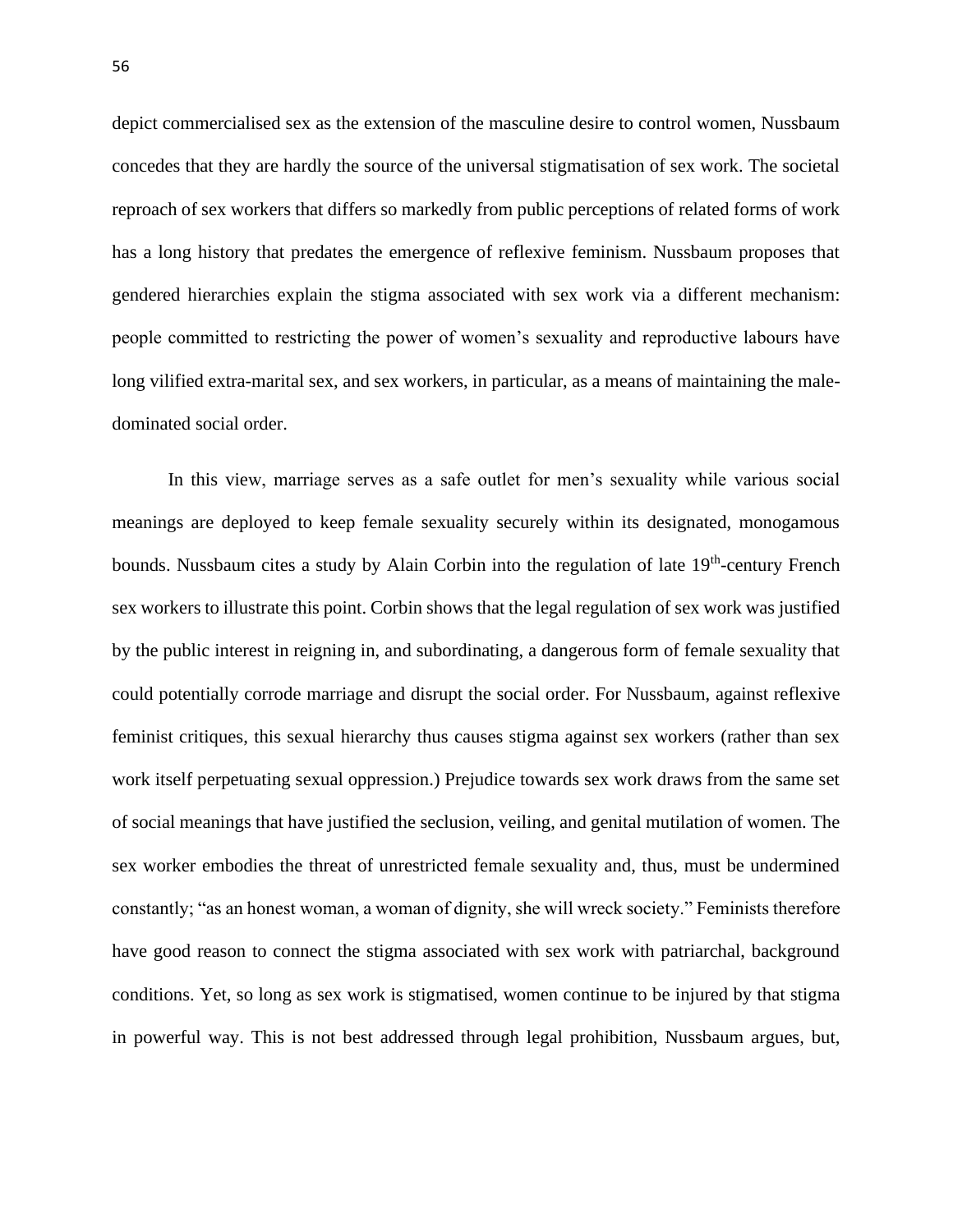instead, through efforts promote the equal status of sex workers and improve their working conditions.

Nussbaum moves from a theoretical analysis of the stigmatisation of sex workers to addressing six commonly cited objections to decriminalised sex work:

- 1. Sex work involves health risks and risks of violence.
- 2. The sex worker has no autonomy; her activities are controlled by others.
- 3. Decriminalised sex work makes it harder for people to form relationships of intimacy and commitment.
- 4. The sex worker alienates her sexuality on the market; she turns her sexual organs and acts into commodities.
- 5. The sex worker's activity is shaped by, and in turn perpetuates male dominance of women.
- 6. Sex work is a trade people do not enter by choice; therefore, the bargains people make within it should not be regarded as legitimate.

Nussbaum, here, engages with the arguments advanced by Anderson and Pateman. Her agency analysis (2.) responds to and refutes Anderson's autonomy-grounds argument for the prohibition of sex work. Anderson concedes that sex workers' autonomy, already bound by impoverished material conditions, is not increased by criminalisation. This admission brings her true stance in line with Nussbaum's contextually informed capabilities approach which will be presented later in this paper. Anderson's freedom-grounds case for the criminalisation of sex work describes a process whereby commodified, market-based models of sexual exchanges are imported from the public sphere into personal relationships. Nussbaum objects to this reasoning (3.) and maintains that one type of relationship does not diminish the demand for, or value of, another. Pateman and Anderson both argue for the inalienability of property in the person. Pateman holds that one's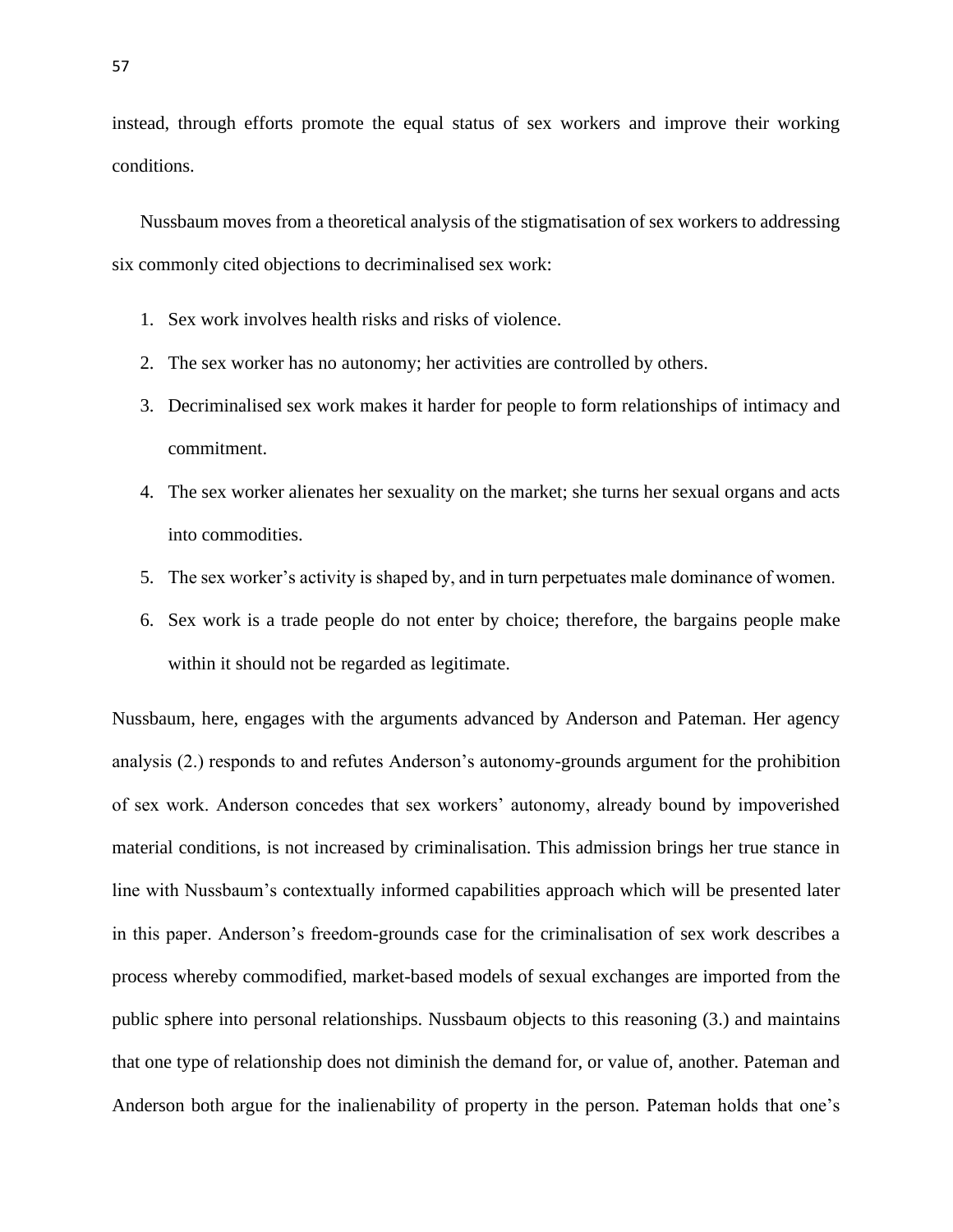talents, body, and labour are constituent parts of the self and that one's sexual identity comprises a substantial part of who one is. Anderson, too, characterises the commodified exchange of female sexuality as a mechanism of subordination. In response Nussbaum (4.) questions whether property in one's person is truly alienated through market exchanges at all. Sex workers retain their sexuality independently of their clients and nothing seems lost from their persons. For Nussbaum the commodification of sexuality poses a similarly theoretical but non-substantive threat. Nussbaum reiterates her prior analysis of gender hierarchies (5.) in order to show that the law best serves sex workers' interests when it protects their dignity and status as equal citizens. That sex workers make difficult decisions under dire conditions of economic scarcity does not invalidate their choices (6.). Rather, Nussbaum maintains, we ought to respect their agency, work to improve the choice-set available to them, and not restrict their options further.

#### **1. Sex work involves health risks and risks of violence.**

Nussbaum echoes SWEAT's arguments in maintaining that the hazards associated with sex work are made worse by illegality. Decriminalisation provides sex workers with increased access to reproductive health resources, such as regular STI testing, and enables protective regulations to be introduced and maintained. The threat of violence, too, is greatly reduced by positioning police as the protectors, rather than oppressors, of sex workers. To the extent that these risks are inherent to sex work, and not a product of its legal status, Nussbaum asks: what general view of risky undertakings ought one defend? If the potential for physical harm to oneself is sufficient cause for legal prohibition, then all manner of work available to poor people – from factory jobs to labouring in treacherous mine shafts -- should be criminalised. In his early twentieth-century muckraking novel *The Jungle,* Upton Sinclair famously described the hellish, brutal world of Chicago's meatpacking industry. Destitute migrant workers were described as routinely suffering grievous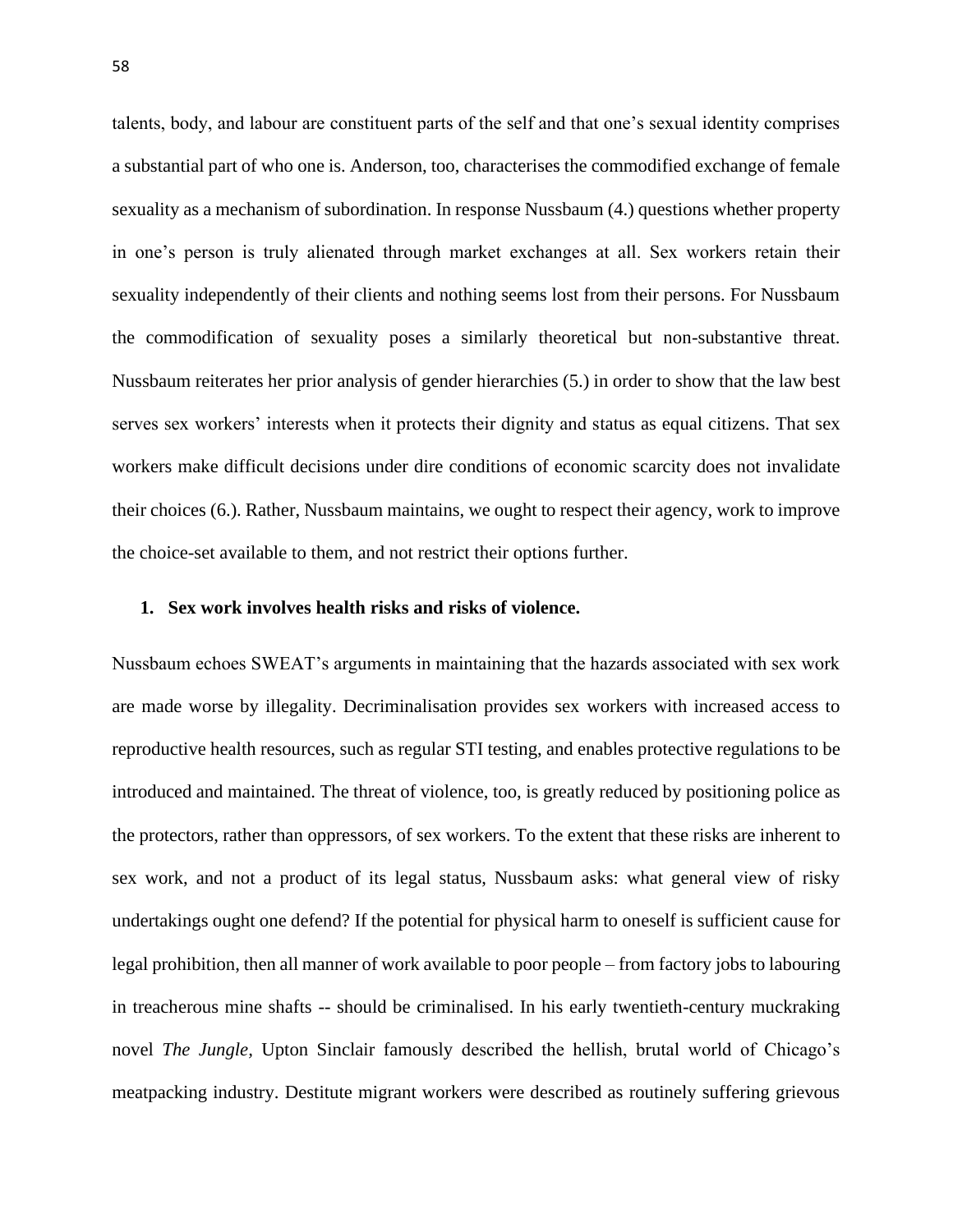injuries while cutting slabs of meat and, in one extreme case, an employee, locked in a refrigerator unit overnight, was eaten alive by rats. By comparison, decriminalised sex work lies well within the domain of acceptable personal risk which working class people accept in order to survive and flourish. Nussbaum concedes that the fact that poor people are faced with such a limited, and potentially dangerous, set of economic options is itself an unjust obstacle to their human flourishing. However, the law should not work to make their plight worse or limit their options further. Instead, as full decriminalization does, it should respect their autonomy under difficult circumstances and work to improve the choice environment which constrains them.

#### **2. The sex worker has no autonomy; her activities are controlled by others**

That sex workers lack control over the work they perform, for Nussbaum, does not distinguish their activities from those of any poor person involved in a form of repetitive labour. Marx describes labour that does not make some use of one's own reasoning in the planning and execution of one's work as deficient for the realisation of true human flourishing. However, this is a pervasive problem for much of the modern labour market. Given this, Nussbaum argues that would-be sex workers do not gain more control or better achieve human functioning in unemployment. Rather than removing one of the few options open to poor women, our focus should, instead, be directed toward programs which promote more control over choice activities and more general humanity in the types of work that people with low levels of education have open to them.

Illegality, above all, does not promote the autonomy of sex workers. Nussbaum, here, engages directly with Anderson's autonomy-grounds justification for the prohibition of sex work. In response Anderson concedes that, "if the prohibition of prostitution is to serve women's interests in freedom and autonomy it should not function to drive them to starvation." Criminalising sex work can only enhance the freedom of sex workers where expanded economic opportunities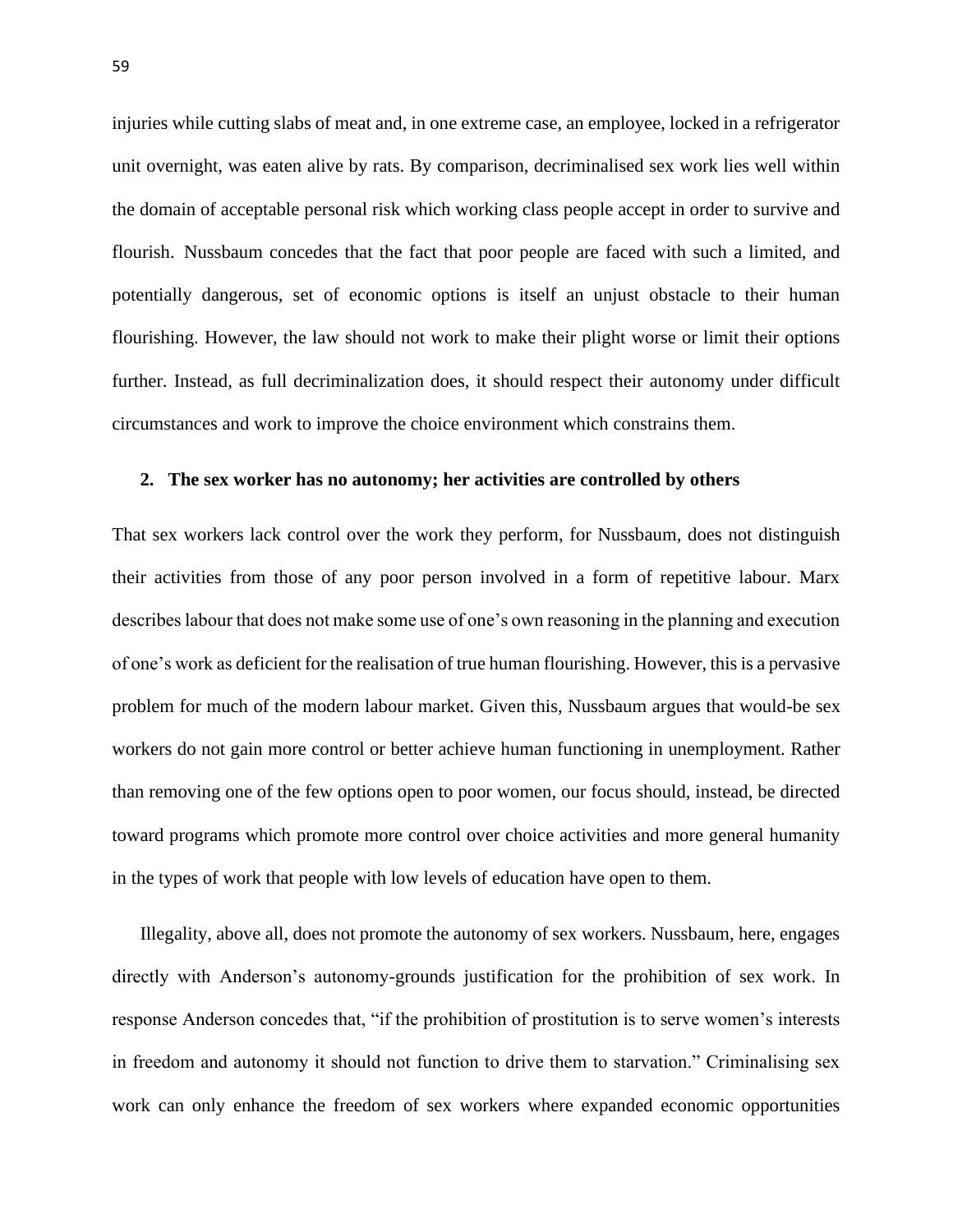eliminate women's need to resort to selling sex in the first place. This claim is far less demanding than the total proscription of sex work as immoral. It grounds Anderson's theory of value in the material conditions informing Nussbaum's capabilities approach and elevates concerns over sex workers' quality of life, which this paper considers in terms of capabilities, to a higher priority status than the potential damage decriminalised sex work inflicts upon personal relationships.

## **3. Decriminalised sex work makes it harder for people to form relationships of intimacy and commitment.**

Continuing to engage with Anderson's arguments, Nussbaum examines whether decriminalised sex work does, in fact, undermine personal relationships based on intimacy and commitment. She observes that people still fall in love the Netherlands and Germany where sex work is legal and regulated, and that people fell in love in ancient Athens where sex work was subsidised by the state. There has been no observed or reported degradation of the intimacy and commitment involved in these personal relationships. For Nussbaum one form of relationship does not remove the need for another, just as the availability of the Twilight saga in a bookstore does not fundamentally affect readers of Proust. Nussbaum maintains that, in societies where sex work is decriminalised, people continue to seek out relationships of intimacy and commitment because of the special value they provide and do not have difficulty separating them from commercialised alternatives. Furthermore, Nussbaum asks, whose intimate and committed relationships is Anderson concerned with protecting? For sex workers – poor women using one of the few employment options open to them – continued legal exclusion from civil society actively undermines their dignity and status as equal citizens. Criminalisation thus greatly reduces their capacity for affiliation and the formation of human relations. If, however, Anderson is concerned that sex workers' efforts to survive may inconvenience middle-class women in their pursuit of love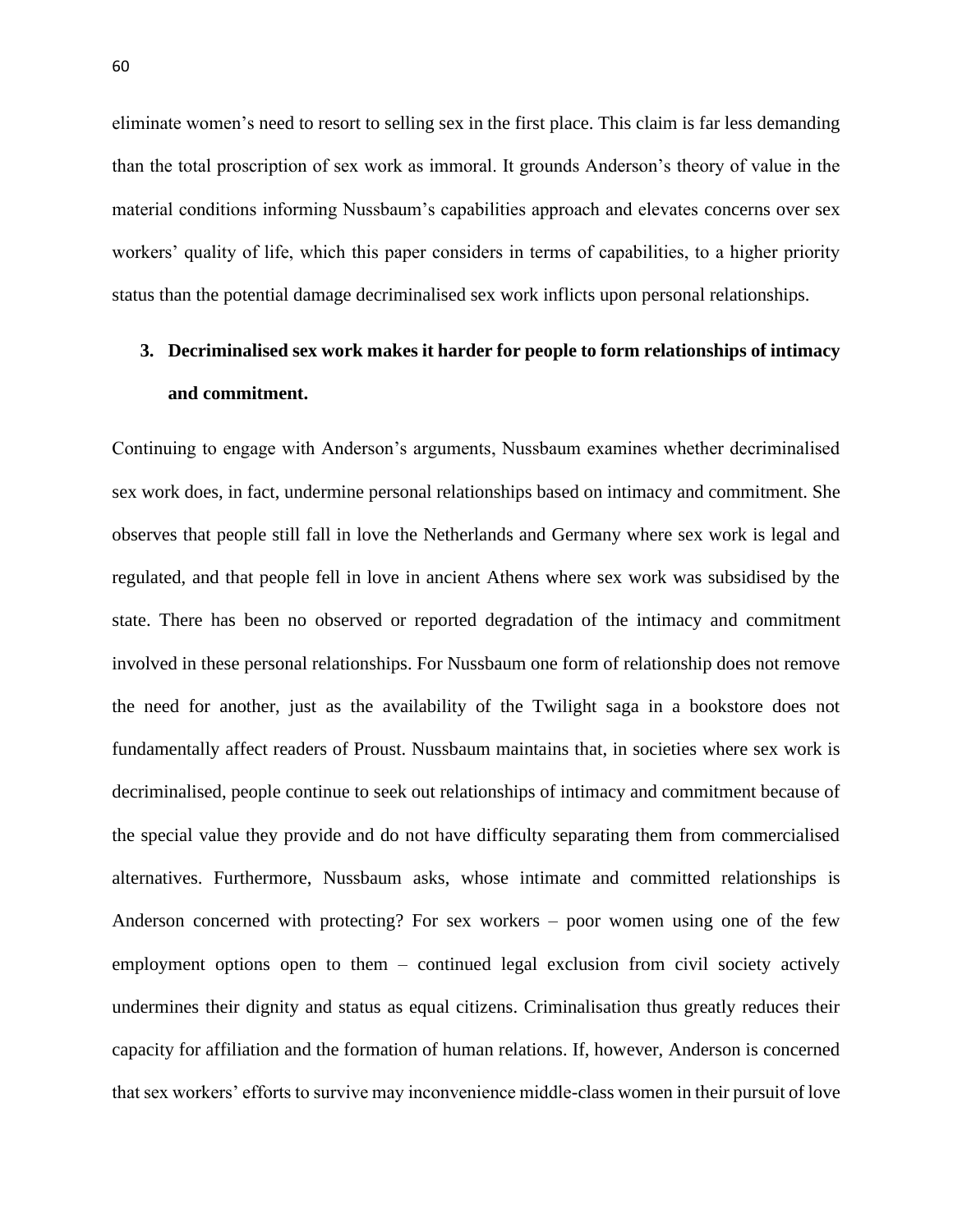this seems to be a fundamentally flawed and deeply class prejudiced claim which disregards the equal, human, worth of sex workers entirely.

## **4. The sex worker alienates her sexuality on the market; she turns her sexual organs and acts into commodities.**

Nussbaum questions whether the theoretical concept of alienation occurs in reality. Does the singer alienate her voice and the professor her mind? The sex worker still maintains her sexuality independently of her work; just as a domestic worker may cook and clean for her family, the sex worker is free to engage in personal sexual relationships. Further still, she can cease to be a sex worker and her sexuality is still with her -- she has not given anyone a monopoly over that part of herself. Rather than alienation, the real issue here seems to be the degree of choice the sex worker has in performing particularly intimate acts. However, choice in and control over one's work is a luxury millions of poor women cannot afford. Provided the necessary safeguards against physical harm and coercion are in place, leaving open the option of legal sex work does nothing but expand women's choice set. Anderson, toward the end of her discussion of sex work, seems to agree with this reasoning. She proposes that the sale of sexual services could have a legitimate place in a just civil society provided the occupation is governed by professional norms. Professionals do not alienate control over themselves through transactions, as their activities are governed by the reflexively endorsed non-market ideals of their vocation. The normative distinction between a sex worker and masseuse is, thus, not the moral legitimacy of their work, but that the former's occupation lacks the legal legitimacy and infrastructural support to establish a uniform and reflexively endorsable set of operational standards. Sex workers, at present, lack the ability choose to work in the way they wish to.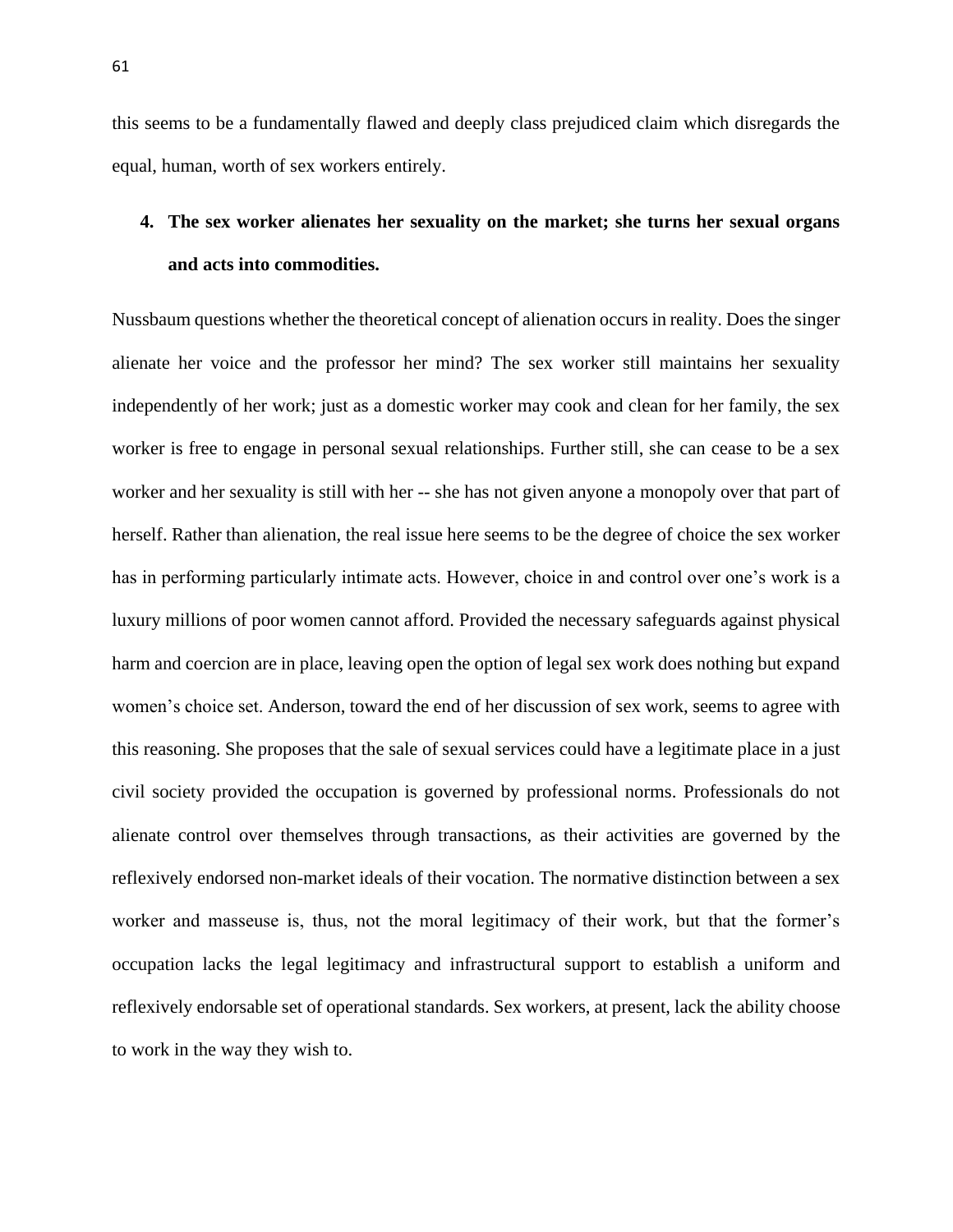Similarly, Nussbaum asks what commodification means in the context of female sexuality. If it entails that money is exchanged for sexual services then this is obviously true within sex work and not necessarily a bad thing. In many instances, accepting money for the use of one's talents creates a sphere of economic and creative freedom in which, say, the professor can focus on her research and the musician practices or composes throughout the working-day. In neither case does it appear that the contract has converted these abilities into externally related things which can be exchanged separately from the body of the producer; these capacities remain firmly housed in their possessors. Nussbaum does not, therefore, think that a contract pertaining to property in the person creates a relationship of subordination. That sex workers are not treated as unique full human beings by their clients is not a form of degradation unique to their occupation. In quotidian affairs we accept services from many people who we do not know very well.

However, Anderson argues that in the intimate and personal sphere of sexual exchanges one must return in kind the gifts of another. That is not to demand that all sex must entail deep mutual understanding of each partner's self but that the terms of exchange and what is exchanged are equivalent. Pateman echoes this sentiment in her description of the emotional coldness which sex workers are forced to affect as a protective mechanism. The sex worker separates herself from her sexuality to withhold some of herself within an asymmetric, domineering contractual relationship. For Nussbaum these arguments do not describe the immoral annexation of another's self but the very point of the commercial exchange of sex in the first place. That the sex worker's acts are less intimate does not flow from the introduction of money into the exchange. People engage in other intimate acts, such as the creation of art, without a loss in their work's expressive value. Rather, the sex worker's acts are less intimate because she intends them to be so. She is, like the masseuse, a professional exercising a physical skill for her client's pleasure. She is not being tricked into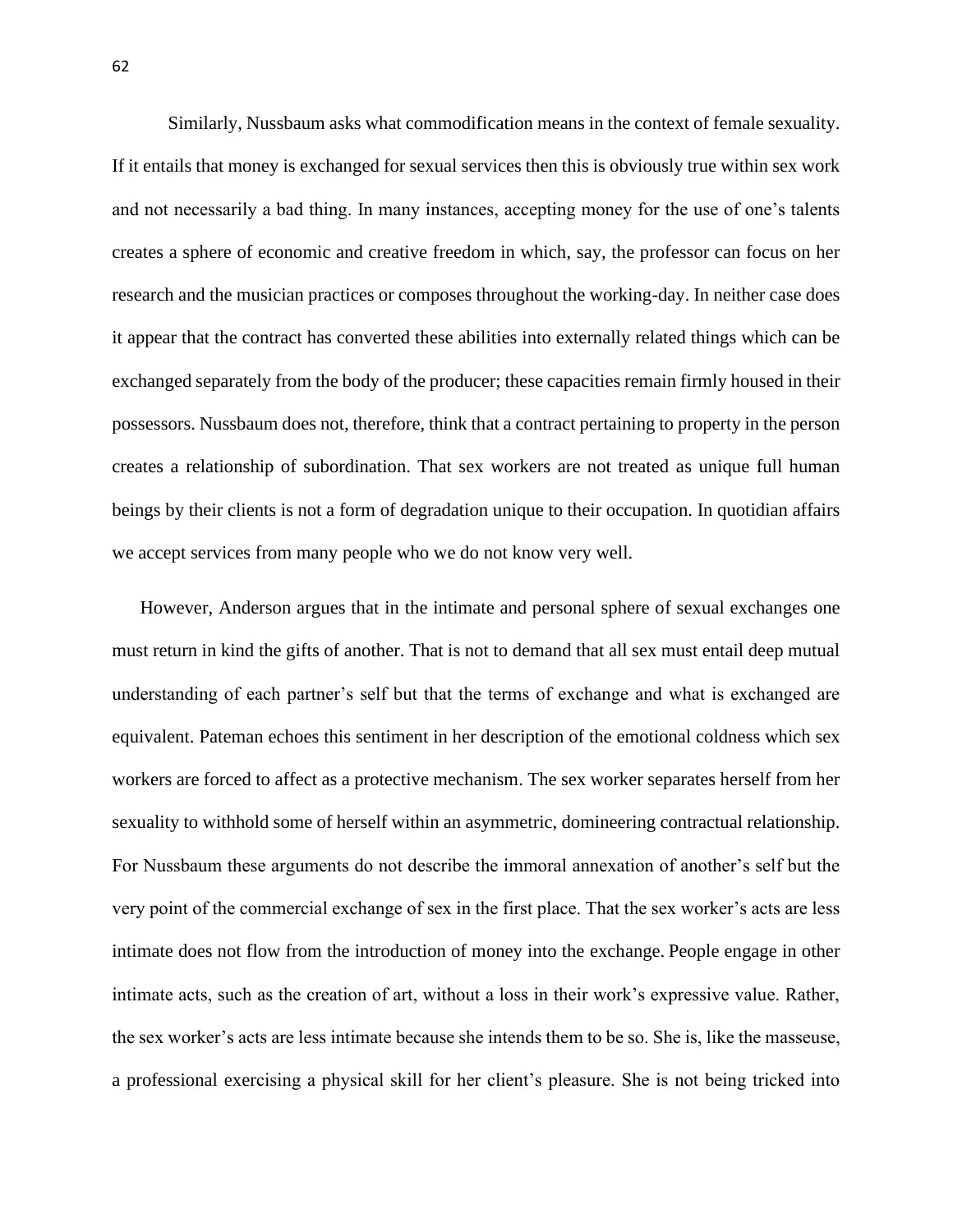signing over part of herself to another nor is her identity split by the dissonance of non-intimate sex. The horrors of rape, abuse, and violence which afflict so many poor sex workers do not arise from a lack of intimacy, or the dehumanisinglaw of male sex right, but from unsafe criminalised working conditions and social stigma.

# **5. The sex worker's activity is shaped by, and in turn perpetuates male dominance of women.**

For Nussbaum, sex work has certainly been shaped by aspects of male domination over women. Gender hierarchies have, of course, entrenched the perception that female sexuality is dangerous and in need of careful regulation. Yet, for Nussbaum, sex work is not harmful because it perpetuates ideas of male sexual domination. Instead, these ideas in themselves belie the true source of pain and injustice in the commercial sex market. Sex workers have not been treated with the legal and social respect befitting human beings. They share this burden with working-class people of many sorts across time periods. Some of the particular evils associated with the commercialisation of sex – i.e. the physical abuse of sex workers and control of their earnings by coercive third parties – are features of male dominance that do not have as widely documented parallels in other forms of low-paid work. Yet, even these singular instantiations of male dominance are not the purview of sex work alone. The dowry system in Bangladesh, for instance, undermines the worth of female children and is responsible for malnutrition, neglect, and death of millions of young girls. Sex work, Nussbaum posits, does not have such widespread and allconsuming negative implications. Western marriage contracts – an institution cited by both Pateman and Anderson for its deleterious consequences for women – reinforces male dominance on a far more prolific scale than sex work. While marriage laws can be improved to better protect women, to prohibit all marriage on the grounds that it reinforces gender hierarchies would be a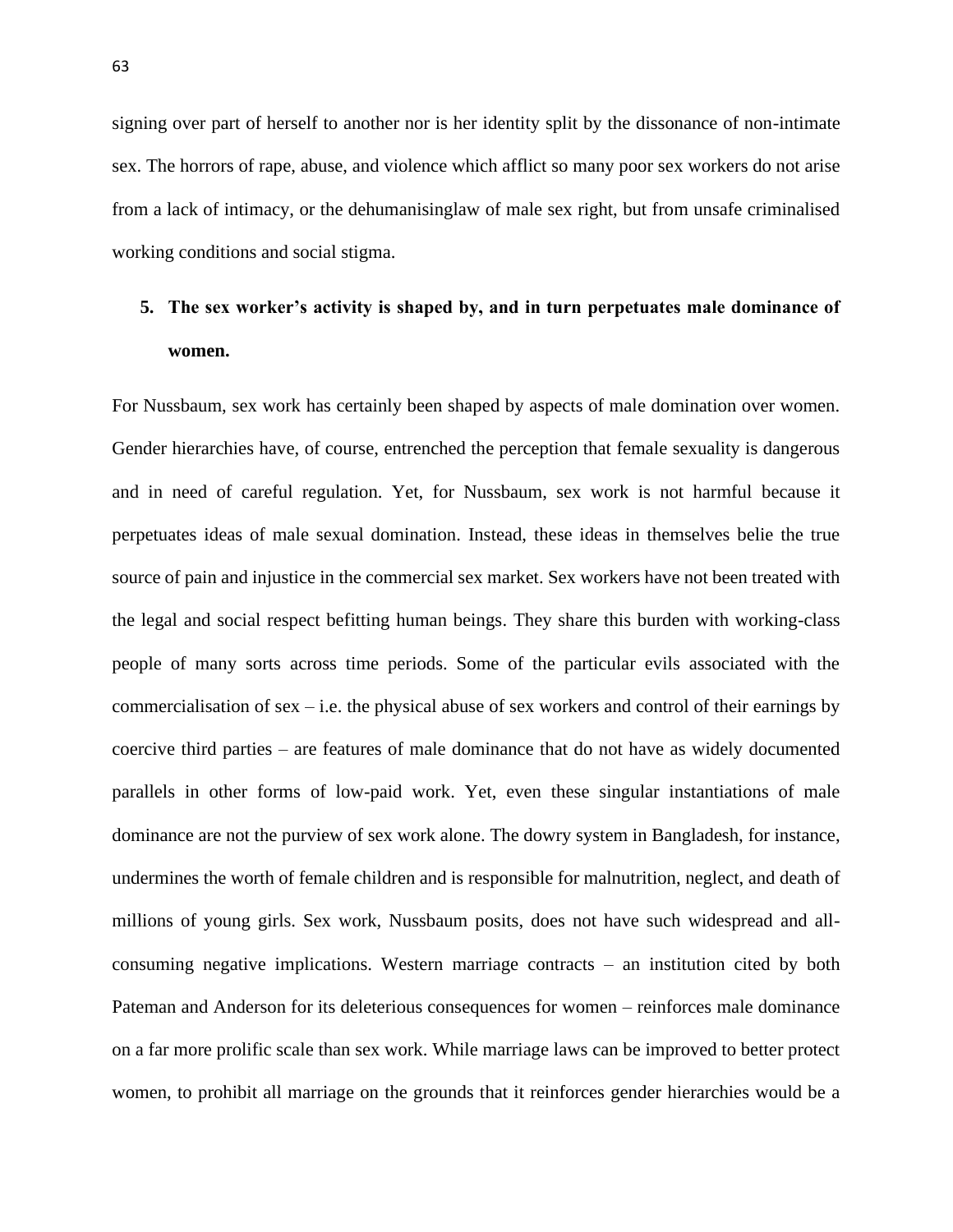gross violation of individual liberty. So too, Nussbaum says, with sex work. The law should, instead, be used to protect the bodily safety of sex workers, to guard them against financial and other forms of coercion, to ensure their access to reproductive healthcare, and to guarantee their equal civil and criminal rights under the law.

# **6. Sex work is a trade that people do not enter by choice; therefore the bargains people make within it should not be regarded as real.**

Here, Nussbaum distinguishes between three types of cases where a sex worker's entry into the commercial sex market can be described as coerced: first, when her entry is caused by criminal conduct (such as threats of violence, deception, or the activities of sex traffickers), second, when she is below the legal age of consent, and, third, when she is compelled by desperate economic conditions. In the first two instances Nussbaum sees the "choice" to become a sex worker as clearly invalid and the agents of coercion should be punished under the law. Yet, she takes the case of an adult woman who becomes a sex worker because of economic necessity as a different kind of infringement upon autonomy. Nussbaum cites Joseph Raz to this end;<sup>153</sup> for Raz, to be truly autonomous, agents have to meet three conditions: they must possess certain mental capacities, they must have an adequate range of valuable options, and they must enjoy independence from coercion and manipulation. To illustrate this definition Raz describes a woman trapped on a desert island where she is pursued day and night by a fierce carnivorous animal. In one sense she is free to go anywhere on the island and do anything she desires. But, if she wants to remain uneaten, she is instead forced to spend all her time and energy calculating her movements to avoid the beast. Despite her internal capacity for freely determined behaviour the hounded woman's autonomy is

<sup>153</sup> Joseph Raz, The Morality of Freedom 374 (1986).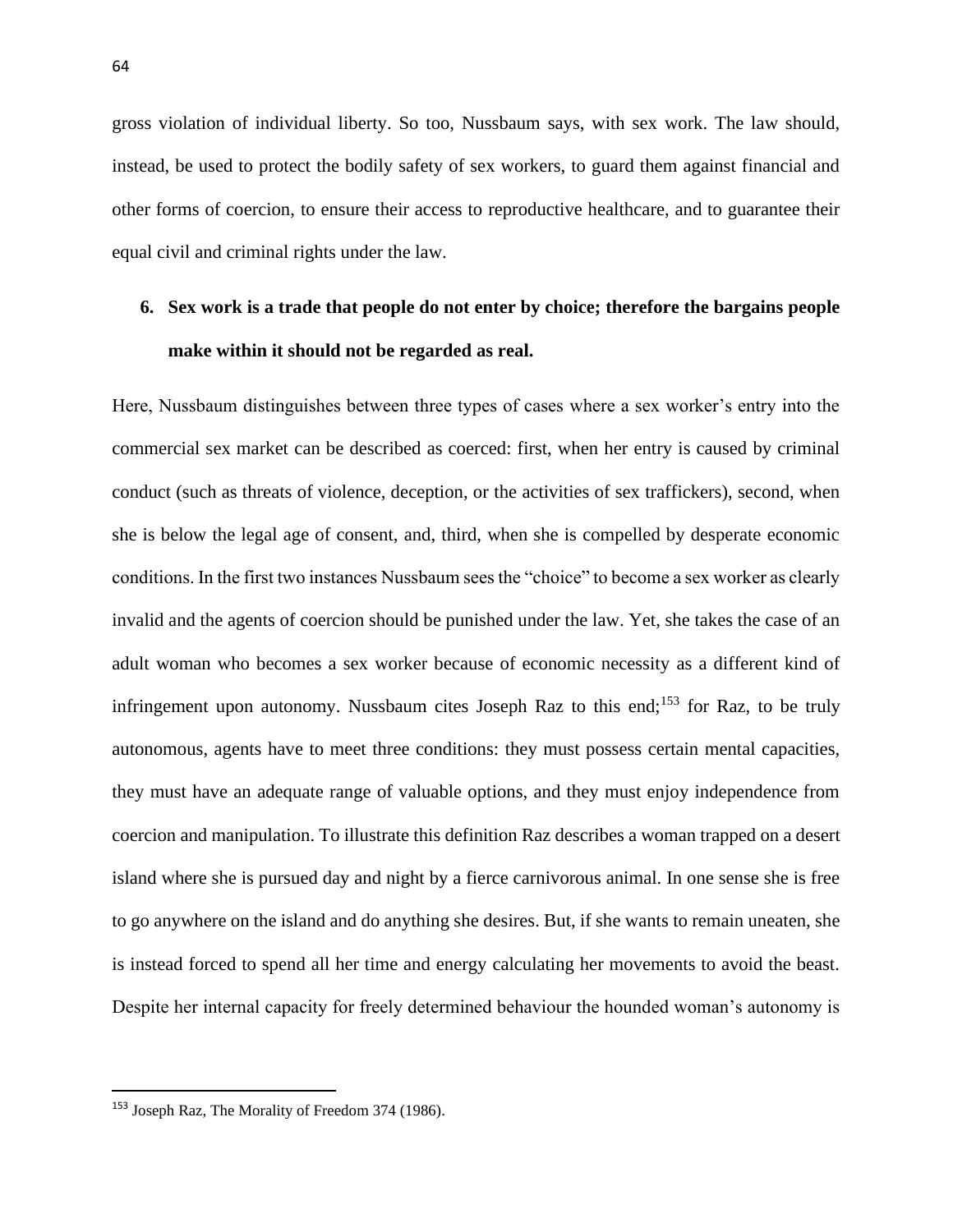thus constrained by her environment. Many poor people lead nonautonomous lives in this sense; they fulfill the internal conditions necessary to act autonomously but this potential is not realised if their struggle for survival limits them to unpleasant options. Sex work, alongside occupations like meatpacking, might not be an option many women would select if they had an endless list of alternatives; but that does not delegitimise the choices of poor women to perform these types of work. Sex work cannot be considered in isolation from its legal and economic context. We can acknowledge that poor women unjustly lack employment alternatives while respecting the decisions they make under difficult circumstances.

For Nussbaum the stigma attached to sex workers stems from a conglomeration of beliefs which are rationally indefensible. While relationships of subordination, as described by Pateman and Anderson, are of serious concern, they apply to many of the types of work poor people do. Where criminal and abusive conditions exist, the law should be used to protect sex workers' dignity. For Nussbaum the correct response to the issues raised by the sex work debate is to enhance the economic autonomy and personal dignity of sex workers, not to restrict further their already limited options. As the arguments of both SWEAT and Embrace Dignity have shown full criminalization has failed South Africa's sex workers. In the following section this project applies Nussbaum's capabilities approach to the empirical survey results and interview data to assess whether full or partial decriminalisation would more effectively enhance the capability of South African sex workers to lead lives of dignity and human flourishing. The sensitivity of the capabilities approach to context – the disparate needs of and obstacles faced by women – and its foundational respect for human dignity renders this approach compatible with Pateman and Anderson's frameworks. The subversive inequalities identified and explained by Pateman's Sexual Contract are precisely the dynamics the capabilities approach works to mitigate.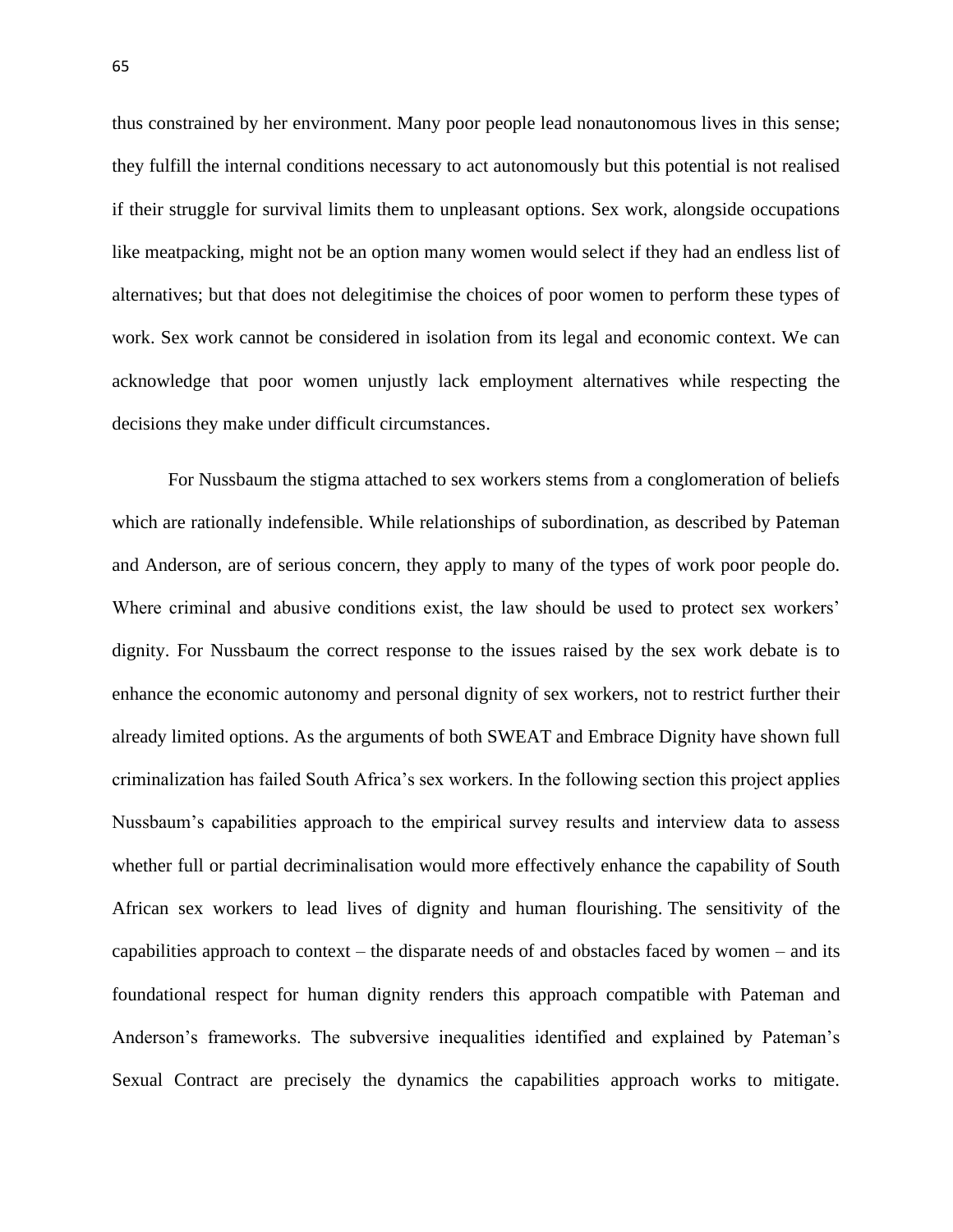Anderson's reflexively endorsed evaluations draw from a basis equivalent to Nussbaum's Practical Reason and Affiliation capabilities. Personal relationships underwritten by the objective norms of intimacy and commitment entail a rational endorsement of these values as good principles by which to guide one's actions (Practical Reason) with the aim of sustaining relationships of certain kinds (Affiliation). The capabilities approach is thus an effective mechanism through which to assess the impact of regulative policies on South African sex workers.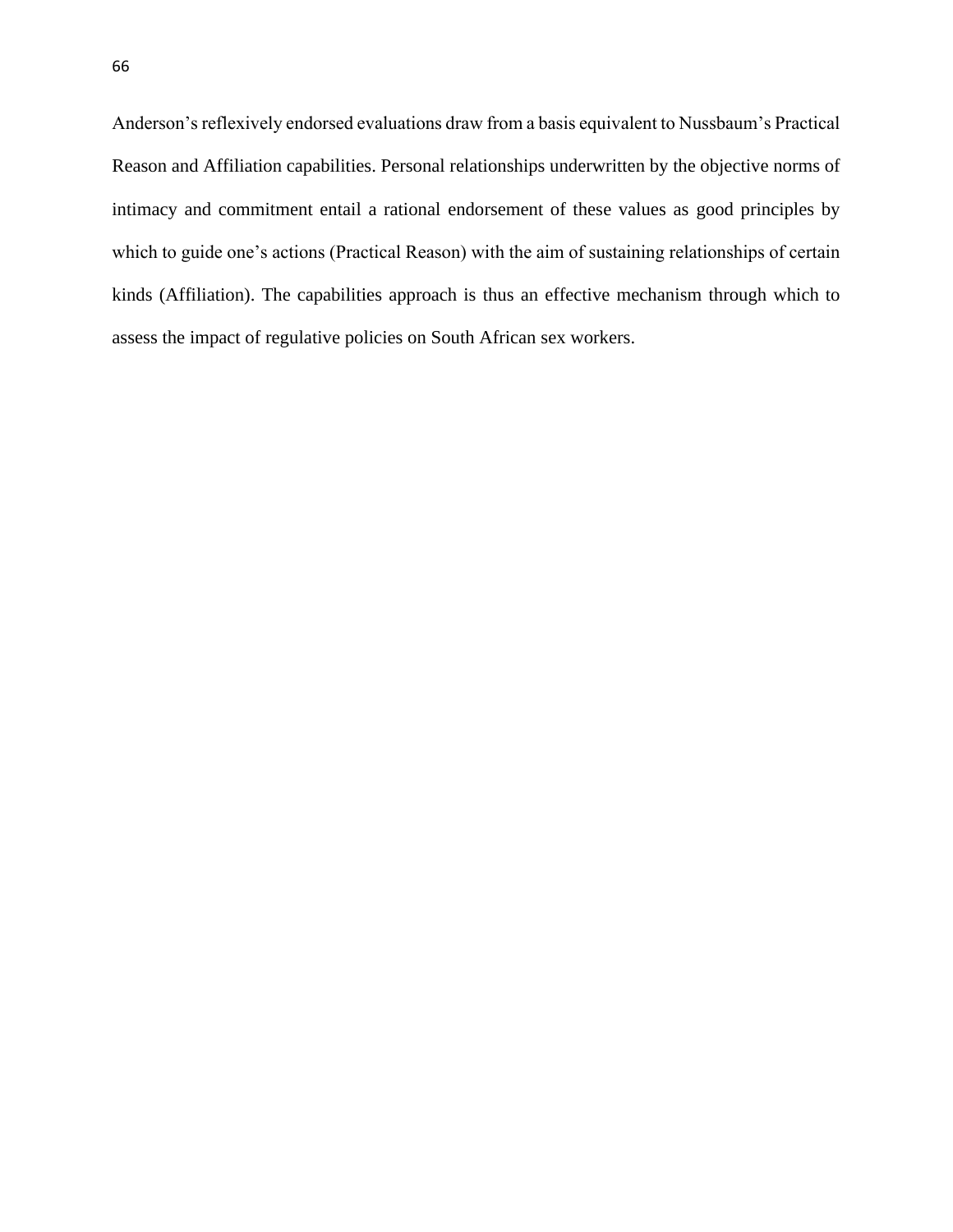**Survey Results: Applying the Capabilities Approach**

The structure of my survey analysis is informed by interviews with NGO activists and sex workers in Cape Town as well as by thorough research into the South African commercial sex market more broadly. The primary goal of this study is to amplify the voices of South African sex workers within the debate surrounding legislative reform. This research methodology produced five overarching issue categories which organise the ensuing presentation of the study results: Economic necessity, stigma and its relation to law, sex worker client relations, health concerns and condom use, sex worker-law enforcement relations, and, to a lesser extent, sex worker-third party relations. Through considering first-hand qualitative accounts and self-reported data – alongside the arguments advanced by SWEAT, Embrace Dignity, the South African Law Reform Commission, and other regionally specific research – this paper constructs a vivid picture of the material reality South African sex workers are confronted with and the role the law currently plays in shaping and constraining their choices. The normative theories developed by Carole Pateman, Elizabeth Anderson, and Martha Nussbaum supplement this empirical account imbuing this project's argument for full decriminalisation with moral weight and generalising its claims beyond the South African case.

Nussbaum's capabilities approach – grounded in contextual realism and drawing from Marxist and Kantian principles – bridges the divide between normative theory and empirical data enabling this project to present its findings in a nuanced and compelling form. Within each overarching issue category of the survey results this paper considers the effects regulative policies have on the central combined capabilities of: Life, Bodily Health, and Bodily Integrity, Control over one's Environment, Practical Reason, and Affiliation. The combined capabilities of Life, Bodily Health, and Bodily Integrity are presented together and encompass arguments against decriminalising sex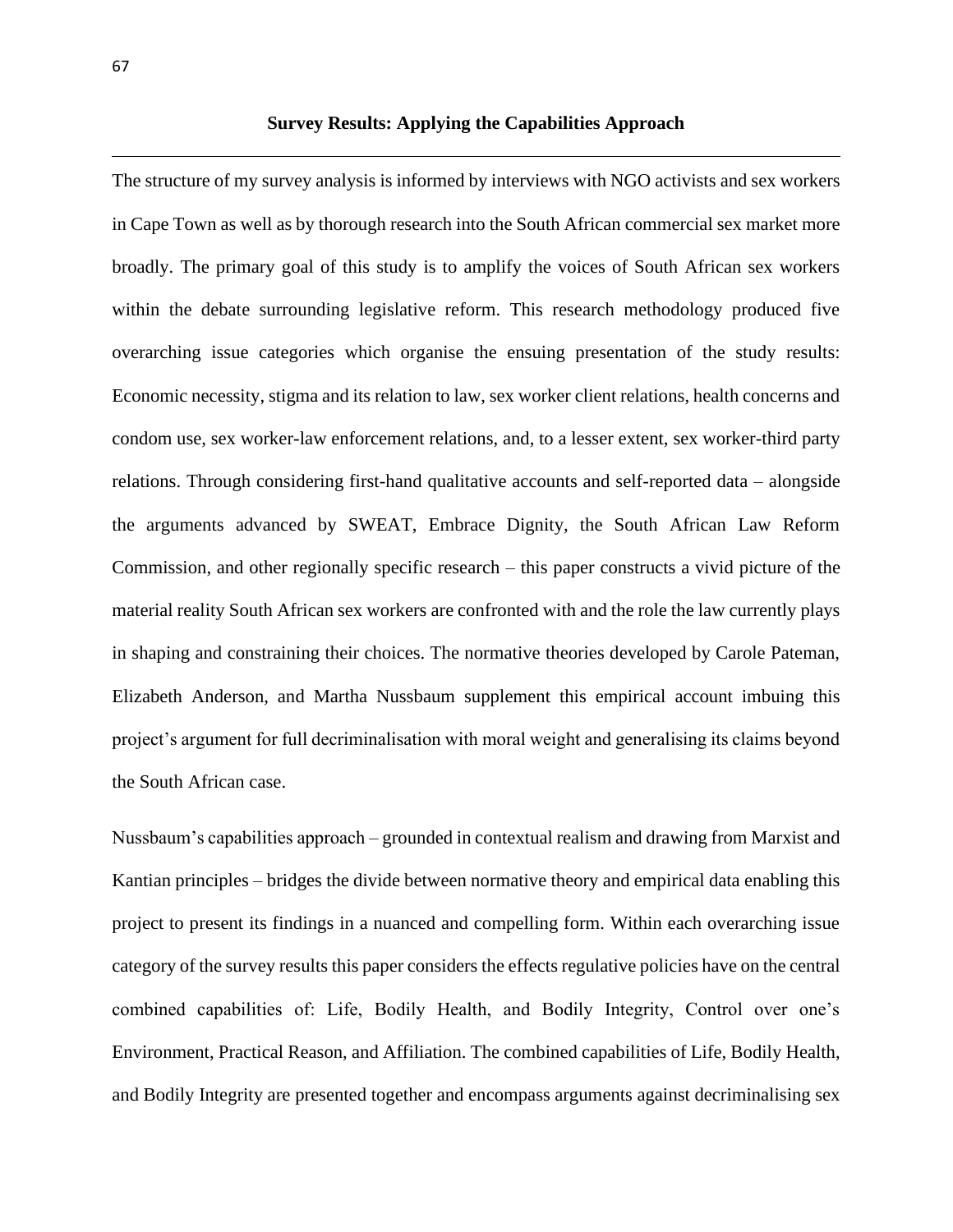work which cite excessive risks of violence, abuse, disease transmission. The material stipulations of the Control over one's Environment capability – pertaining to earning a living wage, freedom from unwanted search and seizure, and the right to seek employment on an equal basis with others – are greatly affected by the legal status of sex work.<sup>154</sup> The Practical Reason capability – a priority for Nussbaum – here will be applied to the degree to which regulative policies enhance sex workers' ability to plan and make thought out decisions in the execution of their activities as well as the latitude they enjoy to express themselves within their work. Affiliation – Nussbaum's adjoining subsuming capability – is importantly related to the stigmatisation of sex work and its relation to law. Promoting this capability involves securing the social bases of self-respect and being able to be treated as a dignified being whose worth is equal to that of others."<sup>155</sup>This aim necessitates either the decriminalisation of sex work – the removal of a law that undermines sex workers' status as equal citizens – or the deliberate prohibition and abolition of sex work as an activity that is inherently degrading and stigmatised for good reasons.

 $154$  Ibid.

<sup>155</sup> Nussbaum, M., (1999), 33.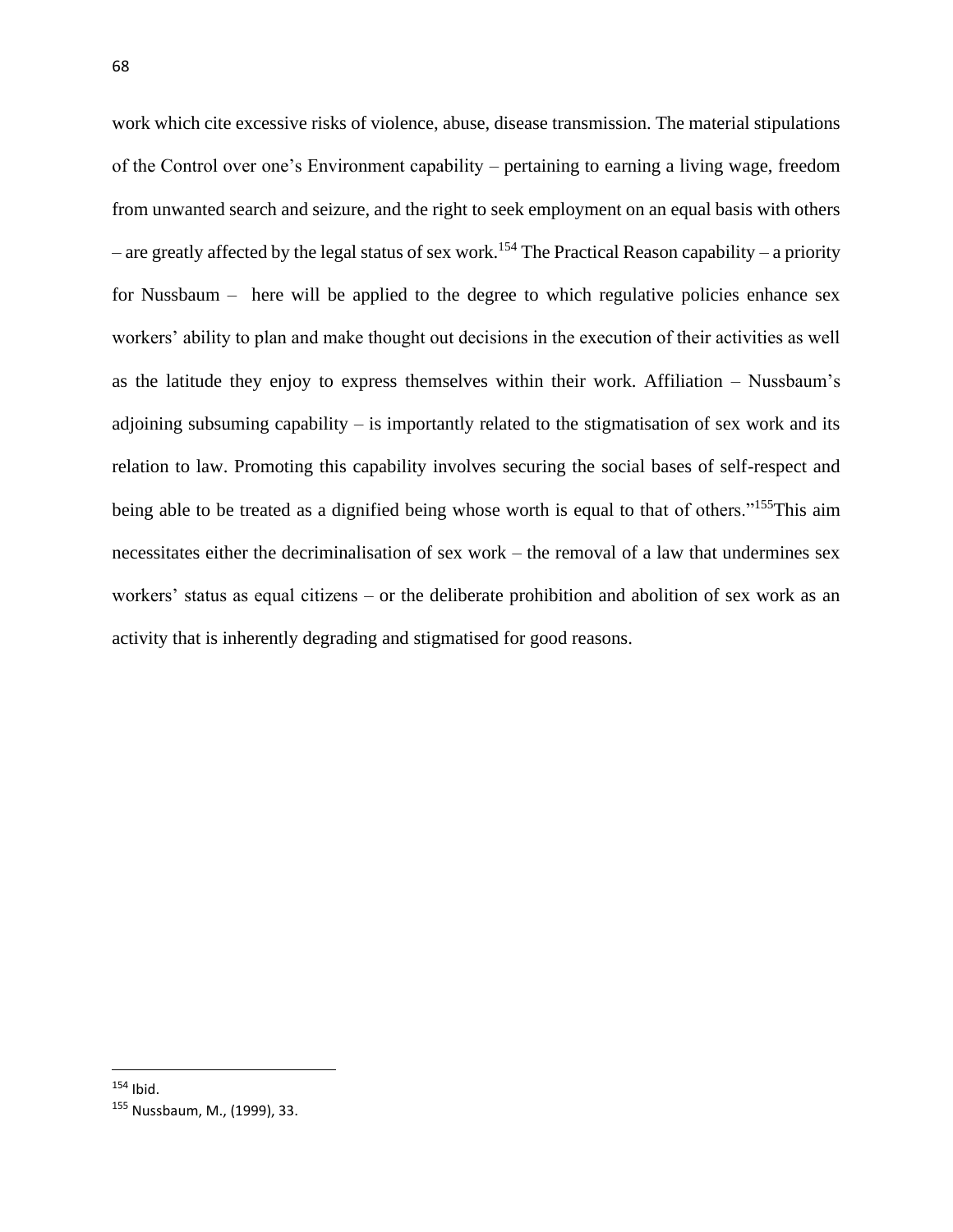### **Economic Necessity**

Of the 67 survey participants only one respondent, from the Cape Town group, indicated that she did not support any dependents with her income as a sex worker. From the Cape Town group two respondents stated that they supported 8 and 12 dependents respectively, from the rural areas group 6 respondents indicated that they supported 6 or more dependents with the highest response being 11, and from the foreigners groups 4 respondents replied that they supported 9 or more dependents with a highest response of 14.



The high numbers of dependents supported by the income of sex workers suggests that these activities are important for maintaining the Bodily health capability of a number of South African children living in low-income households. However, it can still be argued that the risks to sex workers themselves outweigh these considerations or, as Pateman and Anderson maintain, that sex work represents an unjust relationship of subordination which limits the autonomy of sex workers to an unacceptable degree. The majority of survey participants had not completed high school and a few exceptions per group had higher educational attainment levels. Of the 26 Cape Town respondents 19 did not complete high school, 6 graduated from high school, and one pursued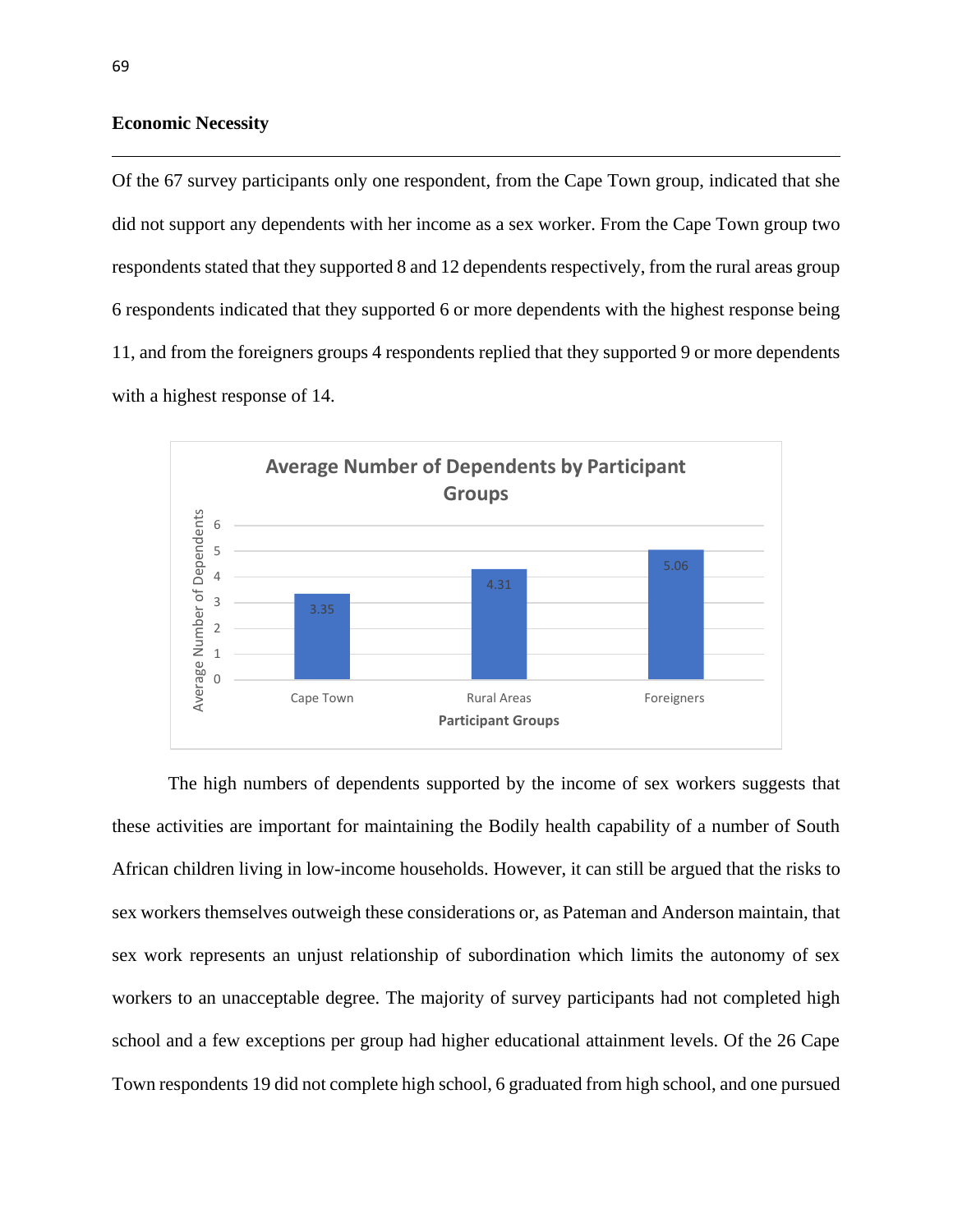a Business Science degree at university before dropping out in second year. Respondents from the rural group indicated similar educational attainment levels with 12 of 19 not graduating high school, 4 completing graduating from high school, and 3 qualifying for technical diplomas. The group of foreign sex workers had higher and more diverse educational qualifications on average with 5 participants completing high school, 4 attaining university degrees, 1 a nursing diploma, and another qualifying as a teacher. This divergence from the other two groups corresponds with the qualitative descriptions of the often-tragic circumstances under which these participants were forced to leave their home countries.

Taken together the added financial pressure of supporting dependents and the limited educational attainments of sex workers constrains sex workers' autonomy in deciding whether to enter the market. Pateman would argue that the asymmetric economic capability of clients and sex workers renders the emergent contractual agreement involuntary and illegitimate. Sex workers do not freely consent in the same way that the buyers of sex do and this inequality produces an unjust relationship of subordination.<sup>156</sup> Decriminalising sex work would publicly endorse, and proliferate, relationships of this kind. However, sex workers are themselves victims of this predatory dynamic and should not be treated as criminals by the law. Rather an abolitionist regulatory model of partial decriminalisation, that recognises the unique vulnerability of sex workers, should be employed to protect their persons and work to dismantle the commercial sex sector.

<sup>156</sup> Pateman, C., *The Sexual Contract,* (Stanford University Press, 1989).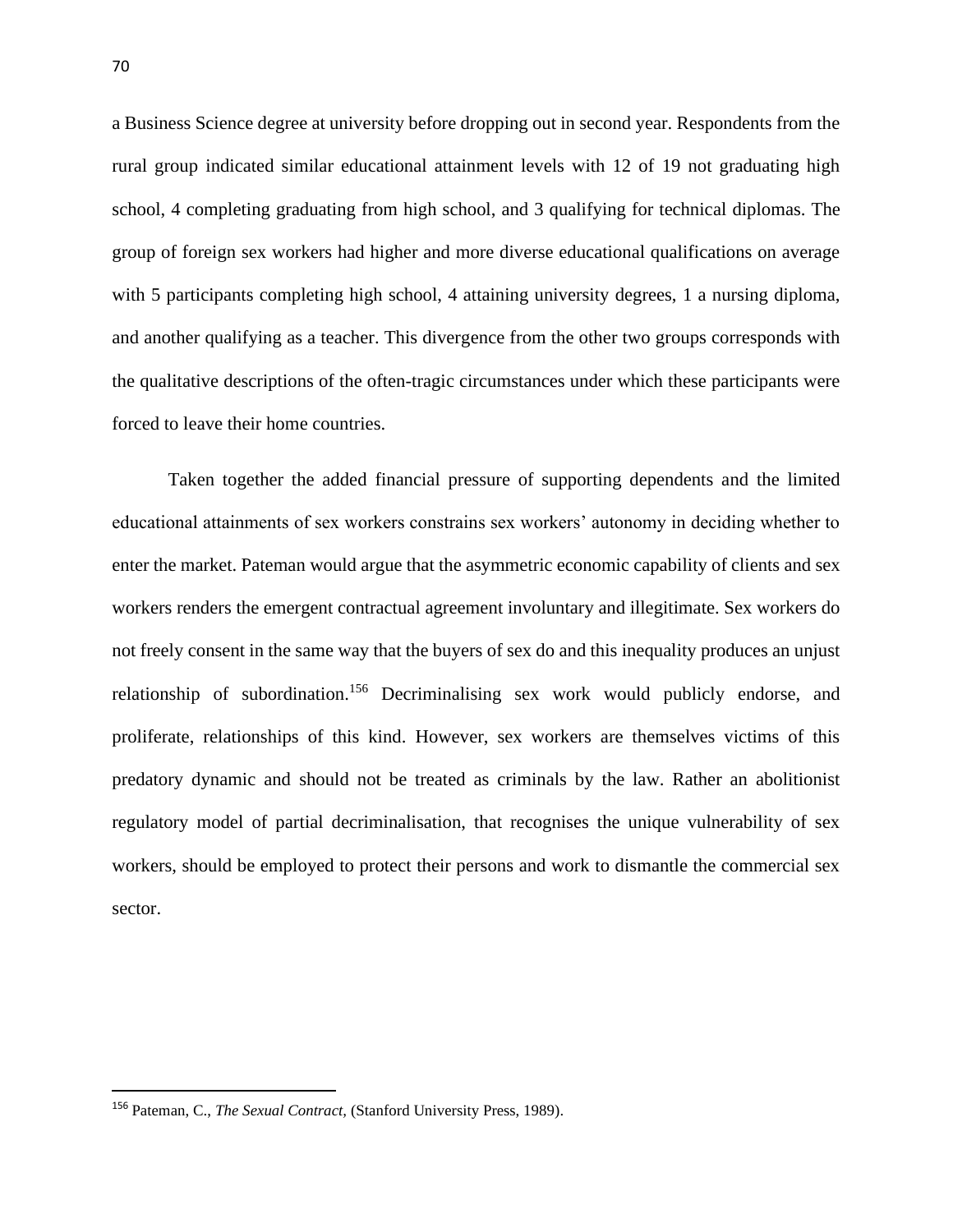| <b>Answer Options</b> | <b>Cape Town</b> | <b>Rural</b> | <b>Foreigners</b> | <b>Total</b> |
|-----------------------|------------------|--------------|-------------------|--------------|
|                       |                  | <b>Areas</b> |                   |              |
|                       |                  |              |                   |              |
| Yes                   | 17               | 21           | 18                | 56           |
|                       |                  |              |                   |              |
| N <sub>o</sub>        | 8                |              |                   | <b>10</b>    |
|                       |                  |              |                   |              |

As the above table illustrates most survey participants across the three groups indicated

**Responses to the question:** *If you were not a sex worker would you likely be unemployed or struggle to find job?* 

that they would likely be unemployed or encounter difficulty in finding another source of employment if they were to exit the commercial sex market. Follow-up questions pertaining to the alternative forms of employment available to participants revealed that, rather than a lack of other options, remuneration levels were the primary concern for sex workers who would not be able at to support their families sufficiently by working as a cleaner or cashier. A majority of respondents did not see finding another job as a problem but preferred their earnings as sex workers. Rather than as a last resort, sex work was repeatedly described as the best available option given difficult childhoods, limited educational attainment, and low earning potential. Mbali – originally from Durban but who moved to Cape Town to earn enough to support her family – described sex work as "a God send. It saved my life." Rather than fixating on economic factors concerns over sex workers' agency should be directed toward criminalisation's limiting consequences. A majority of participants indicated that they were concerned that criminal records might prevent them from acquiring alternative work, and that any work available for people with criminal backgrounds might pay poorly. These concerns were echoed in answers to the question *"Do you think that sex*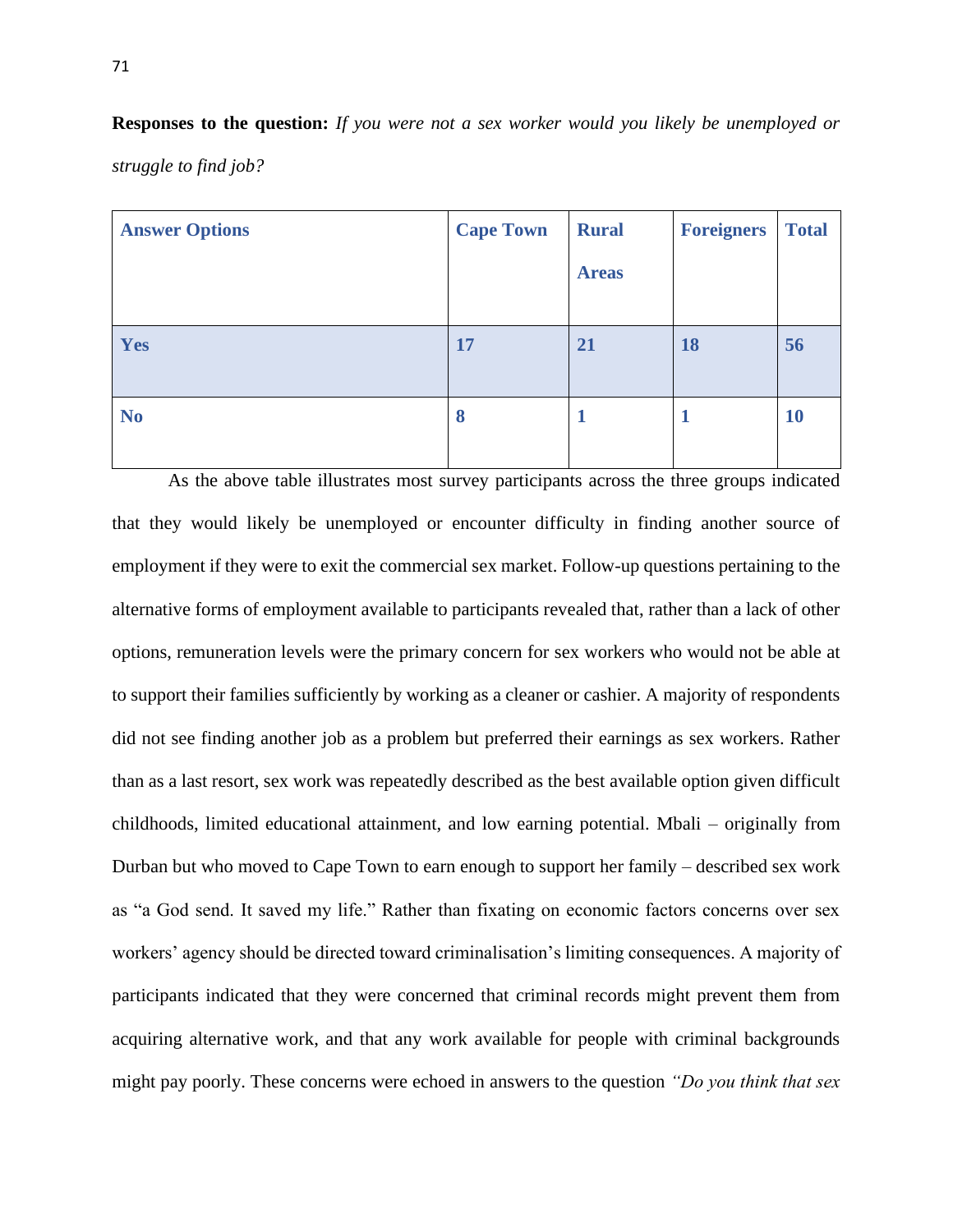*workers are able to freely exit the industry when they want to?"* of the 20 respondents from the Cape Town group who answered this question 17 replied *yes* and 3 answered *sometimes.* Their qualitative responses were almost unanimous in highlighting that they would only want to quit sex work if they were able to find a job which paid a similar level and that this was not the case. For the rural areas group 5 selected *yes,* 2 *sometimes,* and 14 *no.* This reversal in answers was primarily due to respondents with criminal records not perceiving alternative employment as a possibility. Foreign sex workers were equally split between *yes* and *no* citing the same reasoning. Rather than combat the commercial sex industry and deter sex workers from becoming repeat offenders through criminal sanctions, criminalisation can be seen to trap sex workers therein.

Nussbaum accepts Pateman's argument in so far as it criticises the limited employment options available to sex workers and describes their work – which is often insufficient for full Marxian human flourishing – as unjust. But she does not take this objection, which can and is levelled against all contracts of employment under capitalism, as sufficient justification for a policy regime which continues to undermine the dignity of sex workers and aims at eradicating sex work as an employment option. For Nussbaum, as was explained through Raz's *Hounded Woman* example, extenuating economic circumstances do not invalidate sex workers' decisions. In fact, the survey results emphasise the conscious and calculated choices many sex workers make in deciding to continue earning a higher income than they would pursuing alternative forms of work. In addition to representing an instantiation of the Practical reasoning capability opting for greater earning capacity enhances sex workers' control over their environments. The law, currently, unjustly constrains sex workers' autonomy. Where survey participants perceive obstacles to exiting the commercial sex industry it is because of their criminal legal status.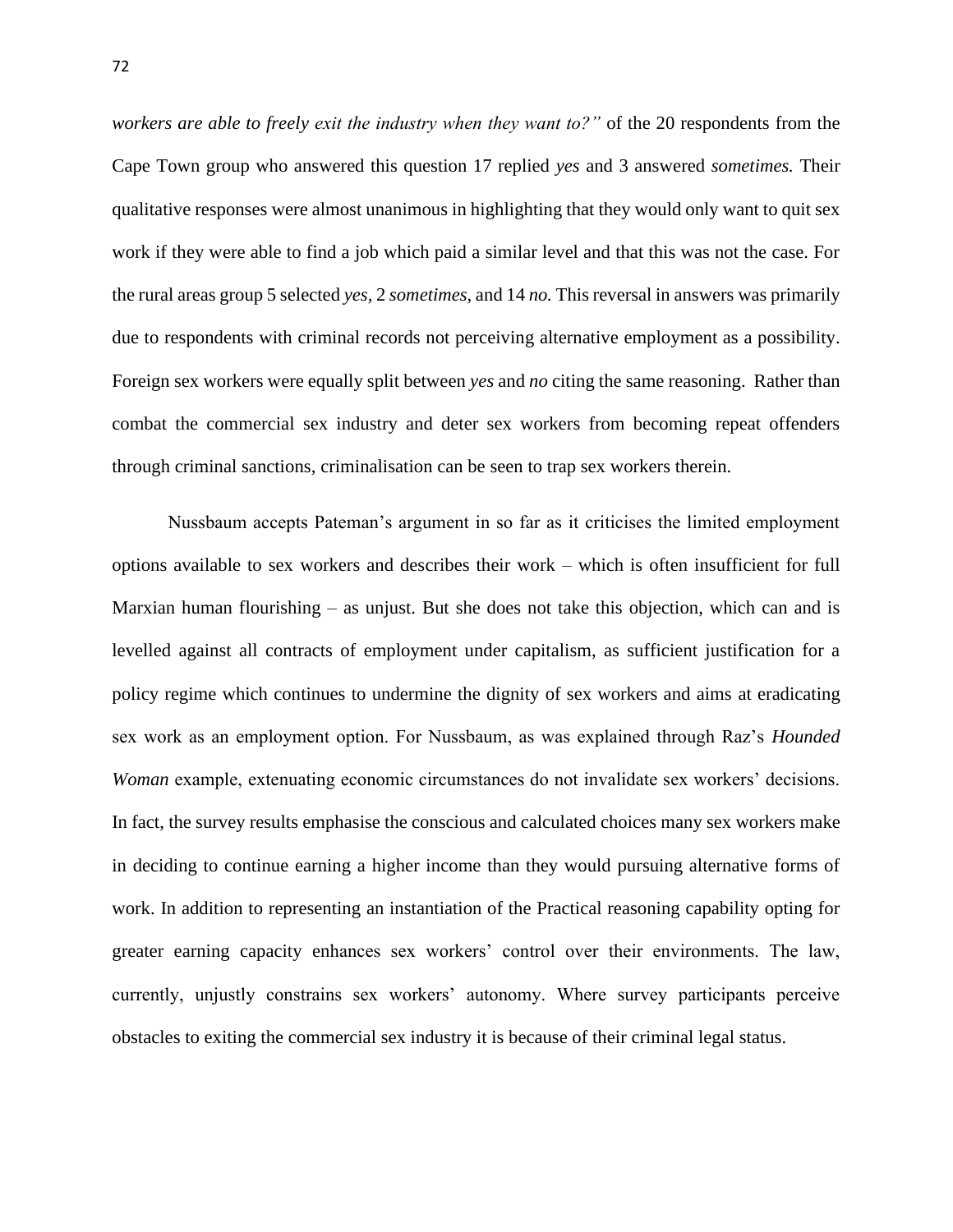Furthermore, criminalisation undermines sex workers' dignity, excluding them from participating in public life as full and equal citizens. This fact that was illustrated, painfully, by the catastrophic loss of earnings sex workers experienced when a nation-wide lockdown came into effect in March of 2020.<sup>157</sup> Sex workers, as a consequence of the criminal status of their work, were omitted from state unemployment relief schemes and support programs. Constance Mathe — National Coordinator of the Asijiki Coalition for the Decriminalisation of Sex Work — described the exclusion of sex workers from lock-down unemployment benefits as deliberate in its intent: "[the grant] goes to unemployed people but it is different for sex workers who run their own businesses… because sex work is criminalised they can't register their work or prove that this is how they earn a living."<sup>158</sup> Dr. Marlise Richter — former head of Sonke Gender Justice's Policy, Development and Advocacy Unit — added that the only financial assistance sex workers qualify for is the Social Relief of Distress grant of only R350 (US\$23) per month. Inherent within sex work is a high risk of interpersonal disease transmission, with sex workers particularly vulnerable to contracting COVID-19 and disproportionately unable to earn a living even after lockdown is eased.<sup>159</sup> Criminalisation perpetuates government ambivalence towards the needs of this marginalised group of South African women and undermines their social basis of self-respect in society.

Decriminalising sex work would affirm the equal dignity of sex workers and respect their autonomy to decide for themselves what kind of work they ought to be doing while mitigating against barriers to freely entering and exiting the industry. Anderson's concession, that the

158 159

<sup>157</sup> Ranoszek, S., *Sex workers: Ignored by the state, abused by police,* (August, 2020), <https://www.newframe.com/sex-workers-ignored-by-the-state-abused-by-police/>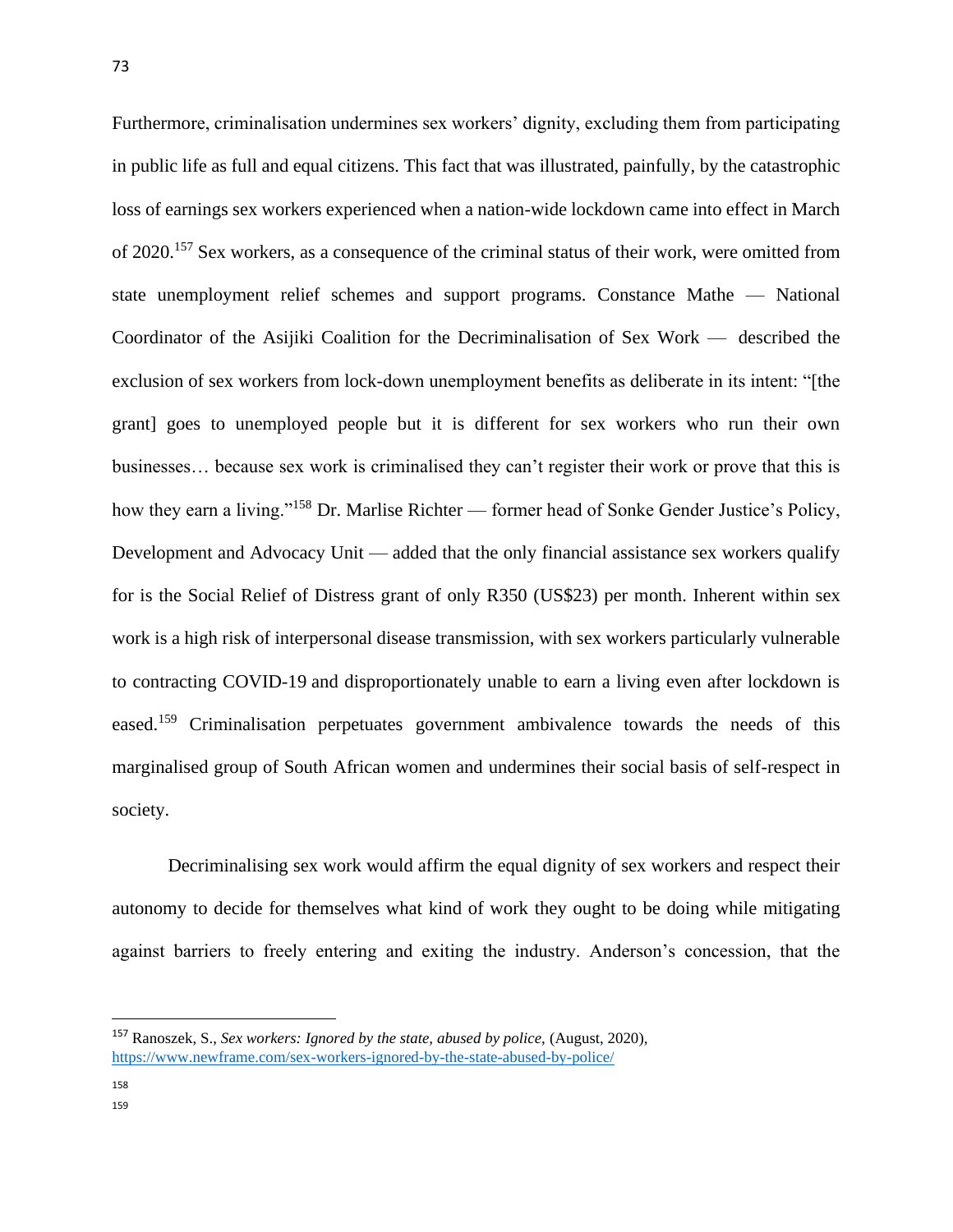prohibition of sex work should not limit further the freedom of sex workers, would thus see her align with Nussbaum in advocating for full decriminalisation. Sex workers are not helpless victims of subordination but women providing for their families under difficult conditions. Partial decriminalisation is an afront to their dignity – and thus their Affiliation capability – as well as their Practical reasoning and Control over one's Environment capabilities. Full decriminalisation recognises sex workers as fully autonomous and equal citizens, enables them to earn an income sufficient to support their families, and freely exit the industry without a criminal record if this is no longer the case.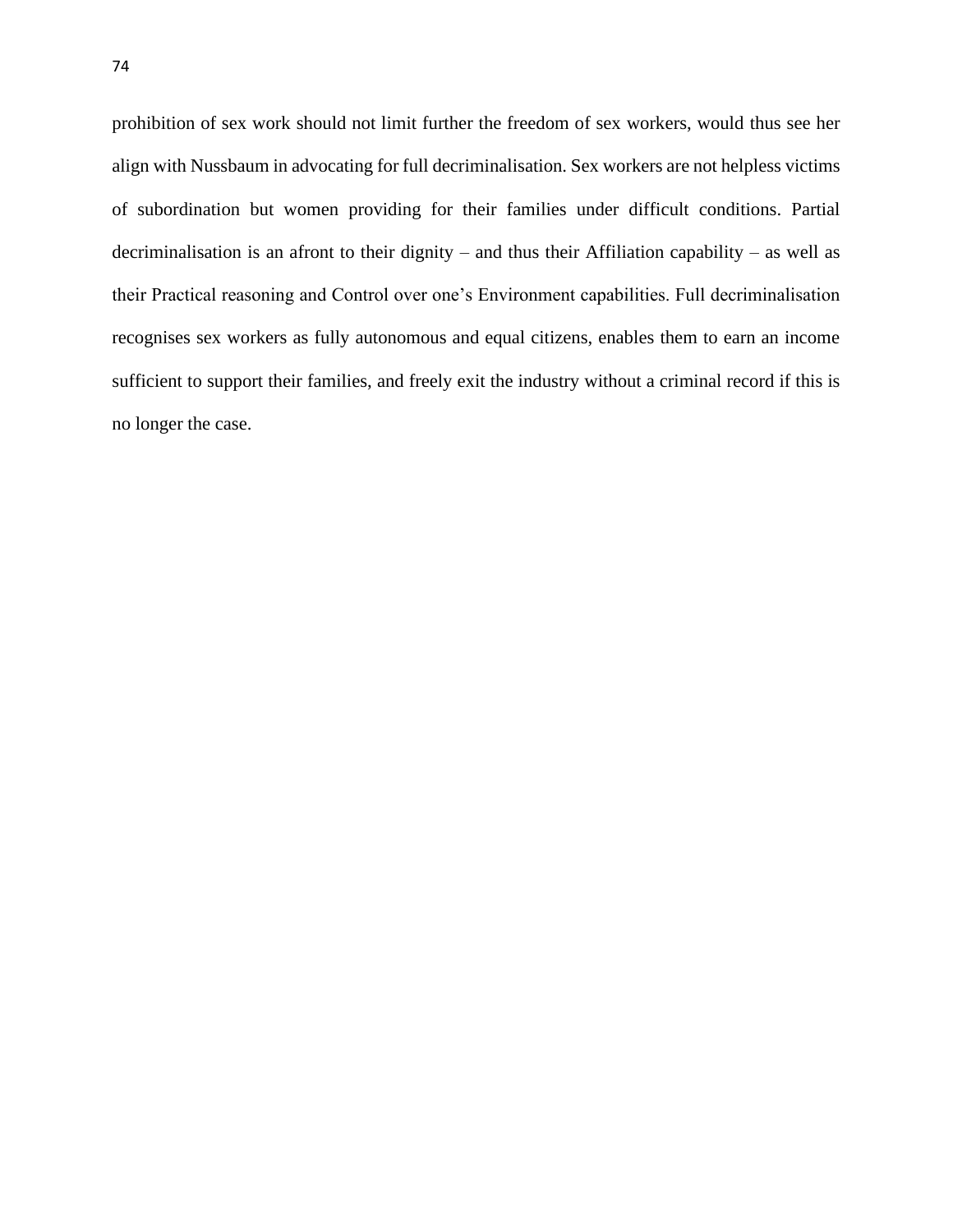### **Stigma and its Relation to Law**

**Responses to:** *Do you think that sex workers in South Africa face harmful stigma/judgement from* 

*other parts of society?* 

| <b>Answer Options</b>                                                           | <b>Cape Town</b> | <b>Rural</b><br><b>Areas</b> | <b>Foreigners</b> | <b>Total</b> |
|---------------------------------------------------------------------------------|------------------|------------------------------|-------------------|--------------|
| a. Yes; it is widespread and harmful.                                           | 23               | 21                           | 18                | 62           |
| b. There is a stigma but its impact is not $\vert 3 \rangle$<br>that great.     |                  | 1                            |                   | 5            |
| c. No; sex workers are treated fairly by $\vert 0 \rangle$<br>society at large. |                  | $\boldsymbol{0}$             | $\mathbf 0$       | $\mathbf 0$  |

An overwhelming majority of respondents across all participant groups indicated that the stigmatisation of sex workers in South Africa is widespread and harmful. For Nussbaum this stigma is the genesis for the many of the ills associated with the commercial sex industry. Most perniciously of all it cripples sex workers' ability to realise the Affiliation capability by stripping them of their social bases for self-respect and denying their equal worth in society. <sup>160</sup> Pateman and Anderson characterise the stigmatisation of sex workers as a product of gender hierarchies and the masculine compulsion to possess, and guarantee men's access to, women's bodies. Decriminalised sex work publicly affirms and extends thelaw of male sex right permeating both public and private relationships. This annexation of female sexuality does not begin and end with

<sup>160</sup> Nussbaum, M., (1989).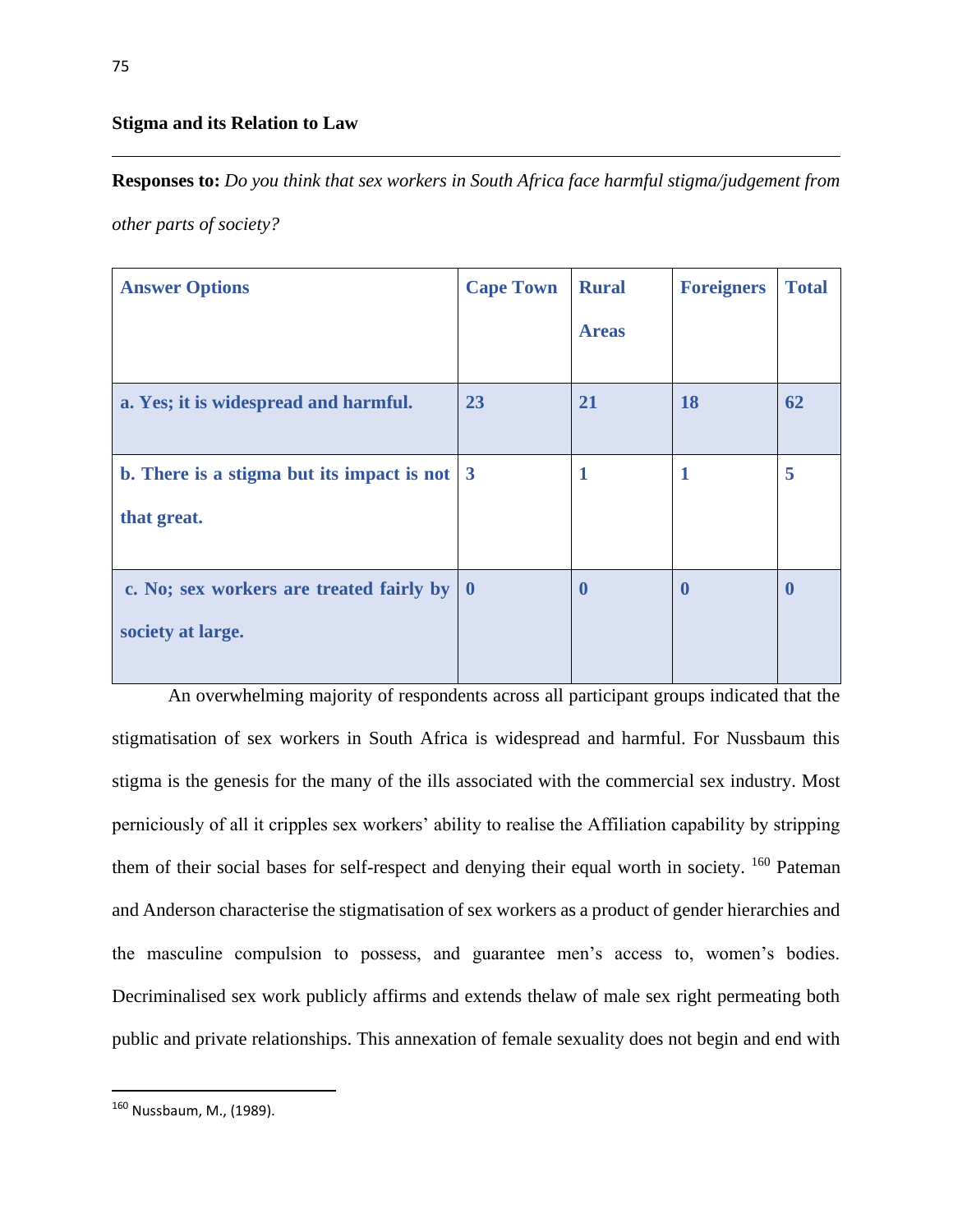sex workers but affects women throughout society who are increasingly perceived as the rightful property of men. The stigmatised status of a sex worker – whose sexuality is alienated and commodified in the market – represents the logical extension of thelaw of male sex right which currently pervades society. Pateman and Anderson both portray sex workers as exploited and in need of protection. Partial decriminalisation does not unjustly label sex workers as criminals nor does it endorse and perpetuate their exploitation in the market. It works to eradicate the commercial sale of sex, mitigating the proliferation of thelaw of male sex right, and safeguarding the dignity of women who were once reproached as prostitutes.

Nussbaum rejects this reflexive description of the relationship between sex work, gender hierarchies, and stigma. Sex workers do not perpetuate a harmful masculine ideal of ownership throughout society but are themselves harmed by social degradation emergent from men's attempts to control women's sexuality. This stigma inflicts profound pain upon sex workers and their families. Across all three survey groups a majority, and for the rural respondents 22 out of 22 sex workers surveyed, had been afflicted by stigma in their daily lives and within their communities. Participants from rural areas shared particularly emotive stories about their children being ostracised at schools, churches no longer welcoming them on the premises, public verbal harassment, and rejection from their families. Ndiliswa described her struggles growing in impoverished conditions working seasonally as a farm labourer. Sex work enabled her to provide for her children better than inconsistent employment as a manual labourer and when asked what other work she would be doing if she were not a sex worker she replied, "I can not. Sex work give me life." For her, sex work is not a dehumanising or degrading pursuit but the source of economic freedom and an important enhancer of her control over her environment. Tnozuma, a farm girl who lost her parents when she was a child and did not finish primary school, described sex work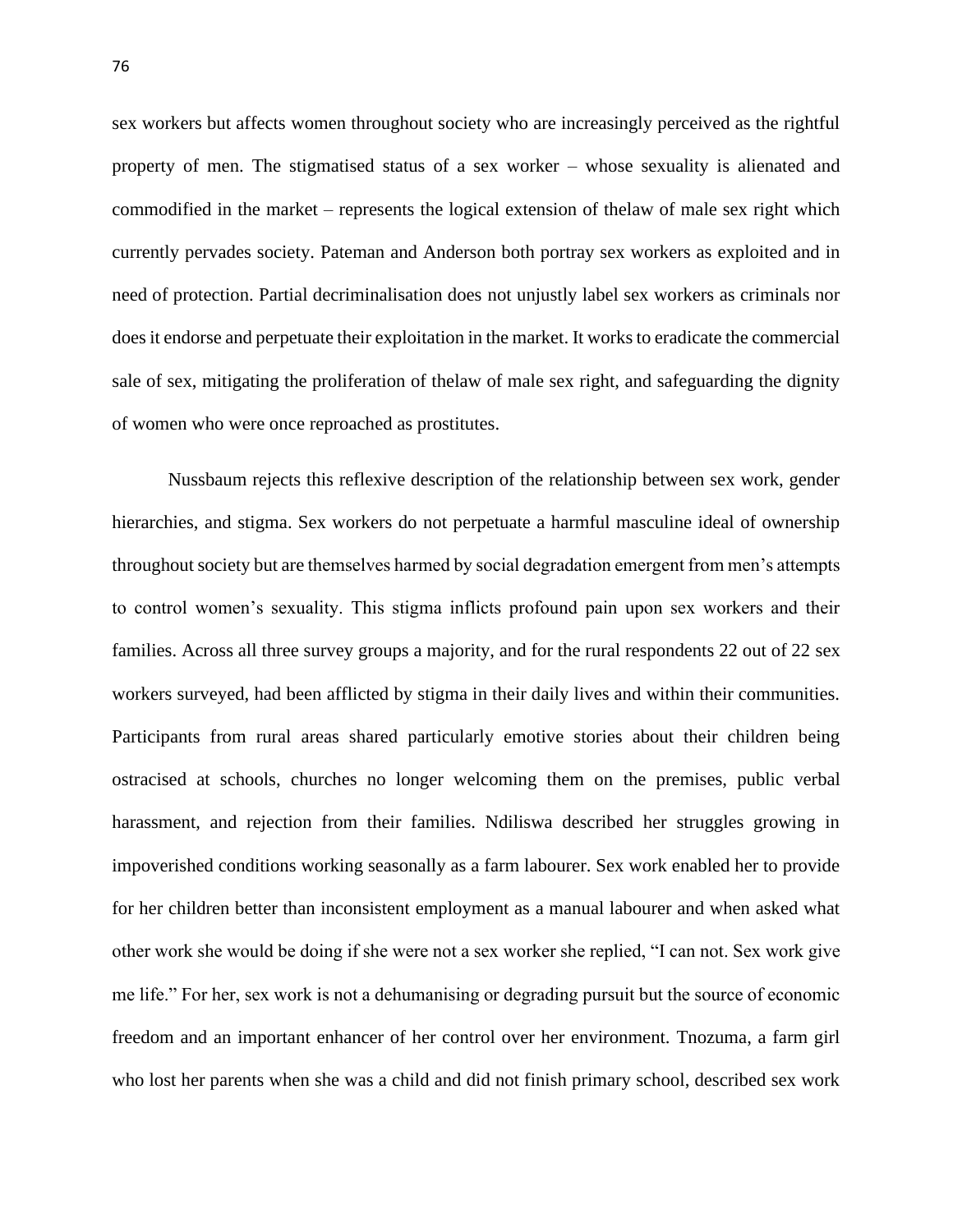as a lifeline which save her from starvation. However, because of the stigma attached to her work she has been "rejected from women's community gatherings." Mosipho speaks about her work in similarly positive terms but sadly adds that, "My family don't want to openly associate with me when they find out I do sex work." For Kuhle sex work affords her the time to care for her sick mother however, after a friend of hers told her landlord about her work, she was thrown out of her home with her small child. Upon hearing that Lulama was a sex worker her landlord refused to let her use the taps for drinking water in her shared farmhouse accommodation and told her to use the toilet water instead. Common to all these stories is the positive effect sex work has had on enhancing poor women's control over their environments alongside the catastrophic consequences of dehumanising stigmatisation.

Follow-up qualitative questions revealed sex workers in rural areas were often verbally abused by doctors and nurses and denied condoms, STI tests, and abortions on account of their work. Ndiliswa was embarrassed by her doctor in front of all his staff and told that if she came to the clinic again with her sickness she would not be treated. A nurse in a clinic in Paarl shouted at Tnozuma that she was spreading HIV while a nurse in a similar clinic threatened to withhold Kuhle ARVs since they were "going to waste." The effects of stigma on sex workers appear to be more severe in low income communities and remote clinics where it is more difficult to enforce standards of patient care. While sex work does entail a heightened risk of contracting sexual transmitted infections the negative effects on sex workers Bodily health capabilities are unjustly exacerbated by laws which label them as criminals underserving of treatment.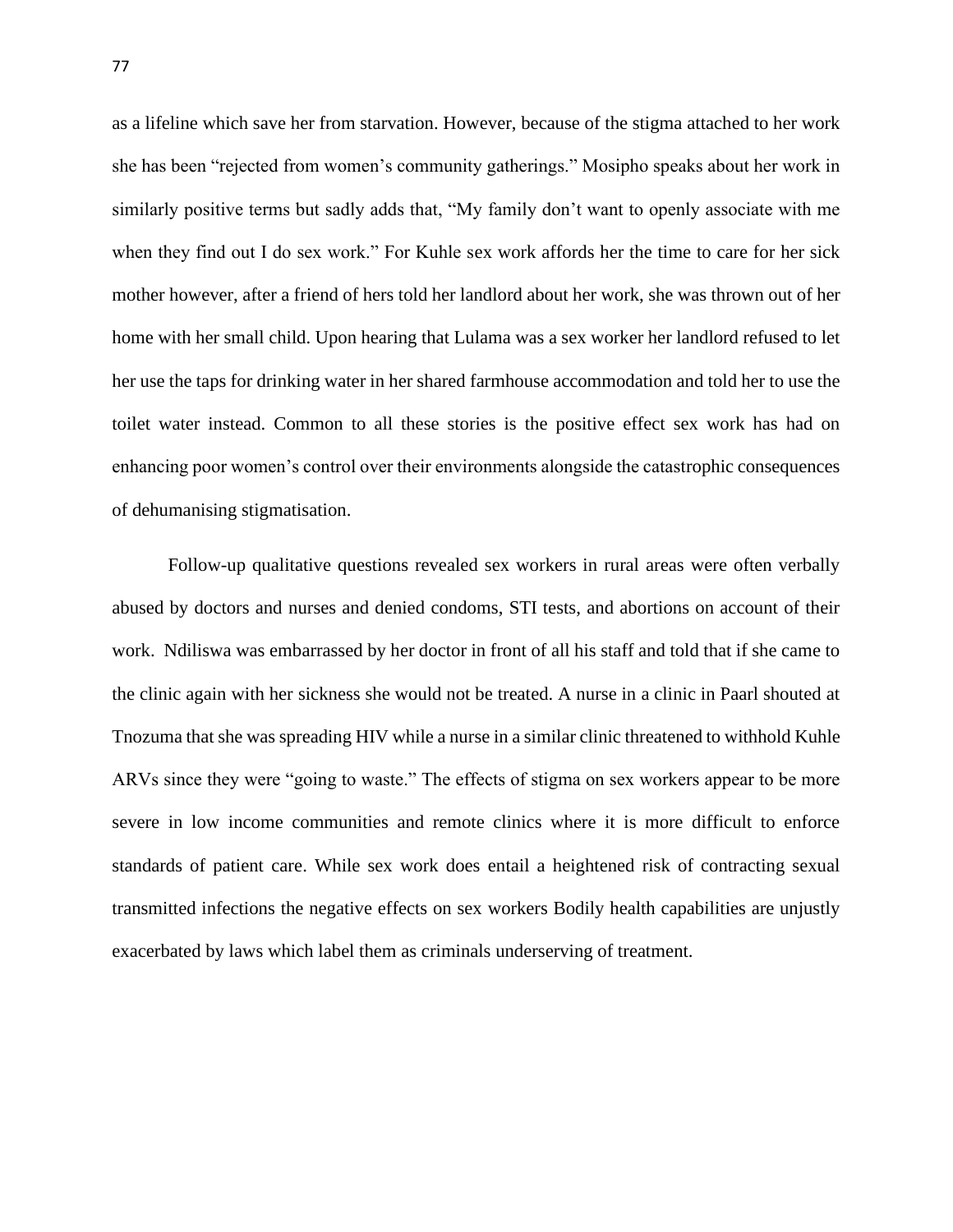While there is variation among participant group responses as to whether conservative religious beliefs and non-religious African cultural beliefs are fundamental sources of the stigmatisation of sex workers, the answers were consistent across the groups for the question *Do you think that the South African law which criminalises sex is a primary cause of stigma?* 

| <b>Answer Options</b>                     | <b>Cape</b>      | <b>Rural</b>     | <b>Foreigners</b>       | <b>Total</b>     |
|-------------------------------------------|------------------|------------------|-------------------------|------------------|
|                                           | <b>Town</b>      | <b>Areas</b>     |                         |                  |
|                                           |                  |                  |                         |                  |
| Yes                                       | <b>19</b>        | <b>20</b>        | <b>16</b>               | 55               |
|                                           |                  |                  |                         |                  |
| It contributes but not as much as other 5 |                  | $\overline{2}$   | $\overline{\mathbf{3}}$ | 10               |
| factors                                   |                  |                  |                         |                  |
|                                           |                  |                  |                         |                  |
| <b>No</b>                                 | $\boldsymbol{0}$ | $\boldsymbol{0}$ | $\boldsymbol{0}$        | $\boldsymbol{0}$ |
|                                           |                  |                  |                         |                  |

In qualitative responses participants also identified race, gender, class, and nationality as important contributors to the stigmatisation of sex workers. All of these elements function within and intersect a legal framework which currently labels already vulnerable South African women as criminals. When asked "*Do you think decriminalisation would help reduce stigma?"*  participants responded in the affirmative:

| <b>Answer Option</b> | <b>Cape Town</b> | <b>Rural Areas   Foreigners</b> |    | <b>Total</b> |
|----------------------|------------------|---------------------------------|----|--------------|
| Yes                  | 15               | 21                              | 16 | 52           |
| N <sub>o</sub>       | $\overline{2}$   |                                 |    |              |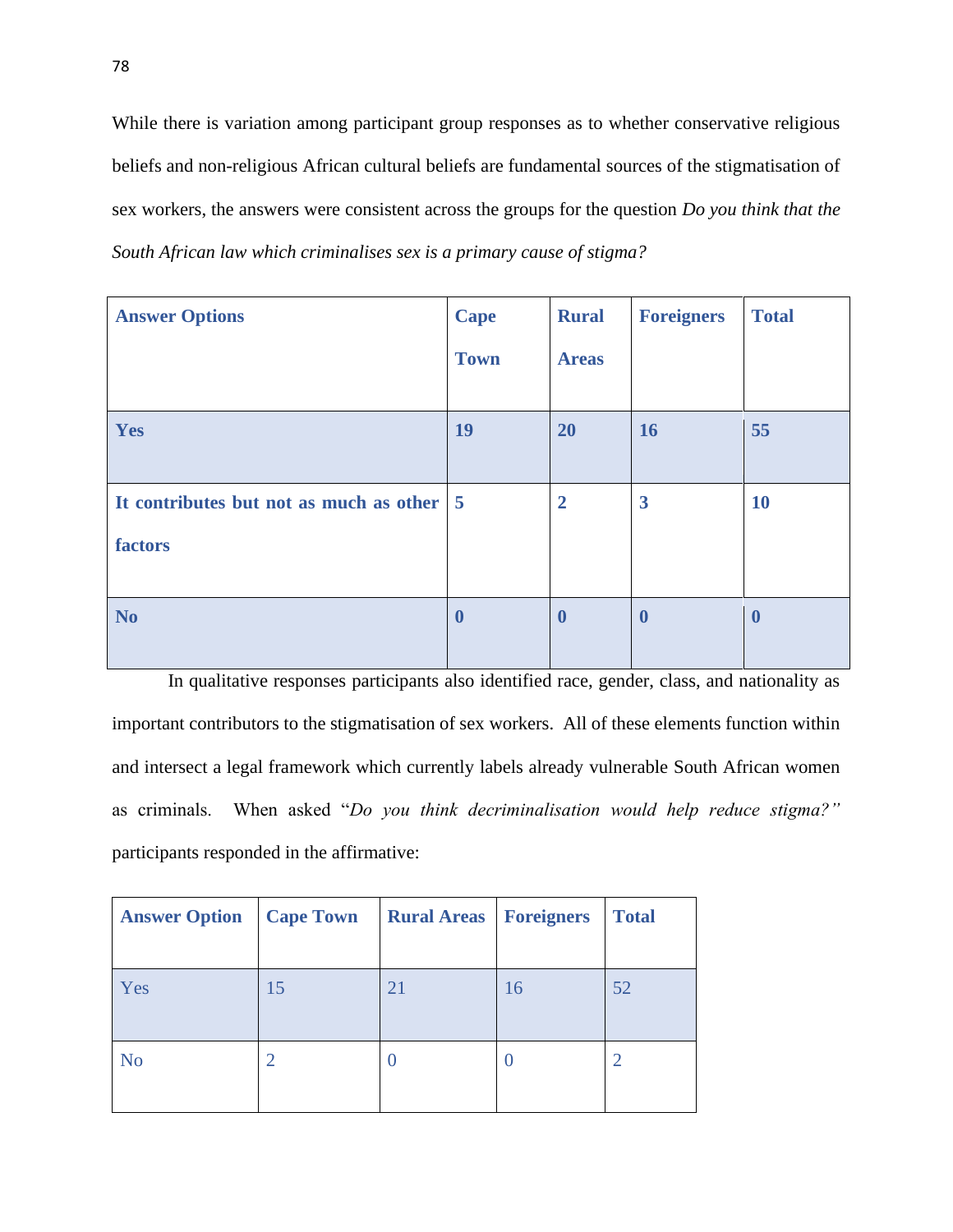| Unsure | $\overline{\phantom{0}}$ | $\sim$ |  |
|--------|--------------------------|--------|--|
|        |                          |        |  |

Partial decriminalisation does not fully disassociate sex work from criminality as the purchase of sex is still illegal. Sex workers are also infantilised as needing to be saved from their own, immoral, decisions. Partial decriminalisation thus does not effectively dispel the destructive stigma which currently afflicts sex workers. Nussbaum describes the stigma associated with sex work as stemming from efforts to curtail and control dangerous feminine sexuality. Full decriminalisation respects sex workers' equal dignity to define and pursue their own definitions of the good. By recognising sex workers as fully in control of their sexuality and persons, and that female sexuality is not immoral in and of itself, decriminalisation works effectively to dispel the stigma surrounding sex work. The capability of sex workers to Affiliate on a basis of mutual respect with others, in both private and public life, is thus best secured by a policy of decriminalisation.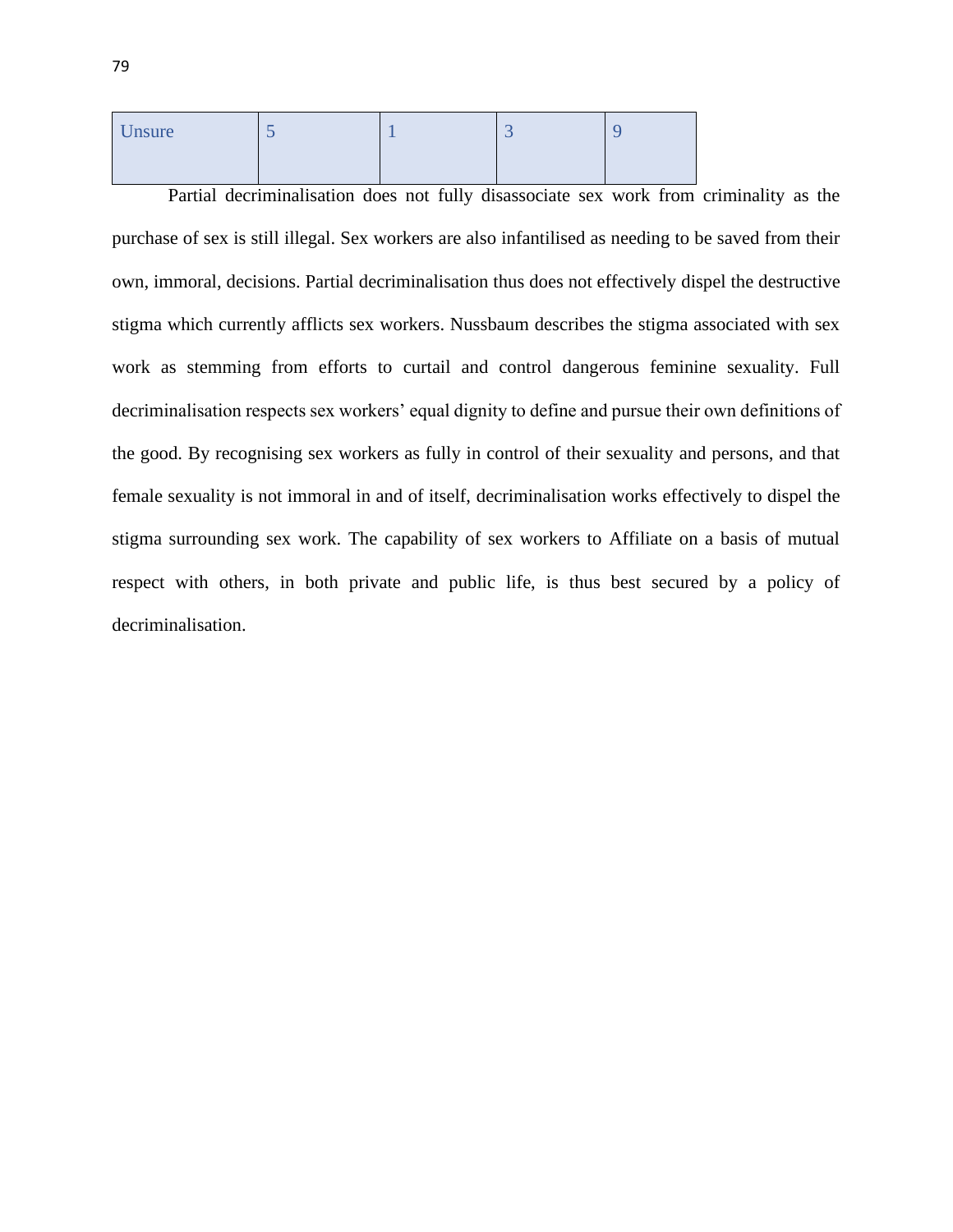# **Sex Worker-Client Relations**

Pro-decriminalisation Nussbaum and proponents of partial decriminalisation Pateman and Anderson – whose arguments respectively align with the ideologies of SWEAT and Embrace Dignity – characterise the status quo full criminalisation of sex work as perpetuating a harmful power imbalance between sex workers and their clients. Within ideal theory Pateman and Anderson maintain that the prohibition of sex work is preferable to full decriminalisation which publicly affirms thelaw of male sex right and legitimises an inherently harmful practice. The buyers of commercialised sex satiate an appropriative aspect of the masculine identity treating sex workers not as equal people – ends in and of themselves – but as commodified objects to be owned and used. Partial decriminalisation recognises the asymmetric relationship between sex workers and their clients and thus aims to mitigate these inequalities – by criminalising the buyers of sex and not the sellers – while eradicating male demand for commercialised sex. Conversely, Nussbaum contends that consensual sexual transactions between adults are not instantiations of unjust female subordination by domineering male clients but that it is the law which currently heightens the vulnerability of sex workers relative to their customers facilitating a predatory dynamic.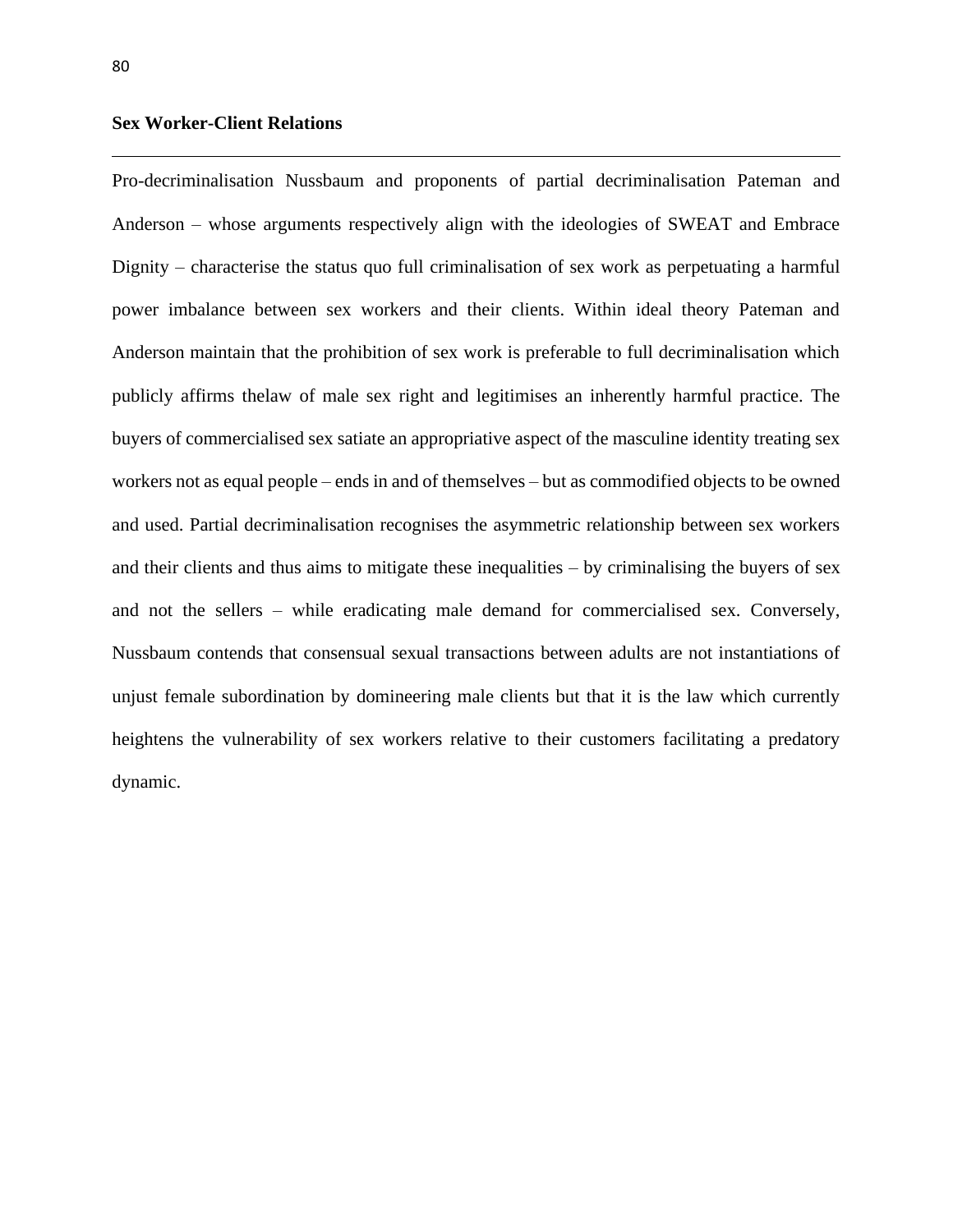This project found that while sex workers currently (under criminalisation) perceive their clients to be highly unlikely to report observed instances of abuse to the police this situation can be improved by legislative change:

*In your experience are clients likely to report incidents of abuse or crimes committed against sex workers?*

| <b>Answer Options</b>  |                | <b>Cape Town Rural Areas</b> | <b>Foreigners</b> | <b>Total</b>   |
|------------------------|----------------|------------------------------|-------------------|----------------|
|                        |                |                              |                   |                |
| Yes                    | $\overline{2}$ |                              | $\theta$          | $\overline{3}$ |
| Most of the Time       | $\theta$       | $\theta$                     | $\theta$          | 0              |
| Sometimes but Unlikely | $\overline{5}$ |                              | $\overline{2}$    | 8              |
| N <sub>O</sub>         | 18             | 20                           | 17                | 55             |

*a. Do you think clients would be more likely to report such incidents if sex work was decriminalised?* 

| Yes             |    | 18 | <b>10</b> | 37 |
|-----------------|----|----|-----------|----|
| N <sub>o</sub>  |    |    |           |    |
| <b>Not Sure</b> | 15 | 2  | ð         | 25 |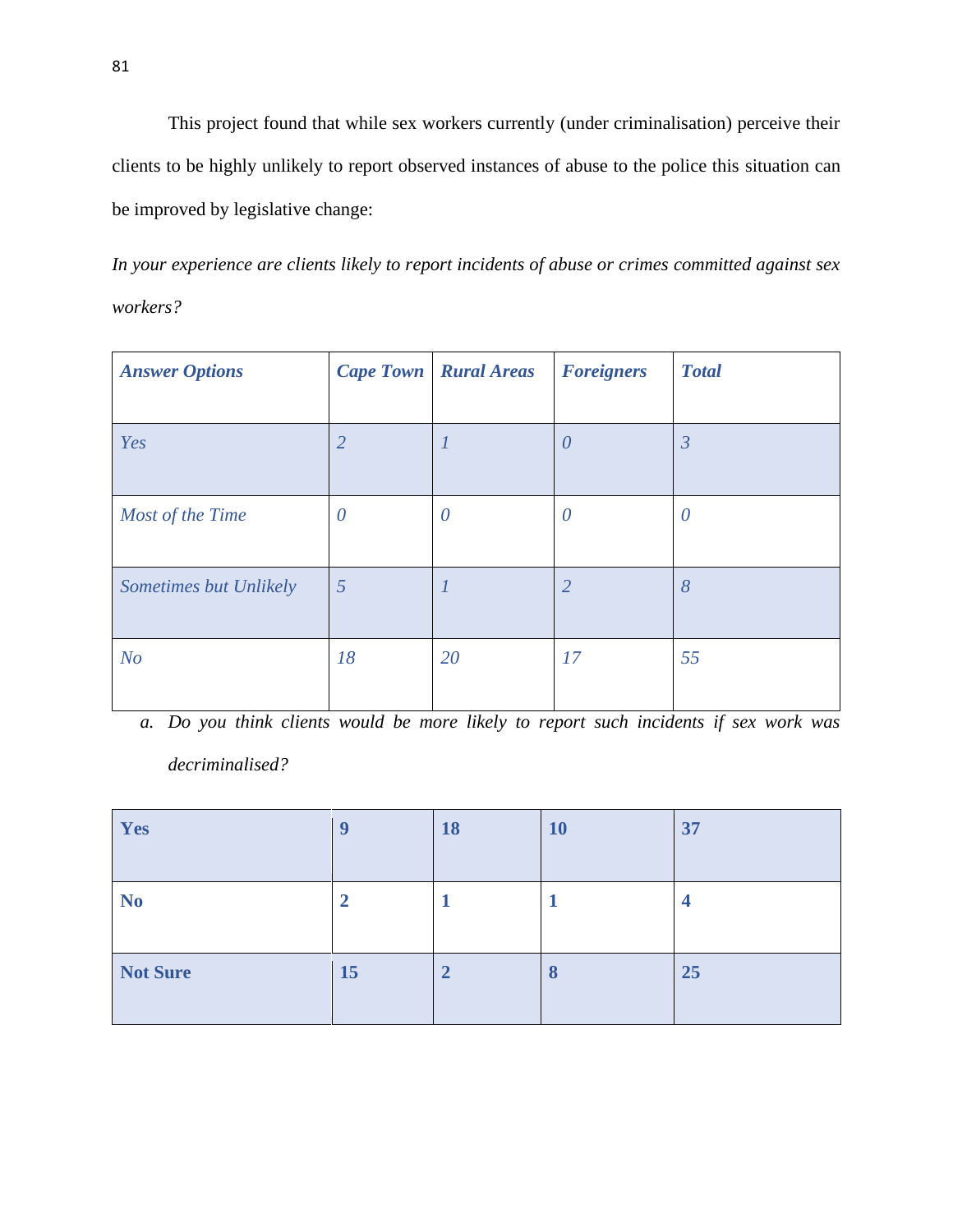On Pateman and Anderson's accounts clients would be unlikely to report instances of abuse to the authorities because they do not see sex workers as fully human victims but as male property. Clients themselves are also likely perpetrators of abuse themselves. This argument doesn't explain why under a regime of full decriminalisation – when thelaw of male sex right is extended to its logical end – a majority of participants perceive their clients as becoming more empathetic and inclined to report incidents of abuse (with only 4 participants answering definitively *No* the law change would not have a positive effect). This change in response suggests that it is the criminal status of sex work which poses the biggest obstacle to reporting abuse not that clients perceive sex workers as sub-human property. Decriminalisation would bring both sex workers and their clients into the folds of South African law and labour regulations. In a commercial sex industry subject to health and safety standards and the enforcement of laws by police sex workers and their clients would be allied in the common pursuit of legally sanctioned and mutually beneficial transactions. As with the professional status afforded to masseuses, sex workers are respected as dignified workers exercising a skill. Their basis of self-respect, and thus their Affiliation capability, is enhanced. The increased access to police protection and the judicial system, as law abiding citizens, address the asymmetry between sex workers and their clients. Both parties are no longer deterred by the prospect of self-incrimination from reporting incidents of abuse and criminal activity. Decriminalisation increases sex workers' Control over their Environment capability as they relate to their clients on an equal basis. The guarantee of protection from law enforcement and access to healthcare in a non-stigmatised environment promotes sex workers' Bodily health and Life capabilities.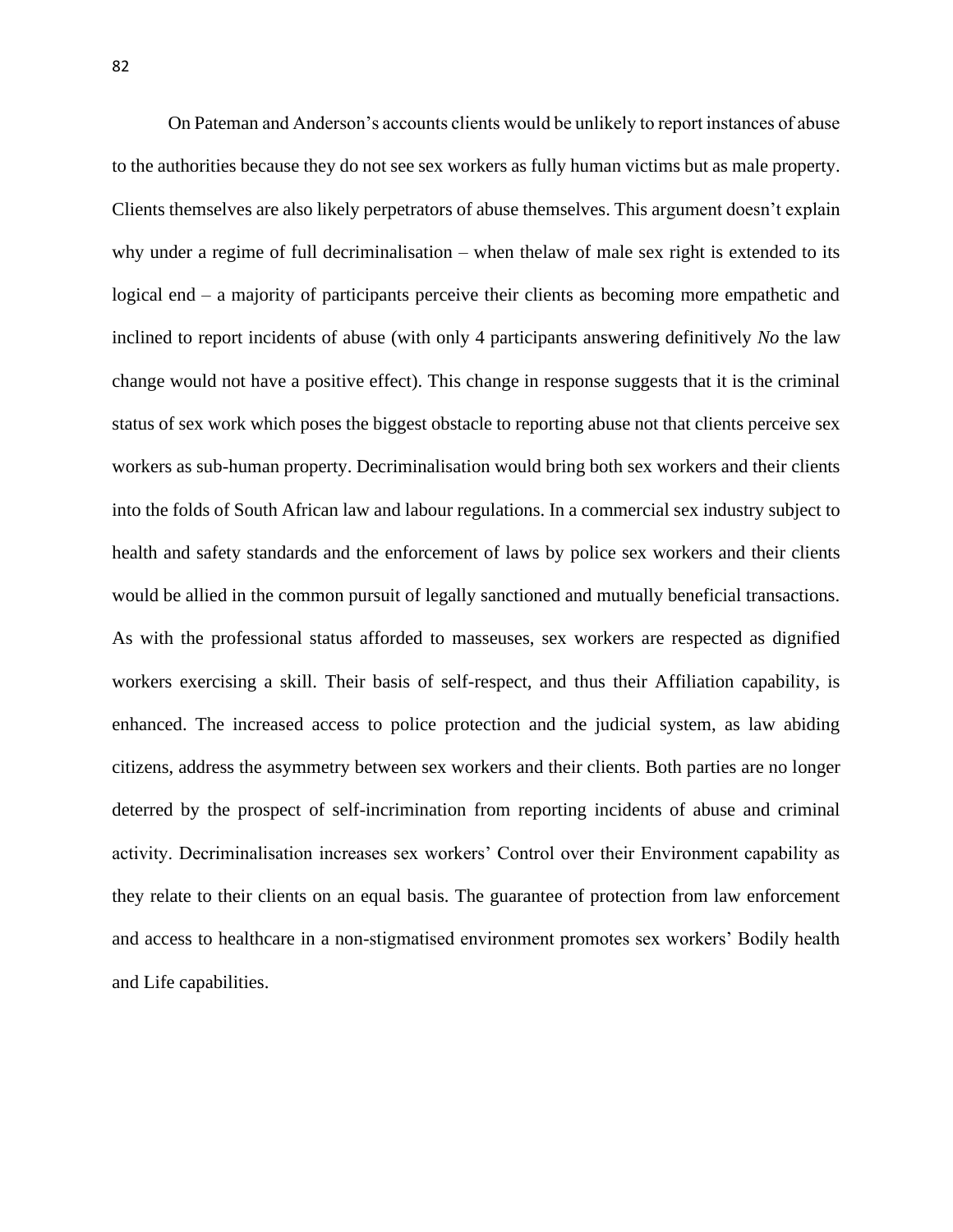Rather than ally sex workers with their clients partial decriminalisation facilitates mistrust and animosity between parties with disparate legal status. Pateman and Anderson alongside advocates of partial decriminalisation maintain that the buyers of sex do not see sex workers as full human beings and are often the perpetrators of abuse themselves the aim of 'allying' these two parties as equals is thus self-defeating. Whether the buyers of commercialised sex are perceived as likely to report incidents of abuse to the police is thus irrelevant. Toward testing these claims this project sough to determine the prevalence of client perpetuated abuse toward sex workers:



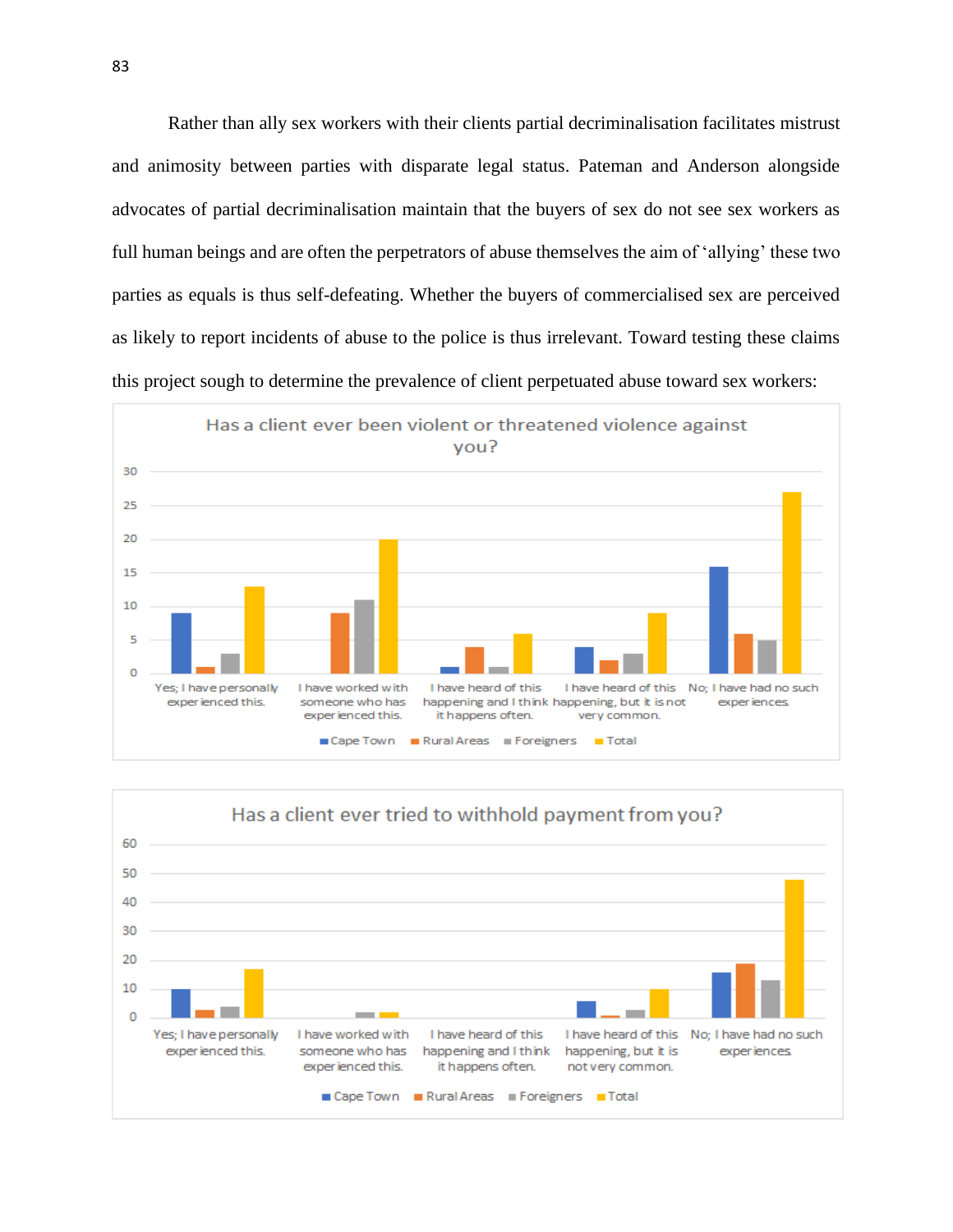In terms of clients withholding payment from sex workers the responses across the groups indicated that this was not a common occurrence. The more serious concern of clients directly enacting or threatening violence against sex workers yielded mixed responses. While a majority of participants had not directly experienced violence at the hands of their clients a high number of sex workers from the rural areas and foreign participant groups had worked with someone who did. There is no denying that at present the buyers of sex do inflict considerable pain on sex workers. However, the mixed nature of the survey results indicates that characterising clients as either purely malicious or magnanimous is unhelpful for investigating the effects of legal reform on their relationship to sex workers. Rather, as Nussbaum proposes, our primary focus should be on identifying which regulative structure increases sex workers' control over their environment and capability to exercise practical reason safely as they interact with those who demand commercialised sex. What is clear is that criminalisation disproportionately disempowers sex workers and deters both sex workers and their clients from reporting incidents of abuse to the authorities.

Proponents of partial decriminalisation argue that the Swedish Model empowers sex workers relative to their clients by position them as law abiding citizens capable of reporting the criminal activities of their clients to the police. The abolitionist intent of this policy also aims to decrease the demand for transactional sex. When asked to describe the *likely effects of partial decriminalisation on their clients* the survey participants responded*:*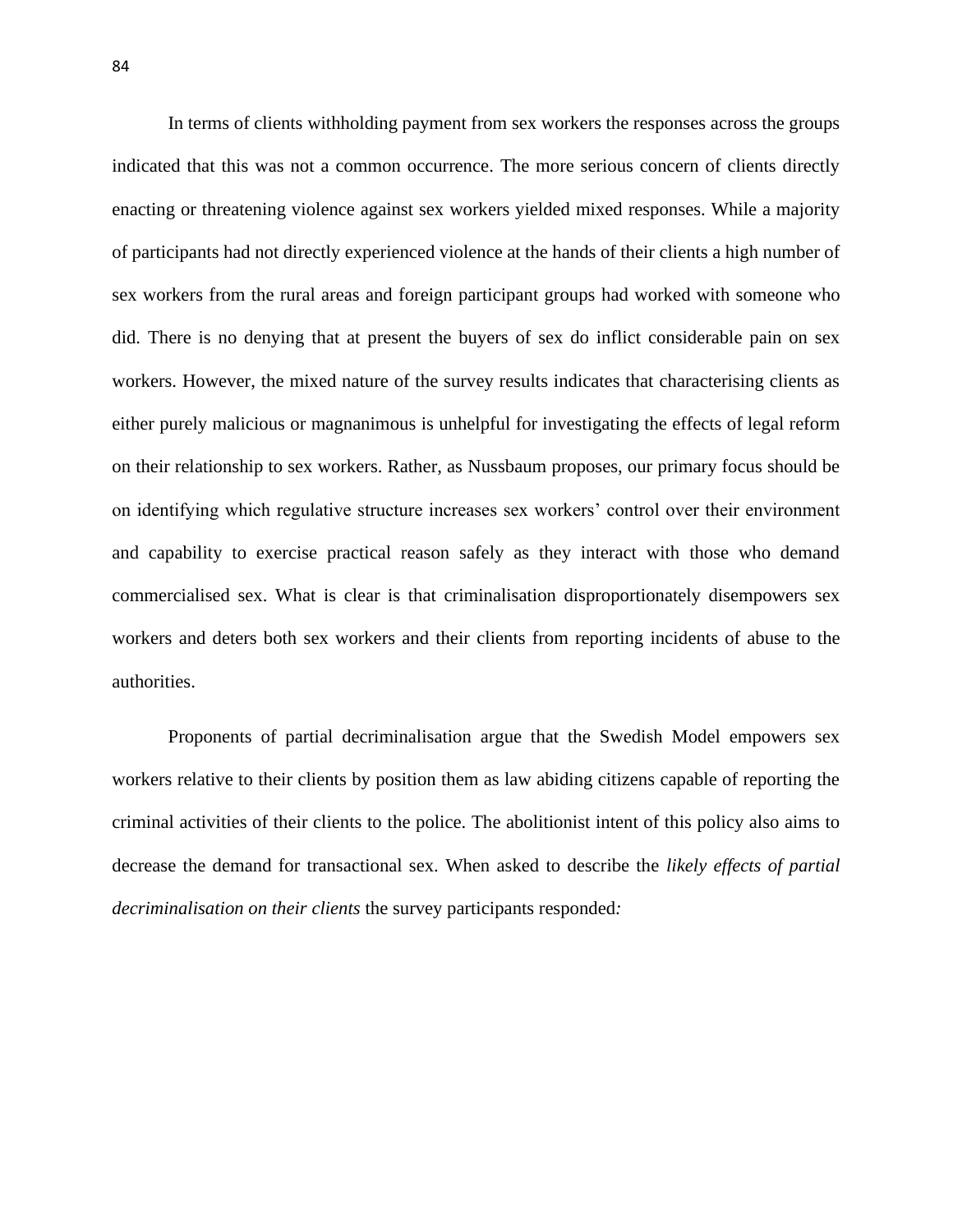| <b>Answer Options</b>                        | <b>Cape</b> | <b>Rural</b>   | <b>Foreigners</b> | <b>Total</b>   |
|----------------------------------------------|-------------|----------------|-------------------|----------------|
|                                              | <b>Town</b> | <b>Areas</b>   |                   |                |
|                                              |             |                |                   |                |
| This would not affect how your clients       | $\mathbf 0$ | $\overline{3}$ | $\mathbf{0}$      | $\overline{3}$ |
| behave.                                      |             |                |                   |                |
|                                              |             |                |                   |                |
| Your clients would be more worried about     | <b>11</b>   | <b>16</b>      | 17                | 44             |
| the police and want to meet in more secluded |             |                |                   |                |
| (hidden) places.                             |             |                |                   |                |
|                                              |             |                |                   |                |
| This would give sex workers more power       | <b>15</b>   | $\overline{7}$ | 8                 | 30             |
| when interacting with clients since they can |             |                |                   |                |
| now report client abuse to the police.       |             |                |                   |                |
|                                              |             |                |                   |                |
| This would decrease the number of clients    | 17          | 6              | <b>10</b>         | 33             |
| (the demand for sex) in South Africa.        |             |                |                   |                |
|                                              |             |                |                   |                |

While partial decriminalisation would provide sex workers with increased access to police protection the targeted criminalisation of their clients would likely result in them engaging in transactions in deliberately isolated places away from these resources. It is naive to think that clients would solicit sex workers in areas where they could be readily arrested now that they are the sole, explicit targets of law enforcement. Sex workers will effectively encounter greater difficulty finding clients as well as safely engaging in transactions with them rather than be empowered to report abuse to the police. Participants indicated that a policy of partial decriminalisation would effectively discourage demand for commercialised sex. But is this really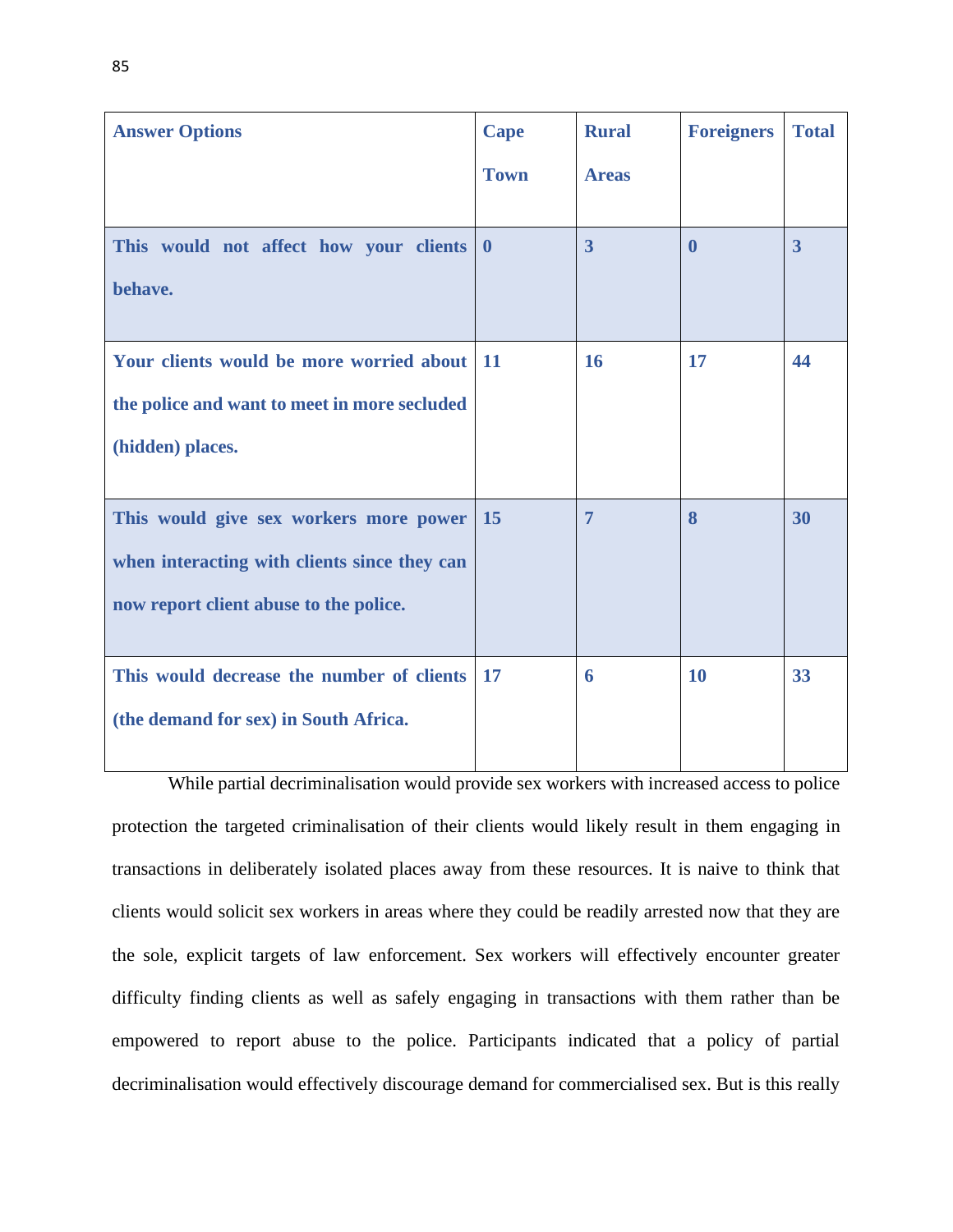a good thing? In qualitative responses participants indicated that decreased demand for commercial sex caused by partial decriminalisation would diminish their ability to negotiate with clients over prices and condom use. Sex workers competing for a diminishing number of buyers would necessarily need to cater to their demands in order to stay in business. There is no reason to suspect that partial decriminalisation would succeed in completely abolishing the sex industry rather the gains such a policy would make in restricting demand would be outweighed by the increased hardships it would cause for sex workers. The persistence of the sex industry despite the persecution sex workers currently face shows that attempting to make the practice more inhospitable is not an effective deterrent but rather a form of punishment for those who the law purports to protect. Partial decriminalisation can thus be seen to greatly diminish sex workers' control over their material environments and isolate them from services intended to protect their bodily health and safety.

When asked what they thought the likely effects of full decriminalisation on their clients would be 58 respondents indicated that they would feel empowered in their interactions with customers and 31 predicted that this would increase the demand for commercial sex in South Africa. While it can be argued that decriminalisation will lead to more sex workers entering the market causing the price of sex to decrease qualitative responses highlighted that, while there may be a modest increase in the number of sex workers, most of this industry growth is expected to come from new buyers. Sex workers would thus be better positioned to negotiate with their clients setting their own prices and demanding safe sex practices be observed. Furthermore, even if the commercial price of sex were to decrease the greater transparency in the industry and access to police would facilitate sex workers' capability to exercise practical reason in deciding whether to remain in or exit the market. Decriminalisation's capacity to increase sex workers' control over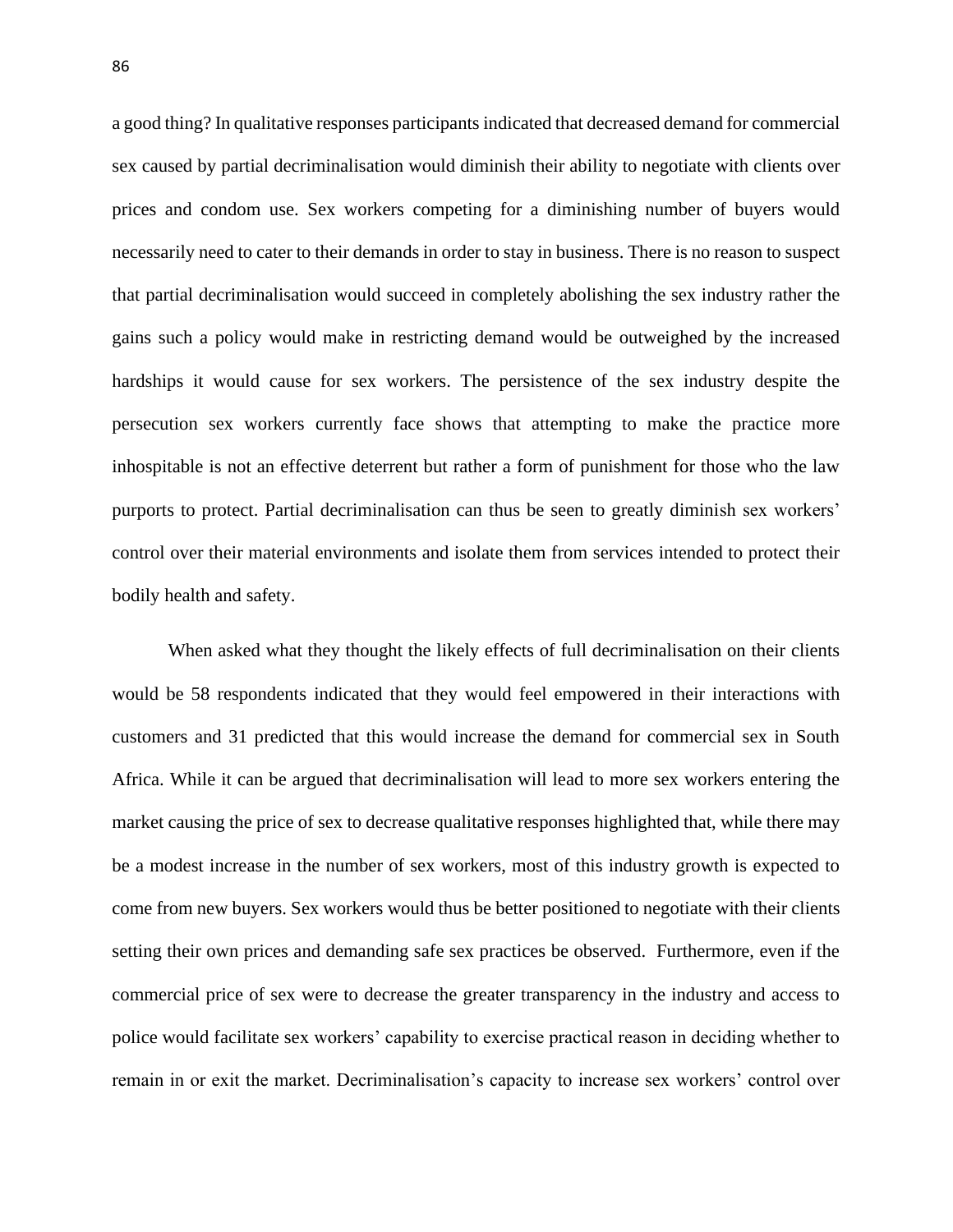their working conditions has been observed in New Zealand. A study conducted by Mossman and Mayhew in 2007, four years after decriminalisation, found that the law change had helped increase the reporting of violence to the police which resulted in an increase in the number of buyers arrested as opposed to their victims.<sup>161</sup> Rather than promoting the belief that men are entitled to women's bodies decriminalisation empowers sex workers to exercise their right to bodily autonomy and dictate the terms of transactions as the provider of a regulated service.<sup>162</sup> Prior to decriminalisation only 37% of sex workers felt that they could refuse clients compared to 62% of interviewed respondents four years after decriminalisation.<sup>163</sup> The enhanced bargaining power of sex workers under decriminalisation can thus be seen to ensure their capability to maintain their Bodily Integrity on their own terms. Decriminalisation recognises sex workers as the equals of their clients, enhances their ability to exercise practical reason within interactions with clients, and promotes their control over their environment.

<sup>161</sup> [Kathleen Preble, Regina Praetorius, and Andrea Cimino, "Supportive Exits: A Best Practices Report for a Sex](https://www.zotero.org/google-docs/?kZmTmh)  [Worker Intervention,"](https://www.zotero.org/google-docs/?kZmTmh) *[Journal of Human Behavior in the Social Environment](https://www.zotero.org/google-docs/?kZmTmh)*[, September 4, 2015, 1–17,](https://www.zotero.org/google-docs/?kZmTmh)  [https://doi.org/10.1080/10911359.2015.1082852.](https://www.zotero.org/google-docs/?kZmTmh)

<sup>162</sup> Ibid

<sup>163</sup> [Gillian M. Abel, Lisa J. Fitzgerald, and Cheryl Brunton, "The Impact of Decriminalisation on the Number of Sex](https://www.zotero.org/google-docs/?t7mvco)  [Workers in New Zealand,"](https://www.zotero.org/google-docs/?t7mvco) *[Journal of Social Policy](https://www.zotero.org/google-docs/?t7mvco)* [38, no. 3 \(July 2009\): 515–31,](https://www.zotero.org/google-docs/?t7mvco)  [https://doi.org/10.1017/S0047279409003080.](https://www.zotero.org/google-docs/?t7mvco)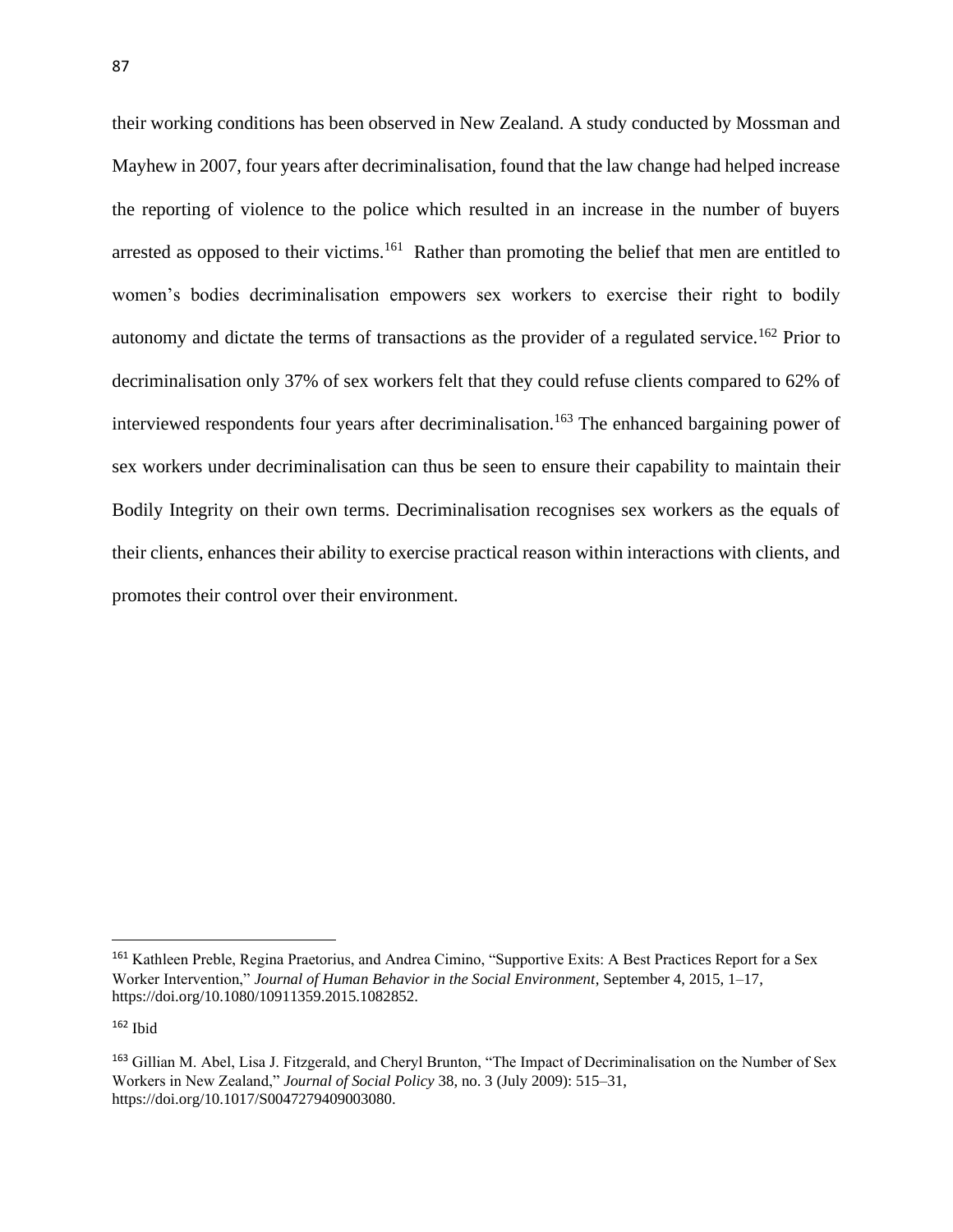## **Health Concerns and Condom use**

The dangerous consequences of the discrimination sex workers in rural areas endure at the hands of healthcare practitioners highlights the importance of full decriminalisation's role in addressing stigma. The continued criminal prosecution of sex workers during South Africa's coronavirus lockdown exacerbated reductions in healthcare access for this marginalised group.<sup>164</sup> National Coordinator Mathe described how many specialist reproductive health clinics were forced to close or to stop stocking contraceptives as a part of pandemic response preparations. National Coordinator Mathe spoke with a number of sex workers in areas on the outskirts of Cape Town, finding that "almost all their money is going towards buying condoms since they aren't earning like they used to and clinics don't have anything for sex workers." Qualitative responses from the rural areas group revealed that a significant portion of healthcare practitioners perceive giving condoms and STI tests to sex workers as wasteful since they continually engage in risky sexual activities. However, even without the assistance of legal safety standards sex workers themselves are not as reckless as this stereotype suggests.

*How often do you use condoms?* 

| <b>Answer Options</b> | <b>Cape</b>           | <b>Rural</b>          | <b>Foreigners</b> | <b>Total</b> |
|-----------------------|-----------------------|-----------------------|-------------------|--------------|
|                       | <b>Town</b>           | <b>Areas</b>          |                   |              |
|                       |                       |                       |                   |              |
| <b>Very rarely</b>    | $\boldsymbol{\theta}$ | $\boldsymbol{\theta}$ | $\boldsymbol{U}$  | $\theta$     |
|                       |                       |                       |                   |              |
| <b>Sometimes</b>      | 4                     |                       | $\mathfrak{Z}$    | 8            |
|                       |                       |                       |                   |              |

<sup>164</sup> Ranoszek, S., *Sex Workers: Ignored by the state, abused by police*, (August, 2020), <https://www.newframe.com/sex-workers-ignored-by-the-state-abused-by-police/>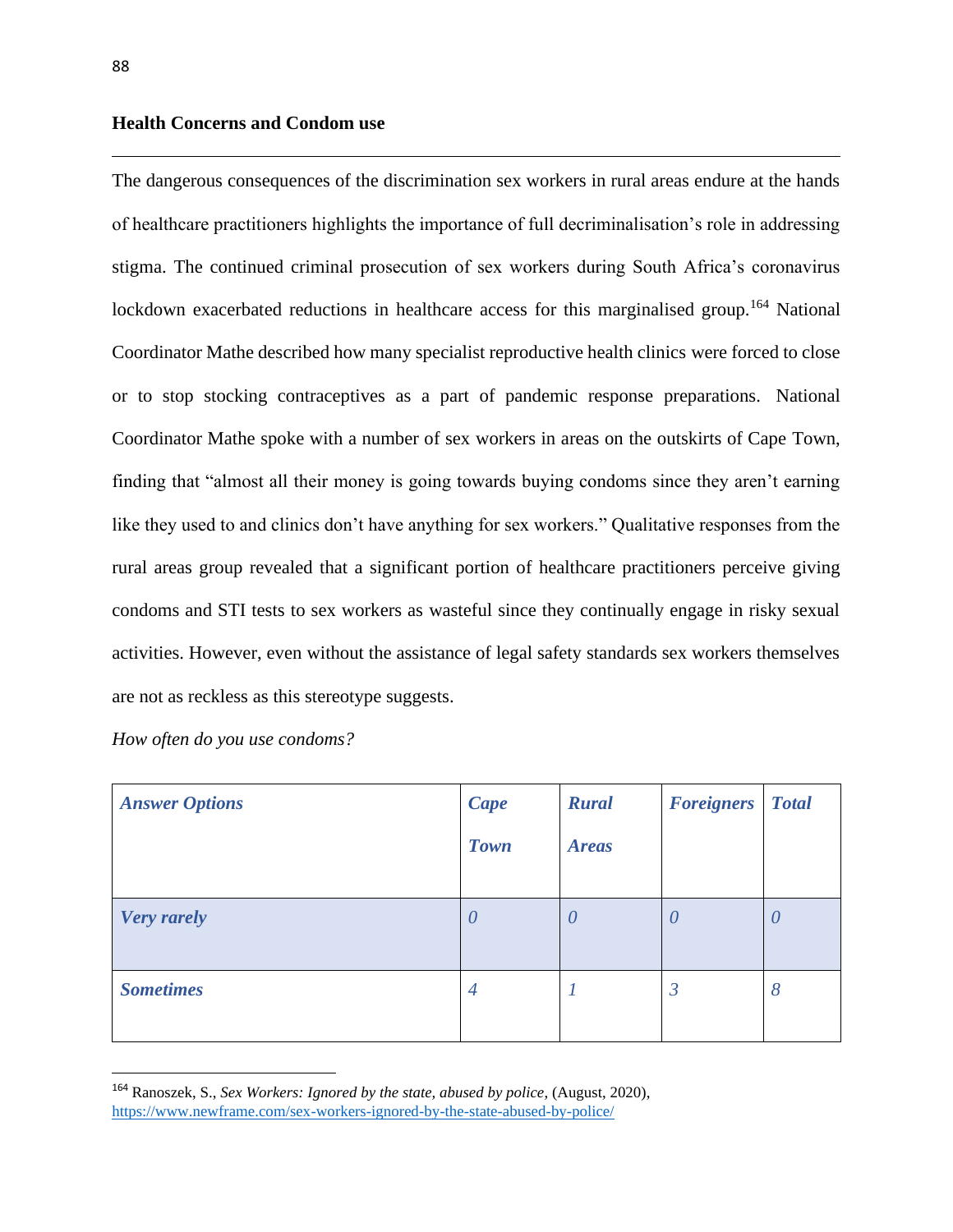| <b>Often</b>           |    |          |              |    |
|------------------------|----|----------|--------------|----|
| Almost all of the time | 70 | $\Omega$ | $12^{\circ}$ | 49 |

*How often do clients insist on sex without a condom?* 

| <b>Answer Options</b>         | <b>Cape</b><br><b>Town</b> | <b>Rural</b><br><b>Areas</b> | <b>Foreigners</b> | <b>Total</b>   |
|-------------------------------|----------------------------|------------------------------|-------------------|----------------|
| <b>Very rarely</b>            | $\boldsymbol{l}$           | $\boldsymbol{l}$             | $\theta$          | $\overline{2}$ |
| <b>Sometimes</b>              | 15                         | 6                            | $\overline{7}$    | 28             |
| <b>Often</b>                  | $\theta$                   | 11                           | 9                 | 20             |
| <b>Almost all of the time</b> | 6                          | $\mathfrak{Z}$               | $\mathfrak{Z}$    | 12             |

*When clients insist on not using a condom are you able to negotiate with them?* 

| <b>Answer Options</b>                       | <b>Cape</b> | <b>Rural</b>   | <b>Foreigners</b> | <b>Total</b> |
|---------------------------------------------|-------------|----------------|-------------------|--------------|
|                                             | <b>Town</b> | <b>Areas</b>   |                   |              |
|                                             |             |                |                   |              |
| I can negotiate with them and they agree to | -11         | 8              | 12                | 31           |
| use a condom.                               |             |                |                   |              |
|                                             |             |                |                   |              |
| I negotiate with them and they often offer  | <b>11</b>   | $\overline{2}$ | 5                 | 18           |
| more money in exchange for not using a      |             |                |                   |              |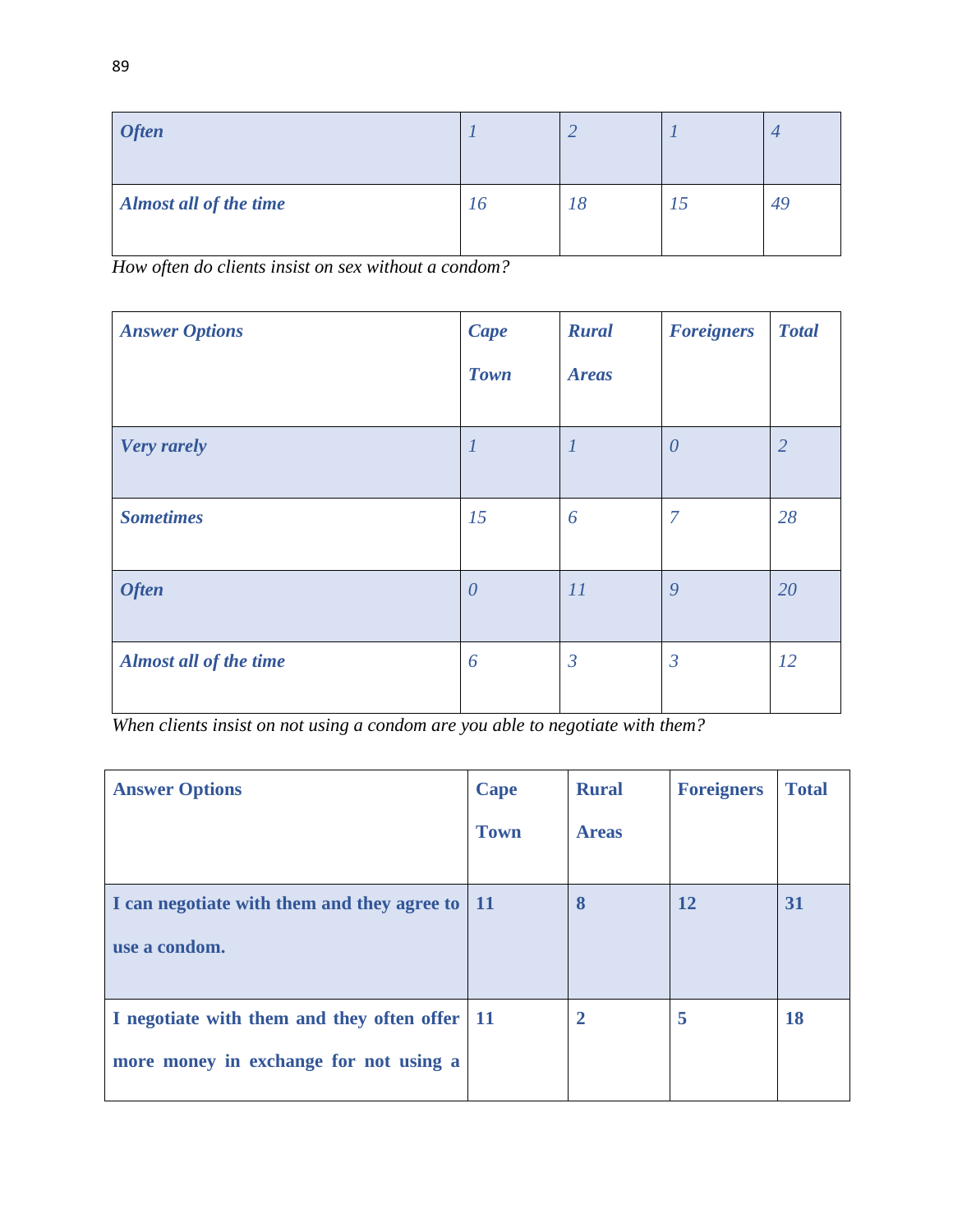| condom and I agree to this.            |           |    |    |
|----------------------------------------|-----------|----|----|
| They refuse and I lose their business. | <b>10</b> | 12 | 28 |
| If other please describe briefly:      |           |    |    |

The overwhelming majority of participants reported using condoms almost all of the time. This suggests that sex work is not inherently, unacceptably dangerous to one's Bodily Health in terms of the risk of sexual transmitted infections. While the widespread preference of clients for unprotected sex is concerning, the ability and intent of sex workers to insist on condoms and negotiate thereover is positive. Despite the unequal power dynamics between sex workers and their clients the majority of participants reported that they had a hard-line 'no condom no business' policy and that ultimately most clients agree to use a condom. A significant number of participants indicated that in situations when a client cannot be persuaded to use a condom they refuse his business. The qualitative responses revealed that this awareness of the dangers of unprotected sex and individual hard-line policies of insisting on condom use are the products of the educational campaigns of SWEAT and its affiliate organisations. While neither full nor partial decriminalisation would address instances where clients offer more money to sex workers in exchange for unprotected sex these policies would buttress their ability to negotiate in other contexts to a greater extent than the status quo. The important distinction between these full and partial decriminalisation in terms of health outcomes is their disparate impact on access to treatment and the dynamics between sex workers and the police: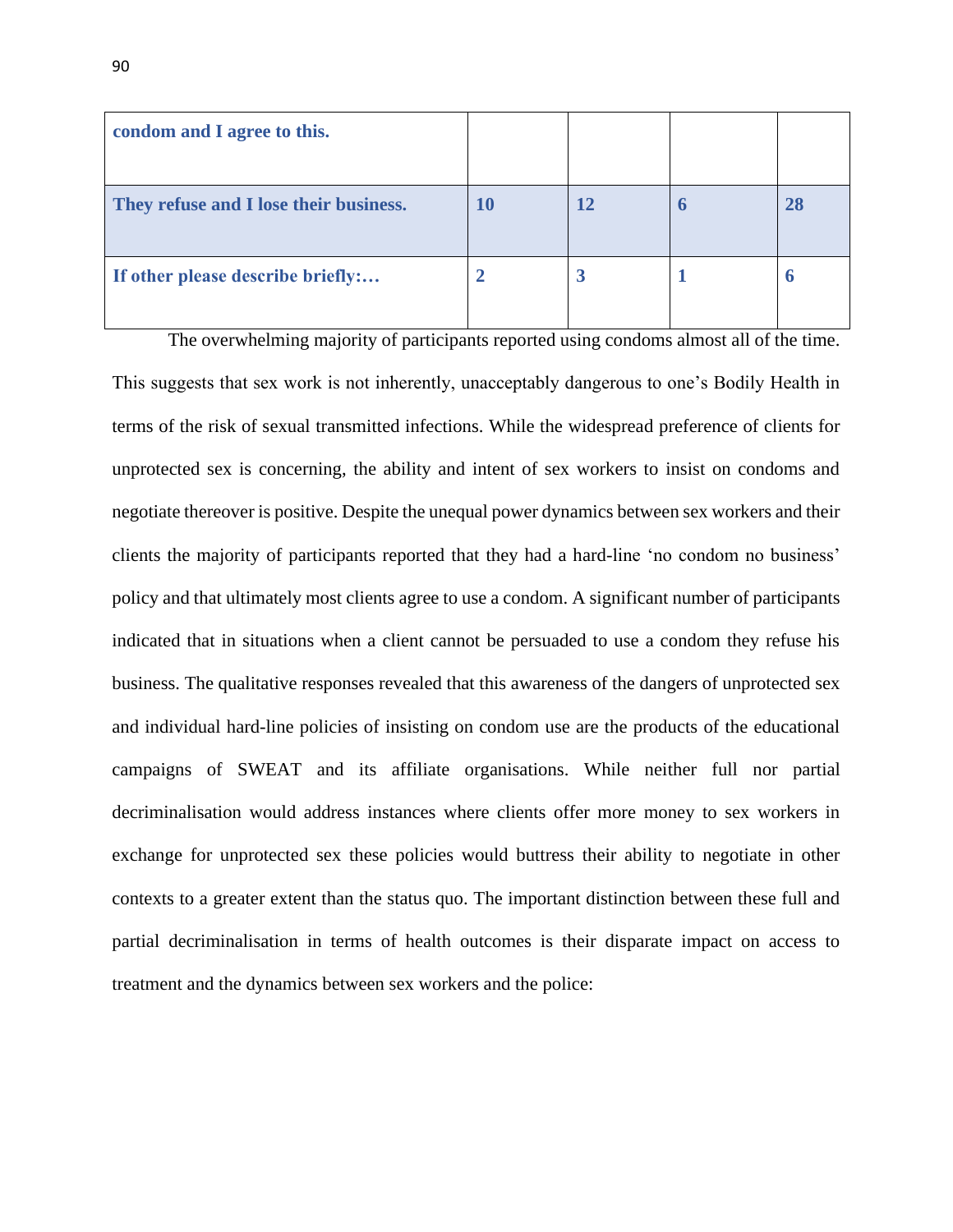| <b>Answer Options</b> | <b>Cape</b>             | <b>Rural</b>            | <b>Foreigners</b> | <b>Total</b> |
|-----------------------|-------------------------|-------------------------|-------------------|--------------|
|                       | <b>Town</b>             | <b>Areas</b>            |                   |              |
|                       |                         |                         |                   |              |
| Yes                   | 5                       | 16                      | <b>10</b>         | 31           |
|                       |                         |                         |                   |              |
| N <sub>o</sub>        | $\overline{\mathbf{3}}$ | $\mathbf{1}$            | $\mathbf{1}$      | 5            |
|                       |                         |                         |                   |              |
| <b>Maybe</b>          | <b>12</b>               | $\overline{\mathbf{4}}$ | 8                 | 24           |

*Do you think full decriminalisation would improve your ability to insist on safer sex practices?* 

Follow-up qualitative questions provided context for the predominantly positive responses in the table above. Participants who answered *yes* and *maybe* emphasised issues such as being able to visit hospitals without fear of being mocked or shamed by medical staff, being denied access to condoms, STI tests, and abortions, being able to work in safer legally sanctioned establishments, and protection from police abuse and harassment, as factors which they hoped legal change would address. These answers impress upon us the importance of Nussbaum's stigma analysis: the unjust discrimination against sex workers on irrational grounds is the source of real and widespread pain. Beyond denying sex workers their equal human dignity necessary for realising the combined Affiliation capability – a priority for Nussbaum – this stigma restricts sex workers' material control over their environments and endangers their physical health (ie heightened threats of violence and denial of healthcare). All of these capabilities are best served by decriminalisation relative to partial decriminalisation especially the subject of police harassment: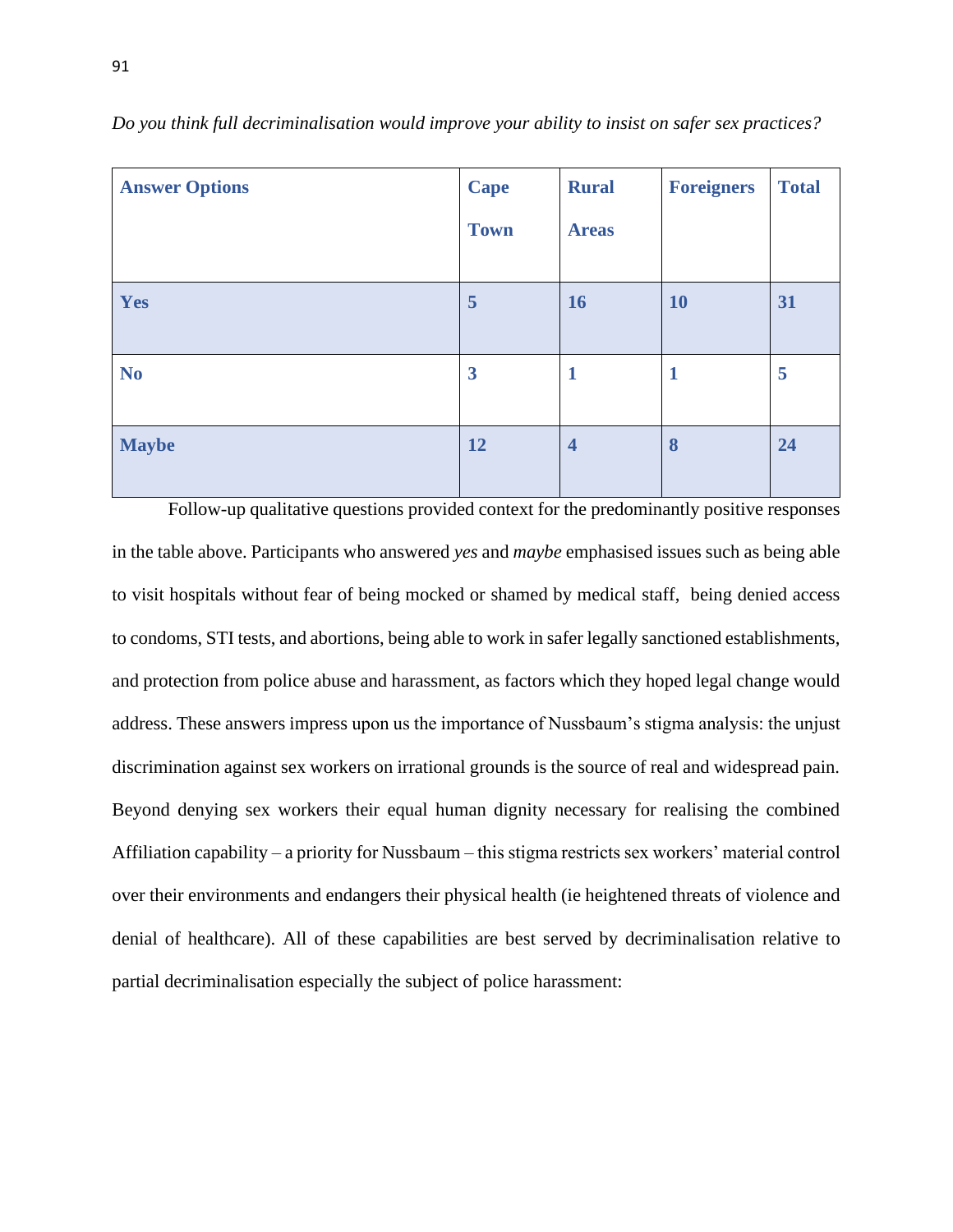| <b>Answer Options</b> | <b>Cape Town</b> | <b>Rural Areas</b> | <b>Foreigners</b> | <b>Total</b> |
|-----------------------|------------------|--------------------|-------------------|--------------|
|                       |                  |                    |                   |              |
| Yes                   | 6                | 6                  |                   | 17           |
|                       |                  |                    |                   |              |
| N <sub>o</sub>        | 8                | ┑                  | 4                 | 19           |
|                       |                  |                    |                   |              |
| I'd rather not answer | 12               | <b>9</b>           | 10                | 31           |
|                       |                  |                    |                   |              |

*Have police ever searched you for condoms or confiscated condoms from you?* 

Criminalisation incentivises police officers to target and harass sex workers. Police confiscating condoms as evidence of intent to sell sex in South Africa is a serious health concern. Several participants identified being able to carry protection freely as a reason why they felt that decriminalisation would improve their ability to insist on safer sex practices. A primary constituent of the Control over one's Environment capability is protection from unlawful search a seizure. The status quo actively undermines the central capability and partial decriminalisation, as will be shown in the following sections, fails to effectively ally sex workers and police to resolve A large portion of the survey participants elected not to answer the question in the above table directly but in their qualitative responses, and answers to a later questions regarding negative interactions with police, it became apparent that most of these non-answers would certainly have been '*yes*'s. Only full decriminalisation effectively allies sex workers with police such that they are the subjects of their protection – respected citizens – and not criminals or a lead thereto.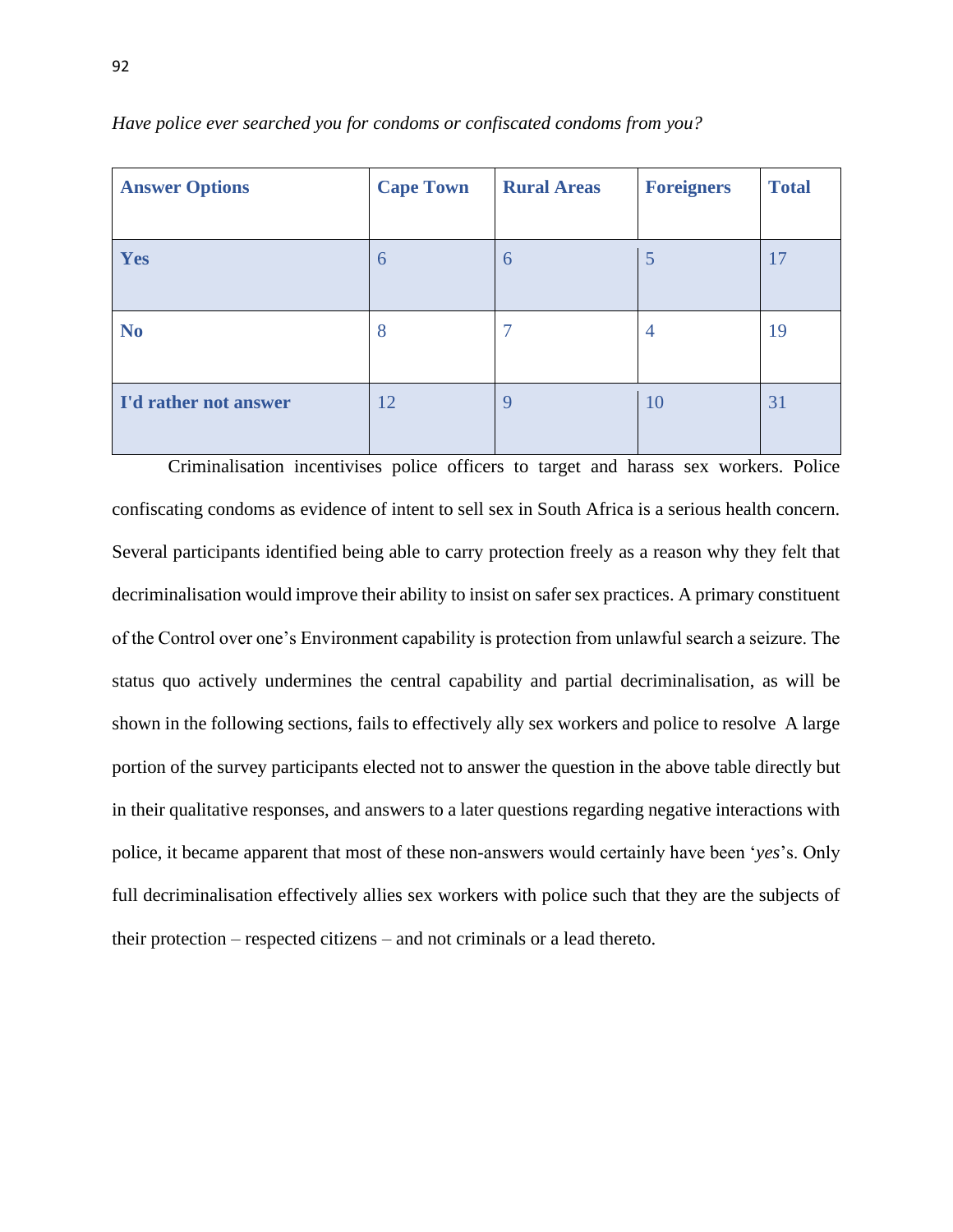# **Sex Worker – Police relations**

Further investigation of the dynamics between survey participants and law enforcement found that 75% of respondents had experienced at least one negative interaction with the police in their time as a sex worker; many of whom declined to answer the question pertaining to the confiscation of condoms. Of the 60 participants who answered the question "*With the law as it is in South African do you feel comfortable reporting cases to the police and testifying in court if necessary?*" 90% (54) indicated that they did not. Relative to the status quo 52% of respondents felt that partial decriminalisation would not improve the relationship between sex workers and the police, 44% answered that it might have a positive effect but that they were unsure, and only 4%, 2 participants, responded in the affirmative. This response set is aptly explained by the near unanimous perception among participants that partial decriminalisation would result in police following and harassing sex workers in order to arrest their clients.

*Do you think partial decriminalisation would lead to police following and harassing sex workers in order to arrest their clients?* 

| <b>Answer Options</b> | <b>Cape Town</b> | <b>Rural Areas</b> | <b>Foreigners</b> | <b>Total</b> |
|-----------------------|------------------|--------------------|-------------------|--------------|
|                       |                  |                    |                   |              |
| Yes                   | 13               | 20                 | 18                | 51           |
|                       |                  |                    |                   |              |
| N <sub>0</sub>        |                  | $\theta$           |                   |              |
|                       |                  |                    |                   |              |
| <b>Maybe</b>          |                  |                    |                   | 9            |
|                       |                  |                    |                   |              |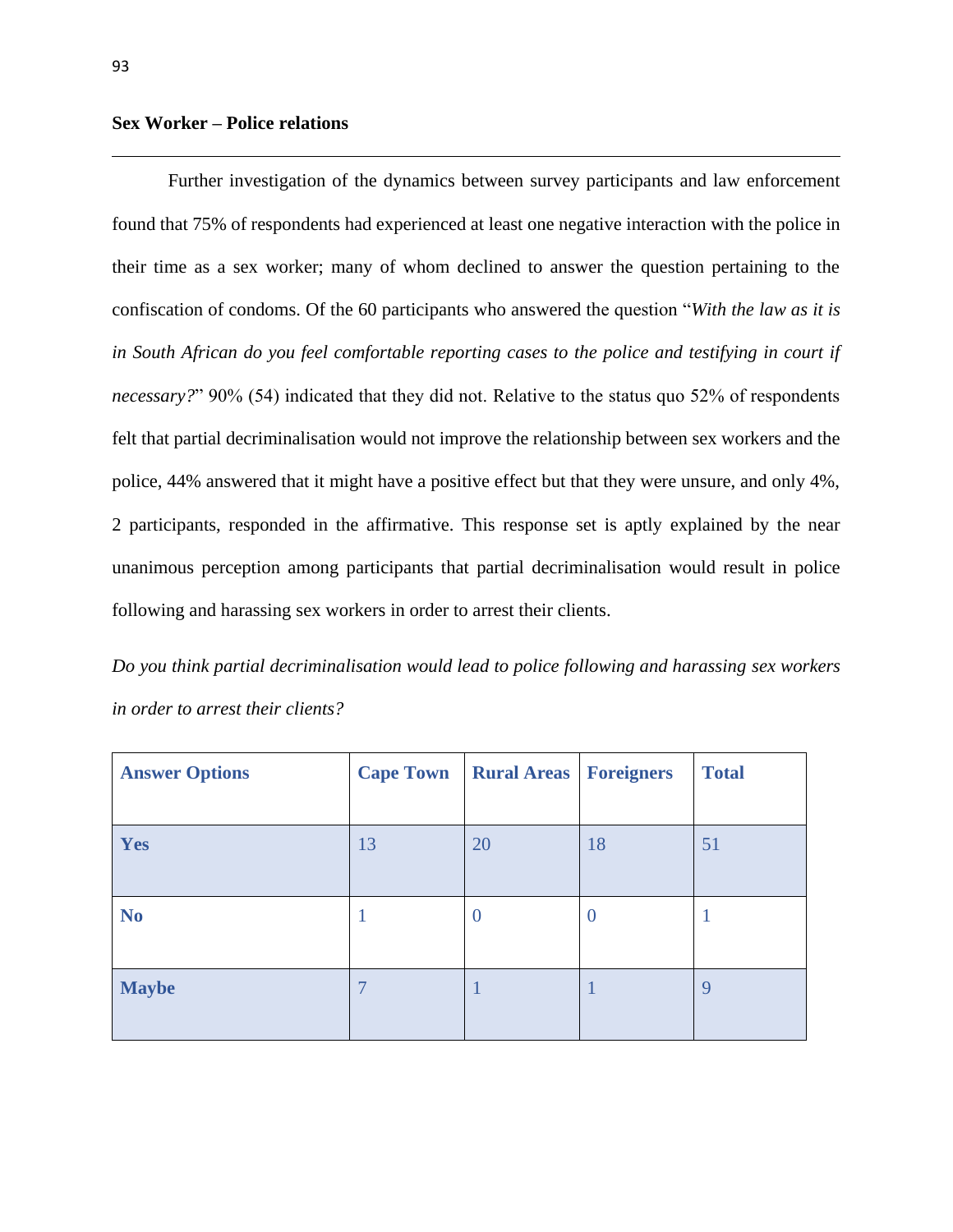In response to "*Do you think that partial decriminalisation will help protect sex workers and be an improvement to full criminalisation? If not please explain why briefly"* a majority of participants indicated that they were strongly averse to, and even scared of, partial decriminalisation. Mpho said that she "hates this law that will kill sex workers" by forcing them to work in isolated areas. Mudiwa echoed this concern, stating that "sex workers are killed now in front of police and it will happen much more if they don't see anyone and have us alone in dark spaces." Across the three participant groups' qualitative responses there was a consistent rejection of partial decriminalisation. Respondents perceive partial decriminalisation as limiting their control over their lives and work and endangering their physical health. Conversely, across all three respondent groups full decriminalisation is perceived by a majority (55%) as having a positive effect impact on the relationship between sex workers and law enforcement officials. A significant portion, 73%, of participants indicated that they would be more comfortable reporting cases to the police and testifying in court if sex work were to be decriminalised. Of the remainder, 25% answered that decriminalisation might improve upon the status quo and only 2% felt that it would not. Given this data Anderson would concede that both her freedom and autonomy grounds conditions for the prohibition, or partial decriminalisation of, sex work are not met. While Pateman calls for the dismantling of exploitative social structures that coerce vulnerable women into activities like sex work her theoretical justification for the continued legal prohibition of the sale of sex is starkly removed from the lived realities sex workers are confronted with.

The urgent need for legal reform, particularly pertaining to the relationship between sex workers and law enforcement, was made painfully clear by the one-sided war heavily armed police and South African National Defence Forces fought against the nation's poor women in the name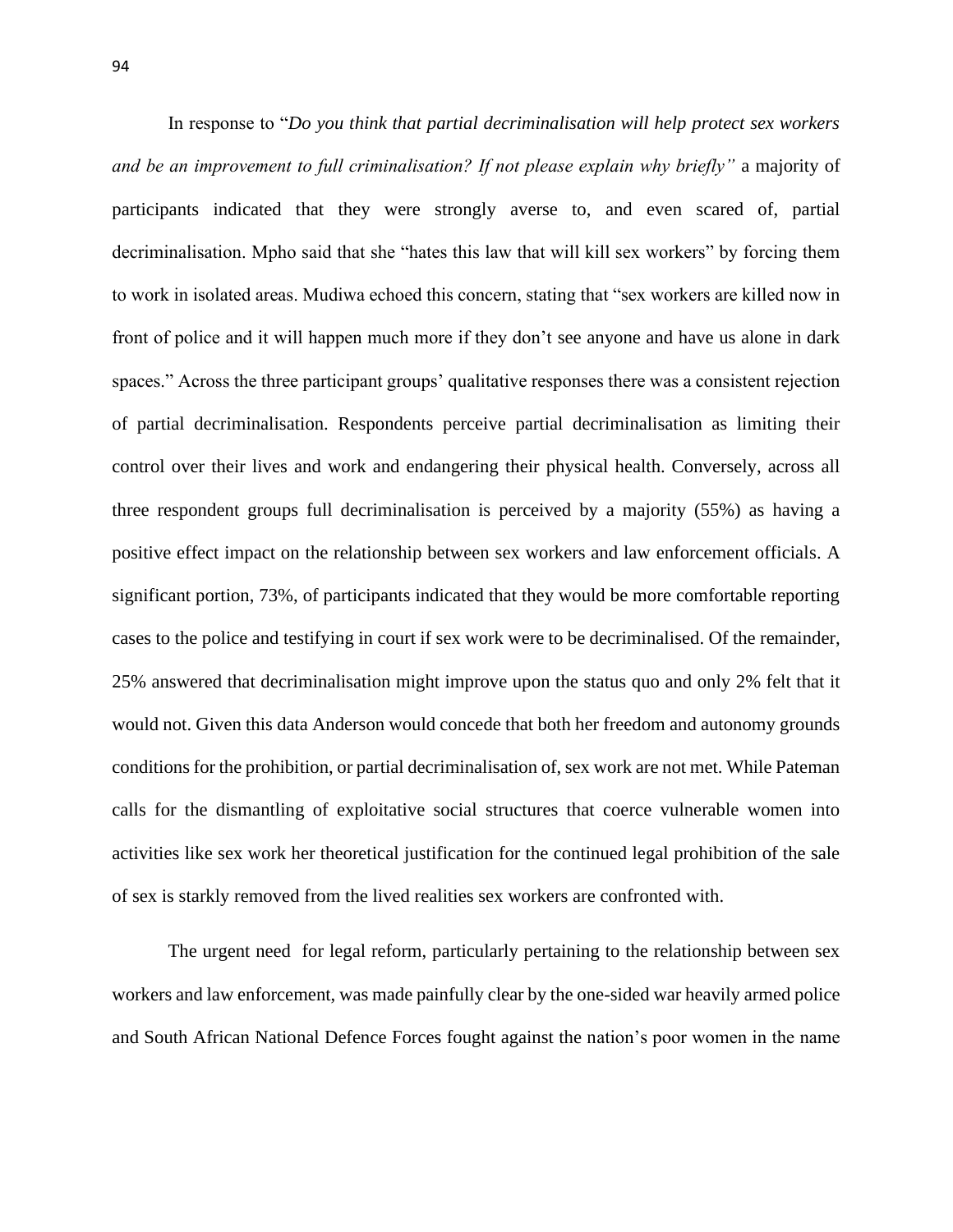of enforcing COVID-19 lockdown measures.<sup>165</sup> Many of South Africa's sex workers – unable to earn an income during lockdown and excluded from government relief programs – were evicted from their homes. These women subsequently became targets of police harassment and were regularly threatened with arrest or hefty fines for outstanding warrants related to sex work. This punitive policing affected all sex workers, even those living in homes with their families. Coordinator Mathe observed how "sex workers are scared even to go to the shops... police will see them and know that they are sex workers...even if they are just buying food police will stop them, accuse them of doing sex work, or use outstanding warrants against them."<sup>166</sup> The discriminatory and violent police treatment of vulnerable sex workers during the pandemic is indicative of the manner in which South Africa's law enforcement institutions are anti-working class and antiwomen at their core. Incidents of negligence, harassment, and abuse of power perpetuated by police during lockdown are logical extensions of a pernicious system which criminalises the very victims it is supposed to protect. The criminalisation of sex work traps an already marginalised group outside of the legal system through which they are expected to report incidents of rape and abuse. Repeated cycles of arresting sex workers do not target the perpetrators of serious violent crimes in the sex industry, label sex workers with criminal records rendering them unable to seek other forms of employment,, and wastes scarce public resources in a nation wracked by intractable gender-based violence and other serious violent crimes.<sup>167</sup> Full decriminalisation would ally sex workers with law enforcement recognising their equal dignity as citizens and enhancing their control over their material environments. The promotion of these capabilities would in turn benefit sex workers' physical health and safety. It is clear that full decriminalisation best protects and

<sup>165</sup> Ranoszek, S., *Sex Workers: Ignored by the state, abused by police*, (August, 2020), <https://www.newframe.com/sex-workers-ignored-by-the-state-abused-by-police/> 166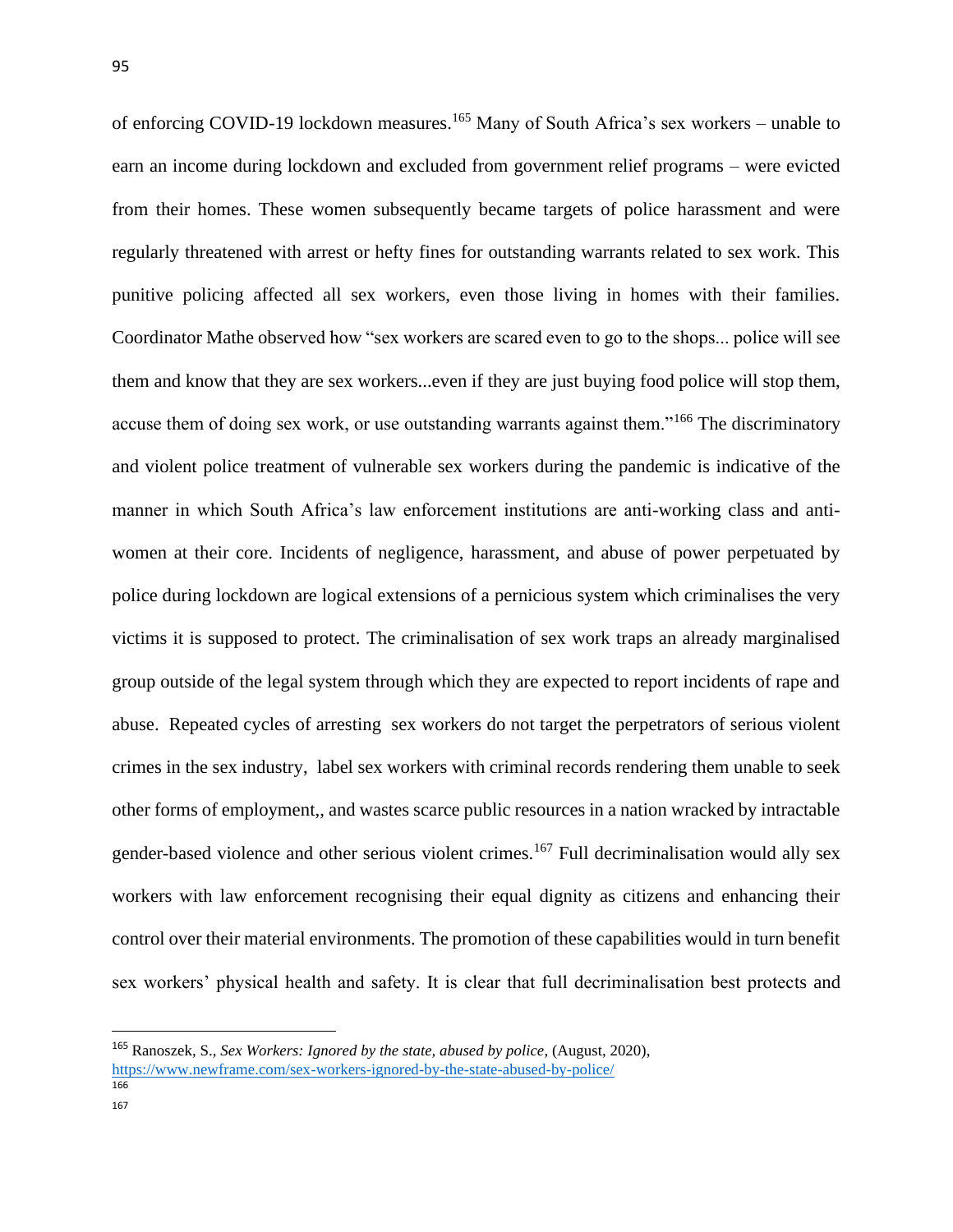enhances the central capabilities of sex workers – acknowledging their equal human dignity and supporting their decisions – in an environment that so unjustly stigmatises their persons and restricts their options.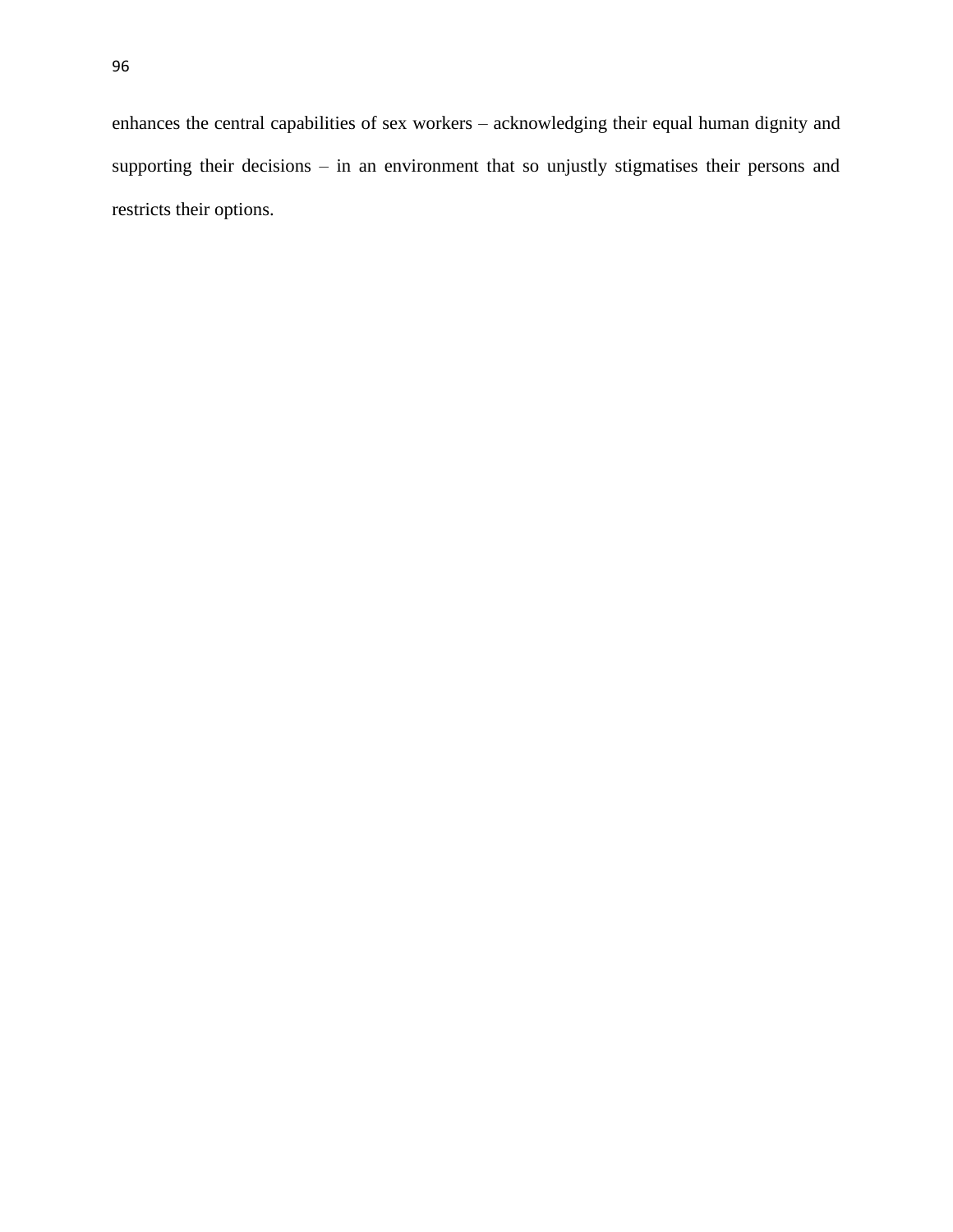# **Sex Worker - Third Party Relations**

The section of the survey study addressing the dynamics between sex workers and third parties investigated whether participants had personal or indirect experiences with trafficking for sex work, drugs and violence as means of third party coercive control of sex workers, and the confiscation or withholding of the earnings of sex workers by controlling third parties. Across these questions a fraction of participants, 2%-3%, indicated that they had directly experienced the behaviour in question. Indirect experiences, as a result of having worked with someone or having heard of someone who experienced these behaviours, were reported by 25%-35% of respondents. A majority of participants in this study answered that they had no such experiences of any kind. While this may appear to support the case for full decriminalisation this project does not claim these limited findings to be generalisable in the same way as questions which were answered within context and with further qualitative explanation.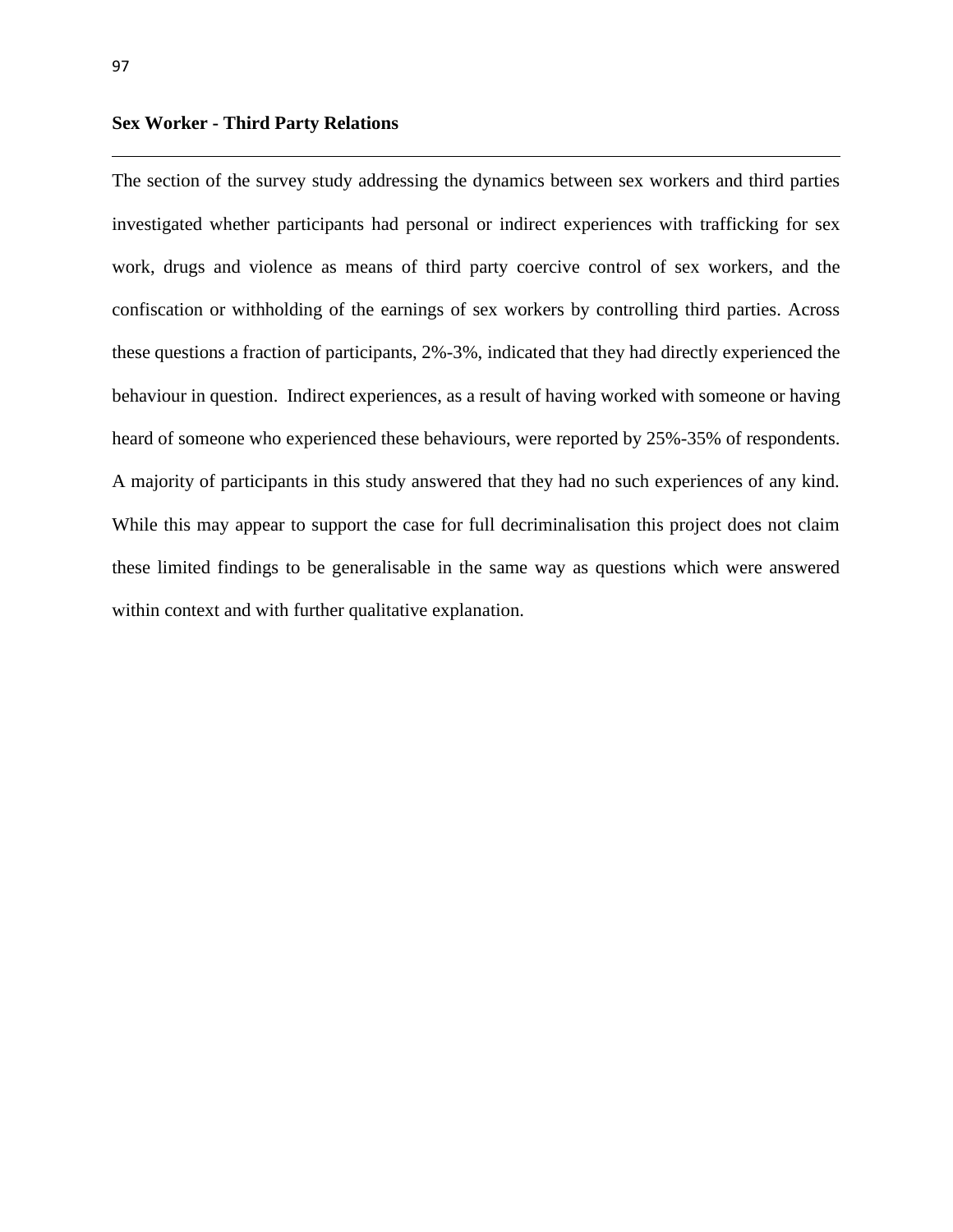#### **Conclusion**

*Do you think that decriminalisation would give sex workers the rights and protections needed to address the abuse and exploitation that some sex workers face in South Africa?* 

- *No - 1 respondent*
- *Yes - 53 respondents*

The criminalisation of sex work in South Africa has failed. It has failed to target the perpetrators of violent crimes and those who exploit vulnerable women for their own gain. It has failed to protect sex workers providing for their families. It has failed to acknowledge them as equal citizens, as women with agency despite difficult material realities, as people deserving of legal justice and the respect of this nation's police and healthcare workers. Partial decriminalisation in the vein of the Swedish Model offers a prima facie persuasive case for a legislative alternative. By acknowledging the violence perpetuated against sex workers partial decriminalisation does provide them with some formal legal protections and addresses the imbalance between sex workers and their clients. However, inherent within this legislative response is the unfounded assertion that sex work is immoral and degrading. Partial decriminalisation infantilises sex workers as victims needing to be saved from themselves. This violation of their equal dignity is normatively indefensible and dangerous.

Advocates of criminalisation as well as partial and full decriminalisation agree that the primary goal of regulating the commercial sex industry, through any legal framework, is to protect and serve women and other vulnerable actors who are at risk of exploitation. The exclusion of sex workers from discussions over regulating the commercial sex industry has resulted in policies which do recognise their humanity or serve their material interests. This project developed Martha Nussbaum's capabilities approach as an evaluative tool for determining the potential effects of partial and full decriminalisation on South African sex workers' life quality. On this view, for the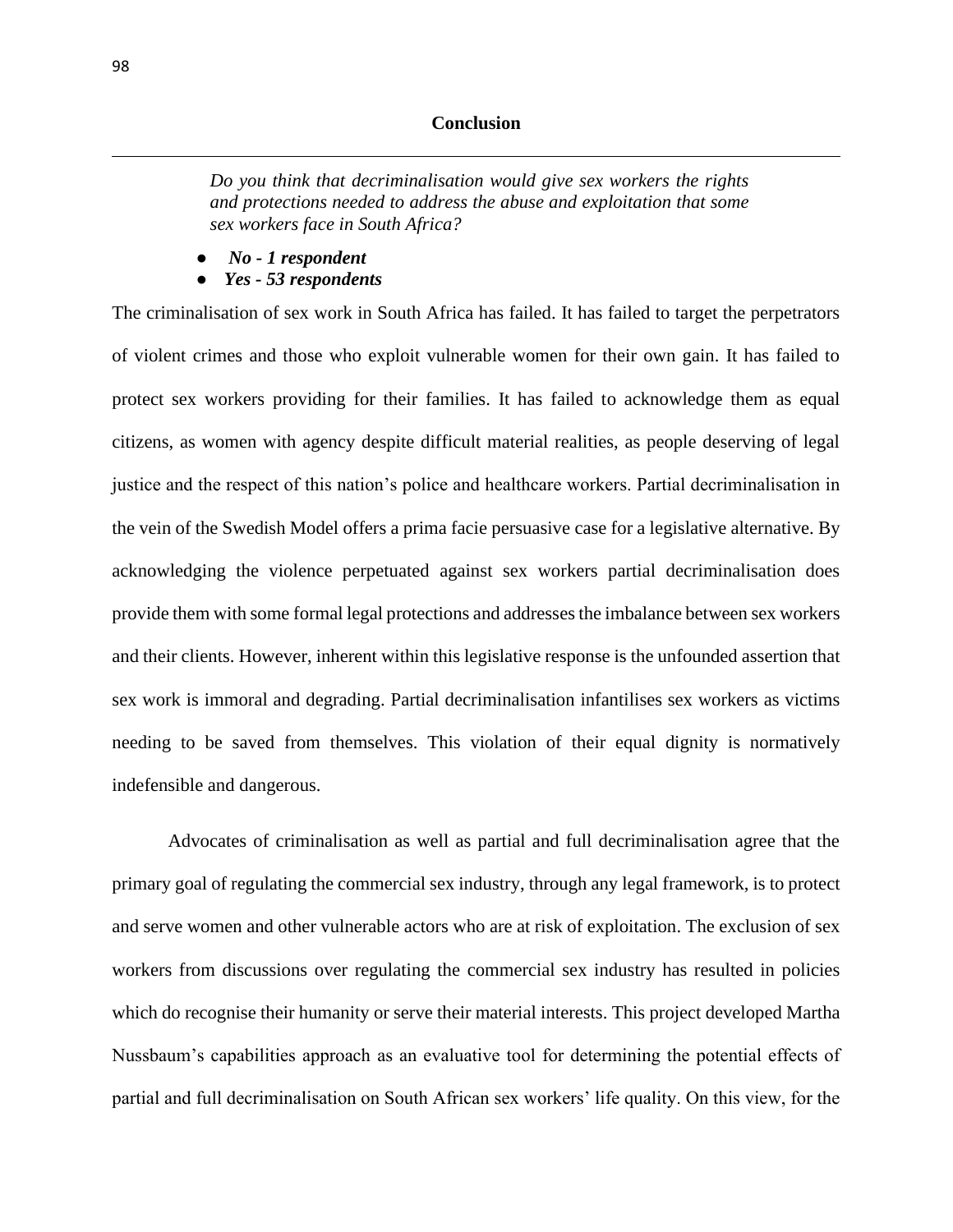law to promote sex workers' human capabilities it must respect their unqualified personhood at its core. This project takes the opinions and lived experiences of sex workers seriously. They are not an unindividuated mass of fallen women, or victims of exploitation, but people whose agency and capacity for practical reason the law ought to enhance and promote. By centring sex workers as active participants in the debate over legislation this project explicitly aims to construct a policy recommendation which works to their material benefit and respects their equal standing in society at its foundation. Through combining a normative analysis of sex workers' human capabilities with empirical data this paper has shown that a regulative policy of full decriminalisation would realise these ends most effectively. Full decriminalisation substantively protects sex workers from physical harm – while not limiting their agency or ability to support their families – and unequivocally proclaims their status as equal citizens. As Nussbaum shows, the stigma associated with sex work is irrational and not rooted in any normative principle we ought to defend. Sex workers are not criminals nor are they in need of saving. Instead, the law should, as full decriminalisation does, recognise sex workers as people deserving of respect in society, as complex moral agents with the capacity for practical reason, and as feminists fighting for equality.

To reiterate Ndiliswa's words, *"Sex work gave me life."*

*Do you think sex work should be completely decriminalised in South Africa?* 

- *No - 1 respondents*
- *Yes - 58 respondents*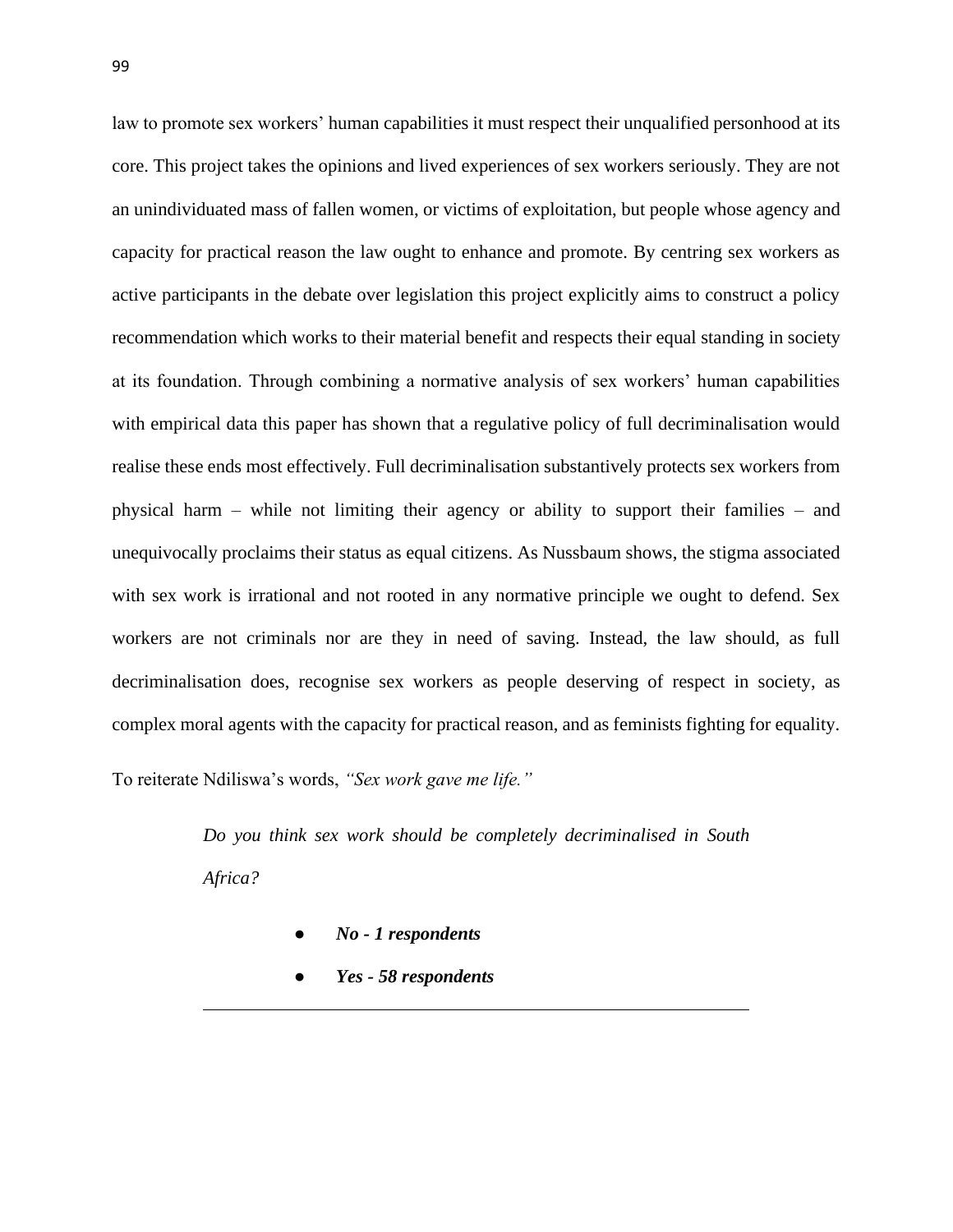### **Bibliography:**

Abel, Gillian M., Lisa J. Fitzgerald, and Cheryl Brunton. "The Impact of Decriminalisation on the Number of Sex Workers in New Zealand." *Journal of Social Policy* 38, no. 3 (July 2009): 515–31. [https://doi.org/10.1017/S0047279409003080.](https://doi.org/10.1017/S0047279409003080)

Anderson, Elizabeth. *Value in Ethics and Economics*. Revised ed. edition. Cambridge, Mass.: Harvard University Press, 1995.

Bien-Aime, Taina, Contributor Executive Director, and Coalition Against Trafficking in Women. "Blessing The Sex Trade In South Africa: A Sex Trafficking And Prostitution Survivor Testifies." HuffPost, 15:14 400AD. [https://www.huffpost.com/entry/post\\_12702\\_b\\_11220970.](https://www.huffpost.com/entry/post_12702_b_11220970)

Chung, Hyunsoo. "Sex Work and the Law in South Africa, Sweden and New Zealand: An Evidence Based Argument for Decriminalization." *The Journal of Global Health*, 2015. [//www.ghjournal.org/sex-work-and-the-law-in-south-africa-sweden-and-new-zealand-an](https://doi.org/www.ghjournal.org/sex-work-and-the-law-in-south-africa-sweden-and-new-zealand-an-evidence-based-argument-for-decriminalization/)[evidence-based-argument-for-decriminalization/.](https://doi.org/www.ghjournal.org/sex-work-and-the-law-in-south-africa-sweden-and-new-zealand-an-evidence-based-argument-for-decriminalization/)

"Decriminalisation of Adult Sex Work; SALRC Project 107." South African Law Reform Commission. Accessed April 29, 2020. [https://www.justice.gov.za/salrc/reports/r-pr107-SXO-](https://www.justice.gov.za/salrc/reports/r-pr107-SXO-AdultProstitution-2017-Sum.pdf)[AdultProstitution-2017-Sum.pdf.](https://www.justice.gov.za/salrc/reports/r-pr107-SXO-AdultProstitution-2017-Sum.pdf)

"Embrace Dignity - Join Us in the Fight against Sexual Exploitation in SA." Accessed April 30, 2020. [http://embracedignity.org.za/.](http://embracedignity.org.za/)

Lau, Maya. "Sex Tourism In Senegal." HuffPost, September 8, 2011. [https://www.huffpost.com/entry/senegalese-sex-tourism\\_b\\_952640.](https://www.huffpost.com/entry/senegalese-sex-tourism_b_952640)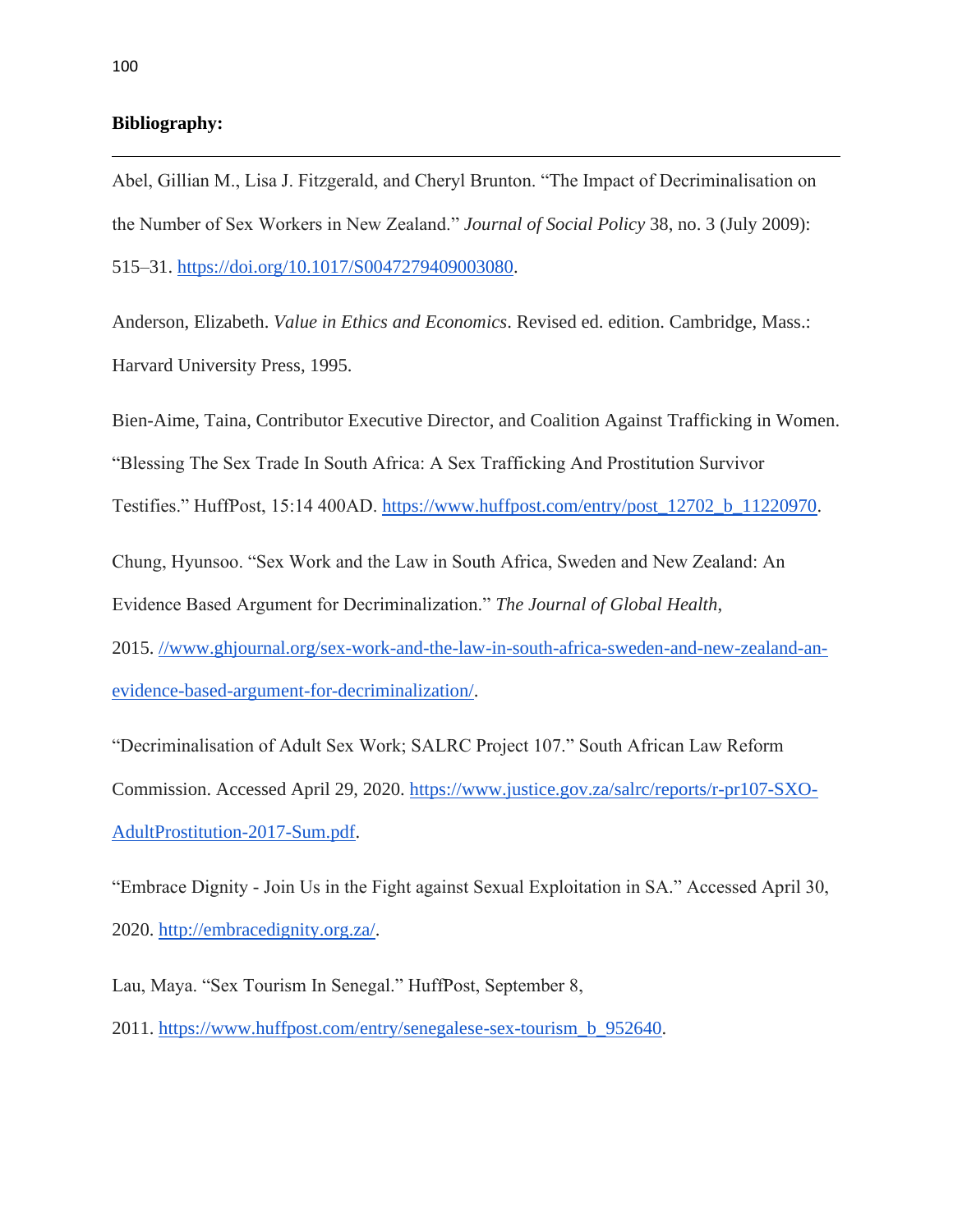Moran, Rachel, and Melissa Farley. "Consent, Coercion, and Culpability: Is Prostitution Stigmatized Work or an Exploitive and Violent Practice Rooted in Sex, Race, and Class Inequality?" *Archives of Sexual Behavior* 48 (February 5, 2019). [https://doi.org/10.1007/s10508-](https://doi.org/10.1007/s10508-018-1371-8) [018-1371-8.](https://doi.org/10.1007/s10508-018-1371-8)

"Consent, Coercion, and Culpability: Is Prostitution Stigmatized Work or an Exploitive and Violent Practice Rooted in Sex, Race, and Class Inequality?" *Archives of Sexual Behavior* 48, no. 7 (October 2019): 1947–53. [https://doi.org/10.1007/s10508-018-1371-8.](https://doi.org/10.1007/s10508-018-1371-8)

Nussbaum, Martha. "Women and Equality: The Capabilities Approach." *International Labour Review* 138, no. 3 (1999): 227–45. [https://doi.org/10.1111/j.1564-913X.1999.tb00386.x.](https://doi.org/10.1111/j.1564-913X.1999.tb00386.x)

Nussbaum, Martha C. "'Whether From Reason Or Prejudice': Taking Money For Bodily Services." *The Journal of Legal Studies* 27, no. S2 (1998): 693–

723. [https://doi.org/10.1086/468040.](https://doi.org/10.1086/468040)

Pateman, Carole. *The Sexual Contract*. 1st edition. Stanford, Calif: Stanford University Press, 1988.

"Position-Paper-on-Sex-Work-in-South-Africa.Pdf." Sex Worker Education and Advocacy Taskforce ('SWEAT'), 2015. [https://asijiki.org.za/wp-content/uploads/Position-Paper-on-Sex-](https://asijiki.org.za/wp-content/uploads/Position-Paper-on-Sex-Work-in-South-Africa.pdf)[Work-in-South-Africa.pdf.](https://asijiki.org.za/wp-content/uploads/Position-Paper-on-Sex-Work-in-South-Africa.pdf)

Preble, Kathleen, Regina Praetorius, and Andrea Cimino. "Supportive Exits: A Best Practices Report for a Sex Worker Intervention." *Journal of Human Behavior in the Social Environment*, September 4, 2015, 1–17. [https://doi.org/10.1080/10911359.2015.1082852.](https://doi.org/10.1080/10911359.2015.1082852)